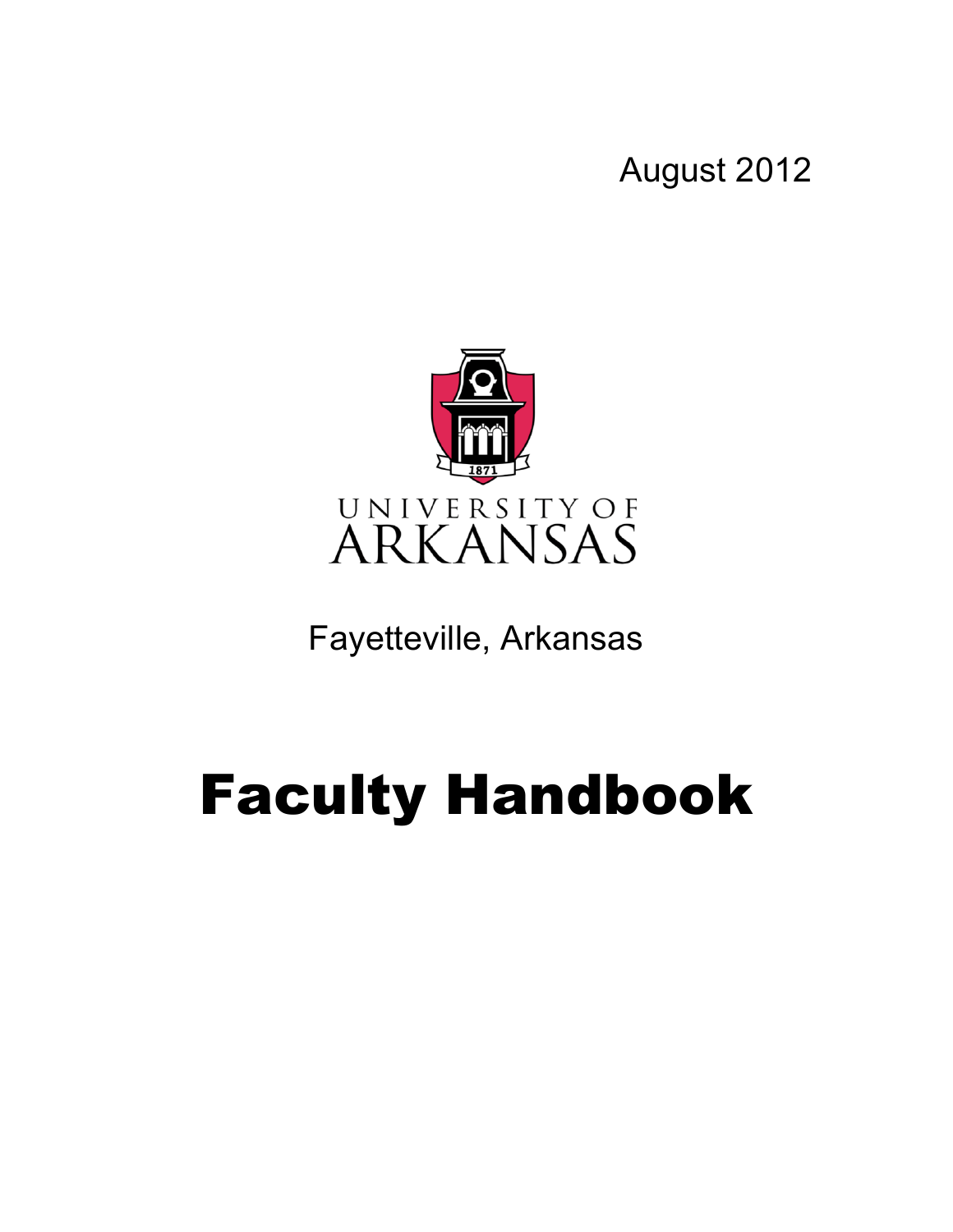## **Message from the Chancellor**

Dear Faculty:

Thank you for being part of the University of Arkansas. While the focus of any great university is its students, the foundation is its faculty. Very little is accomplished without your character, intellect, and commitment to teaching, research, and outreach. Please know I value all you do, and everything you bring to our campus.

The policies and procedures set forth in the Faculty Handbook will acquaint you with the administration and governance of the University of Arkansas. As you familiarize yourself with the university, I encourage you to pursue academic excellence and preserve academic freedom through participation in university governance. Faculty leadership is indispensible to maintaining and improving the quality of this institution, and I hope you will share in that responsibility. We depend on your informed input and look forward to hearing from you.

Thank you for all you do.

Sincerely,

Le fai Amstat

G. David Gearhart **Chancellor** 

## **UNIVERSITY VISION AND GOALS**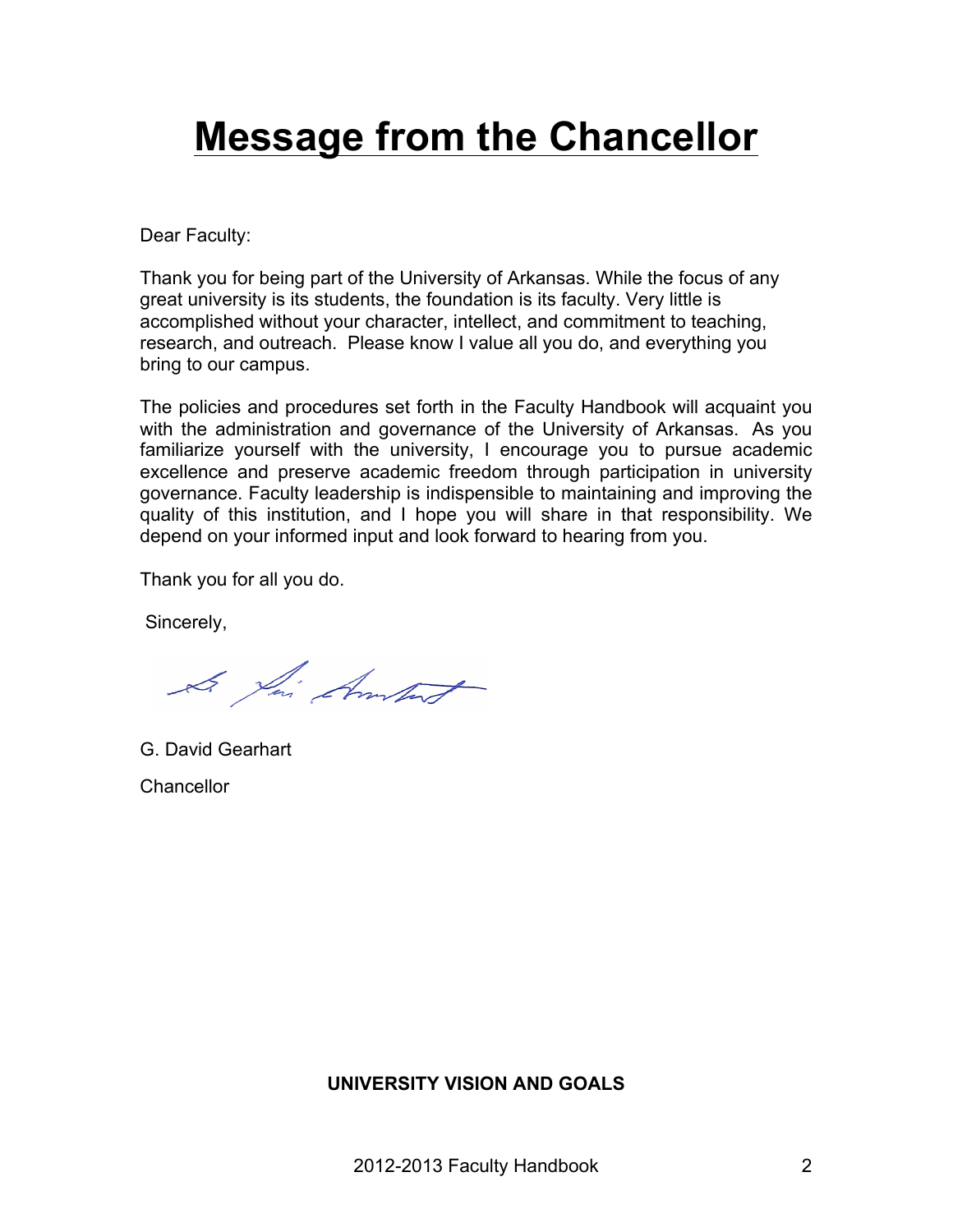## **Vision**

The University of Arkansas is a flagship university for the integration of student engagement, scholarship and research, and innovation that collectively transforms lives and inspires leadership for a global society.

## **Institutional Goals**

As Arkansas's flagship public research university, the University of Arkansas will:

- Put students first by enhancing academic programs, creating an engaging campus life, keeping costs as low as possible and reducing obstacles to student success.
- Be transparent and accountable to the people of Arkansas in all decision-making.
- Increase overall enrollment while remaining the school of choice for the state's most gifted students; provide a concomitant increase in faculty and staff.
- Enhance diversity by attracting more students, faculty and staff from underrepresented groups and by nurturing intercultural understanding inside and outside the classroom.
- Improve graduation rates and degree-completion times.
- Provide highly competitive compensation packages for the purpose of recruiting and retaining the very best faculty, staff and graduate students.
- Increase funding in both research awards and federal research expenditures.
- Marshal the university's expertise, programs, faculty, staff and students to grow the state's knowledge-based economy and to address major issues confronting Arkansas and the world.
- Provide a superior campus landscape and environment by planning for and carrying out the continuous renewal and renovation of existing facilities and the designing and building of new world-class facilities.
- Pursue a consistent and aggressive program for the maintenance and improvement of the institution's libraries and technology resources.
- Promote environmental sustainability.
- Establish and market a quality brand reputation for the university statewide, nationally and internationally.
- Foster the arts on campus and throughout the region.
- Expand outreach through distance education and partnerships with other institutions.
- Grow public support and the endowment through enhanced relationships with constituents and sound investment strategies.

## from **http://chancellor.uark.edu/06-04\_TAP.pdf**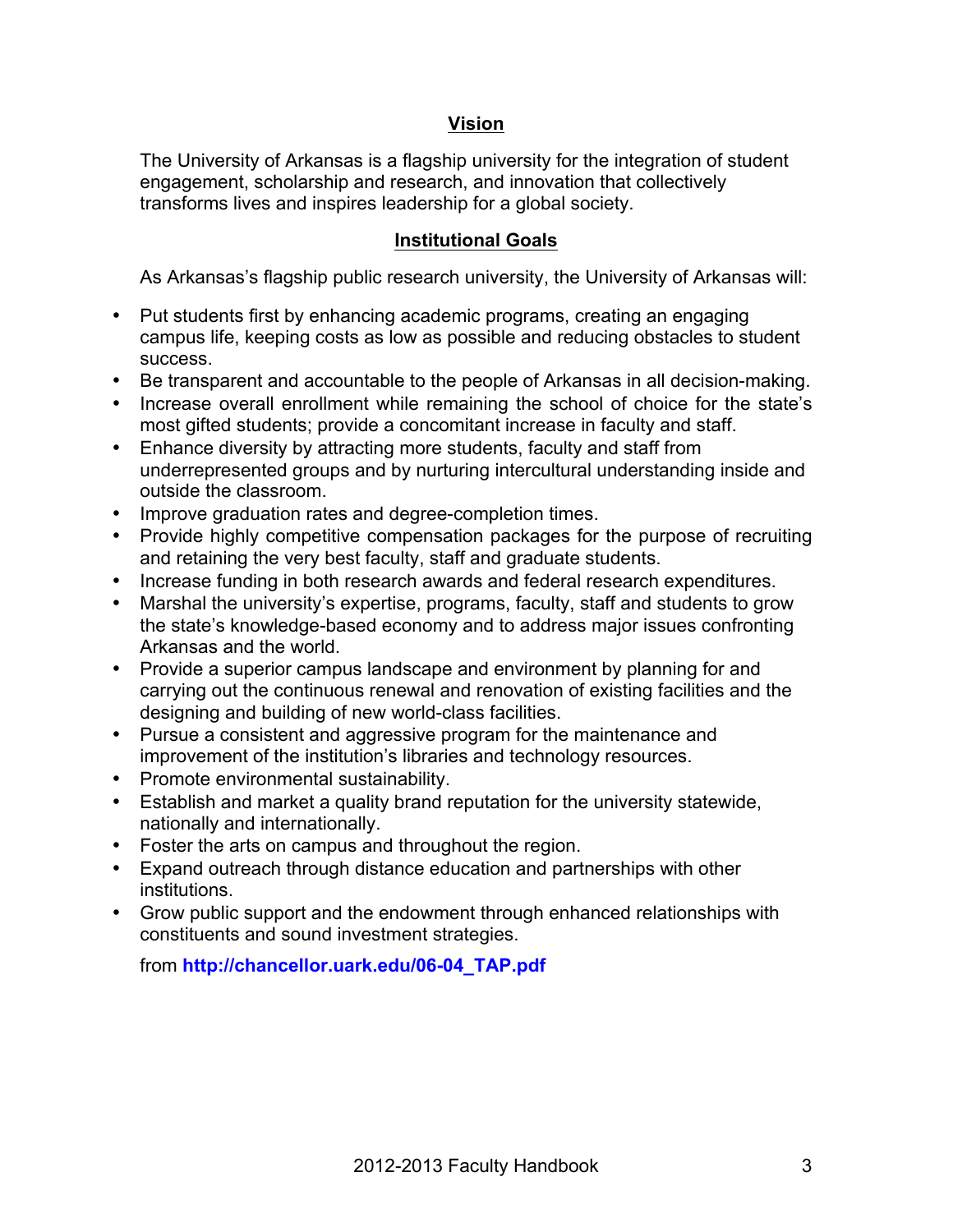The University of Arkansas *Faculty Handbook* is maintained on-line. The Handbook is a collection of information about the university from many sources including Board of Trustees policy statements, Fayetteville Policies and Procedures, and Academic Policies, among others. Material unique to the Handbook is contained primarily in section II, Academic Responsibilities of Faculty. The Faculty Handbook is reviewed annually to update unique material and connect to their primary web-based sources all major policy statements duplicated in the Handbook, summarized there, or identified there. The University of Arkansas reserves the right to revise, modify, or repeal any of its policies or procedures at any time.

Questions or comments about the *Faculty Handbook* may be sent to **Linda Dizney**, Executive Assistant to the Provost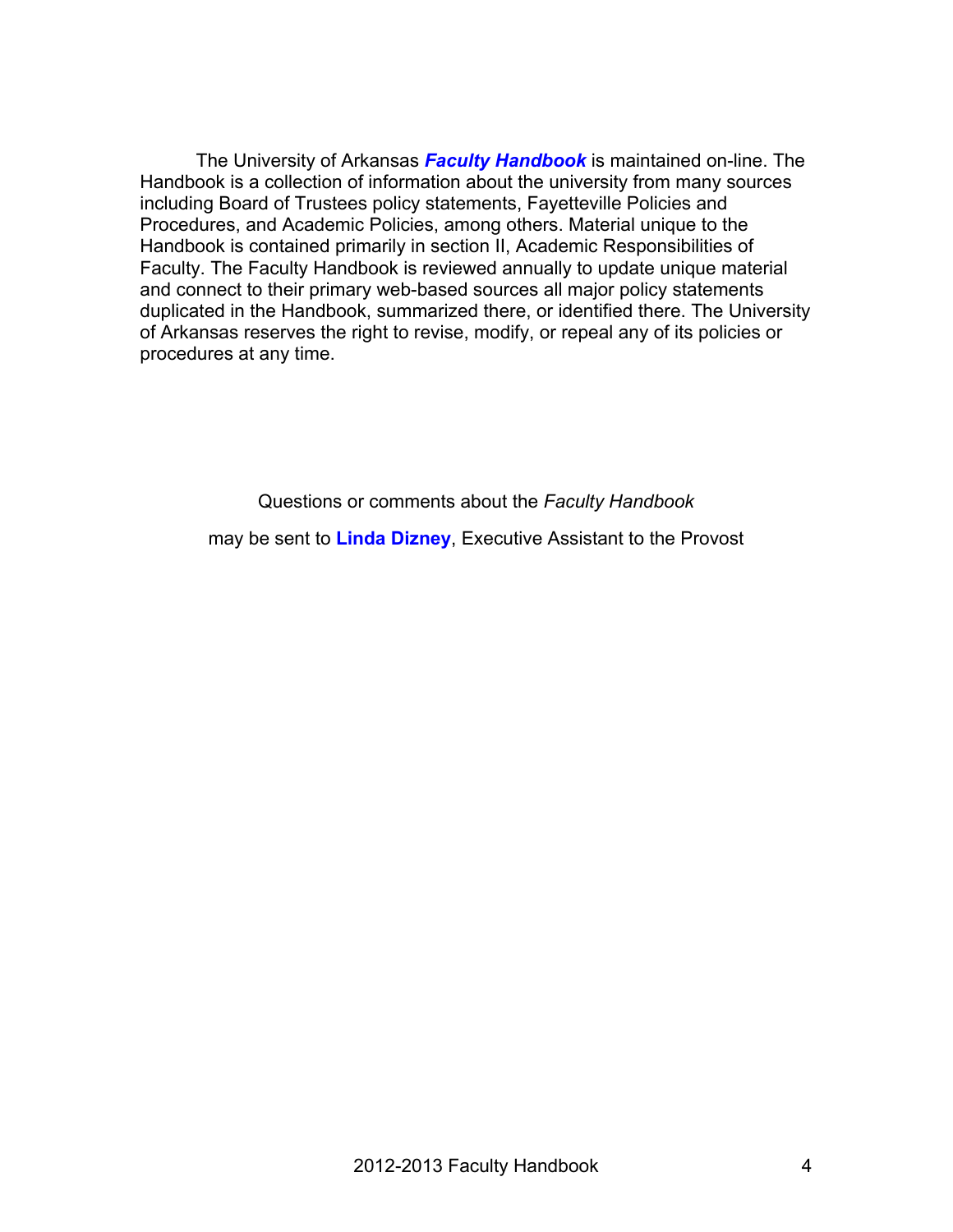## **Contents**

I University of Arkansas: Administration And Governance

**Overview** Role and Scope Designation Other Governance Web Sites Appendix: Rules of Procedure of the Faculty Senate

II Academic Responsibilities of Faculty

**Workload** 

**Teaching** 

- Attendance Policy
- Grades and Exams
- Posting Grades
- Office Hours
- Records
- Students' Religious Observances
- Textbook and Course Materials Policy
- Teacher and Course Evaluation
- Teaching and Faculty Support Center (TFSC)
- Teaching Academy

Student Conduct Policies

• Academic Integrity

Academic Support and Related Services for Students

- Advising
- Academic Advising of Undergraduate Students
- Career Development Center
- Enhanced Learning Center
- The Center for World Languages, Literatures & Cultures
- Math Resource and Tutoring Center
- Quality Writing Center

Research, Scholarship, and Creative Activity

- Financial Disclosure for Sponsored Programs
- Institutional Animal Care and Use
- Human Participants
- Radioactive Substances, Biohazardous Materials and Toxic **Substances**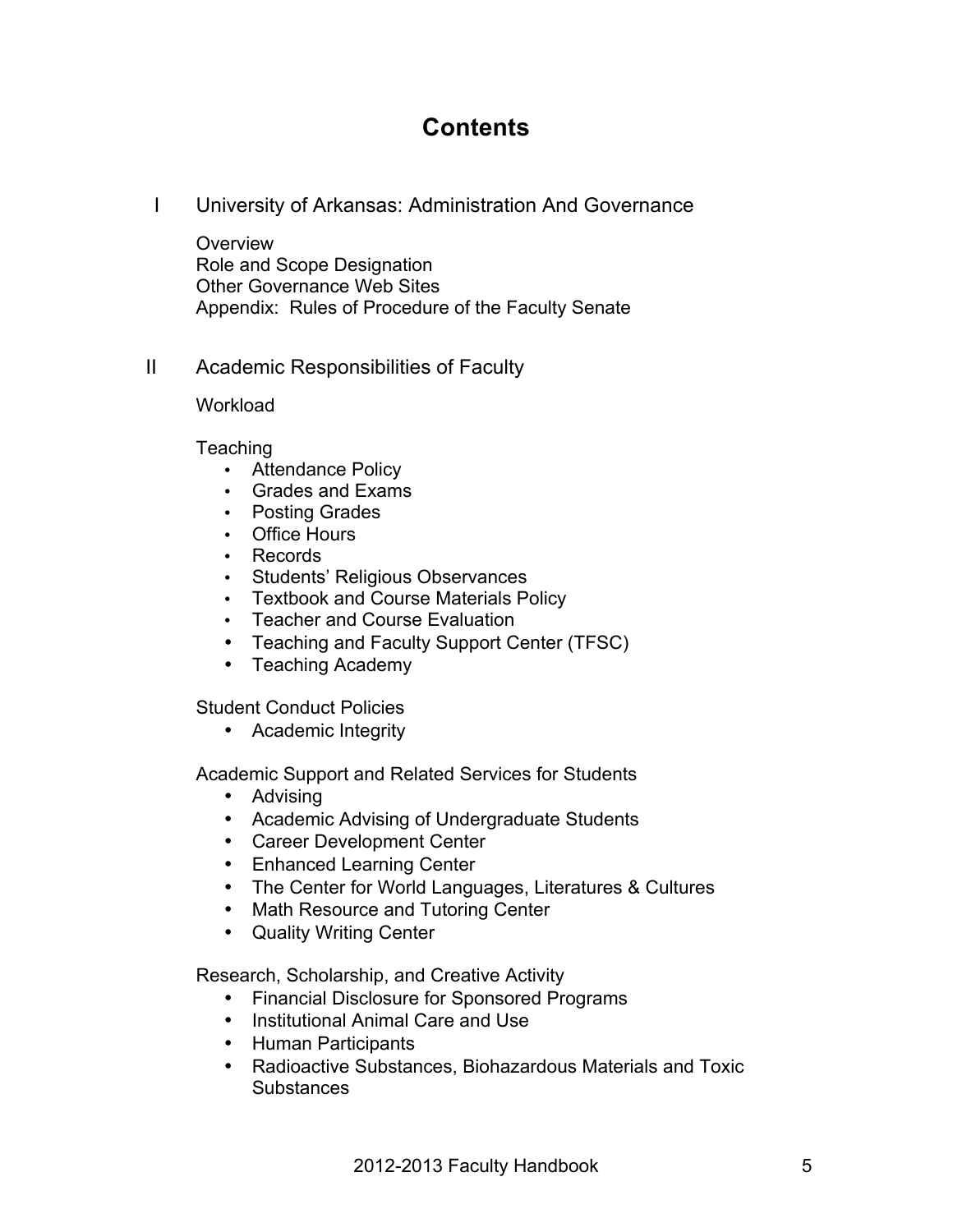- Export Control
- University Libraries
- Research and Sponsored Programs, Office of
- Research Compliance, Office of
- Research and Scholarly Misconduct Policies and Procedures

Other Faculty Responsibilities

- Attendance at Commencement
- Children, Family Members or Friends in the Workplace
- Code of Computing Practice
- Conflicts of Interest and Commitment
- Criminal Arrests, Charges or Convictions
- Outside Employment
- Professionally Related Public Service
- Policy and Regulations

## III Policies Governing Faculty Service

Employment and Compensation

• Employment Periods Administrative Employees Faculty Employees Staff Employees Student and Hourly Employees

Extra Compensation and Overload

Concurrent Employment

Off-Campus Duty Assignment

Attendance at Professional Meetings

Proposal Submission and Contracting Authority

Patent and Copyright Policy

Political Activity

Relations with Legislators and Members of Congress

**Holidays** 

Leave Policies for Academic and Other Non-Classified Personnel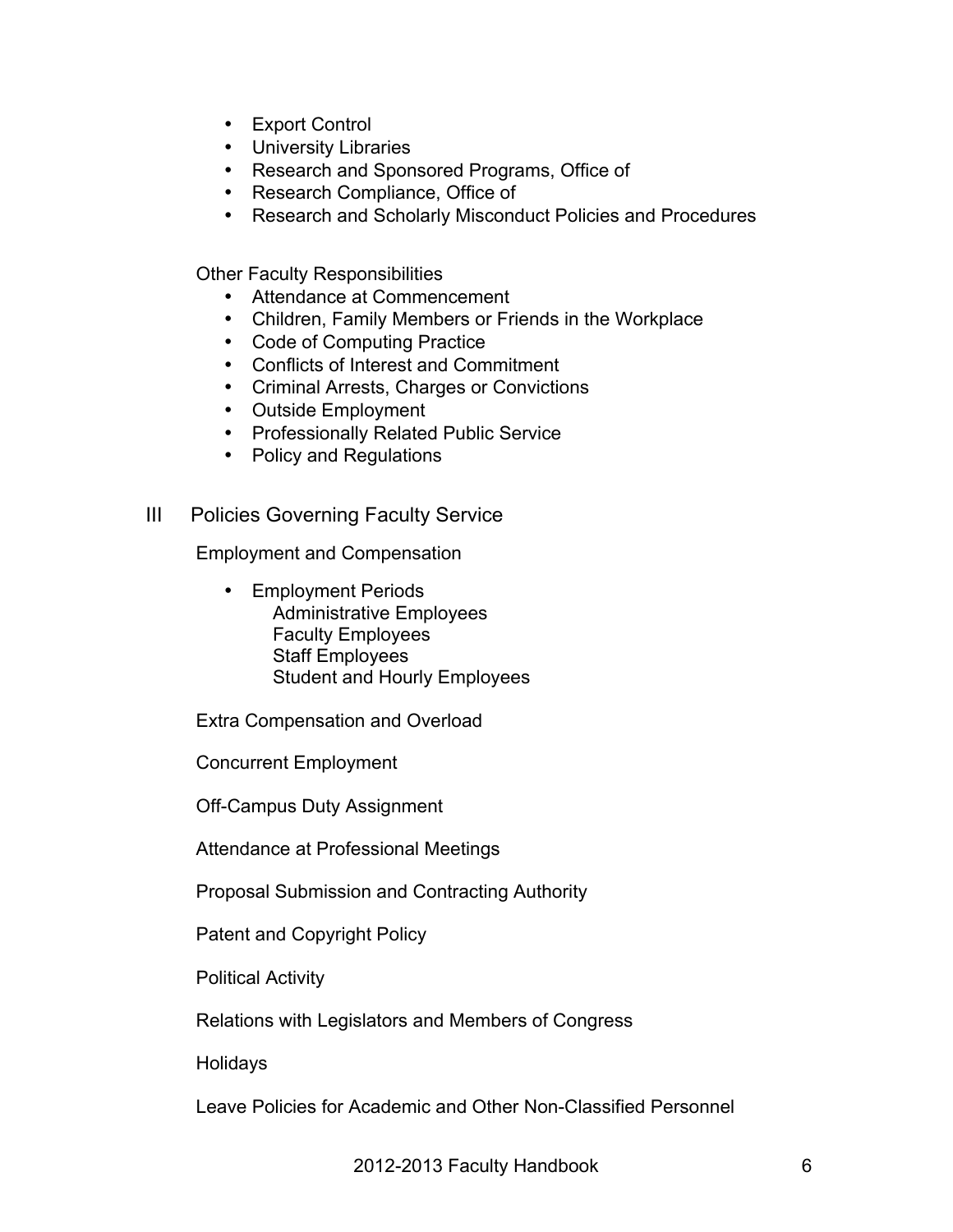- Sick Leave Policy
- Annual Leave
- Military Leave
- Court and Jury Leave
- Leave of Absence Without Pay
- Vacation Leave for Graduate Study

Family and Medical Leave

Faculty Modified Work Assignment for Maternity / Paternity

Resignation and Retirement

Retirement

Lump Sum Terminal Pay

Emeritus Status

Nepotism

Administrator Grievance Procedure

IV General Policies, Procedures, and Services

Benefits and Employment

- Fringe Benefits
- Athletic Event Tickets
- Tuition Waiver for Employees
- Resident Status of University Employees
- Bookstore Discount
- Direct Deposit of Pay
- UARK Federal Credit Union
- Garnishment and Salary Liens
- Authorization to Offset Amounts due University by an Employee against Amounts Owed by the University to that Employee
- Moving Expenses

Business Affairs Regulations

- Purchasing
- Contract Signature Authority
- Conflict of Interest
- Sale or Disposal of University Property
- Sale of Books
- Textbook Adoption Policy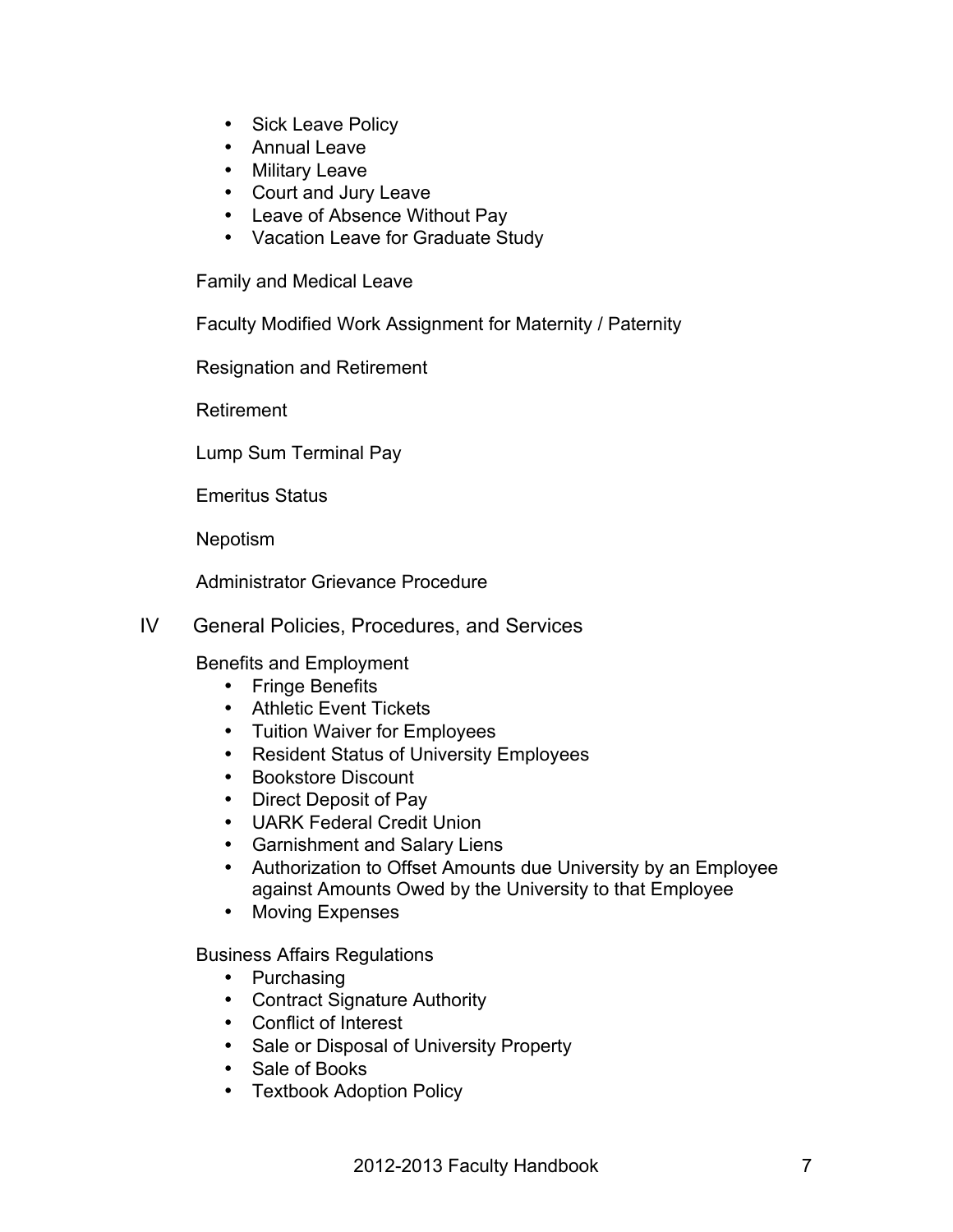- Travel Regulations
- Use of the University of Arkansas Name
- Use of the Official University Logo and Other Trademarks
- University Publications and Stationery Guidelines

#### **Facilities**

- Use of University Facilities
- Building Executives
- Use of Building Exteriors and Roofs
- Keys: Authorization, Issue, Return, Replacement

Workplace Policies

- Inclement Weather Policy and Emergency Procedures
- Environmental Health and Safety
- On-the-Job Injury
- Disturbances and Demonstrations
- Alcohol Policy
- Smoking Policy/Tobacco Use Policy
- Drug Free Workplace Policy
- Workforce Violence Policy

Campus Services

- Bookstore
- Computer Store
- Parking Spot
- Razorback Shops
- Print, Mail, Copy Solutions (PMC Solutions)
- Transit System
- Parking on Campus
- University Identification Cards
- Lost and Found Operating Procedures

Links to Other UA Policies

V Policies on Employment, Student Records, and Sexual Harassment and Assault

Federal Laws and Executive Orders

Non-Discrimination

Personally Identifiable Student Records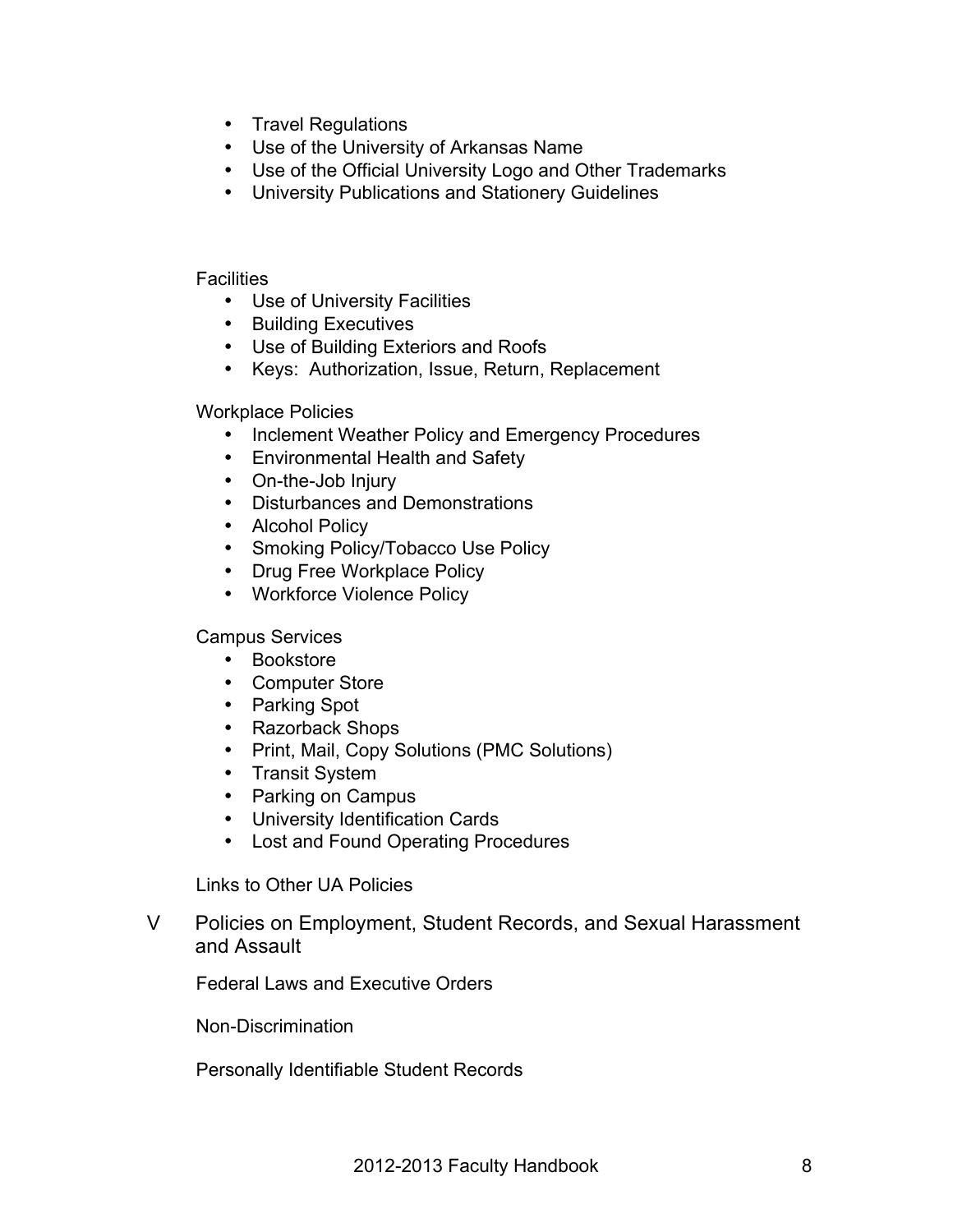Sexual Assault Policy

- Policy Statement
- Definitions
- Responsibility to Report
- Preserving Evidence
- Availability of Counseling
- Education and Awareness Programs
- University Judicial System
- Disciplinary Action
- Coordination of Responses to Alleged Sexual Assault

Sexual Harassment Policy

- Policy Statement
- Definitions
- Academic Freedom
- Consensual Relationships
- Responsibility to Report
- Timeframe for Reporting
- Retaliation Prohibited
- False Reports of Sexual Harassment
- Reporting System
- Investigation of Complaints
- Informal Resolution Process
- Formal Complaint Procedure
- Disclosure
- Disciplinary Action
- Record Keeping
- Statistical Review
- Training
- Appendix A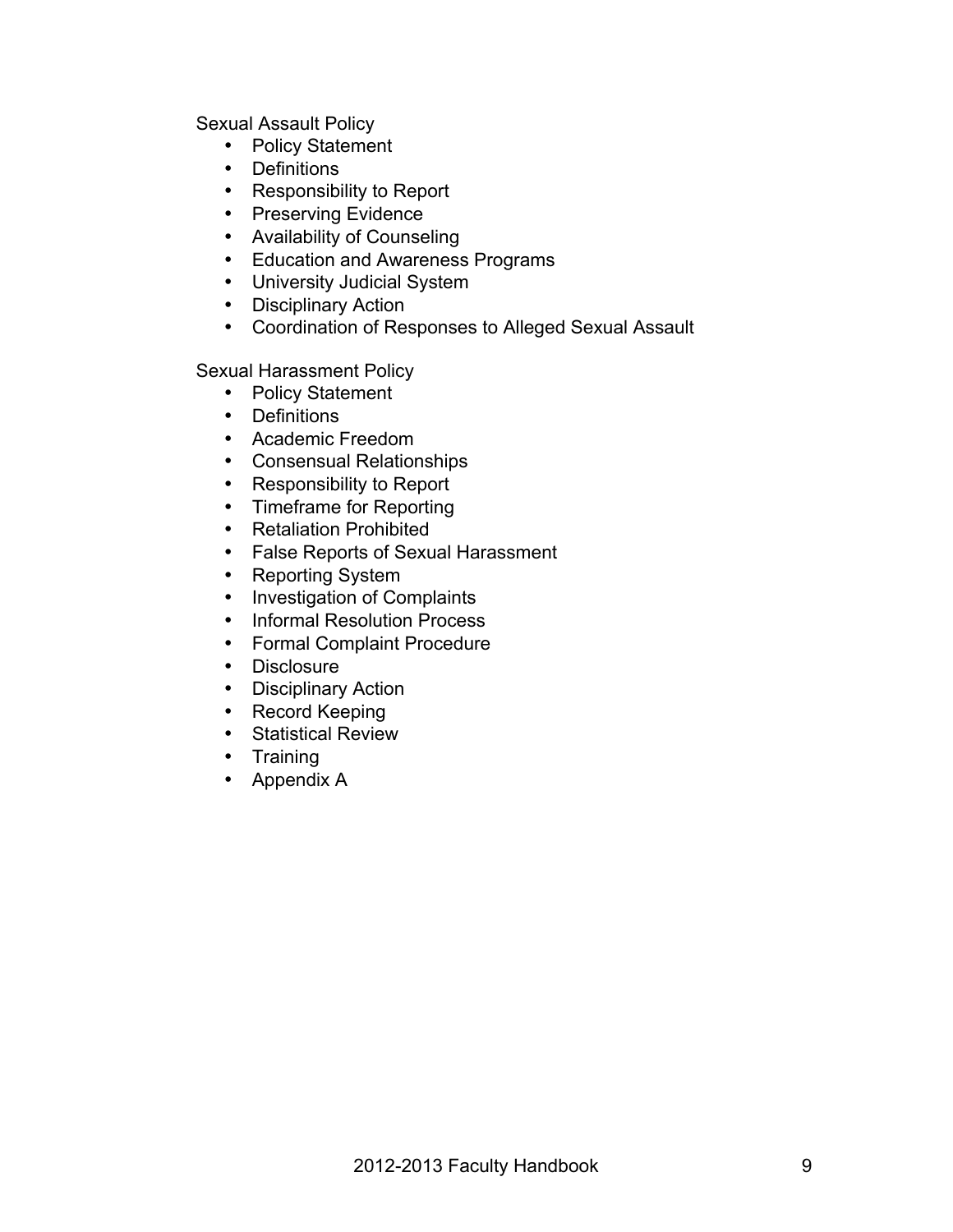## **Faculty Handbook**

## **I. University of Arkansas: Administration and Governance**

## **Overview**

The University of Arkansas is the original campus and flagship institution of the University of Arkansas System. A 10-member Board of Trustees, each member appointed by the governor to a 10-year term, makes policy for the 18 principal campus units, divisions, and administrative units of the system.

Board of Trustees Policy 100.4 specifies general governance and administrative rules and regulations for the Board of Trustees, its committees, and campuses and units of the system. Excerpts from Chapter III, Administration, are provided below. Board of Trustees policy 810.1, Articles of Local Campus Government for the University of Arkansas, Fayetteville contains information on the Faculty, Faculty Senate, College and School at-Large Faculties, the Students, the Student Senate, the Staff, the Staff Senate, and the Campus Council. The complete texts of the policies are available at the web sites provided below:

Board of Trustees Policy 100.4 Rules and Regulations of the Board of Trustees of the University of Arkansas for the Governance and Administration of the University of Arkansas - **http://vcfa.uark.edu/Documents/0100\_4.PDF**

Board of Trustees Policy 810.1 Articles of Local Campus Government for the University of Arkansas, Fayetteville (Effective July 1, 1995; Revised June 6, 2003) - **http://vcfa.uark.edu/Documents/BOTPol\_0810\_1.PDF**

Board of Trustees Policy 100.4, Chapter III, Administration (excerpt):

*1. General Provisions*

*The administration of the University of Arkansas, under the authority of the Board of Trustees, is unified in the office of the President.* 

## *2. The President*

*The President shall be the Chief Executive Officer of the University of Arkansas and shall be appointed by and responsible to the Board of Trustees. The President shall have a discussion annually with the Board of Trustees concerning an evaluation of his or her performance. Subject to the direction and control of the Board of Trustees and the laws applicable to the University of Arkansas, the President shall be responsible for the management of the affairs and execution of the policies of the University of Arkansas and all of its campuses, divisions, and units of administration. The President shall have broad discretionary authority to*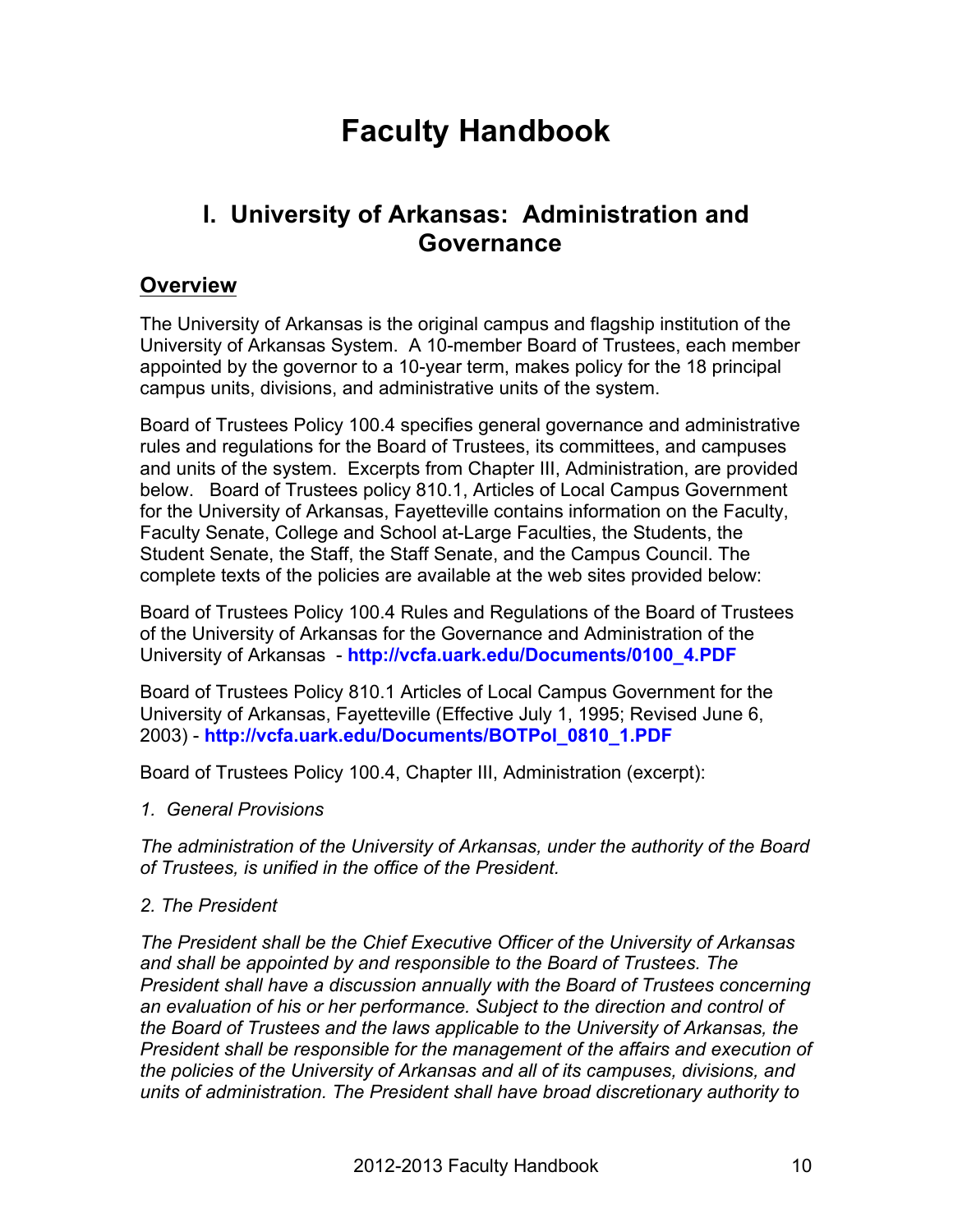*effect these functions and meet these responsibilities of the office. The President shall attend and shall participate in, without the privilege of voting, all of the meetings of the Board of Trustees and of its committees, except as excused by the Board.* 

*The President and the Chief Fiscal Officer, as provided in Board Policy 300.1, shall have the authority to contract on behalf of the Board of Trustees and the University of Arkansas. As chief executive, the President shall be the official administrative spokesperson for the University of Arkansas and the officer responsible for liaison with the General Assembly, the Governor, state offices and governmental bodies, and the federal government. The President shall be responsible to the Board of Trustees for the prompt and effective enforcement of all laws relating to the University and of all resolutions, policies and procedures, budgets, and rules and regulations adopted by the Board for the operation of the University and all of its campuses, divisions and units of administration. It shall be the President's duty to bring to the attention of the Board all matters which, in his or her opinion, affect the University and require consideration by the Board. There shall be appropriate materials provided to the Board members and sufficient time for thoughtful discussion before decisions are required. The President shall make recommendations to the Board for securing the necessary personnel and the fiscal resources required for the operation of the University and shall make recommendations with respect to the adoption, modification or rescission of policies, budgets, and regulations applicable to the University and all of its campuses, divisions, and units of administration.* 

*The President shall prepare and submit to the Board of Trustees an annual report to correspond with the fiscal year of the University and, in addition, any other reports he or she may deem wise or as the Board may require.* 

*The President shall coordinate the activities of the University and all of its constituent campuses and units in accordance with the principles prescribed by the Board of Trustees. The President shall adjudicate all issues of jurisdiction and all issues in dispute between or among the constituent campuses and administrative units of the University. The President shall be a member of all faculties on all campuses of the University and shall have the responsibilities of facilitating the promotion of goals, programs, and needs of each campus after consultation with the Chancellor. The President shall establish administrative organizations to assist in the execution of the policies of the University of Arkansas. The President shall be assisted by Vice Presidents and other staff officers and by Chancellors of the several campuses of the University. The President shall prescribe the duties and assignments of the Vice Presidents and other staff officers. Furthermore, the President shall, in consultation with the Chancellors, establish and define the duties of universitywide councils, committees, or other bodies organized to advise and assist him or her. All official communications from faculty, staff, and students on a particular campus or unit shall emanate through the appropriate Chancellor or Director to the President.*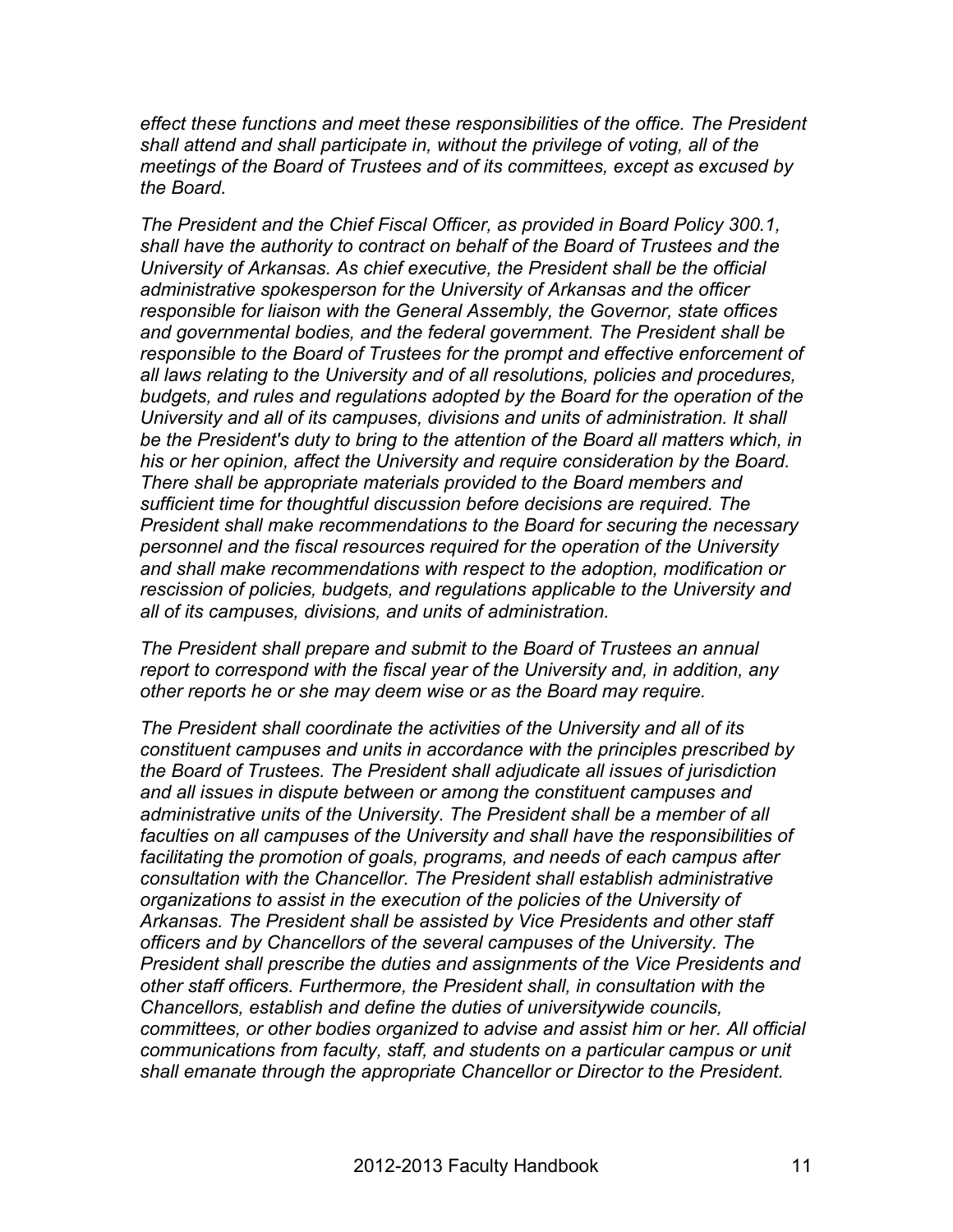*The President's duties and responsibilities as defined herein expressly exclude any duties on behalf of or in connection with The University of Arkansas Foundation, Inc. ("Foundation"). It is expressly contemplated by the Board that the President may, if he or she so desires, and with the advice and consent of the Board of Trustees, enter into a consulting contract or other arrangement with the Foundation in regard to fund raising and other activities for the Foundation. Such consulting agreement shall not include any of the duties defined above.* 

#### 4. *The Chancellors*

*The Board of Trustees shall appoint the Chancellor of any campus upon recommendation of the President. The Chancellor of a campus shall exercise complete executive authority thereon, subject to the policies established by the Board of Trustees and the President. The Chancellor shall be the leader of and the official spokesperson for the campus and shall promote the educational excellence and general development and welfare of the campus. The Chancellor shall define the authority of administrative committees and officers of that campus, and all projects, programs, and institutional reports to be undertaken on behalf of that campus shall be subject to authorization and approval of the Chancellor.*

*The Chancellor shall be responsible to the President for enforcement of the policies and procedures, budgets, regulations, and decisions of the Board of Trustees concerning that campus. It shall be his or her duty to keep the President, and through the President, the Board of Trustees fully informed concerning the operations and needs of that campus. The Chancellor shall make an annual report to the President corresponding to the fiscal year of the University of Arkansas, which report shall also be provided to the Board of Trustees. The Chancellor shall further provide any other reports that may be required.*

*At the meeting of the Board a designated Chancellor or Director shall give a report on the state of the campus or unit. Further, each Chancellor and Director shall be prepared to report to the Board on the status of his or her campus at any meeting upon request of the President or any member of the Board.*

*The Chancellor shall make recommendations for the development of the educational programs of the campus and shall serve as the general advisor to the President, and through the President, the Board of Trustees with respect to all programs and activities of the campus. The Chancellor shall present to the President all matters concerning the campus which are to be considered by the Board of Trustees or any of its committees. The Chancellor shall be expected to attend all meetings of the Board of Trustees when an agenda item for the campus is to be presented unless excused by the President.*

*Subject to the policies prescribed by the Board of Trustees and the President, the Chancellor shall make recommendations to the President with respect to the budget and the appointment of full-time academic personnel.*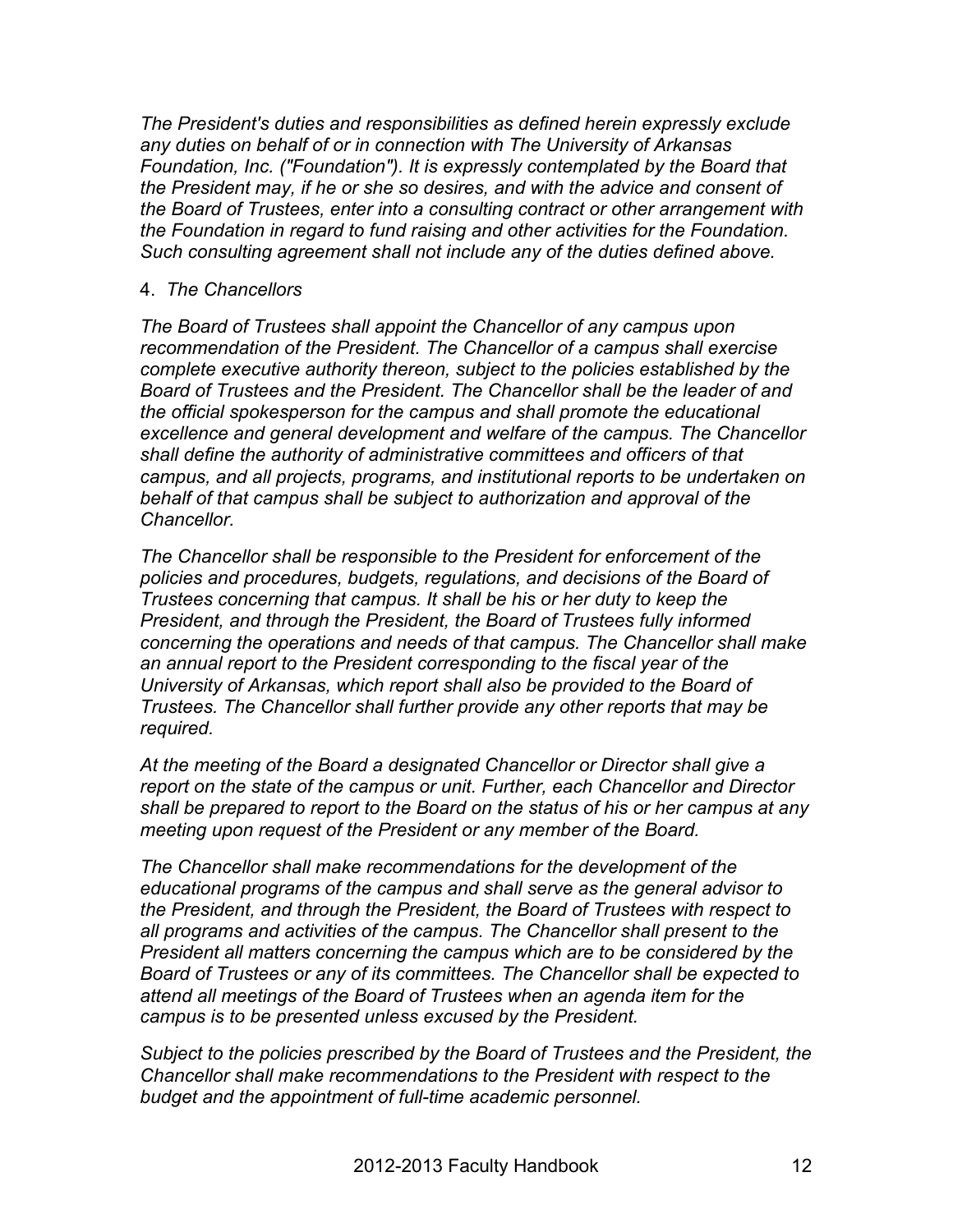*The Chancellor shall be the official medium of communication between the President and all deans, heads of departments and department chairs and all other administrative officers, faculty, staff, and students of the campus*

*The Chancellor shall be a member of all faculties and other academic bodies of the campus and shall be a member of the campus governing body*. [end of excerpt].

## **Fayetteville Campus Administration**

Directly responsible to the Chancellor of the University of Arkansas, Fayetteville, are the Provost and Vice Chancellor for Academic Affairs, the Vice Chancellor for Finance and Administration, the Vice Chancellor for University Advancement, the Vice Chancellor for Government and Community Relations, and the Vice Chancellor for Intercollegiate Athletics and Director of Athletics. Other members of the Chancellor's Executive Committee are the Vice Provost for Research and Economic Development, the Vice Provost for Student Affairs and Dean of Students, the Vice Provost for Diversity and the Associate Vice Chancellor.

Deans are the chief administrative officials of the colleges and schools. Deans, directors, and other administrative officials or units are responsible to the Provost/vice chancellors to whom they report, or, under certain circumstances, directly to the Chancellor, for the discharge of the duties and responsibilities placed upon them.

The general areas of administrative or academic responsibilities of each of these officials are indicated by the official titles that the individuals bear. Written charges, or memoranda of understanding, pertaining to specific areas of responsibility are prepared whenever such actions are considered necessary or appropriate.

The Academic Affairs Executive Group includes deans, vice provosts, and directors who report to the provost (and other officials as may be designated) and advises the Provost and Vice Chancellor for Academic Affairs. The dean or director of each college, school, or other division is the executive head of the division. Such offices are responsible for and are empowered to execute university policies applicable to the school or college. They may require such reports from members of their faculty and staff as may be needed in the administrative work of their unit. They are responsible for recommending appointments, promotions, and other personnel changes to the provost and vice chancellor for academic affairs after consultation with appropriate members of the department concerned, other related department heads, and the deans of other areas which may be affected. Deans and directors are authorized to determine the workload and assignments of the individual members of their faculty and staff.

The chairperson (or head) of a department is responsible for the general conduct of the affairs of the department. At least once in each semester he or she shall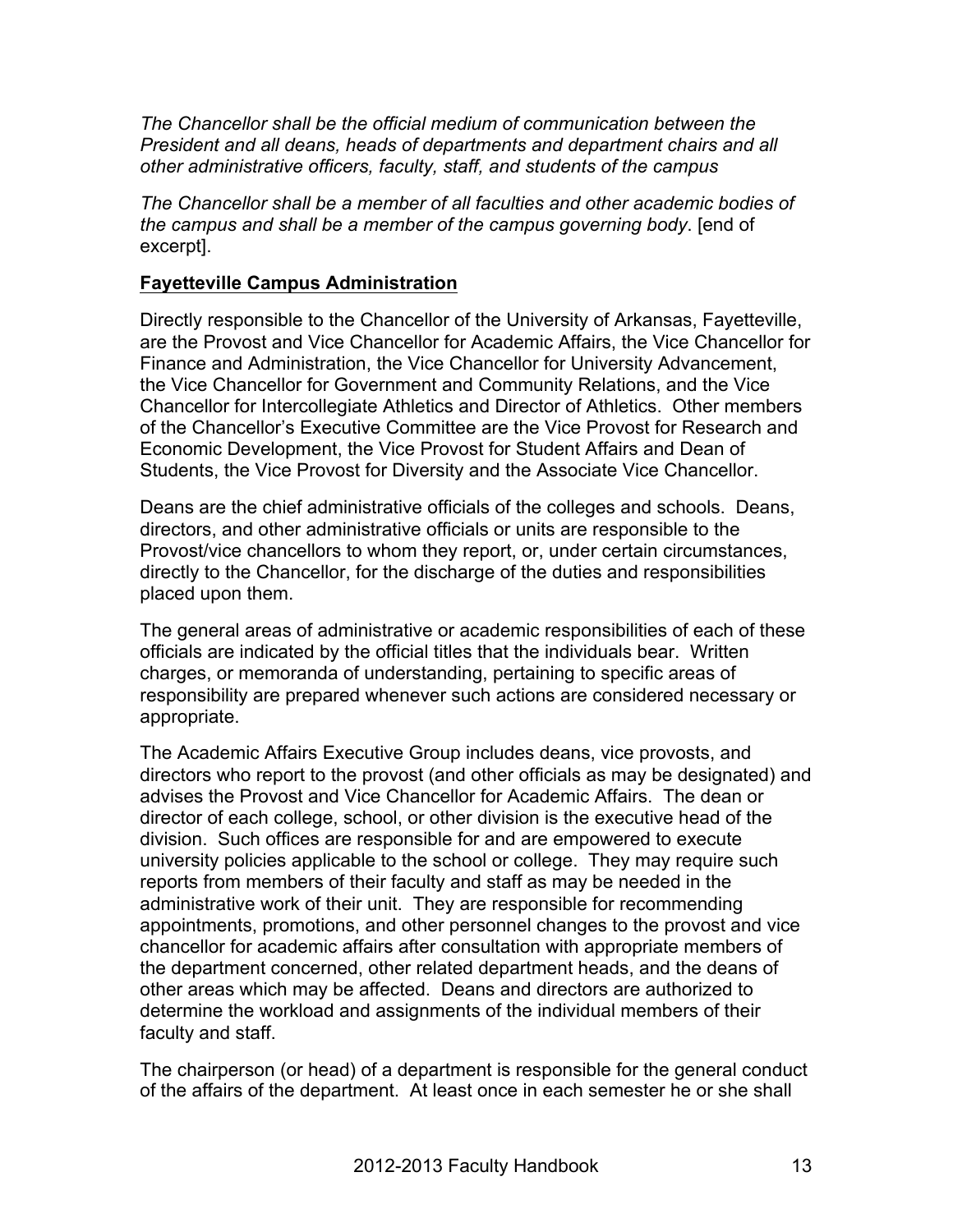call a meeting of the departmental faculty for the purpose of discussing departmental affairs. The Chancellor appoints the head of a department on recommendation of the dean. On recommendation of the dean, following his consultation with all members of the departmental faculty and such departmental faculty concurrence as is appropriate, the Chancellor may appoint a departmental chairperson, in lieu of a head of a department, for a specified time.

## **Role and Scope Designation**

(Approved by the Arkansas Higher Education Coordinating Board in July, 2008)

#### **University of Arkansas, Fayetteville**

1. Audiences

The University of Arkansas, Fayetteville (UAF) has a statewide mission. As such, its audiences are:

- Residents from throughout Arkansas who have excelled in high school studies and are seeking to complete baccalaureate degrees.
- Individuals seeking graduate and professional degrees.
- Employers, both public and private, seeking not only well-educated employees but technical assistance and applied research.
- Economic development interests and entrepreneurs throughout the state.
- Academic disciplines and the research community.
- The community and area by providing a broad range of academic and cultural activities and public events.
- Two-year college transfer students.
- 2. Array of Programs and Services
	- UAF offers:
		- A broad range of baccalaureate, masters, doctoral and professional programs that include core arts and sciences, agriculture, architecture, journalism, information sciences, education, engineering, law, public administration, nursing, allied health, and business.
		- Basic and applied research
		- Services specifically designed to meet the needs of statewide economic development—continuing professional education, technical and professional services, support of small businesses and entrepreneurs, and technology transfer.
- 3. Special Features
	- UAF is the state's 1862 land-grant institution and is classified as a Carnegie high research activity university.
	- Nationally competitive research and economic development activity in emerging areas such as nanotechnology, laser technology, biotechnology, and sustainability.
	- Library resources and special holdings such as the Fulbright papers made available through on-site and electronic access to student and faculty scholars and citizens throughout the state.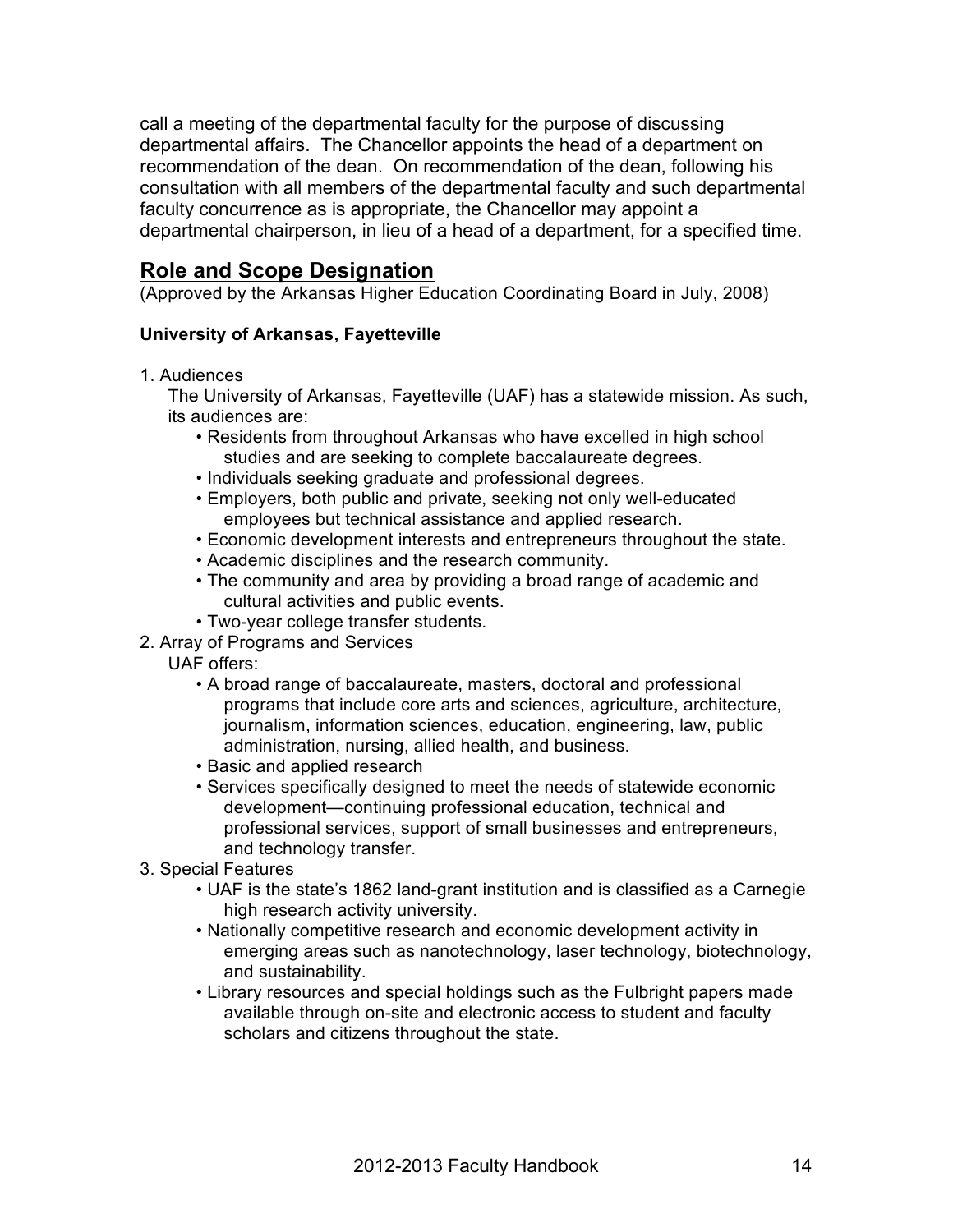## **Other Governance Web Sites**

The Rules of Procedure of the Faculty Senate document is provided below as Appendix A.

For current information regarding campus governance groups, including agendas, minutes, committees, membership, and annual reports, consult the Governance website maintained by the secretary of the Faculty Senate at **http://provost.uark.edu/59.php**

For current information regarding the Graduate Council, the governance body of the Graduate School, see the website **http://grad.uark.edu/dean/gradcouncil/index.php**

For the UA organizational structure, see **http://www.uark.edu/home/12155.php**

For brief descriptions of University Centers and Research Units, see the listing maintained in the Catalog of Studies, **http://catalogofstudies.uark.edu**

For more information about University of Arkansas campus, see

#### **http://campusmaps.uark.edu/**

For memorable moments in the history of the institution, see the Historic Markers information at the Alumni website, **http://campusmaps.uark.edu/**

## **Appendix: Rules of Procedure of The Faculty Senate**

(Faculty Senate, adopted April 3, 1997; revised April 17, 2002; most recently revised February 15, 2006)

The Faculty Senate has adopted its own rules of procedure to supplement the Board of Trustees policy 810.1 which establishes the Senate and its authority and organizational structure. The text is provided below.

- I. Parliamentary procedure: The Faculty Senate shall be governed by the current edition of The Standard Code of Parliamentary Procedure by Alice Sturgis.
- II. Campus-wide elections:

A. During the spring semester of each year, the Faculty Chair, Faculty Vice Chair, and the campus-wide representatives on the Faculty Senate shall be elected by the following members of the faculty: those holding a halftime (or greater) faculty appointment who are tenured or on the tenure track or have been declared eligible to vote by the Faculty Senate, and those in their third (or greater) consecutive year of full-time appointment who are instructors or lecturers.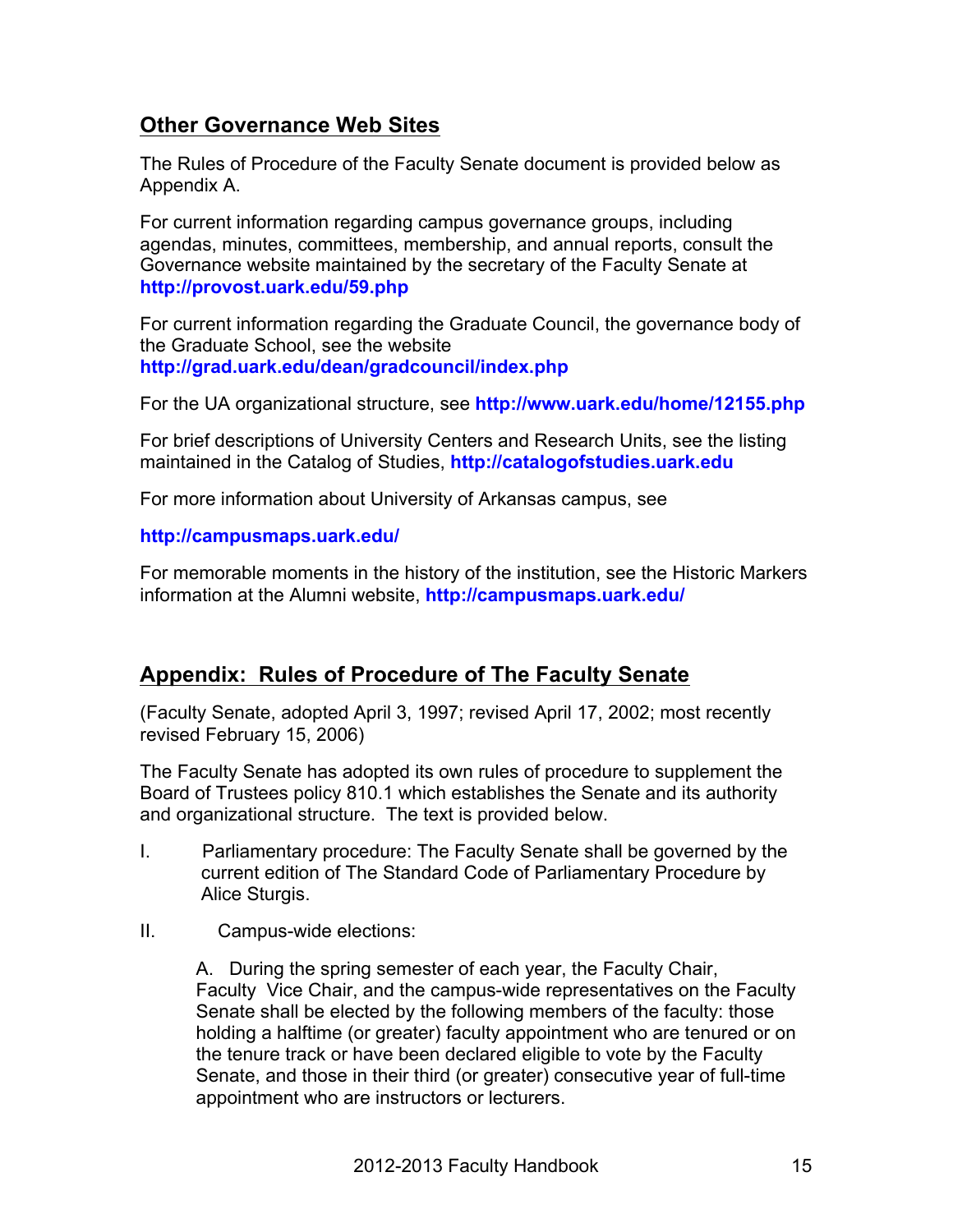B. During the spring semester of each year, the members of the Committee on Appointment, Promotion and Tenure shall be elected by tenured and tenure-track members of the faculty.

C. The elections described in Sections A and B hereof shall be conducted by the Nominating and Election Coordinating Committee ("The Committee" herein) pursuant to these rules and any additional rules adopted by the Committee that are consistent with these rules. The Committee is hereby given the authority to resolve any questions concerning the elections or elective procedures. By the end of the first week of classes in the spring term, the Committee shall distribute a call for nominations for the following offices: Faculty Chair, Campus-wide representatives to the Faculty Senate, and members of the Committee on appointment, Promotion, and Tenure.

D. On or before the end of the first week of classes in the Spring semester, the Committee shall issue a call for nominations for Faculty Chair, At-Large Faculty Senator, and Committee on Appointment, Promotion, and Tenure to be elected. The committee shall accept additional nominees for any of the offices if each such nomination is (a) made by a petition signed by ten or more members of the faculty eligible to vote in the election for the office in question, (b) submitted to the Committee within one week after the call is given, and (c) accompanied by a brief biographical sketch for the nominee.

E. The nomination of any one person to more than one of the positions described in Section D hereof is not precluded.

F. On or before March 1 of each year, the Committee shall distribute the following to all eligible voters:

1. A ballot shall list the nominees for the primary election of each of the following:

> (a) a list of at least three nominees for the position of Faculty Chair;

(b) a list of nominees for the position of campus-wide representatives on the Faculty Senate. The number of individuals on the list shall be at least 25% more than the number of vacancies;

(c) a list of nominees for the Committee on Appointment, Promotion and Tenure. The number of individuals on the list shall be at least twice the number of members of the Committee on Tenure to be elected. Each list shall include all nominees nominated either by the Committee or by valid petition.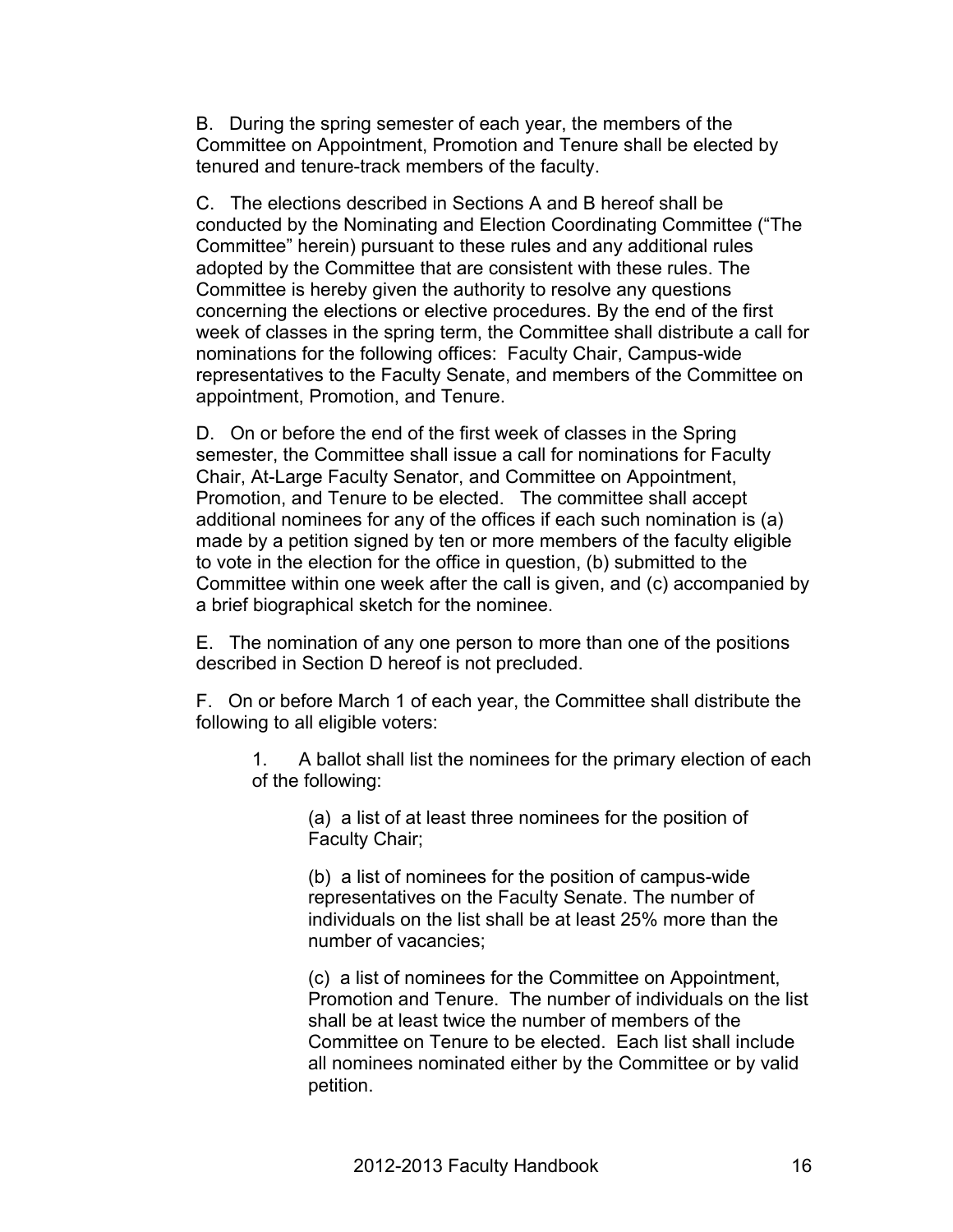2. A brief biographical sketch for each nominee.

3. A call for the return of the completed ballots, specifying that valid ballots must be received by the Secretary of the Committee within 12 days after the call is mailed. The call shall be accompanied by appropriate instructions regarding proper voting procedures under the provisions of Sections I, J, and K hereof.

G. On or before March 15 of each year, having counted the primary ballots in accordance with the provisions of sections I, J, and K hereof, the Committee shall announce the results of the primary elections.

H. By April 1 of each year, the Committee shall have completed any runoff elections required under the provisions of sections I, J, and K hereof, and shall announce the results of such run-off elections. Except for the reduction in the number of candidates as provided therein, the procedures set forth in sections F and G hereof shall apply to any such run-off election. If there are more than three nominees, then the following actions shall be placed into action.

I. The Faculty Chair and Faculty Vice Chair shall be elected from a common list of nominees for the office of Faculty Chair.

1. In the primary election, each eligible voter shall be entitled to vote for two of the nominees.

2. The candidates receiving the most number of votes equal to a majority of the ballots cast shall be elected Faculty Chair. The candidate receiving the second highest number of votes will be elected Faculty Vice-Chair. If not candidate receives a majority of votes, then the three candidates receiving the most votes shall stand for a run-off election where each voter shall be entitled to vote for two of the three candidates. The winner of the run-off election shall be elected Faculty Chair and the runner-up shall be elected Faculty Vice chair.

3. In the event that only three candidates are nominated, the candidate receiving the most votes will be elected Chair and the candidate receiving the second highest number of votes will be elected Vice Chair.

J. Campus-wide representatives on the Faculty Senate shall be elected as follows:

1. In both the primary election and any run-off election, each eligible voter shall be entitled to cast as many unit votes as there are campus-wide representatives to be elected, and to distribute these votes among the several nominees in any way, except that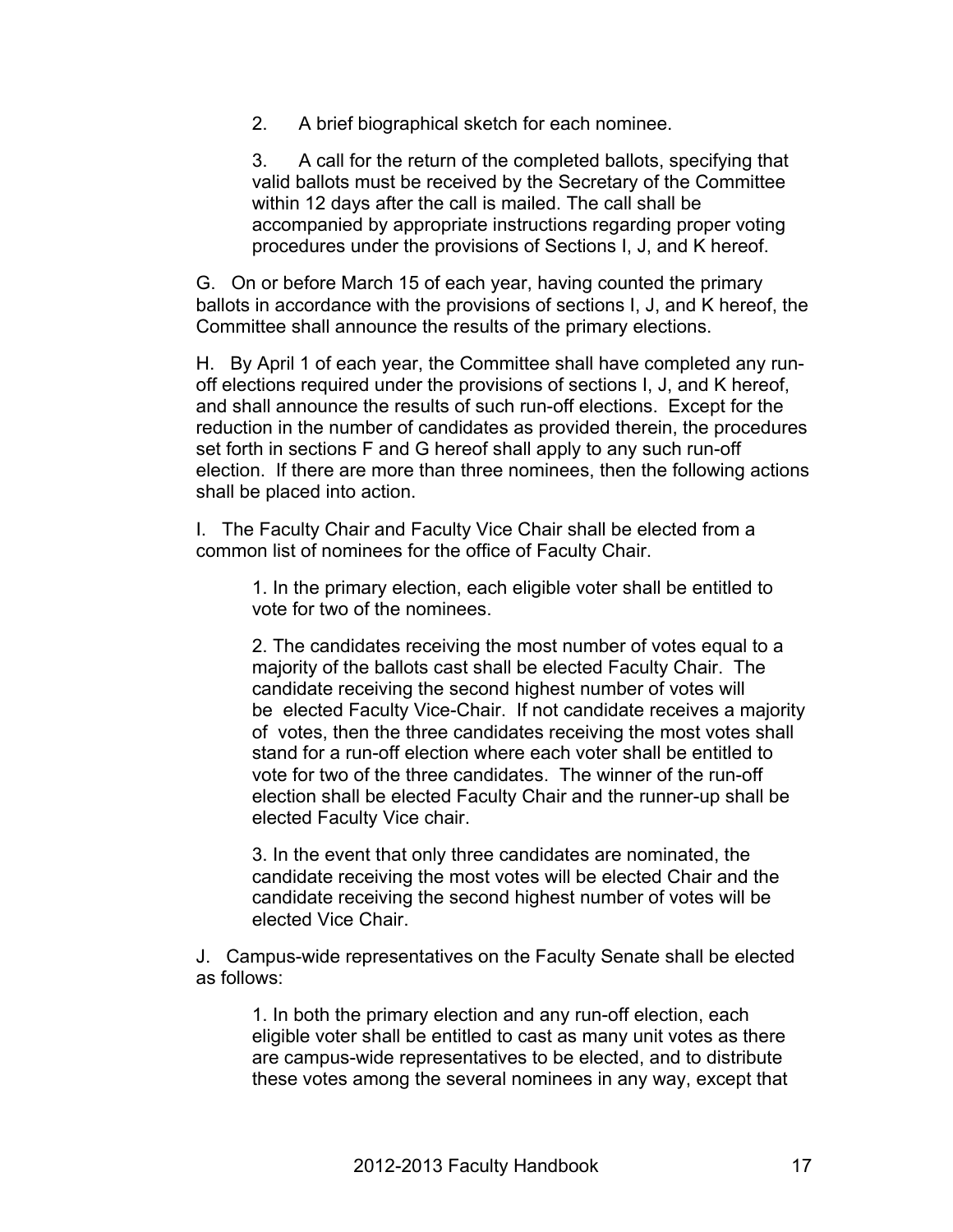no more than half of these votes may be cast for any single nominee.

2. The nominee shall be declared elected in order of decreasing number of votes received until all positions have been filled. ion shall be declared elected.

3. Should a campus wide representative elected to the Faculty Senate be unable to complete his or her term of office, the vacancy shall be filled referring to the results of the same election in which that representative was elected. Among the remaining candidates, the individual who received the most votes and who is able to fill the vacancy shall be a campus-wide representative in the Faculty Senate for the remainder of the unexpired term.

K. Members of the Committee on Appointment, Promotion and Tenure shall be elected as follows:

1. Each eligible voter shall be entitled to cast as many unit votes as there are members of the Committee on Appointment, Promotion and Tenure to be elected, and to distribute these votes among the several nominees in any way, except that no more than half of these votes may be cast for any single nominee.

2. In the primary election, each nominee shall be declared elected in order of decreasing number of votes received until all positions have been filled.

#### III. Vacancy in the office of Faculty Vice Chair

Should the office of Faculty Vice Chair become vacant during the term of office, a new Faculty Vice Chair shall be elected for the unexpired term by the Faculty Senate. In such election, no one shall be declared elected until he or she has received at least twenty-four votes.

IV. Election of faculty representatives on the Campus Council

At the Faculty Senate's first meeting of each academic year, the Senate shall elect 16 senators from among its voting members (other than its Chair and Vice Chair to be faculty representatives on the Campus Council. The Senate shall be governed by the following procedures for the election of these senators:

A. Before any voting occurs, nominations for filling all of the representative positions shall be made from the floor.

B. In case there are more nominations than positions to be filled, voting shall be each senator shall be entitled to cast as many unit votes as there are positions to be filled, and to distribute these votes among the several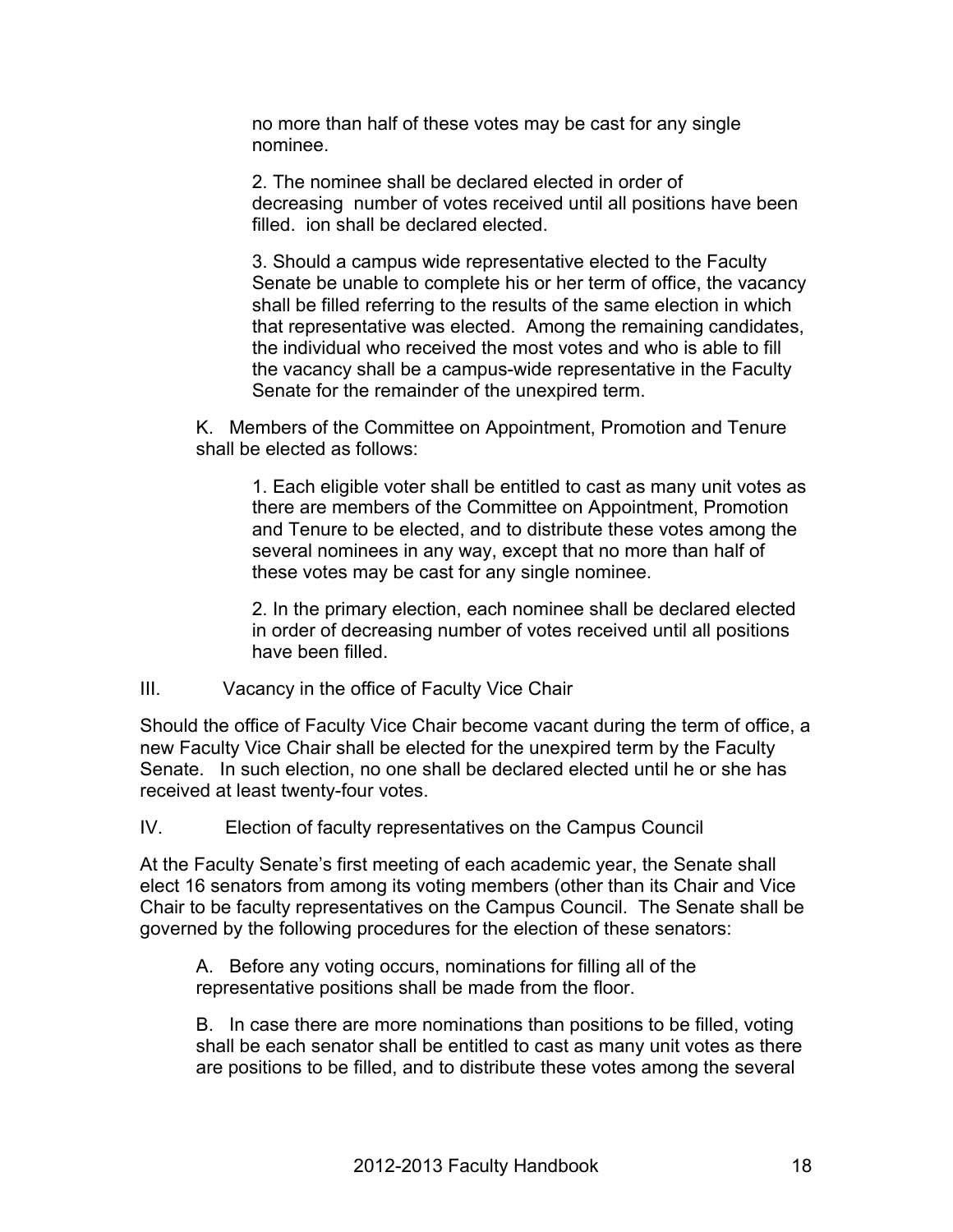nominees for the positions in any way, except that no more than half of these votes may be cast for any single candidate.

C. In the first round of voting, each nominee shall be declared elected upon receiving a number of votes equal to a majority of the valid ballots cast, unless the number In the latter event, the nominees shall be declared elected in order of decreasing number of votes received, until all positions have been filled.

D. Should the number of nominees elected in the first round of voting be less than the number of positions to be filled, there shall be a run-off election among the runner-up nominees who received the greatest number of votes, the number of such candidates in the run-off election to be equal to the number of positions to be filled, plus three (or the number of remaining candidates, if fewer than three). The candidates receiving the most votes in the run-off election shall be declared elected.

E. Should a faculty representative elected to the Campus Council be unable to complete his or her term of office, the vacancy shall be filled by referring to the results of the Senate's election in which that representative was elected. Among the candidates who were eliminated in that election, the senator who received the most votes and who is able to fill the vacancy shall be a faculty representative on the Campus Council for the remainder of the unexpired term.

V. Campus representative on the Arkansas Higher Education Faculty **Council** 

The Faculty Chair shall serve as the representative-elect to the Arkansas Higher Education Faculty Council, and the Chair of the Faculty Senate shall serve as the representative on the Council.

VI. Action on legislation of a separate faculty or the Graduate School Faculty

When the Faculty Senate receives legislation from a separate faculty or the Graduate School Faculty concerning its own academic affairs ("the legislation" herein), the Senate's action on the legislation shall be governed by the following procedures:

A. The presiding officer shall first call for a motion to approve the legislation.

> 1. If a motion to approve is made and is passed, the Senate shall take no other action on the legislation (unless, of course, it reconsiders or rescinds the motion). After approval of the legislation, if the Senate has sole legislative jurisdiction over the legislation, the Chair of the Senate shall advise the Chancellor of the Senate's approval of the legislation; if the Senate does not have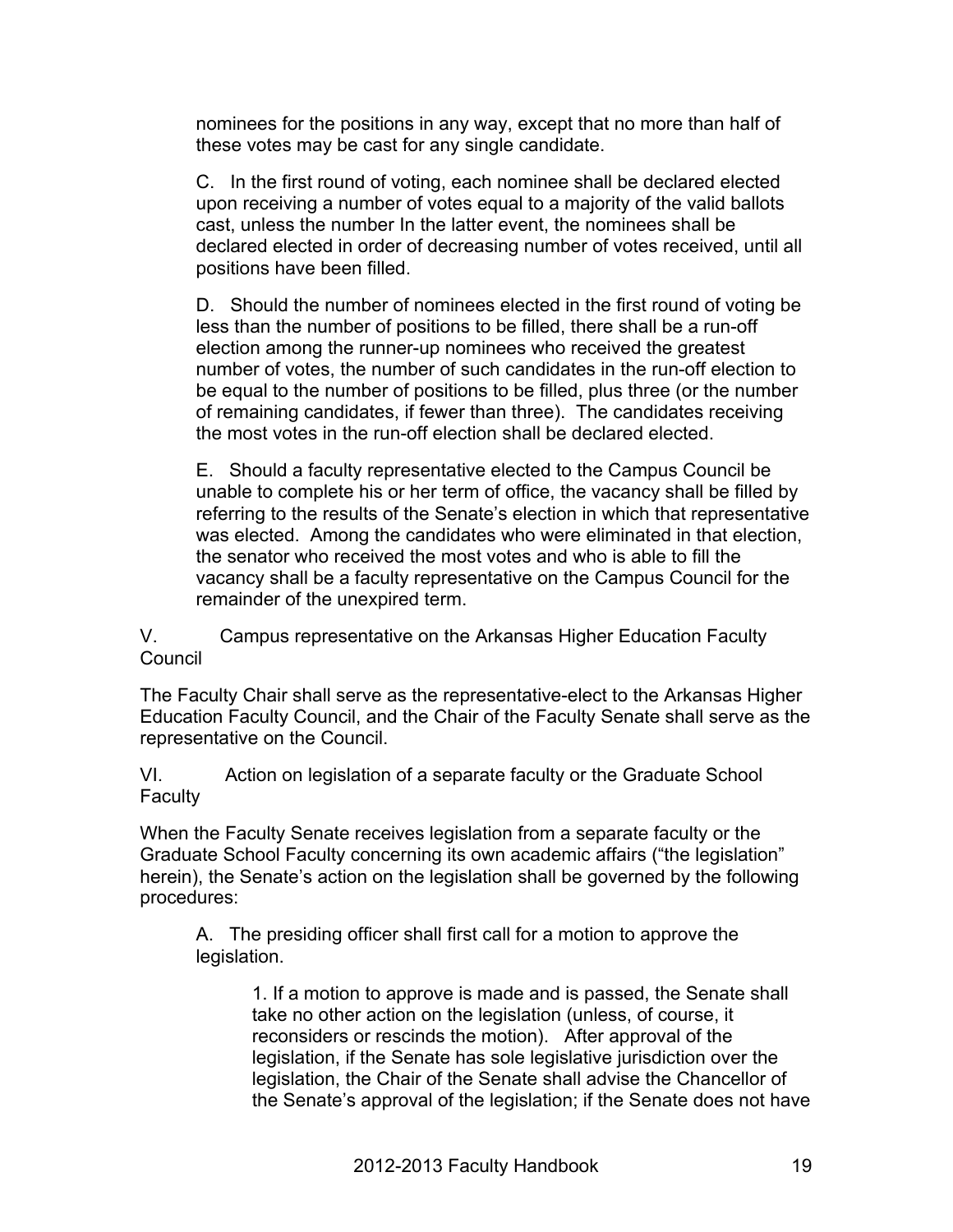sole legislative jurisdiction over the legislation and it directly affects students or staff, it shall be referred to the Campus Council for final action.

2. If a motion to approve is not made or if a motion to approve is made and is defeated, the presiding officer shall call for a motion to negate the legislation.

3. If a motion to negate is made and is passed, the Senate shall take no other action on the legislation (unless, of course, it reconsiders or rescinds the motion). After approval of the legislation, if the Senate has sole legislative jurisdiction over the legislation, the Chair of the Senate shall advise the Chancellor of the Senate's negation of the legislation; if the Senate does not have sole legislative jurisdiction over the legislation and it directly affects students or staff, it shall be referred to the Campus Council for final action.

4. If a motion to negate is not made or if a motion to negate is made and is defeated, the presiding officer shall announce that, in the absence of an objection from the floor, the legislation will be filed. After filing of the legislation, if the Senate has sole legislative jurisdiction over the legislation, the Chair of the Senate shall advise the Chancellor of the Senate's filing of the legislation; if the Senate does not have sole jurisdiction over the legislation and it directly affects students or staff, it shall be referred to the Campus Council for final action. If a senator objects to filing the legislation, the presiding officer shall entertain a motion to file the legislation. When a motion to file is made, if the Senate has sole legislative jurisdiction over the legislation, the Chair of the Senate shall advise the Chancellor of the Senate's action on the motion to file the legislation; if the Senate does not have sole legislative jurisdiction over the legislation and it directly affects students or staff, it shall be referred to the Campus Council for final action.

VII. Notices and minutes

A. In any year, the distributions to faculty members required by Subsection D.2 and D.4 of Article II of Board Policy 810.1 may be complied with by (a) sending the required information by e-mail to all faculty members who receive e-mail, and (b) placing the required information on a website dedicated to faculty governance, provided however that early in the fall semester all faculty members are notified by campus mail of the Web site's address and of the times tentatively scheduled for the six regular meetings of the Faculty Senate that year.

B. Even if minutes of Faculty Senate meetings are distributed to them by e-mail, hard copies shall be distributed to the chairpersons of the Student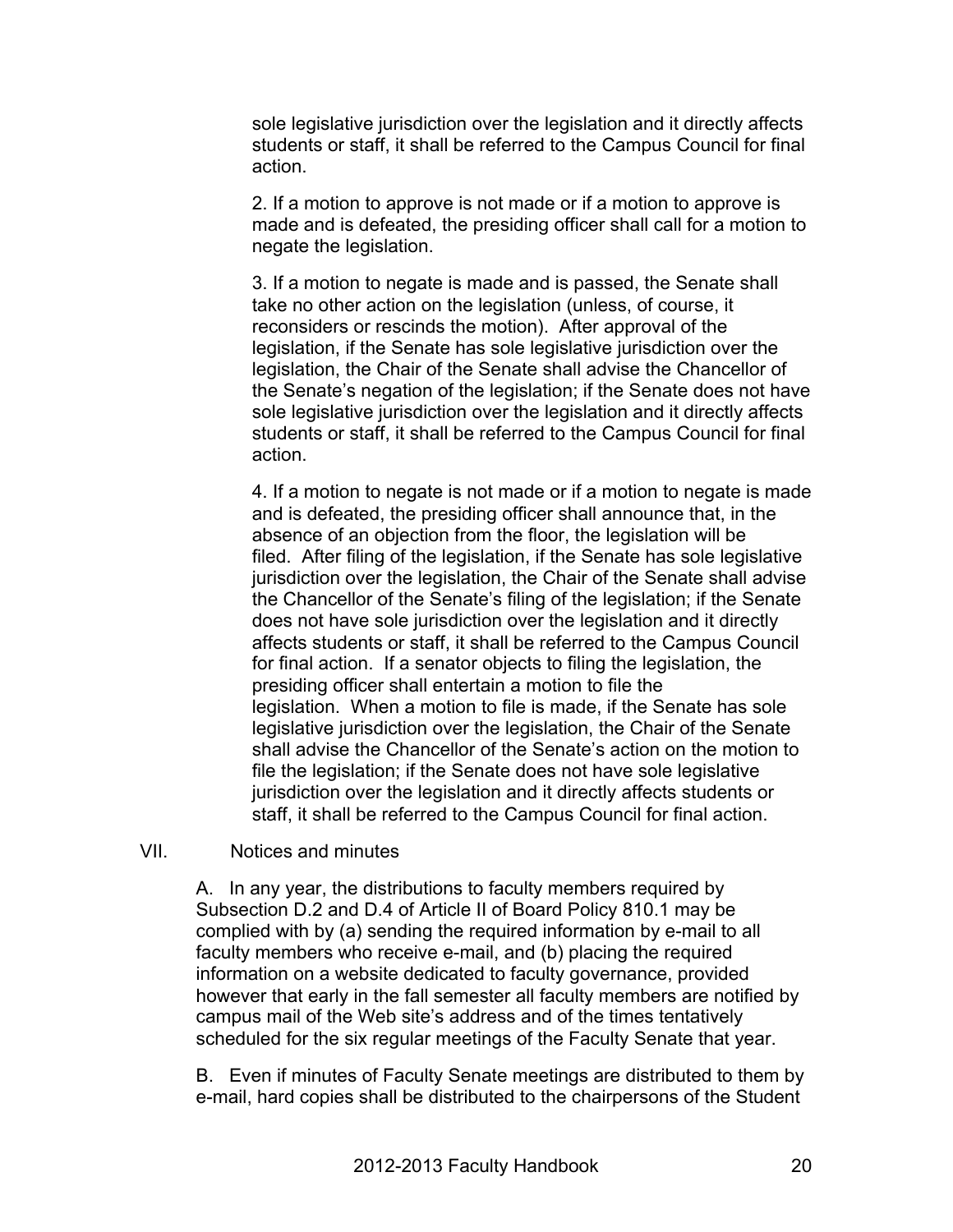Senate and the Staff Senate, to the Chair of the Campus Council, to the Chair of the Agenda Committee of the Campus Council, to all chairs of academic departments, to all directors of units, to all vice chancellors and deans, and to the Chancellor. The office of the Provost and Vice Chancellor for Academic Affairs shall send to the President and to the Board of Trustees all actions involving approval by, or notification to, the Board of Trustees. These postings, which shall be done in a timely manner, will be accompanied with explicit information in the required format.

C. Although supporting information shall be distributed with each tentative agenda when it is feasible to do so, Subsection D.2 or Article II of Board Policy 810.1 shall be complied with whenever the agenda lists by item all of the business known by the one preparing the agenda to be scheduled for the meeting in question.

## VIII. "Prefiling" of motions

When any main motion (except to reconsider, rescind, or resume consideration) is made at a meeting, it shall not be voted upon at that meeting unless its language has been distributed to all members of the Faculty Senate at least 24 hours before the meeting; such distribution may be made by e-mail to all Senators who receive e-mail.

## IX. Committee reports

When the Faculty Senate asks a committee to act, the committee's report shall be addressed to the Faculty Senate. The original of the report shall be filed with the Chair of the Faculty Senate, and a copy of the report shall also be sent to the Faculty Chair. When a committee addresses a report to the Campus Faculty, a copy shall also be sent to the Chair of the Faculty Senate. All committee reports received by the Chair of the Senate shall be distributed to members of the Senate; such distribution may be made by e-mail to all senators who receive email.

## X. Faculty Senate Curriculum Review (Faculty Senate 11-14-96)

Curriculum review is the responsibility of the Faculty Senate and is exercised as described herein. The University Committee on Courses and Programs and the University Committee on Program Review are committees jointly of the Graduate Council and the Faculty Senate.

## A. University Committee on Courses and Programs

1. The University Committee on Courses and Programs reviews and makes recommendations to the Graduate Council and Faculty Senate for actions on proposals approved by a college or school for the following: 1) new courses; 2) changes in title, description, number, prerequisites, etc. of courses; 3) new undergraduate and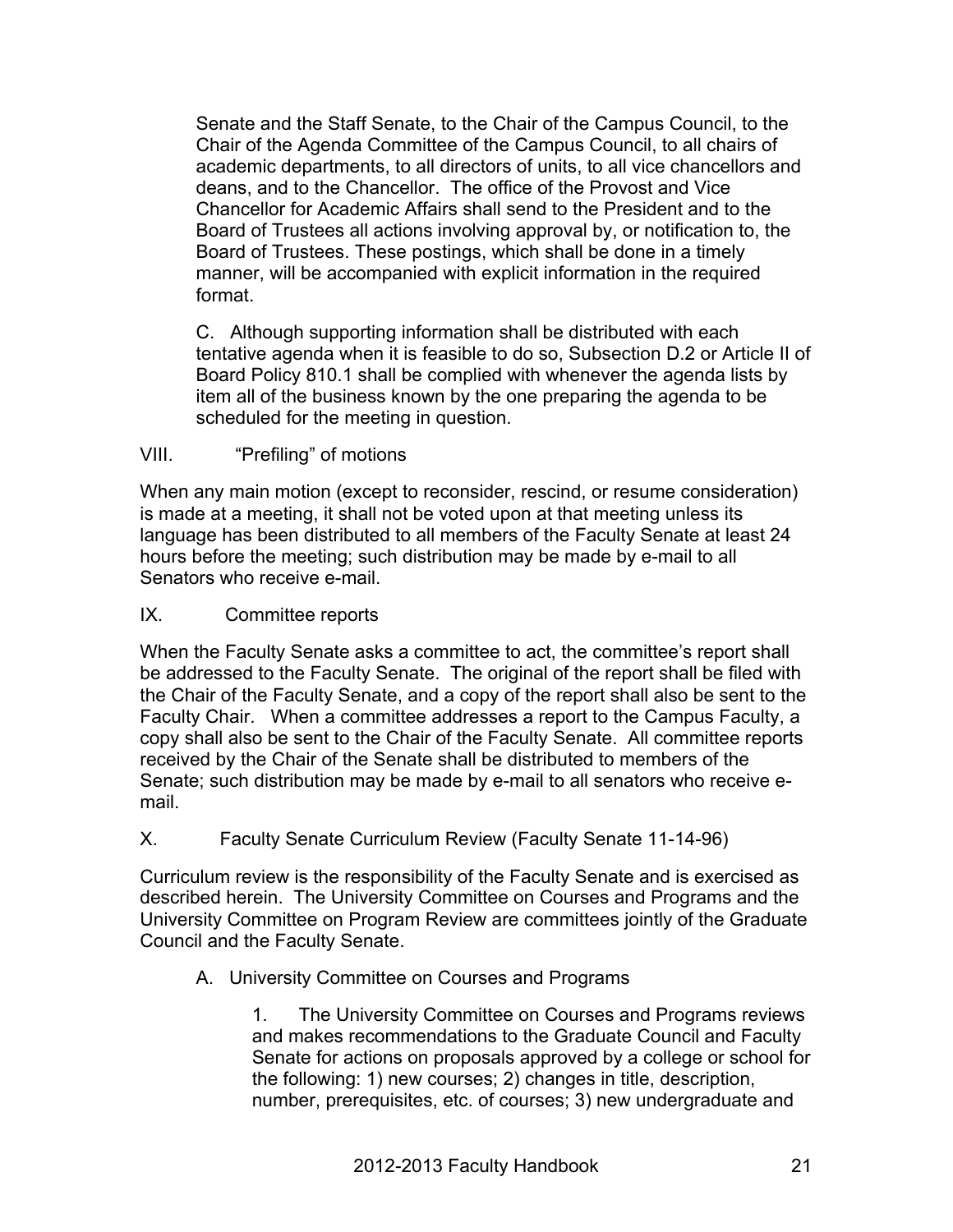graduate degree programs; and 4) modifications to degree programs. The committee is responsible for resolving questions concerning course numbering, course or program duplication, completeness of course or program revision forms, and other questions pertaining to course and program changes, including compliance with administrative guidelines implementing Board Policy.

2. Proposals made to this Committee will be collected by the Graduate School and distributed to the members prior to each meeting. A summary sheet listing all recommendations from the committee is distributed with the agenda to the Graduate Council and the Faculty Senate prior to the meetings at which they are reported. Proposals which affect graduate courses or programs will be approved by the Graduate Council prior to consideration by the Faculty Senate.

3. Voting committee membership consists of a representative with graduate faculty rank to be appointed by the dean of each undergraduate college or school, a representative with graduate faculty rank from each undergraduate college and school to be chosen from the voting membership of the Faculty Senate, a representative of the Graduate Council, a representative of the university libraries appointed by the Dean of Libraries, a representative of the School of Law chosen by the Dean of Law, a student member selected by the ASG and a student member selected by the Graduate Dean's Student Advisory Board, the chair of the Campus Faculty, the Vice Chair of the Faculty Senate, and the chair of the Graduate Council. In addition, one non-voting representative appointed by the Dean of the Division of Continuing Education will serve on the committee, and a representative from the Registrar's Office will meet with the committee to provide technical support. The committee elects its own chair.

B. The University Committee on Program Review. The University Committee on Program Review has the responsibility for initiating, participating in, or evaluating the results of undergraduate and graduate program reviews consistent with University guidelines and the review schedule as set forth in Academic Policy 1620.10 and 1620.11 requiring that each program be reviewed at least once every 10 years by this process or external reviewers. Revisions to the guidelines and the schedule for reviews may be developed by the committee and recommended by the Faculty Senate, consistent with Board of Trustees policy 620.1, Arkansas code 6-61-214, and policy of the Arkansas Higher Education Coordinating Board including the provision that changes to program review guidelines and schedule must be approved by the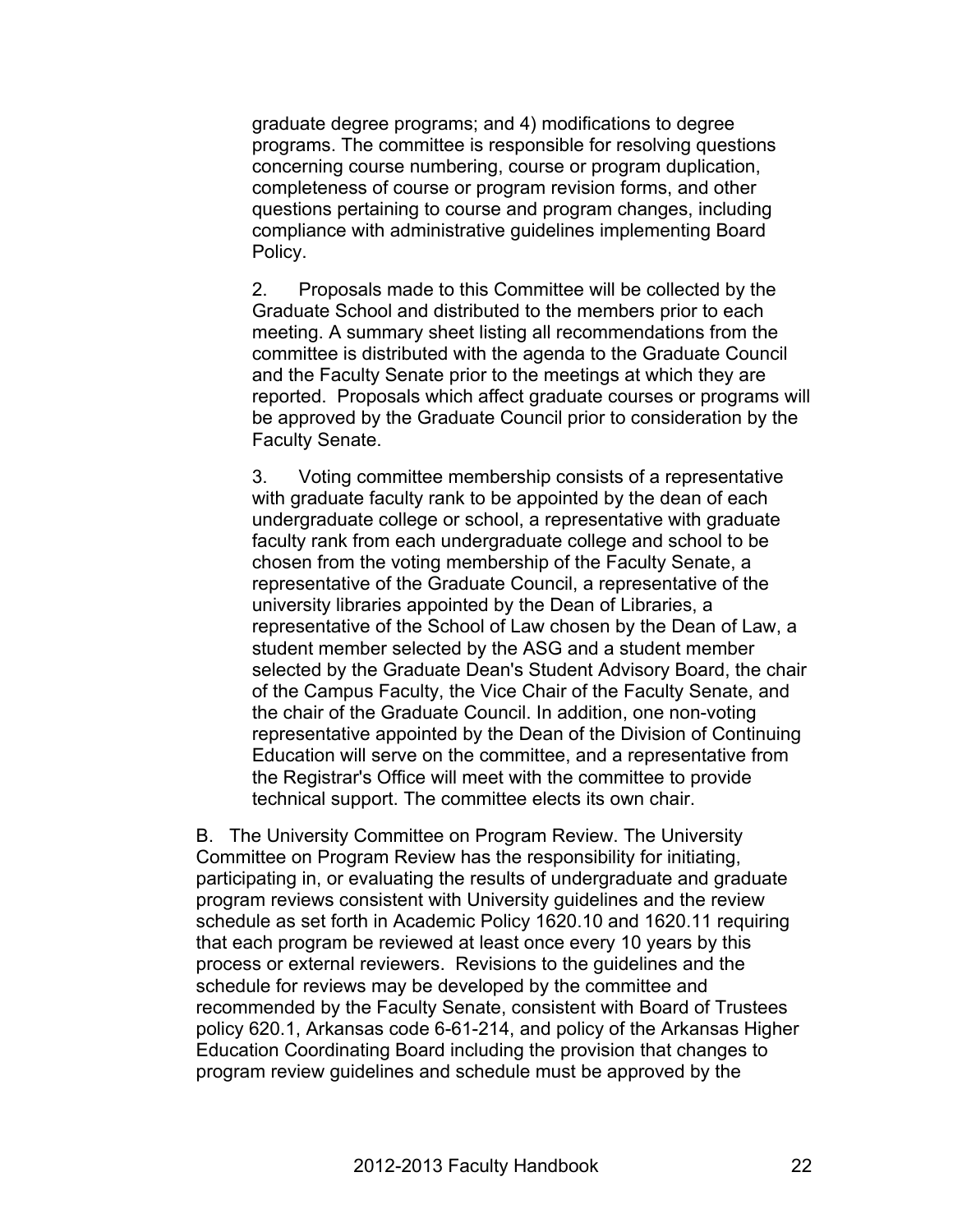AHECB. Reviews of graduate programs will be presented to the Graduate Council before being presented to the Faculty Senate.

Voting committee membership consists of a voting member of the Faculty Senate and a voting member of the Graduate Council from each academic college, the chair of the Graduate Council, and the Vice Chair of the Faculty Senate or his/her representative. The committee elects its own chair.

\* \* \*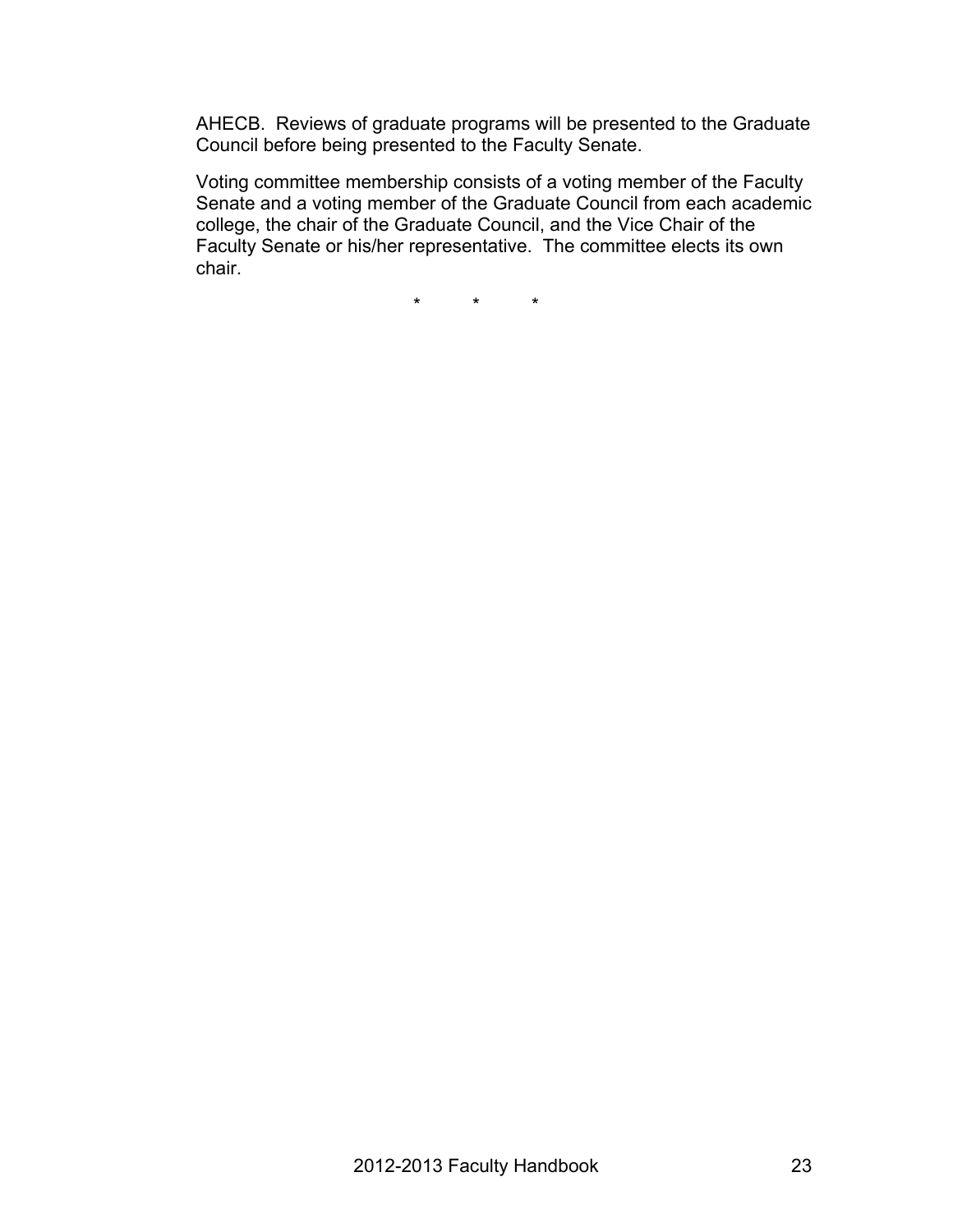## **II. Academic Responsibilities of Faculty**

The orderly conduct of academic affairs in an educational institution requires that faculty members accept and discharge responsibilities related to their workload assignment and carry out the traditional duties associated with their positions consistent with professional good practice. Policy statements on specific activities and areas of responsibility are provided below.

## **Workload**

The work of the university faculty in teaching, research and creative activity, administration, and service is professional in character and does not, therefore, conform to an exact pattern such as the eight-hour day or the forty-hour week. However, so that there may be consistency, equity, and some basis for judgment of workloads and assignments and for comparison with other institutions and state agencies, the standards summarized here will be used. The basic element of faculty work assignments is a work unit, which is based on the contact and preparation time for one class hour (50 minutes) per week for a semester or an equivalent amount of time for other kinds of scheduled activity. Included for each of these work units is the classroom contact time, the time for class preparation, grading, office hours and other work with students outside class. A minimum of twelve work units per semester constitutes the typical work assignment of a full-time faculty member. However, individual work units will vary considerably in nature (if not, theoretically, in number). Work assignments typically include assigned teaching and advising, research/scholarly/creative activities, and service or administration, in varying proportions.

Faculty members are typically expected, as part of their university service as fulltime faculty members, not only to teach, to take part in research/scholarly and/or creative endeavors, and to perform academically related and public service, but also to take part in advising students and prospective students, serving on committees, and maintaining currency in their teaching and research disciplines through professional development activities. Faculty are also responsible for maintaining program currency, viability, and quality. Such activities are considered a normal part of the duties of full-time faculty, along with those activities directly linked to a particular class, and constitute a necessary part of such a work assignment. However, work units may be earned for work done beyond the minimum in any of these areas, as well as for instruction and administration. Work units are only earned for assigned responsibilities, not for work and activities undertaken at the initiative of the faculty member. A position on the staff of the university is considered to be a full-time undertaking unless it is specifically designated as part-time, and each person is expected to perform adequately the duties assigned to him or her. Any departure from a work schedule normal for the tasks assigned should receive approval from the appropriate department head and dean in advance.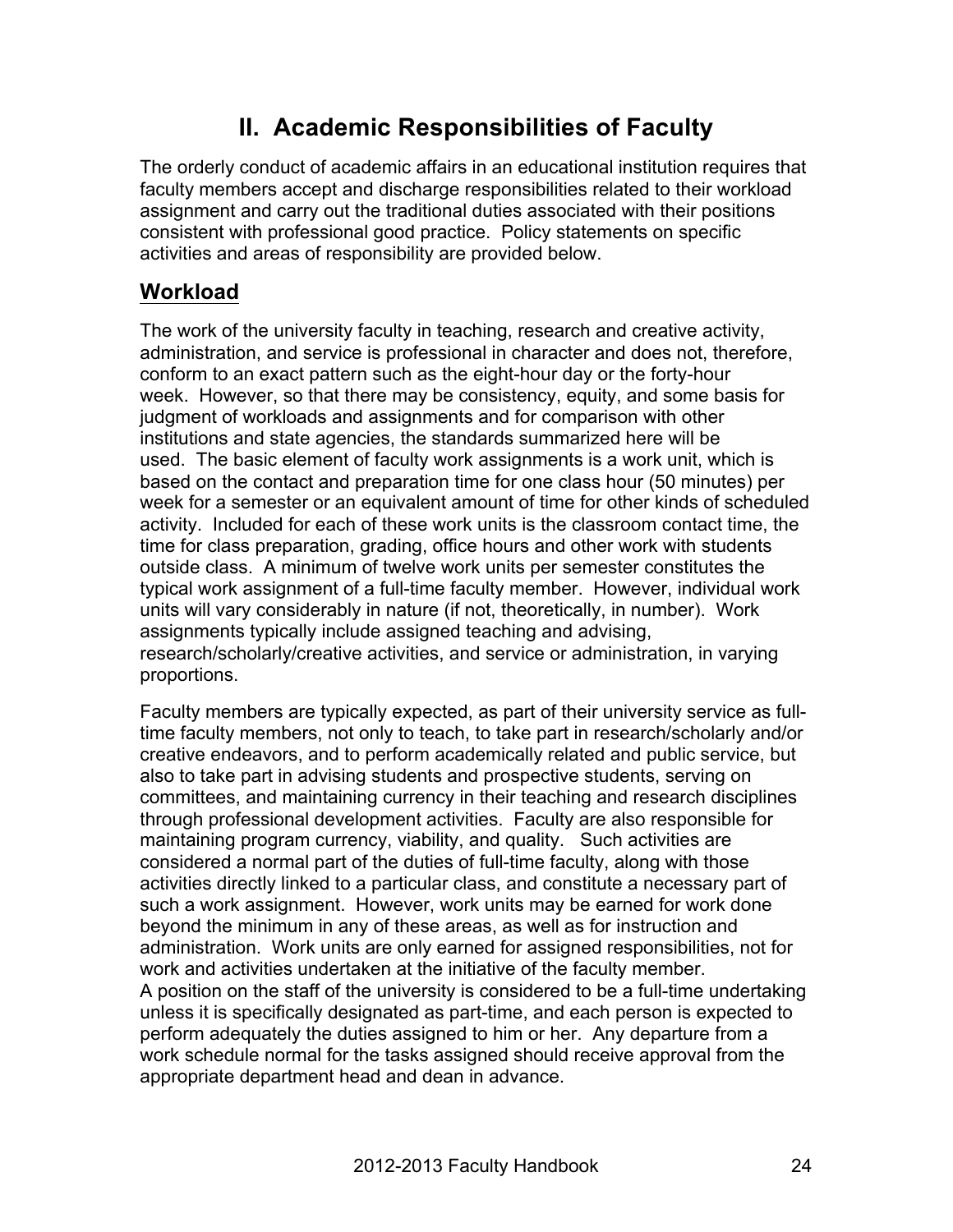Faculty members assigned to teach classes are responsible for determining that the content of their classes is appropriate to each course, as officially described in the catalog (or proposing changes to the description through the campus process), and achieves the coverage indicated by that description. Faculty members are responsible for confining classroom discussion to subjects related to the topics of concern in the course and for conducting the class so as to facilitate learning for all students, consistent with good teaching practices. They are also responsible for choosing appropriate texts and other teaching materials in a timely way. They are responsible for holding the classes and giving final exams at the times and places approved for them, except as changes are authorized by the appropriate department head and dean. They are responsible for providing reasonable accommodation to students with documented disabilities, consistent with policies and procedures of the Center for Educational Access (CEA, telephone 5-3104; **http://www.uark.edu/ua/csd/** ). Faculty members are expected to provide a syllabus for each course they teach to inform students of the learning objectives for the course, the course coverage/topics, the required texts and materials, how the final grade will be determined, the policy on making up work, and how the students may contact the teacher. It is also the responsibility of the faculty member to include in the course syllabus and class web site instructions on how students can learn prior to class time whether a class is canceled because of weather conditions or for other reasons. See **http://provost.uark.edu/62.php**.

Faculty members who develop or teach courses off campus through distance education, online instruction and/or courses with some or all of the course activity conducted outside the U.S.A. are required to comply with all the university policies applying to such activity. Sources of information for regulation and policy include the Academic Policy Series, the Office of Study Abroad, and the School of Continuing Education and Academic Outreach.

Faculty members are responsible for maintaining in the classroom and laboratory an environment appropriate to academic endeavor and complying with the university statement on discrimination, adopted in 1983 and amended in the Fall of 1991: The University of Arkansas, Fayetteville, does not condone discriminatory treatment of students or staff on the basis of age, disability, ethnic origin, marital or parental status, race, religious commitment, sex, sexual orientation or veteran's status in any of the activities conducted upon this campus. Members of the faculty are requested to be sensitive to this issue when, for example, presenting lecture material, assigning seating within the classroom, selecting groups for laboratory experiments, and assigning student work. The university faculty, administration, and staff are committed to providing an equal educational opportunity to all students.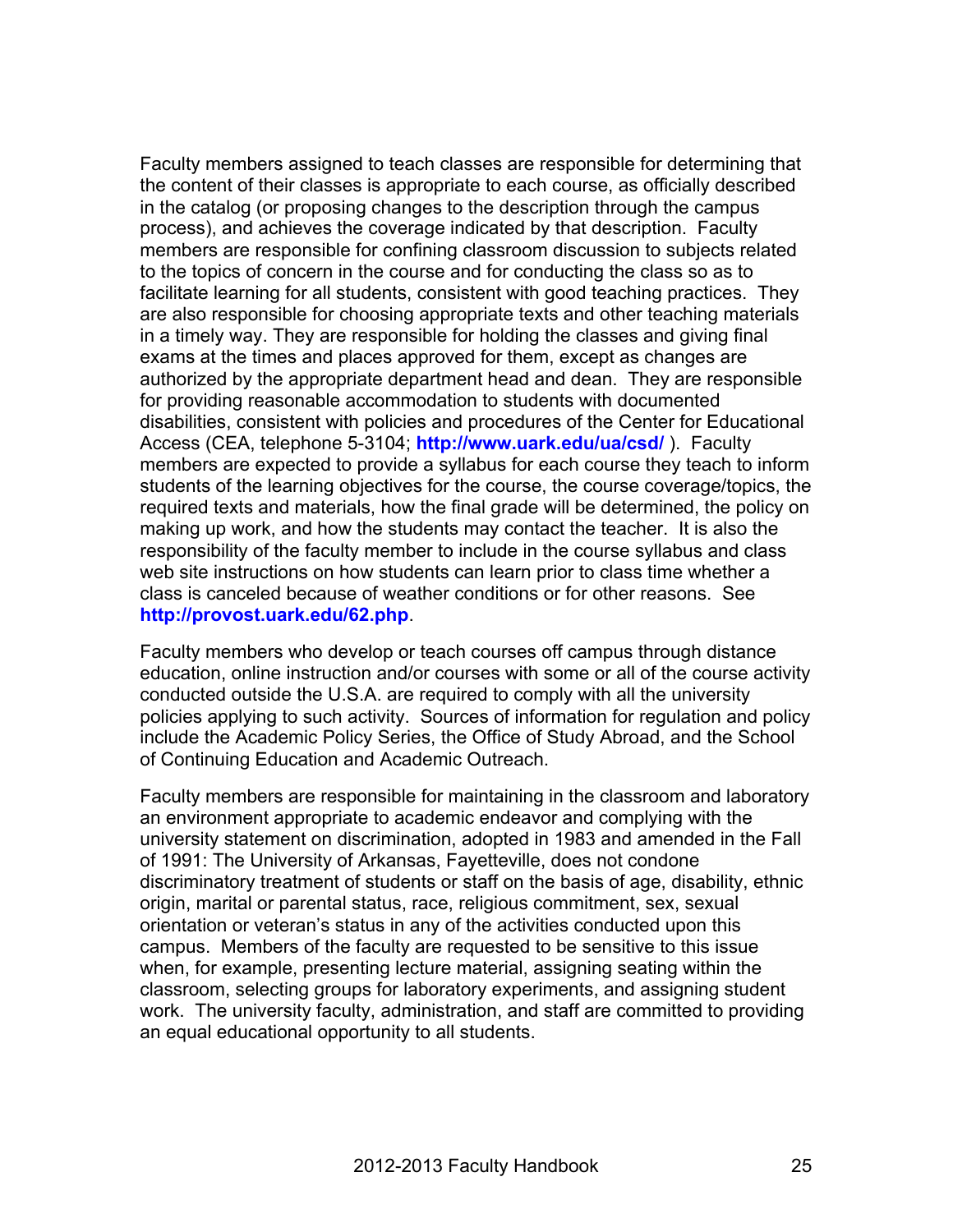## **Attendance Policy for Students**

(Faculty Senate, May 26, 1999)

Education at the university level requires active involvement in the learning process. Therefore students have the responsibility to attend classes and to actively engage in all learning assignments or opportunities provided in their classes. Instructors have the responsibility to provide a written policy on student attendance that is tied to course objectives and included in a course syllabus. There may be times, however, when illness, family crisis, or universitysponsored activities make full attendance or participation impossible. In these situations students are responsible for making timely arrangements with the instructor to make up work missed. Such arrangements should be made in writing and prior to the absence when possible.

Examples of absences that should be considered excusable include those resulting from the following: 1) illness of the student, 2) serious illness or death of a member of the student's immediate family or other family crisis, 3) Universitysponsored activities for which the student's attendance is required by virtue of scholarship or leadership/participation responsibilities, 4) religious observances (see Students' Religious Observances policy below), 5) jury duty or subpoena for court appearance, and 6) military duty. The instructor has the right to require that the student provide appropriate documentation for any absence for which the student wishes to be excused.

## **Grades and Exams**

The grading system in general use at the university is stated in the current catalog under the heading **Grades and Marks**, at **http://catalogofstudies.uark.edu/2882.php**. The Law School, the E. Fay Jones School of Architecture and the Dale M. Bumpers College of Agricultural, Food

and Life Sciences may evaluate on a plus and minus grading system.

The Faculty Senate has gone on record as affirming the fundamental responsibility of instructors to inform students of their progress in courses as accurately and completely as possible. In meeting this responsibility, early progress grades are entered into the web-based facility by faculty at the end of six weeks for students in 1000- and 2000-level courses. Early progress grade reports are issued to students in the seventh week, as soon as possible following submission by instructors, with the reports made available to deans' offices for advisors.

Each faculty member is expected to select appropriate times for the periodic examinations that are necessary or desirable during the course of the semester, but if examinations are to be given at times other than the regular class period, these times must be published in the Schedule of Classes, included in the syllabus, and announced at the first class meeting.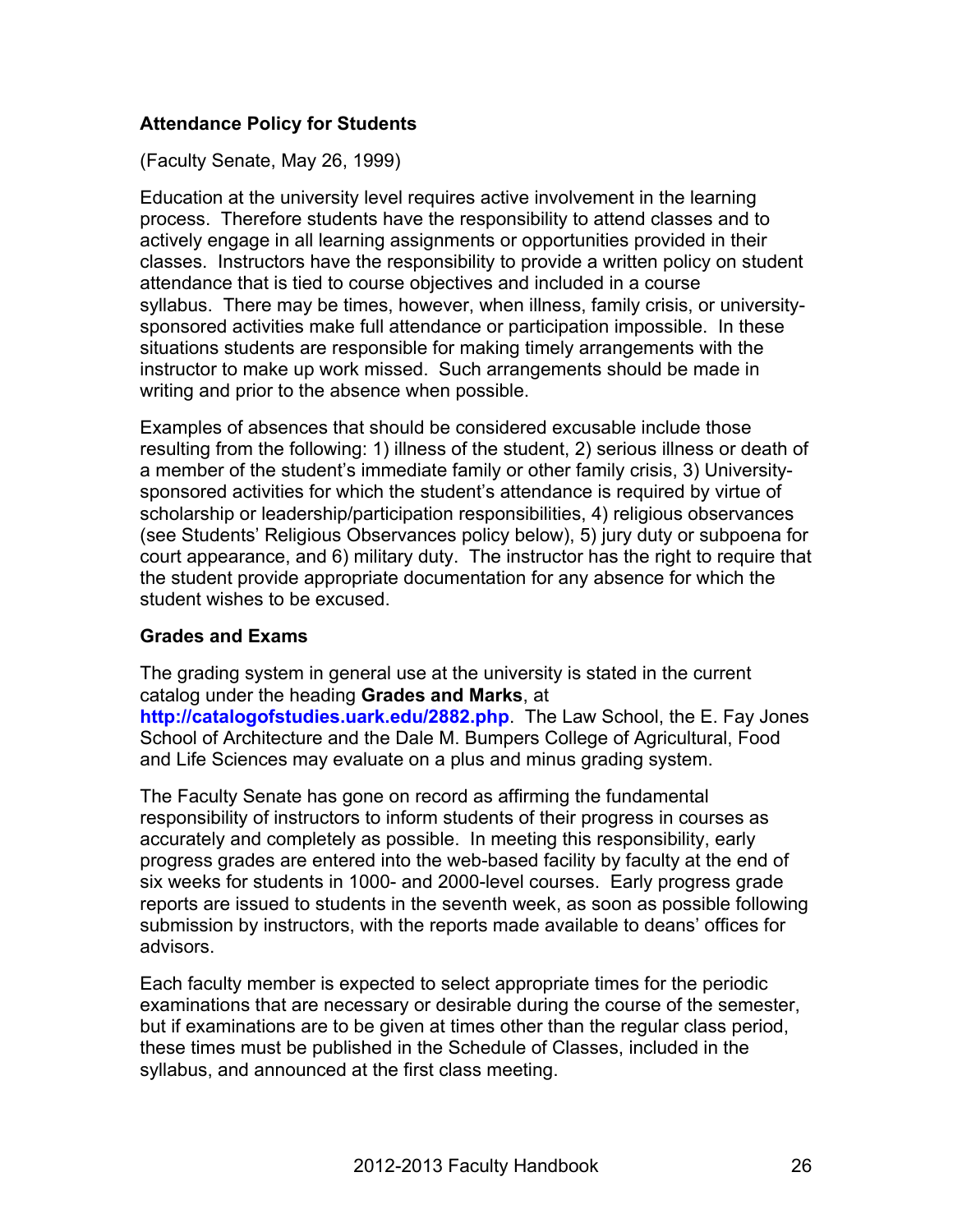Faculty members are advised to note the terms of the "Grade Appeal Structure for Undergraduate Students" in which is implicit the assumption that instructors will include grading and make-up policies in the syllabus for the course or at the course web site, and/or announce such policies at the beginning of class meetings for each course. Student grade appeal procedures are available at **http://catalogofstudies.uark.edu/2882.php**. See the current Graduate Catalog for graduate student procedures. **http://catalogofstudies.uark.edu/2691.php**.

A copy of the final examination schedule is included in the **Schedule of Classes**. All final examinations must be given at times specified in the schedule. An exception exists when faculty members must reschedule a final exam when a student is scheduled for more than two exams on the same days if so requested. Typically, the class with the smallest enrollment is the one rescheduled for the student. A student will apply to have an exam rescheduled on the form provided by the Registrar's Office for that purpose. Whenever extreme circumstances make necessary a deviation from the announced schedule for final examinations, clearance for such deviation must be obtained in advance from the appropriate college dean and the Provost and Vice Chancellor for Academic Affairs. Consistent with Campus Council policy of 1989, it is the policy of the university to minimize student participation in extracurricular activities during the final examination period. No meetings, social activities, athletic events, or other extracurricular activities, which require student participation, will be scheduled on Dead Day or during the final examination period. Any exceptions to this policy must receive prior approval from the Provost and Vice Chancellor for Academic Affairs.

Final examinations in the summer term courses are to be given at the final scheduled class session.

Faculty members are responsible for entering final grades into a web-based facility consistent with procedures established by the Registrar's Office. A paperbased process is still in place for grade changes, with policy established by the Registrar's Office. See the grading system statement at **http://catalogofstudies.uark.edu/2882.php**.

Campus Council policy (1978) provides that instructors for on-campus courses are to report final grades as soon as possible and no later than two working days following the end of the final exam period. Grades for off-campus courses are to be reported within four days following the exam.

## **Posting Grades**

The Family Rights and Privacy Act of 1974, as amended, prohibits disclosure of personally identifiable education records to a third party without prior written consent. Accordingly, faculty should ensure that grade information posted or made available through graded papers left for collection in public places (such as offices or hallways) is not "personally identifiable." The Department of Education Regulations for the Act define "personally identifiable" information as that data or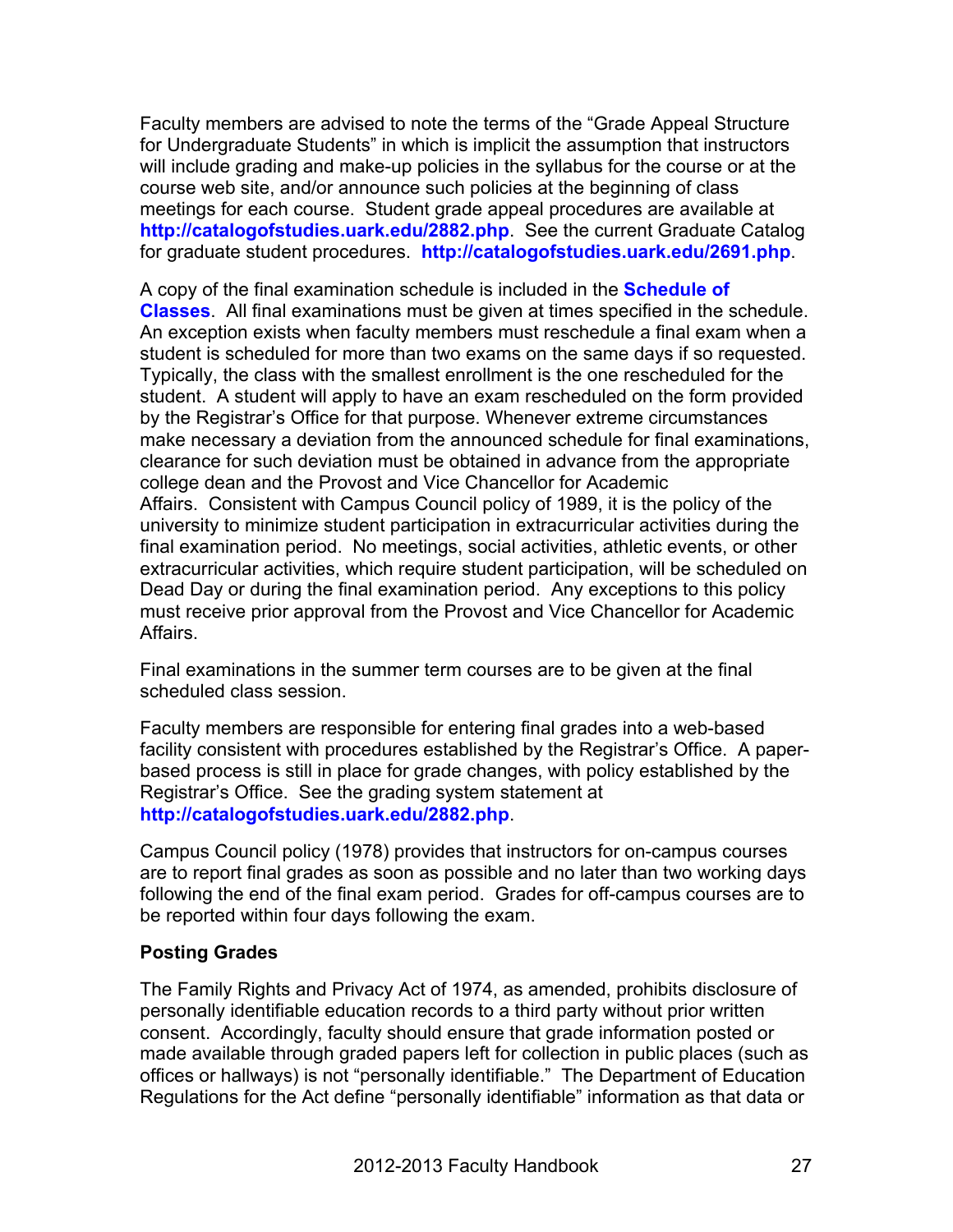information which includes (1) the name of the student, the student's parent, or other family members; (2) the student's address; (3) a personal identifier (such as a social security number or student number); or (4) a list of personal characteristics, or other information which would make the student's identity easily traceable.

## **Office Hours**

Faculty members are expected to keep regularly-scheduled office (or laboratory) hours each week during which time students may confer with them. The number of hours scheduled should reflect the teaching load and class enrollment of the faculty member. Office hours should be flexible enough to provide reasonable access to students who may have class conflicts. For example, office hours scheduled only for M-W-F, 9:30 to 10:20 a.m. eliminates access for those students who have class during that hour.

## **Records**

Consistent with Academic Policy 1480.10, records and materials made and collected by faculty as evidence of student performance and learning are the primary source of data for the evaluation of students for grades. Members of the faculty are responsible for maintaining such records as part of their teaching responsibilities. Such records should be retained for two years following the assignment of final grades for all coursework, either by the faculty member or by the department in which the faculty member is appointed, in the event of the faculty member's leaving the employment of the institution.

## **Students' Religious Observances**

(Campus Faculty, revised November 15, 1995)

Although Christian religious holidays are reflected to some extent in the academic calendar of the university, holidays of other religious groups are not. When members of other religions seek to be excused from class for religious reasons, they are expected to provide their instructors with a schedule of religious holidays that they intend to observe, in writing, before the completion of the first week of classes. The Schedule of Classes should inform students of the university calendar of events, including class meeting and final examination dates, so that before they enroll they can take into account their calendar of religious observances. Scheduling should be done with recognition of religious observances where possible. However, faculty members are expected to allow students to make up work scheduled for dates during which the student's religious observances are scheduled, to the extent possible.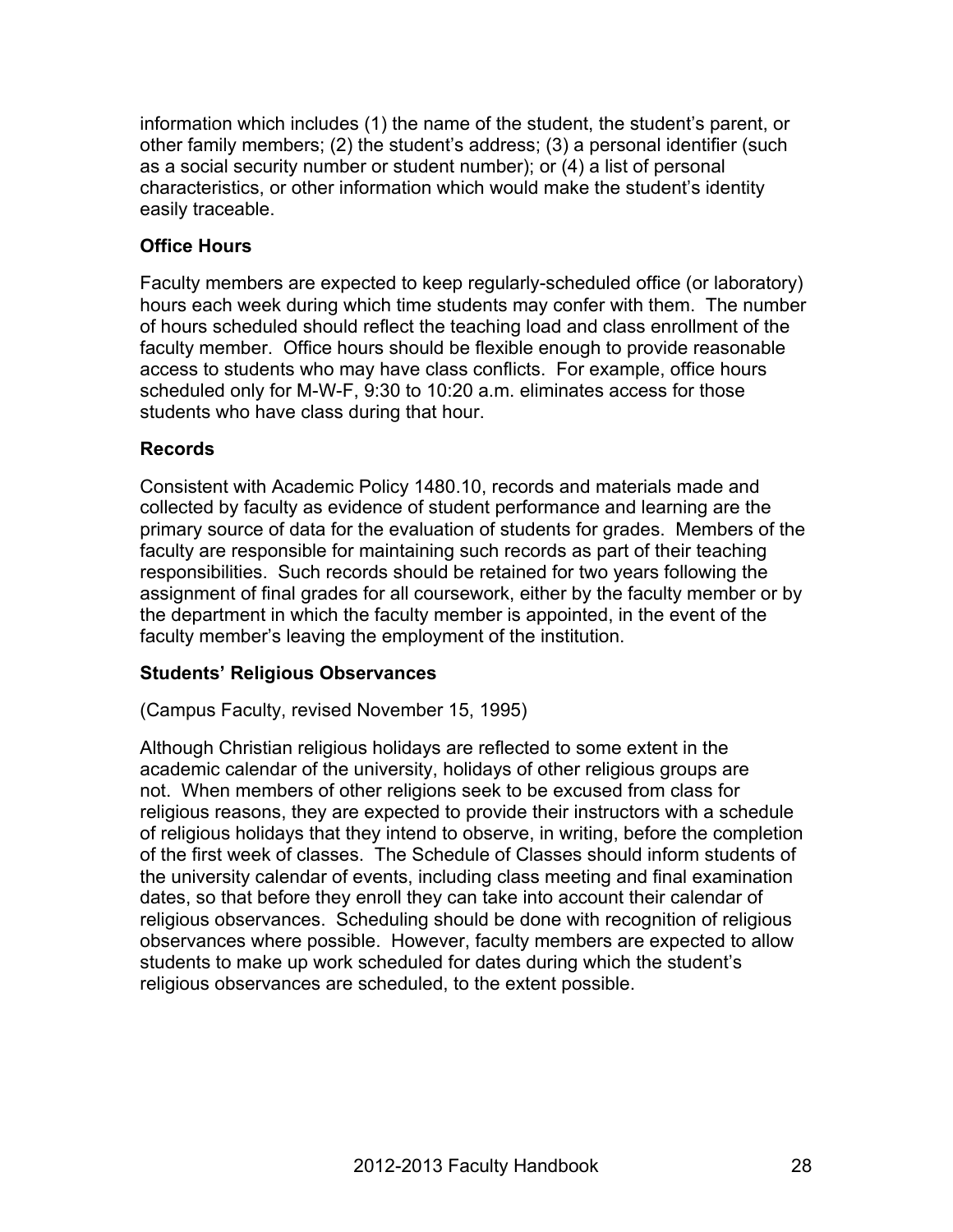## **Textbook and Course Materials Policy**

Each year with the beginning of a new appointment period, deans and chairpersons should notify or remind faculty members of the policies and procedures for compliance with Arkansas legislation relating to textbooks and course materials (Acts 105, 106, 175, and 277 of 2007).

## **1) Inducements (Act 105)**

Acceptance of inducements (such as a gift, payment, loan, subscription, advance, deposit of money, or services) to require specific textbooks is prohibited by this legislation. Not included as inducements are the following: sample copies, instructor's copies, or instructional materials for a textbook or royalties or other compensation from the sale or publication of a textbook that includes the employee's own writing or work.

A violation of this policy shall be reported within ten business days of discovery to the chief academic officer and the chief legal counsel of the University and to the Legislative Council. A violation may be reported to these same parties by any business or consumer.

## **2) Deadlines for Textbook and Course Material (Undergraduate) Adoption (Act 175)**

This legislation requires that for each full semester and collectively for summer sessions, the University shall distribute a list of all textbooks and course materials required or assigned for an undergraduate course (regardless of circumstances used for obtaining, purchasing or distribution methods) by publication on its website and posting at its bookstore. The University of Arkansas Bookstore located in the Garland Center, will be the central repository for all textbook and course material adoption information and for compliance with the legislation. This information will be shared with competing local bookstores and placed on the University website. Faculty members are required by this legislation to choose and report their choices of textbooks and course materials to the Bookstore no later than noon on April 1 for summer and fall semester courses and no later than noon on November 1 for spring semester courses. For each textbook or course material on the list provided to the bookstore, the faculty member shall include the following: a brief description of the textbook or course material; the author or authors; the title and edition; and any special instructions or circumstances for the purchase or use of the textbook or course material.

A textbook or course material for an undergraduate course may be adopted after the time specified above if the adoption is approved by the department chair and the dean or division head of the affected college; and the dean or division head of the college forwards to the chief academic officer of the institution the following information: a list of late adoptions; the names of the person or persons responsible for each late adoption; and a written statement explaining why each adoption was late. The late adoption form should be used for transmitting and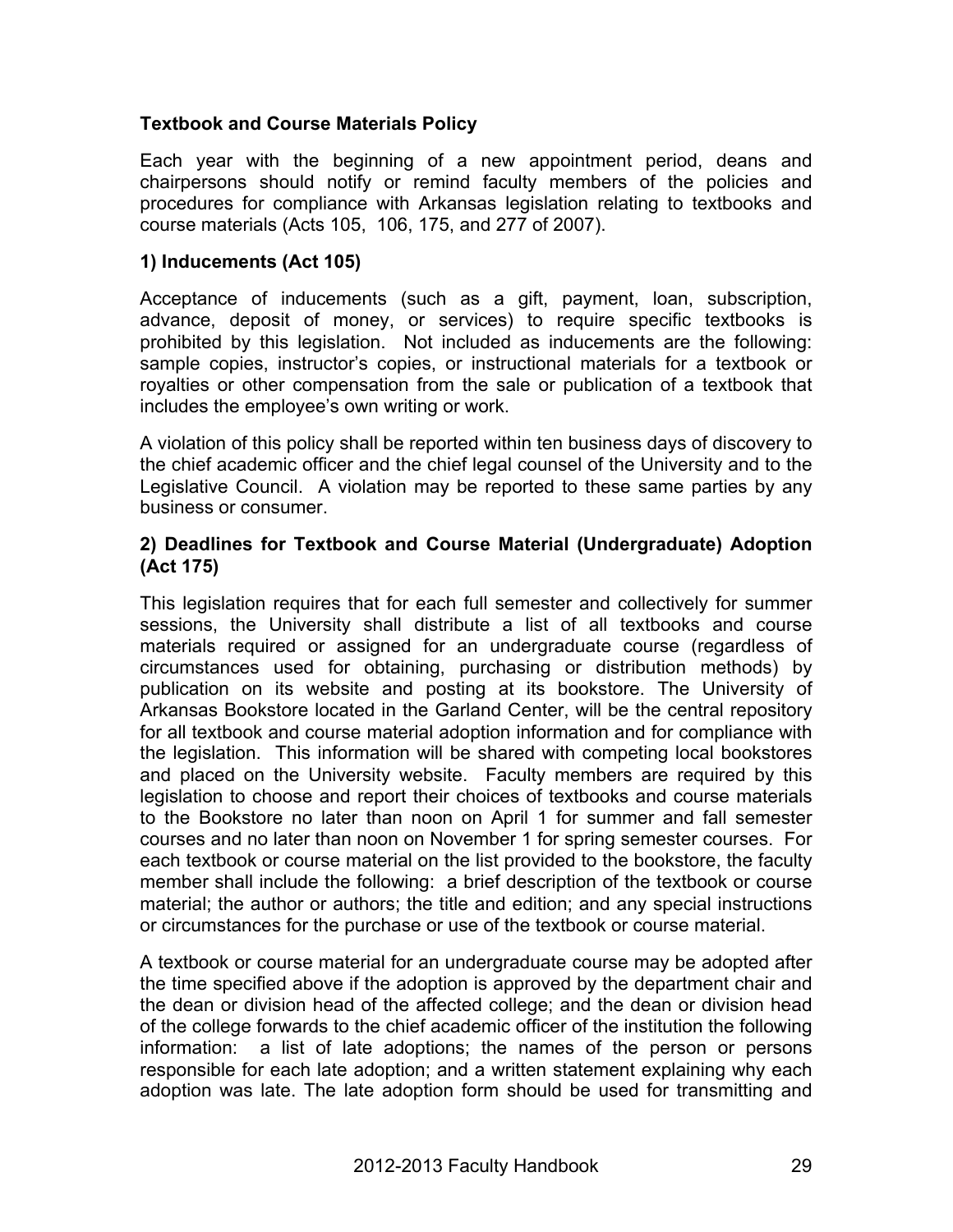routing the necessary information. This form is available at **http://bookstore.uark.edu/adoption/** under the Late Adoption Approval Form link.

## **3) Prohibition of Referrals (Act 277)**

Consistent with this legislation, the University may not place or permit to be placed on its website or its bookstore's website a link to the website of a retailer of textbooks or other educational materials if the retailer of textbooks or other educational materials is not required to report and pay Arkansas sales and use taxes and does not obtain a use tax permit from the Department of Finance and Administration and report and pay Arkansas sales and use taxes on sales of textbooks and other educational materials to residents of this state. Nothing in this section prevents a faculty member from referring students to any source for required or suggested textbooks or course materials.

#### *4) Regulation of the Use of Royalties from the Sale of Textbooks and Educational Materials (Act 106)*

## **Financial Benefit to Instructor from Student Materials: Conflict of Interest Resolution**

Consistent with University of Arkansas Board of Trustees policy 450.1, full-time faculty and non-classified administrative staff members may engage in limited and specifically approved outside employment for compensation provided this employment does not interfere with the employee's duties (such as by creating a conflict of interest or commitment) and provided that the employee receives written approval from his or her department head and/or dean in advance of the employment. Similarly, employees planning to engage in outside employment must disclose by means of the appropriate form any relationships or activities which might give rise to conflicts, or the appearance thereof, with their duties, responsibilities or obligations to the University of Arkansas.

Faculty members who derive direct or indirect financial benefit from materials required to be used by their students are engaged in outside employment for compensation that constitutes a conflict of interest. Procedures required to address that conflict of interest are as follows.

## **Required Compliance Procedures**

• Faculty members must disclose the conflict of interest in writing and obtain prior written approval from department chair and dean to require the purchase of their own proprietary materials by their students or to require the purchase of any other materials for which the faculty member receives compensation (including, but not limited to publishers' incentive payments).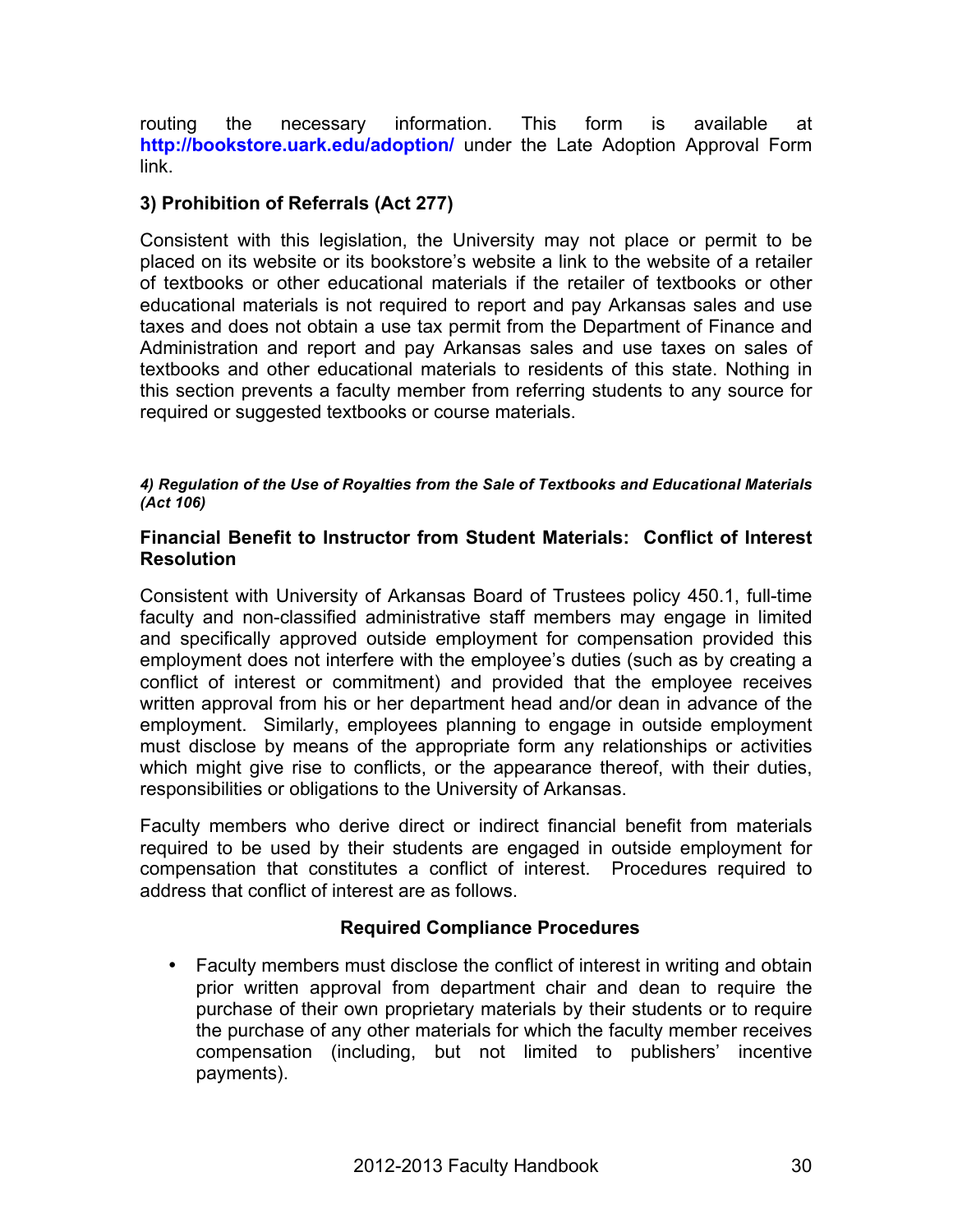- The request for approval must include a description of the material(s) and a justification for their use.
- The request must state the provision made for disposition of payments, revenues and royalties from the sales of the material(s). These revenues must be paid to a unit not directly related to or associated with the faculty member, but one (e.g., college or school) that will benefit students academically at the University of Arkansas, Fayetteville.
- Consistent with the deadline for reporting Outside Employment (report to dean before September 15), faculty members must provide a satisfactory accounting of remuneration and disposition of payments, revenues and royalties acceptable to their Dean relative to materials required for student purchase during the preceding year.

NOTE: The required compliance procedures do not apply to faculty members teaching only in non-credit courses and programs. However, it is recommended that all required course materials be turned in to the University Bookstore where support will be provided to faculty and departments to insure compliance with all textbook policies and that students have access to the material in a timely manner.

Texts of the legislation of the Arkansas 86th General Assembly to which reference is made here are available at http://www.arkleg.state.ar.us/SearchCenter/Pages/historicalact.aspx where you

should deselect 87th General Assembly, select 86th General Assembly, and enter the Act Number of interest in the dialog box.

08/14/09

## **Teacher and Course Evaluation**

The following procedures are developed in response to the Teaching Council's recommendations offered to and adopted by the Faculty Senate on March 11, 2009. These procedures are meant to supplement Academic Policy 1405.15.

A standardized university-wide procedure for administration:

1) All course evaluations are administered on-line for each class through CoursEval.

2) An e-mail will be sent to all students enrolled in a class with 5 or more students, as well as the instructor for that class, announcing evaluations are open.

3) Students will receive e-mails every other day for one week reminding them to complete the course evaluations.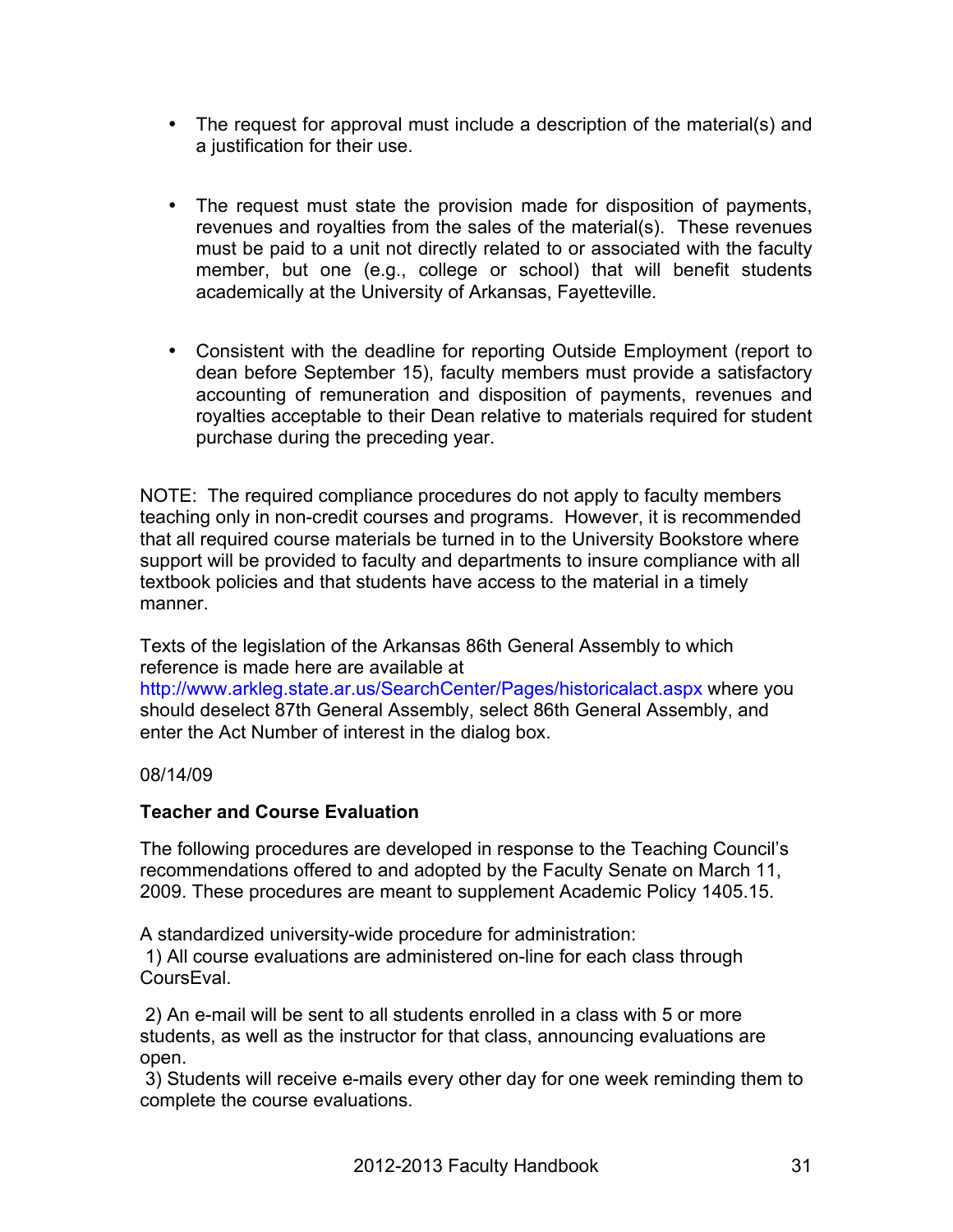4) Evaluation period is generally 5 – 10 days long and access to course evaluations will then be closed.

5) The evaluation process is completely anonymous.

6) Results of evaluations will be sent to individual faculty members 72 hours after grades are posted in ISIS.

7) Faculty may not retaliate against students, based on feedback from course evaluations, or the faculty will face negative repercussions.

8) It is the faculty member's responsibility to login to CoursEval prior to evaluations being deployed to ensure accuracy of the information being provided to students.

 9) Faculty may choose 5 questions from the PICES Item Catalog in addition to the pre-determined University, College, and Department questions.

10) Quantitative information on course evaluations is available to designated department heads, chairs and deans, however comments are private and not shared unless the faculty member chooses to do so.

11) Contact information for CoursEval. email courseval@uark.edu

(Campus Council, Adopted March 14, 1985)

The Campus Council in 1985 reaffirmed the value of teacher and course evaluation by students, but significantly modified its implementation by recognizing that student evaluation of teaching effectiveness serves two related but distinctly separate objectives. The first relates directly to the instructor's own effort to teach effectively. The second pertains to administrative decisions regarding salary, promotion, and tenure. While evaluations by others—such as peers and recent alumni—are valuable, and their use is encouraged as a means of broadening the basis for judgment, the perceptions of current students are an essential consideration in any administrative review of teaching effectiveness. The new policy also makes clear that no one form [such as the Purdue form] or procedure is suitable for all classes, and one form may not be equally appropriate for realizing both objectives. The policy adopted by the Campus Council specifies the following:

1. That each department faculty adopt a formal procedure whereby each student in each class has the opportunity to submit a written critique to the instructor for the instructor's self-evaluation. If maximum benefit is to be realized, students must be assured that their comments are for the instructor, alone, and will be reviewed by others only if the instructor releases them for such review;

2. That each department faculty adopt a formal procedure or procedures which will ensure that the perceptions of current students are duly considered when teaching effectiveness is evaluated in making decisions regarding salary, promotion, and tenure. [The Purdue evaluation form is used for this purpose at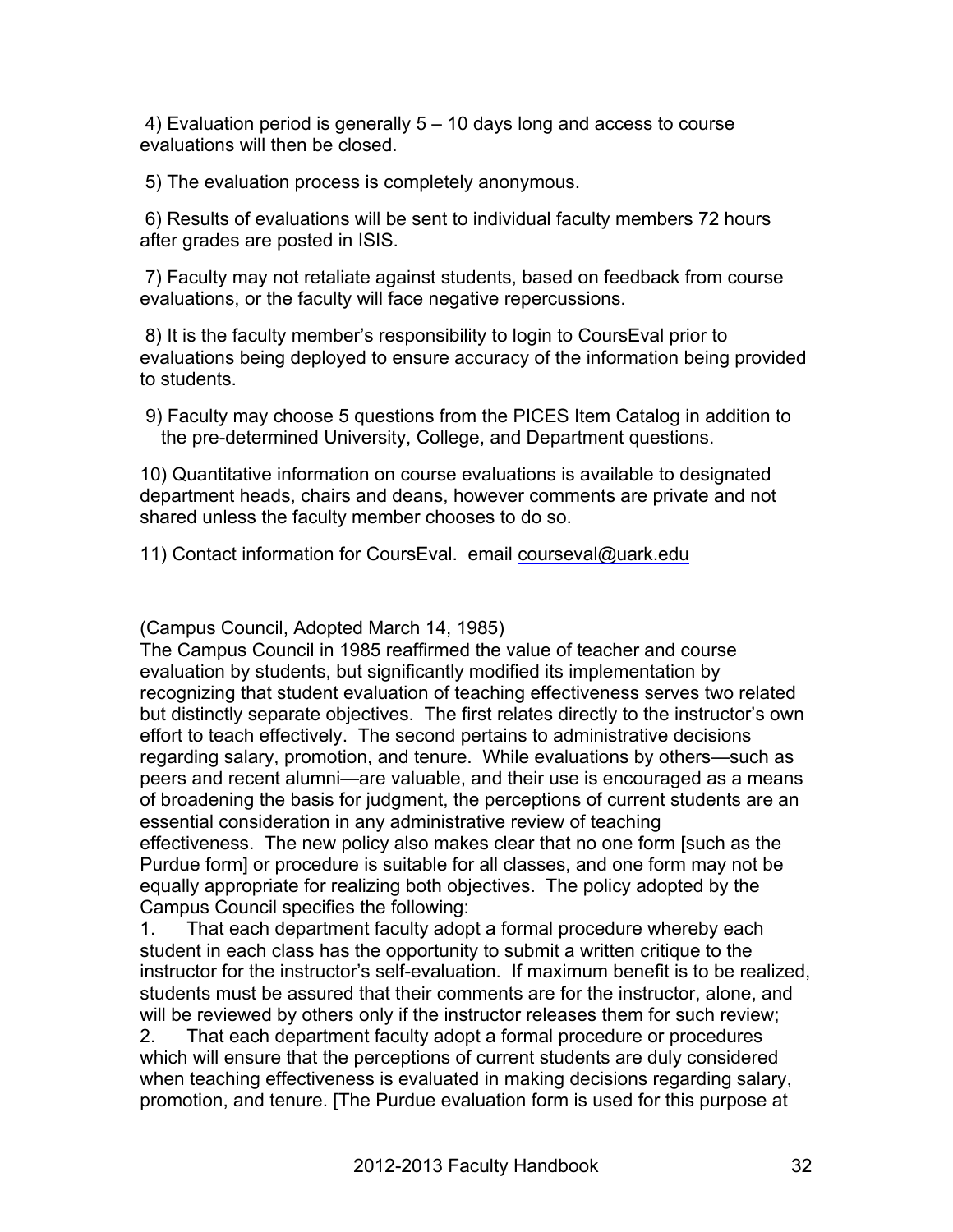the university.] Perceptions may be obtained from student comments released by the instructor, from the Purdue results, from narrative statements, from exit interviews conducted by someone other than the instructor, or from some combination of these alternatives. All evaluations for administrative purposes, including those released by the instructor as in (1) above, must be administered by a person or persons designated by the department in which the course is offered (rather than by the instructor), and in accordance with procedures which ensure the integrity of the process.

3. That the dean of each college or school shall be responsible for the adoption and implementation no later than Spring, 1986, of the forms and procedures described in (1) and (2) above. The forms and procedures adopted by each department will be made available to instructors and students. Note: Most colleges and schools at the University of Arkansas use the Purdue Teaching and Course Evaluation System. Forms are provided early in each semester to allow faculty to select additional evaluation items for each class. Some core items are identified by the university and by each school and college. Early in the semester, evaluation forms are generated for each class. In the 11th - 13th week evaluation forms are distributed to and collected from classes by someone other than the instructor (see above) and collected for processing by Computing Services. Following processing, a computerized summary of responses is provided to faculty along with the original evaluation forms. Computerized summary is also provided to department chairs and deans. Faculty teaching in summer terms make their selection of items during the spring semester for forms delivered in the summer. See Academic Policy 1405.15 at the web site.

## **Teaching and Faculty Support Center (TFSC)**

The TFSC at the University of Arkansas was established in 1992. Representing one part of the university's commitment to excellence in teaching, the center provides a central facility to assist faculty, teaching assistants, and departments in the continued improvement of learning and teaching. It functions as a resource clearinghouse for addressing instructional issues. The address of the center is 146 N. Harmon, Harmon Avenue Parking Facility, HAPF-703, and telephone 479-575-3222. For more information, visit the web site at: **http://tfsc.uark.edu/**.

## **Teaching Academy**

The Teaching Academy is an honorary society of the University of Arkansas for outstanding teachers that advocates and represents teaching interests as well as sponsoring events such as an annual workshop on teaching. For more information, consult the web site at **http://www.uark.edu/studorg/uateach/**.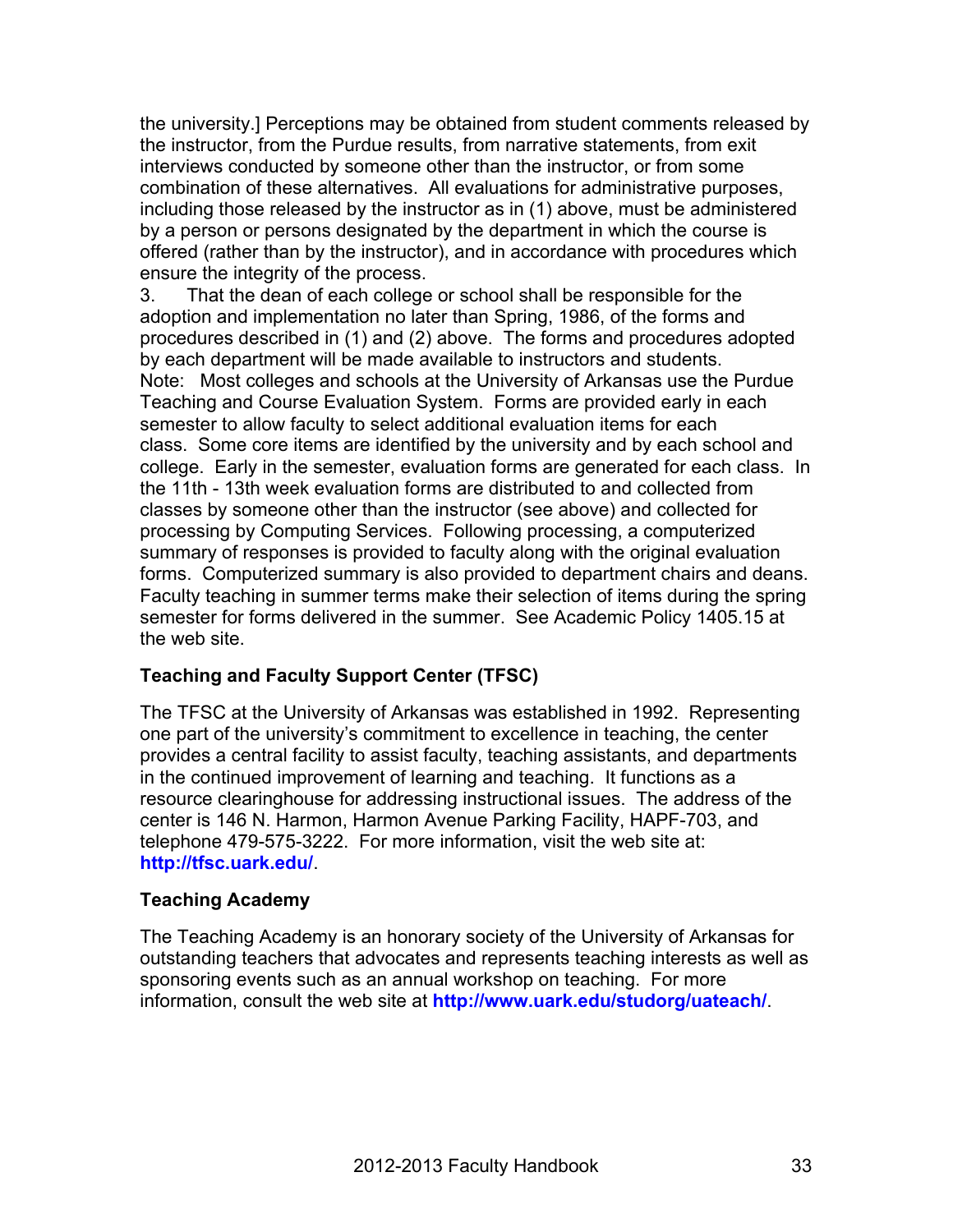## **Student Conduct Policies**

## **Academic Integrity**

The University of Arkansas, Fayetteville, presents this policy to set forth the University's commitment to academic integrity and to create procedures to address allegations of academic misconduct in a fair and unified manner. Responsibility for understanding and adhering to the values of academic integrity, including being familiar with and complying with this policy, lies with individual students as members of the University community. The University shall assist students in meeting this responsibility through educational efforts such as training held during both undergraduate and graduate new student orientation, and on-line training modules, and may also include training during program-level orientation and in individual classrooms. The University shall also provide a statement on academic integrity that faculty will be encouraged to include in all course syllabi. Again, however, as developing scholars, students must take the initiative to familiarize themselves with and clarify expectations regarding academic integrity.

## **http://provost.uark.edu/245.php**

## **Academic Support and Related Services for Students**

## **Advising**

Faculty members typically have shared responsibility for advising undergraduate and graduate students at all levels of study including the preparation of honors and graduate theses. Assignments differ among programs and levels of study, but the number and kinds of advising duties assigned to faculty members and staff are reflected in their workload assignments, and their accomplishments and those of their students reflected in their merit evaluations. Training and developmental opportunities are made available to faculty and staff assigned to advising duties. Awards for outstanding advising are made each year commensurate with those for teaching, research and other service assignments. The institution has established a continuing process for the monitoring and identification of issues related to advising and the design of solutions. Those involved in the everyday practice of advising students have a key role in this process through the Academic Advising Council, and a specific university policy addresses academic advising of undergraduate students, Academic Policy 1550.20. An excerpt is provided below. Two pieces of recent legislation also address faculty and institutional responsibilities toward students, and faculty members should be familiar with these responsibilities.

Consistent with Act 1014 of the Arkansas General Assembly of 2005, qualified degree-seeking freshman must be given the opportunity during their first registration to enter an eight-semester degree completion program or to decline to do so. Such programs exist for the great majority of areas of study at the University of Arkansas and full information is available on line. **http://catalogofstudies.uark.edu/**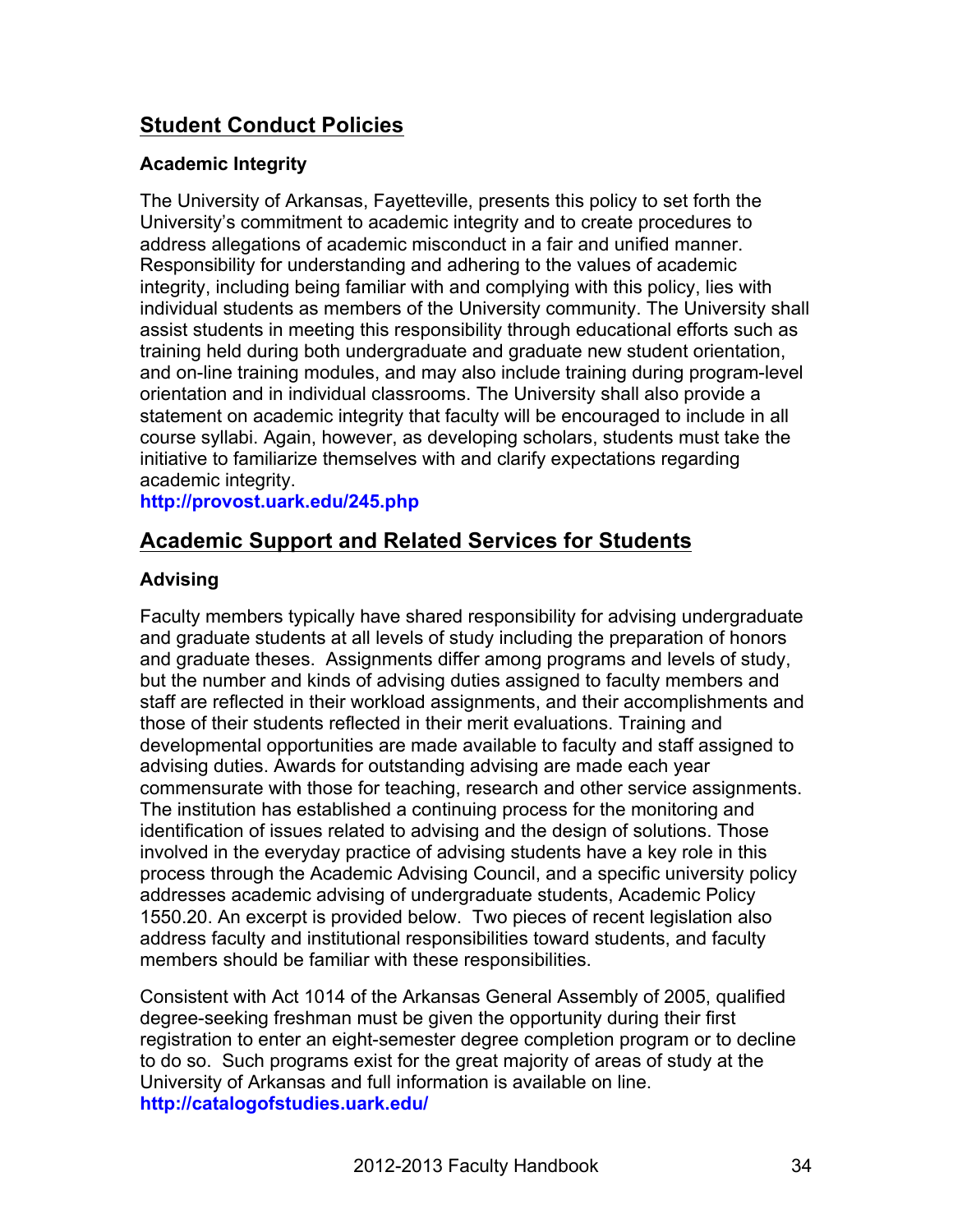Similarly, consistent with Act 472 of 2007, entering undergraduate students must be informed during registration of the opportunities provided by the Arkansas Course Transfer System (ACTS). This system specifies course transferability among Arkansas public institution of higher education and its provisions may be viewed on line.

**http://www.adhe.edu/divisions/academicaffairs/Pages/aa\_acts\_faqs.aspx**

Also, consistent with Act 672 of 2005, the U of A may not require a transfer student who has credit for an equivalent course (as reflected in the ACTS) to repeat that course on this campus.

Beginning in 2010, Arkansas will be implementing Act 182 which establishes additional restrictions on courses that may be required of students transferring into degree programs at the U of A with Associate of Arts, Associate of Science, and Associate of Arts in Teaching degrees from Arkansas public institutions. Courses taken in fulfillment of the requirements of these transfer degree programs (except those with grades of D) will generally be transferred.

#### **Academic Advising of Undergraduate Students** (from Academic Policy 1550.20)

Academic advising is an active, ongoing exchange between the advisers and students grounded in teaching and learning. Advising is based on students gaining accurate and appropriate information and direction to help make their educational experience relevant, coherent, and meaningful. It is a process that assists students in connecting with the University of Arkansas, making thoughtful decisions related to their academic experiences, and maximizing their educational and career opportunities. Quality academic advising is essential to achieving the University's vision for a "student-centered research university serving Arkansas and the world." While procedures may vary among schools and colleges, all successful academic advising should include the following:

• A mutual respect between adviser and student with the student possessing final responsibility for successful completion of a degree.

- A developmental and educational process that occurs over time.
- Consideration of individual students' interests, abilities, and needs.
- A collaborative effort to connect students to campus resources and services.
- Reasonable availability and accessibility to advisers.
- Interpretation of University of Arkansas, college, and departmental rules and courses.

• Achievement of student understanding of the purpose and nature of the university core courses.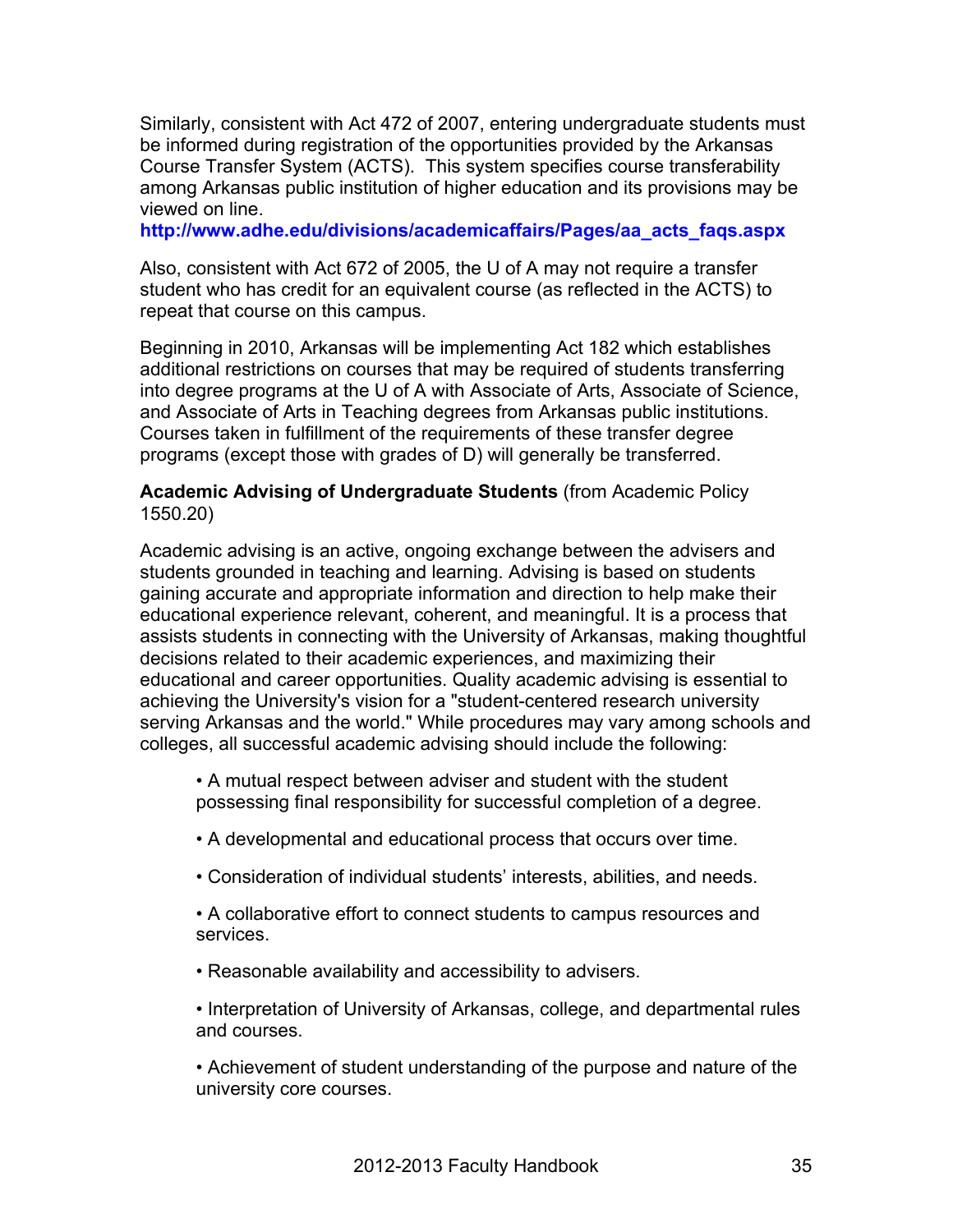- Recommendation of appropriate courses.
- Achievement of student understanding of and progress toward meeting academic requirements.
- General information regarding career options and opportunities, with appropriate referrals as necessary.
- Respect for students' ethnic and racial heritage, age, gender, culture, national origin, sexual orientation, and religion, as well as their physical, learning, and psychological abilities.
- An understanding of and adherence to laws and regulations that relate to academic advising.
- Adherence to the highest principles of ethical behavior.

The University is committed to developing each student to his or her fullest potential. To this end, programs in each college have been established to improve the academic achievement and persistence of students on academic warning and other students in need of academic assistance. Such assistance is provided through a variety of instructional and informational services

Support services for students include many services directly related to performance in the classroom and laboratory, some of which are identified below.

The **Career Development Center** provides a comprehensive career development program with individual career counseling sessions focusing on all aspects of career development, including major and career selection, resume and interview preparation, and job/internship/graduate program search. We also offer classroom presentations (topics include: overview of career services, resume writing, interview skills, job-search) a professional development program, a career decision-making course, and employer networking events. For more information visit **http://career.uark.edu/**.

The mission of the **Enhanced Learning Center (ELC)** is to foster the intellectual development of the student community at the University of Arkansas. In collaboration with faculty, students and staff, the ELC provides programs and services to support every student's academic pursuit. For more information visit **http://elc.uark.edu/**

The **Center for World Languages, Literatures & Cultures** is an audio/visual center designed to serve and support all students enrolled in language courses in the Department of World Languages, Literatures & Cultures. This particular lab is set up with 16 networked computers that support state-of-the-art class assignments throughout each semester. Additional equipment and materials include microphones and web cameras to support online or offline oral/aural activities, multi-region DVD/VHS players, a reservable smart room with multilingual satellite television, DVD/VHS players, and 20 wireless MacBook Pro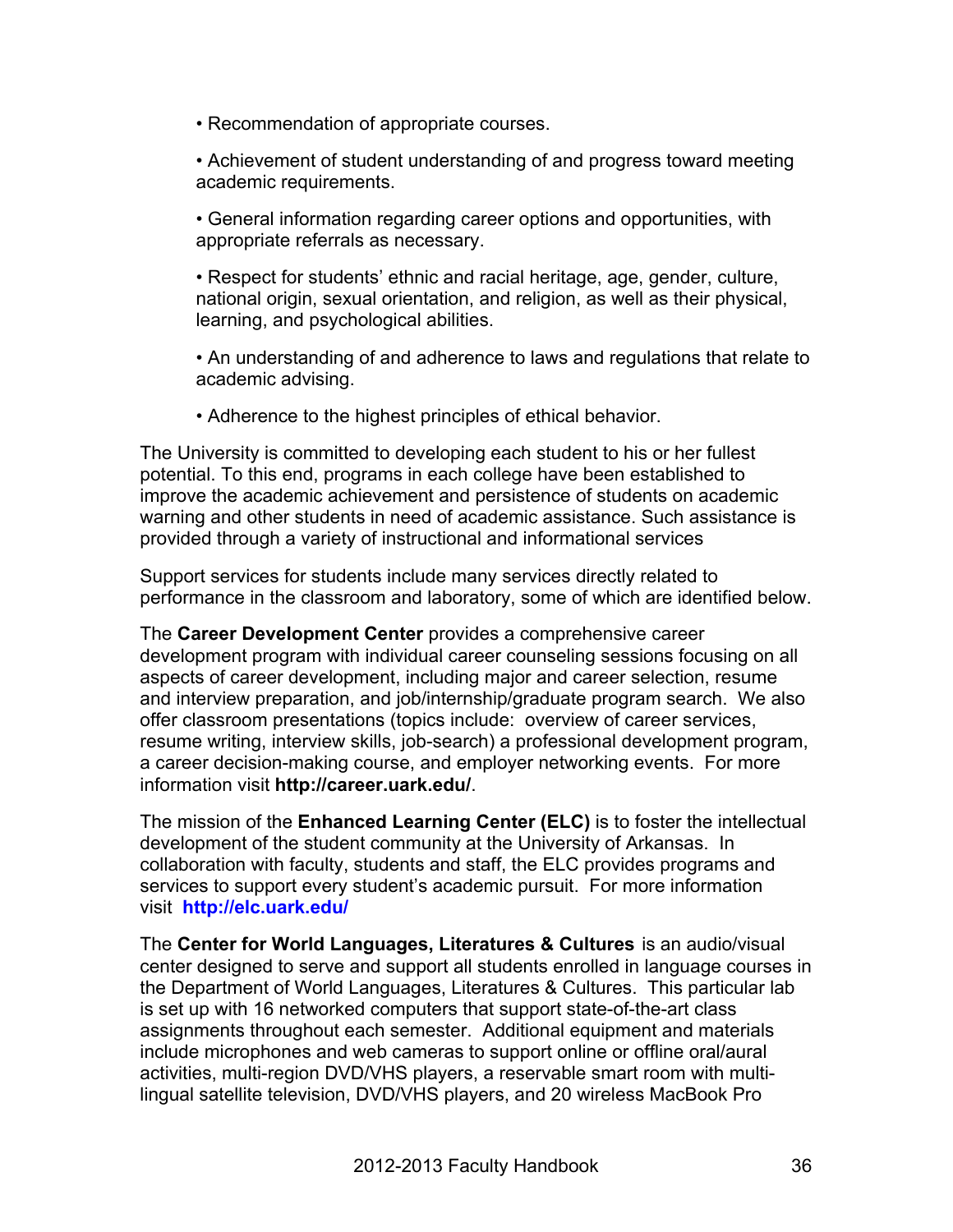laptops to support in-class chat-room and multimedia-based activities. Other portable equipment such as CD/tape players and portable laptop projection for faculty are available for teaching activities. This lab also supports innovative language learning activities in undergraduate and graduate level courses that include Web 2.0 and video development. Web 2.0 development, graphics and video editing software, as well as scanners, digital video cameras and CD and DVD burners are available to enhance the knowledge of our students in terms of either designing, developing and teaching with technology, or using and developing technology with the target language as the foundation of the material developed. For more information on the center visit **http://languages.uark.edu/Lab/LabHome.html**

The **Math Resource and Teaching Center** provides support for students in all 1000 and 2000 level mathematics classes. For more information and hours of operation visit **http://mrtc.uark.edu/**

Since 1984, the **Quality Writing Center** has been a free consulting service for students, faculty, and staff from all schools and colleges on campus, serving as a resource for any type of writing project. The goal of the Quality Writing Center is to assist students, staff, and faculty as they work to enhance their writing skills whatever that skill level may be. All aspects of writing from organization, coherence, and clarity to punctuation, grammar, usage, and style are taught. Instructors at the Center teach basic writing skills, help with research papers, theses, and dissertations as well as consult with faculty on writing-related issues. The Center does not, however, provide proofreading or editing services. The Quality Writing Center is located in Kimpel Hall 315 and 319 and in the Enhanced Learning Center in Gregson Hall. For more information visit **http://qwc.uark.edu/**.

# **Research, Scholarship, and Creative Activity**

Tenured and tenure-track faculty members are expected to engage in research, scholarship or other creative activity as a substantial part of their assigned work at the university. Depending upon the unit, this effort can be up to 50 percent or more of the academic year assigned workload and 100 percent of the summer assigned workload. The activity is expected to result in work products and recognition of the effort by such indicators as invited presentations or shows, publication of articles and books, invitations to join prestigious societies, and other recognition appropriate to amount and quality of activity as evaluated by peers. Consistent with the vision of a student-centered institution, faculty members are expected to provide for active involvement by students in their research, scholarship, or other creative activity.

Faculty members who engage in research, scholarship or other creative activity are responsible for determining and complying with university regulations that apply to their activities—such as those that govern the preparation and approval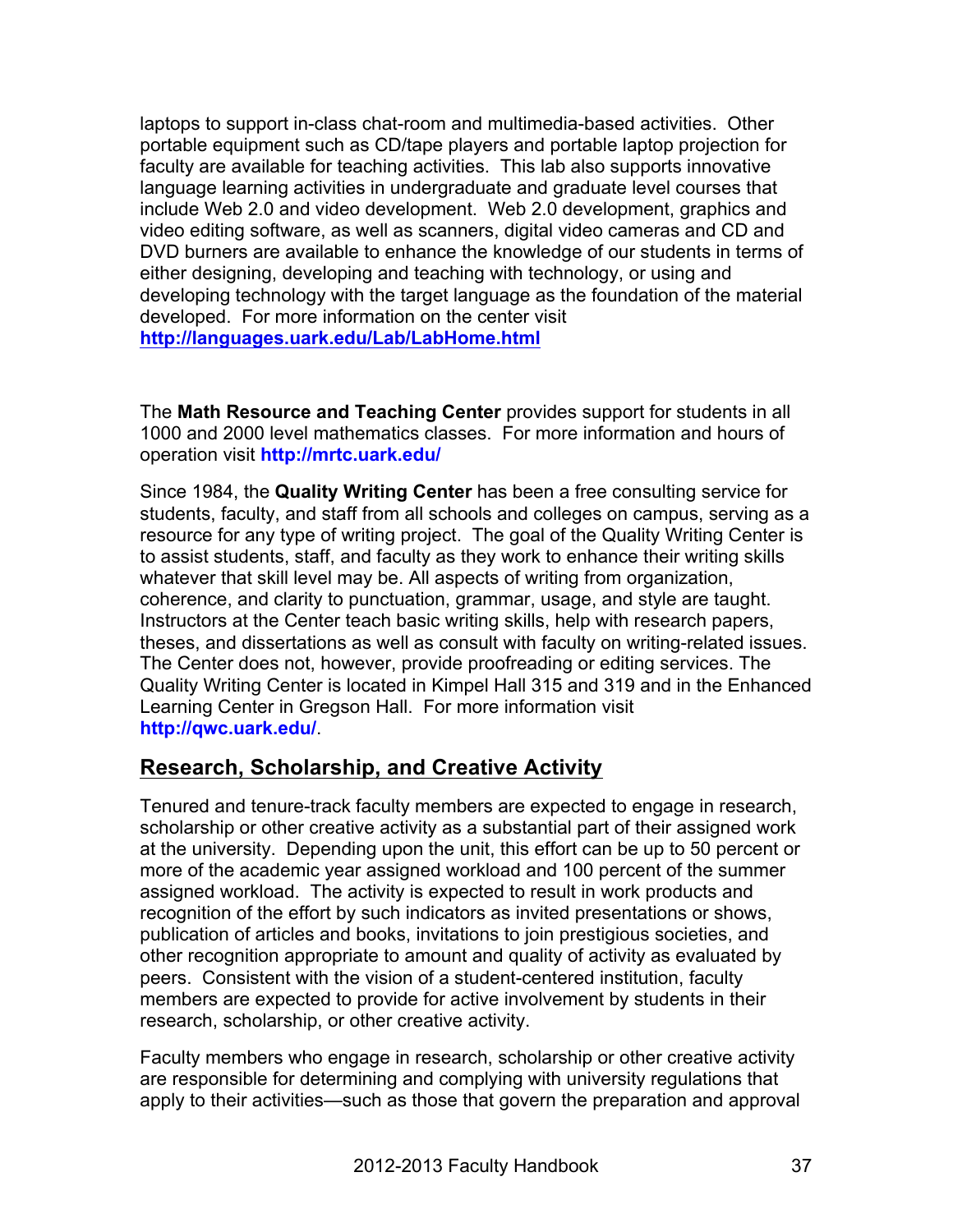of proposals for funding, the amount of time which may be spent on consulting, the treatment of human or animal subjects of experiments, the use of biohazards including human pathogens, the reporting of outside income, conflict of interest, and computing activities. They are responsible for determining that laboratory procedures, including modifications for facilities and installation of equipment, conform to university regulations. Activities on university property or time should be appropriately scheduled and approved. Faculty who travel from the campus to engage in research, scholarship or other creative activity should comply with university policies regarding absence from work.

Faculty must be aware that the U.S.A. Patriot Act can have an effect on scholarship, particularly with certain international scholars and students.

Resources and policies related to research and creative activity are identified below.

# **Financial Disclosure for Sponsored Programs**

(An addendum to the Conflicts of Interest and Commitment Policy; Campus Council, October 26, 1995)

Beginning October 1, 1995, federal regulations require that the university manage, reduce, or eliminate any actual or potential conflicts of interest that may be presented by a financial interest of a principal investigator or project director of a sponsored project. Effective in August 2012, the regulations were modified to further reduce the likelihood that a financial conflict of interest would affect federally sponsored research. Accordingly, the University must require that investigators and project directors disclose any significant financial interest that may present an actual or potential conflict of interest in relation to a sponsored project. The federal regulations also require that 1) such a disclosure be made before submitting a sponsored project proposal, or, if a significant financial interest develops after a proposal submission or issuance of award, when such significant financial interest comes into existence, 2) all travel supported by an external entity, other than that supported by a state, local, or federal government entity or another institution of higher education, be reported to the investigator's home institution, and 3) all personnel in a position to influence the research activity undergo initial training regarding financial conflicts of interest and that such training be renewed every four years. In order to comply with these federal requirements regarding sponsored project proposal submissions, the University of Arkansas, Fayetteville, has established this policy. See the full text of the Conflicts of Interest and Commitment Policy at the Research Compliance website **http://vpred.uark.edu/207.php**

**http://vpred.uark.edu/DisclosureFinancialInterest.pdf**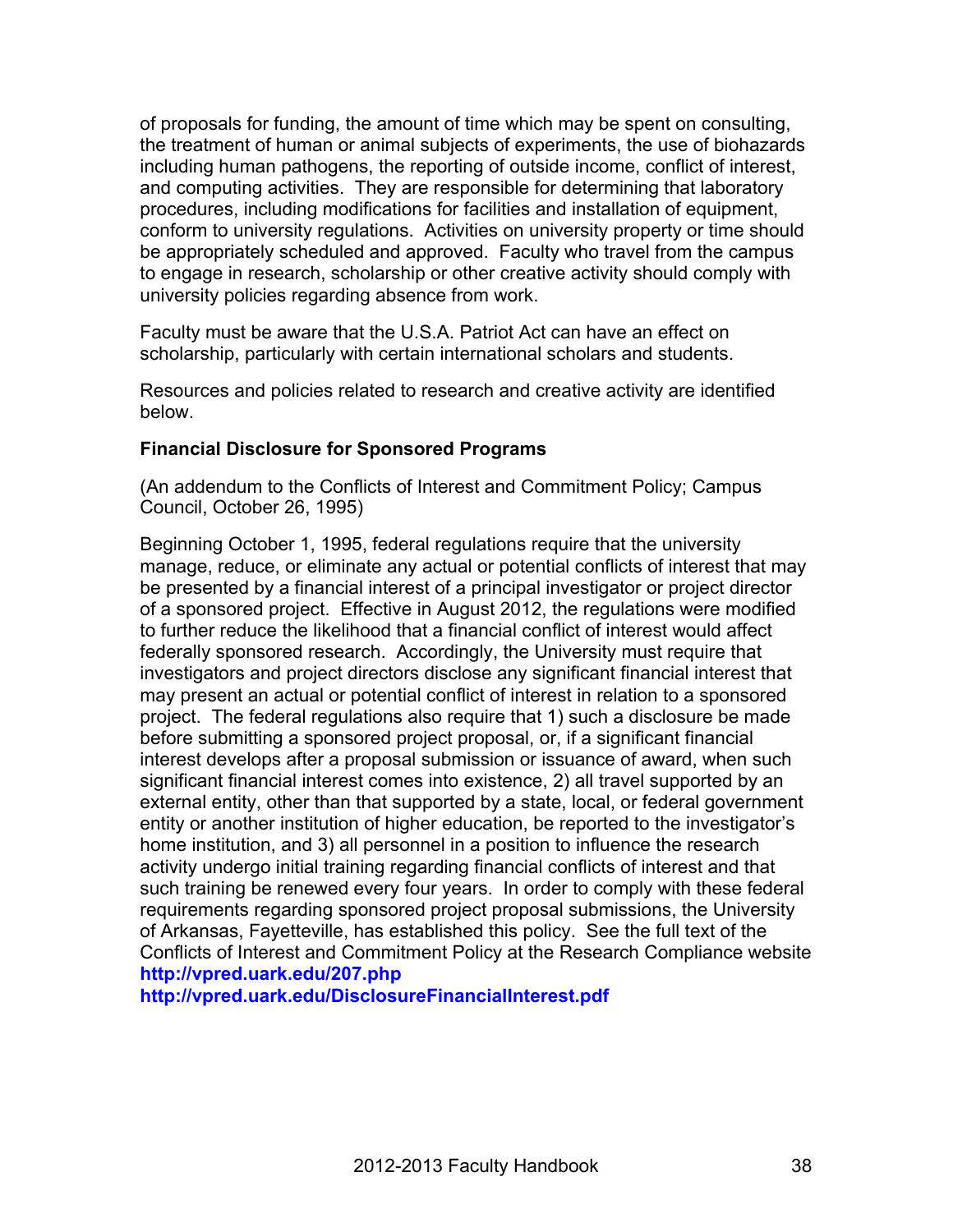# **Institutional Animal Care and Use**

(Campus Council, April 11, 1996)

The university endorses and supports the responsible use of animals in research and teaching. The policy of the University of Arkansas, Fayetteville, regarding animal care and use applies to all research and teaching using live vertebrate animals conducted at the university campus, or by university faculty, staff, or students when acting as representatives of the University at off-campus locations. In addition, it has been adopted by the University of Arkansas Division of Agriculture for application to all research and teaching using live vertebrate animals conducted at the Agricultural Experiment Station, or by individuals acting as representatives of the Agricultural Experiment Station at off-site locations. This policy does not apply to services provided by the Cooperative Extension Service of the University of Arkansas Division of Agriculture. In addition, this policy does not apply to research and teaching using human subjects, the oversight of which is the duty of the University Institutional Review Board. See the full text of the policy at the web site of Research Compliance **http://vpred.uark.edu/209.php**

## **Human Participants**

Any activity involving living individuals about whom or from whom personal, identifiable information is collected for the purpose of developing or contributing to generalizable knowledge is considered "human subjects research." All such studies require the prior approval of the Institutional Review Board (IRB). Information regarding protocol submission and approval can be found on the Research Compliance web pages, **http://vpred.uark.edu/247.php** or by sending an email to the IRB administrator at irb@uark.edu.

# **Radioactive Substances, Biohazardous Materials, and Toxic Substances**

Radioactive substances, biohazardous materials, and toxic substances are additional research areas covered by policy and procedures. Protocol forms and information regarding approval of such studies can be found on the Environmental Health and Safety web pages **http://ehs.uark.edu/**.

# **Export Control**

In order to engage in research activities which include the collaboration of foreign colleagues and graduate students, investigators must comply with certain restrictive Federal regulations called, collectively, "export control regulations." The purpose of these regulations is to control the dissemination of information and/or materials which may have bearing on our national security. While export control regulations provide exemptions for "educational information" and "fundamental research," both externally and internally funded research may be subject to export control regulations. *Investigators should not assume that unsponsored research is exempt from export regulations.* Additional information and assistance for complying with export regulations is available on the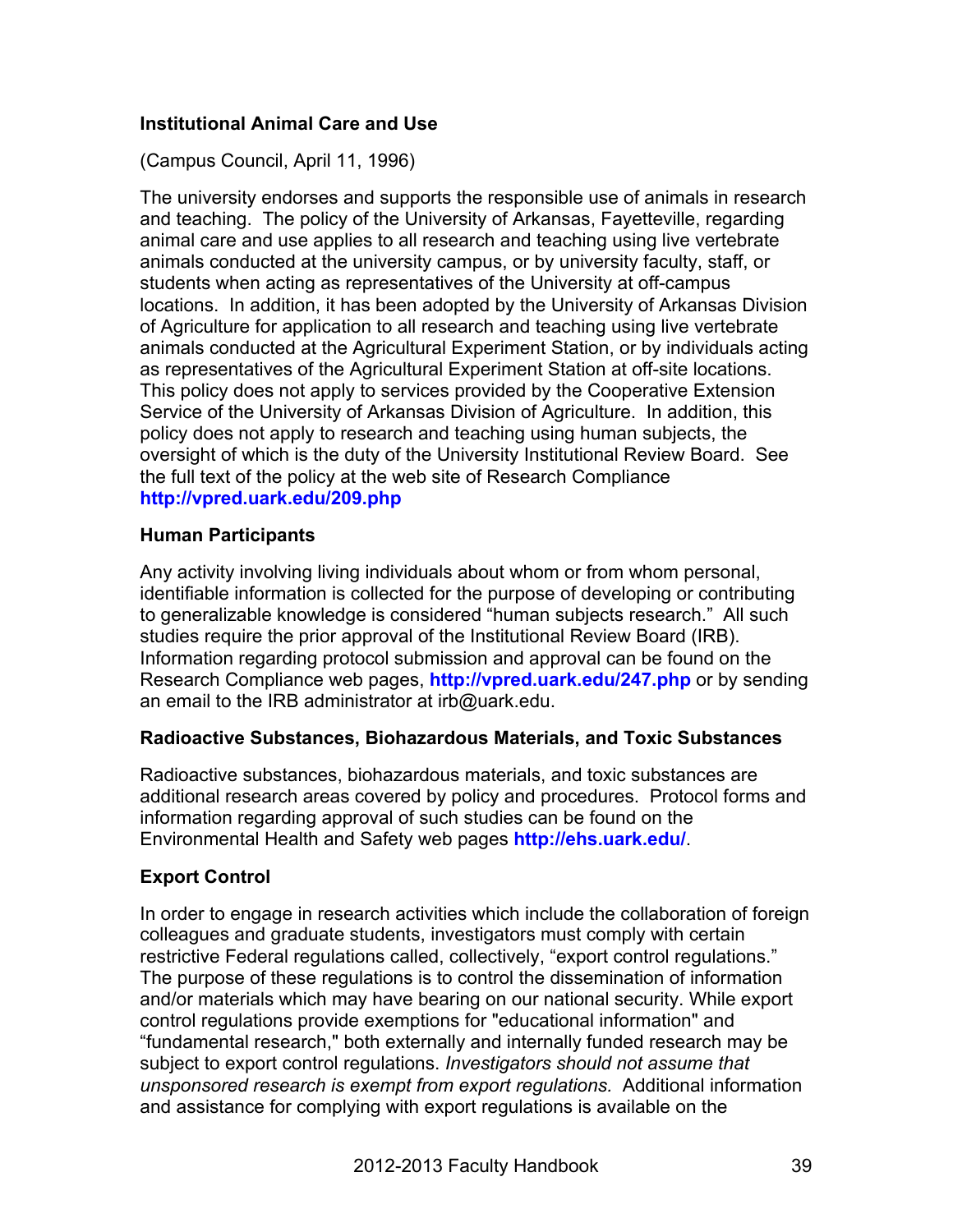Research Compliance web pages **http://vpred.uark.edu/211.php**. Assistance with determining the control status of research activities, sponsored and unsponsored, is available by contacting Research Compliance or the Office of Technology Licensing.

# **University Libraries**

Welcome to the University of Arkansas Libraries! The library system is comprised of the David W. Mullins Library (the main research facility) and four branch libraries: the Robert A. and Vivian Young Law Library, the Fine Arts Library, the Chemistry Library, and the Physics Library.

The Libraries' combined holdings total 1.9 million volumes of books and periodicals, 5.5 million microforms, and 49,000 journal titles. The Libraries subscribe to 250 electronic databases and 27,000 electronic journals. Other resources include several thousand maps, manuscripts, sound and video recordings, and music scores. The Libraries maintain memberships in the Center for Research Libraries (CRL), Greater Western Library Alliance (GWLA), Inter-University Consortium for Political and Social Research (ICPSR), Scholarly Publishing & Academic Resources Coalition (SPARC), United States Agricultural Information Network (USAIN), Coalition for Networked Information (CNI), and Council on Library Information Resources (CLIR) among others.

A world of information is accessible through the Libraries' Web site: **http://libinfo.uark.edu/**. Access and search the Libraries' records through the online library catalog. Specialized indexing, abstracting, and full-text databases are accessible via any internet connection and your UARK username and password. In addition to searching the catalog and databases, a wide variety of services such as interlibrary loan, document delivery, and 24/7 Ask-a-Librarian chat are available through the Libraries' home page. Anyone with valid university identification may check out materials. The initial loan period for books is sixteen weeks for all students, staff, and faculty; other circulation policies are available at the Circulation Desk or online:

**http://libinfo.uark.edu/circulation/circpolicies.asp**.

Students and faculty may also renew library materials and request holds electronically by using their university ID. The Reference Department assists faculty and students in locating and using library materials, including in-depth research assistance and instruction to classes upon request. Library "subject specialists" serve as liaisons to faculty in specific areas. Visit **http://libinfo.uark.edu/info/specialists.asp** to find yours.

The Libraries' Special Collections **http://libinfo.uark.edu/specialcollections/** acquires and preserves materials for research in the history, literature, and culture of Arkansas and surrounding regions. Scholars have access to a rich assortment of books, pamphlets, periodicals, photographs, maps, and original manuscripts to support their work.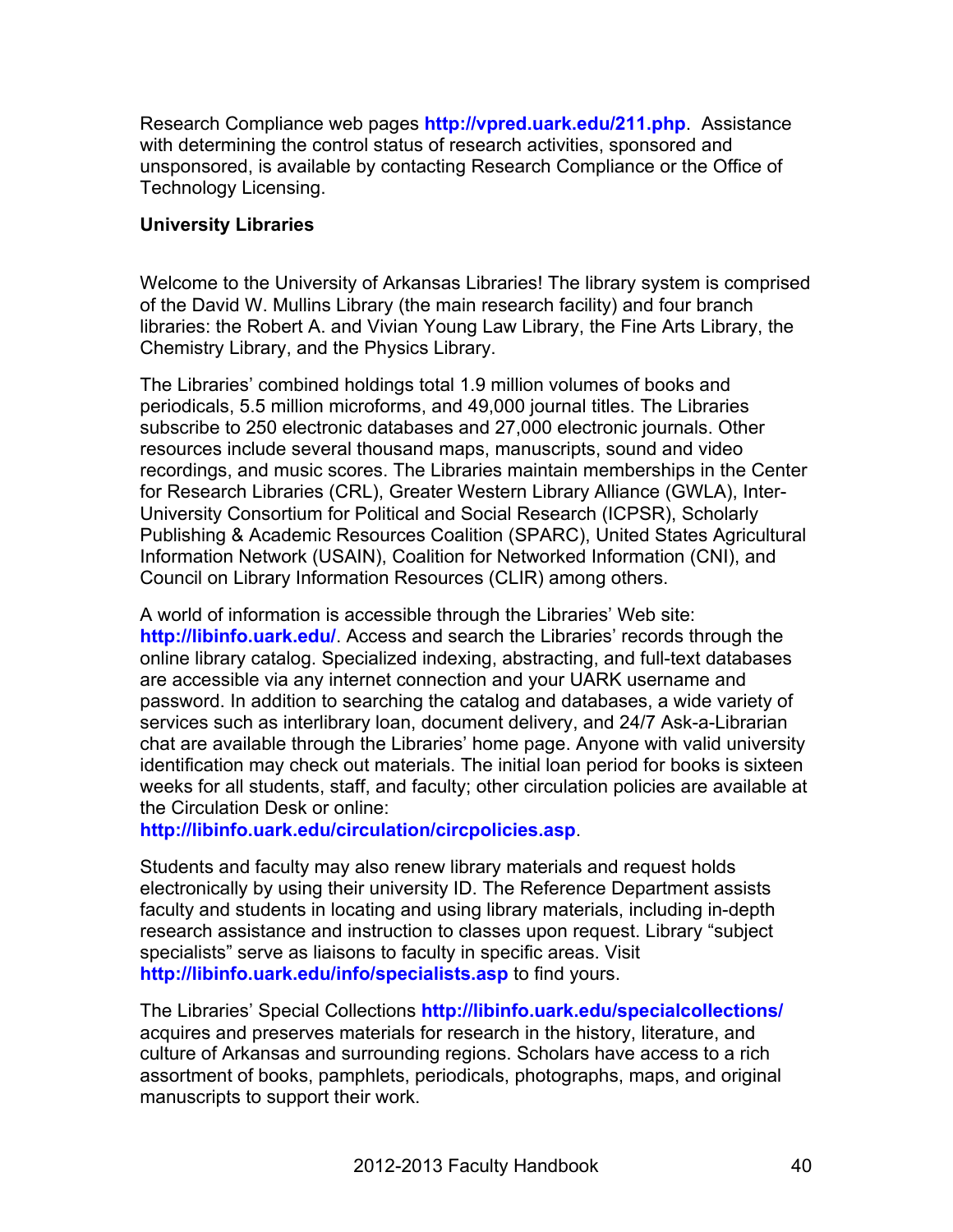For information concerning collections and services, as well as information on viewing rooms, reserve policies, and book and journal ordering procedures, please call (479) 575-4104. For inquiries regarding seminar rooms, faculty studies, laptops, gifts and donations, or any other library matter, please call the Dean's Office (479) 575-6702.

# **Research and Sponsored Programs, Office of**

This office provides information regarding regulations governing sponsored activities, funding sources, grant proposal preparation and submission, and a variety of related services. Consult their web site for further information, **http://vpred.uark.edu/242.php**.

# **Research Compliance, Office of**

The Office of Research Compliance (RSCP) is responsible for assisting faculty, staff and students to comply with federal and state regulatory requirements for sponsored and unsponsored research and with the associated University policies. These areas include, but are not limited to, Biological Safety, Export Control, Financial Conflict of Interest, Human Subjects, Radiation Safety, Research Misconduct, Toxic Substances, Vertebrate Animals, Material Transfer Agreements, Traineeships/Clerkships, and DEA Registrations and Arkansas Department of Health Controlled Substance Licenses. For additional information, consult the Research Compliance web site, **http://vpred.uark.edu/199.php**

## **Research and Scholarly Misconduct Policies and Procedures**

The University of Arkansas is committed to integrity in research and scholarly activity. Research and Scholarly Misconduct Policies and Procedures apply to all research activities, whether they are unfunded, funded by the university, or have extramural funding from state, federal or private agencies. These regulations govern the preparation and approval of proposals for funding, the process of conducting research, and the presentation or publication of research results. It does not address the treatment of humans or animals as research subjects. All individuals who may be involved with an ongoing research project or with a project for which an application has been submitted are governed by these policies. These policies apply to any person paid by, under the control of, or affiliated with the university, such as administrators, faculty, scientists, trainees, technicians and other staff members, students, fellows, guest researchers, or collaborators at the University of Arkansas. See the full text of the Research and Scholarly Misconduct Policies and Procedures at the Research Compliance web site **http://vpred.uark.edu/207.php**.

# **Other Faculty Responsibilities**

## **Attendance at Commencement**

At least one-third of the faculty members from each college should attend May and one-third should attend the December Commencement, as determined by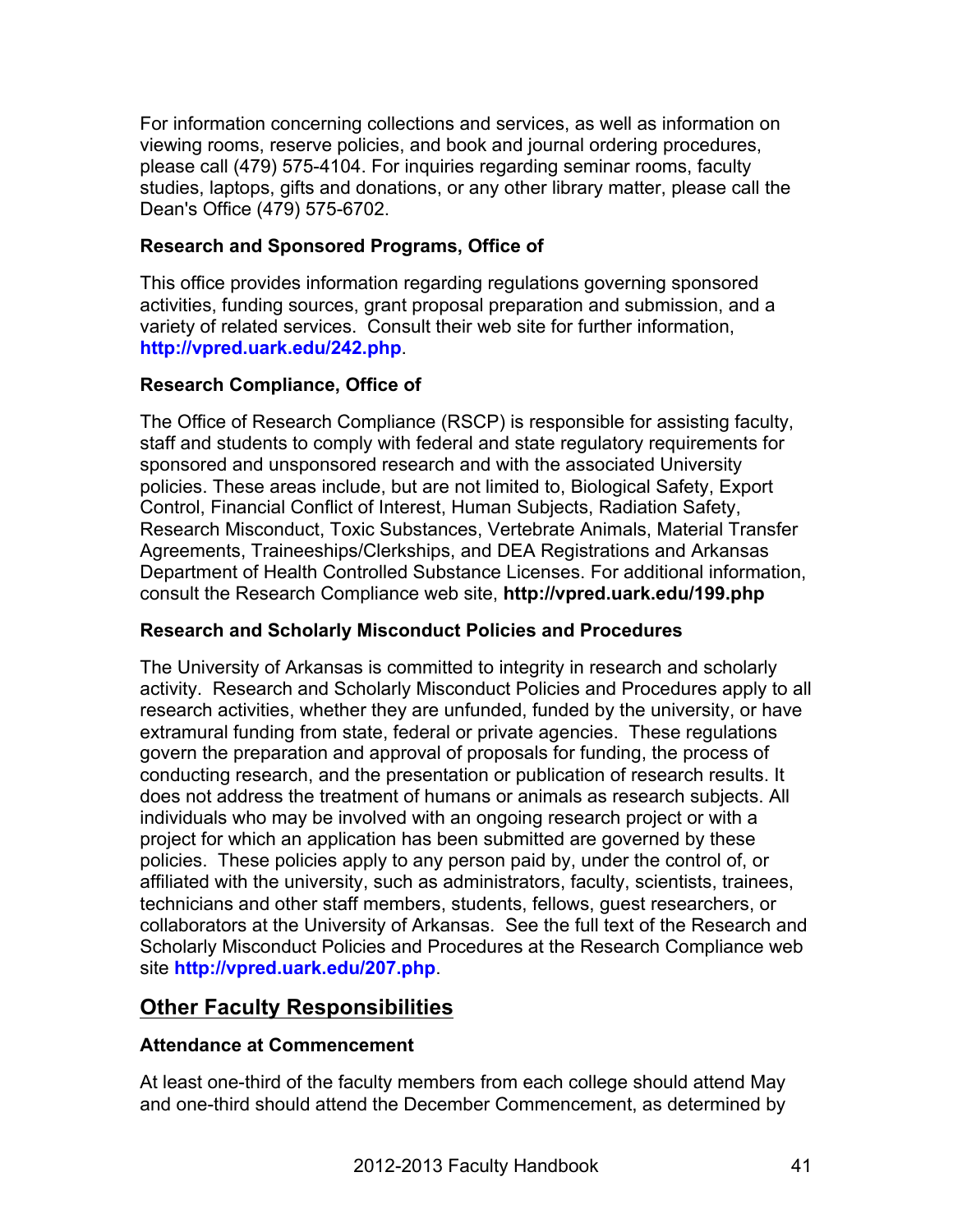the dean. Faculty are expected to be present and to take part in the academic procession, unless excused by the Provost and Vice Chancellor for Academic Affairs. The wearing of appropriate academic regalia is required at such functions. Faculty members who do not own academic regalia may rent them through the University Bookstore.

# **Children, Other Family Members, or Friends in the Workplace**

(From Fayetteville Policies and Procedures 732.0, February 15, 2003)

It is university policy that only those providing or making use of university programs and services should be on campus regularly or routinely, except as bona fide visitors. Consequently, neither employees nor students should have family members, including children, or friends as a regular presence in their workplace or classrooms and other areas of instruction, including laboratories. Exceptions should only be made in response to special circumstances for short periods of time and must be approved by the employee's supervisor.

# **Code of Computing Practice**

Computing resources are provided by the University of Arkansas to enhance teaching, research, service, and the activities which support them. The University of Arkansas is committed to a computing system which effectively meets the needs of users. Individuals who are granted computing accounts or use computing resources at the University of Arkansas accept responsibility with such access. Each user is expected to use accounts or resources within the university-approved educational, research, or administrative purposes for which they are granted. Activities beyond these stated purposes are strictly prohibited. The Code of Computing Practices for the university with which faculty members are expected to comply is available at the Computing Services web site. Violations of this code will be reviewed through established university judicial and administrative procedures. Actions to restrict computer usage may be challenged through the same procedures. See the code at **http://its.uark.edu/code.html**.

## **Conflicts of Interest and Commitment**

(Campus Council, February 13, 1992)

University employees need to be sensitive to the possibility that outside obligations, financial interests, or employment may affect their responsibilities and decisions as members of the university community. Involvement of university employees in outside activities, both public and private, often serves the interests of the individual, university, and general public. Participation of individuals in activities outside the university is encouraged to the extent that they do not interfere with the mission of the university in preserving, generating, and disseminating knowledge.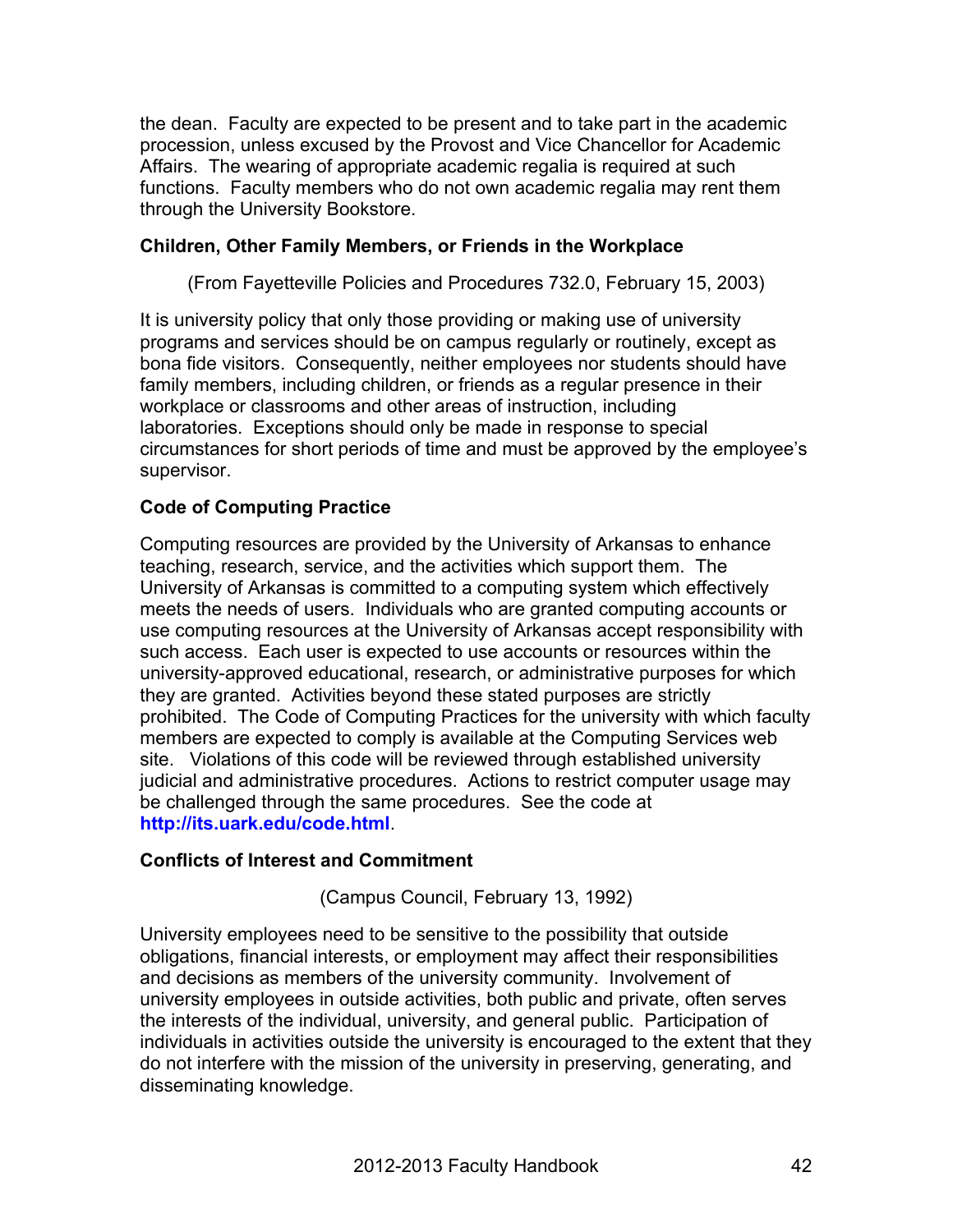University employees may be faced with situations that conflict with their obligations, responsibilities, and decisions related to the mission of the university. These conflicts can generally be categorized as conflicts of interest and conflicts of commitment. Conflicts of interest are situations in which university employees may have the opportunity to influence university administrative, business, or academic decisions in ways that could lead to personal gain, give improper advantage to self or others, or interfere with the preservation, generation, or public dissemination of knowledge. Conflicts of commitment are situations in which university employees' time and effort given to outside activities and interests interfere with their obligations and responsibilities to the university. Conflicts of interest and commitment are not necessarily unwarranted, unethical, or illegal. Furthermore, conflicts of interest and commitment are not always avoidable. The failure to disclose situations that have the potential for or involve actual conflicts of interest or commitment, however, may be unethical and/or illegal.

See the full text of the Conflict of Interest and Commitment at the Research Support and Sponsored Programs web site, **http://vpred.uark.edu/207.php**.

To download and print the form for prior approval of outside employment and the form for disclosure of potential conflict of interest and commitment, see the web site for Fayetteville Policies and Procedures 404.0, **http://vcfa.uark.edu/Documents/4040FormB.pdf**.

# **Criminal Arrests, Charges or Convictions**

University employees must report to their supervisor, within 24 hours or at the earliest possible opportunity thereafter, any criminal arrests, criminal charges, or criminal convictions, excluding misdemeanor traffic offenses punishable only by fine. Employees must cooperate fully during any review process undertaken by the University. Failure to make such a report or to cooperate with such a review shall constitute grounds for disciplinary action, up to and including termination.

# **Outside Employment**

Prior approval by department head and/or dean is required in order for any fulltime faculty and non-classified administrative staff member to engage in outside employment. Such employment for compensation is authorized by Board of Trustees policy 450.1 provided this employment does not interfere with the employee's duties (such as by creating a conflict of interest or commitment) and provided that the employee receives written approval from his or her department head and/or dean in advance of the employment. Similarly, employees planning to engage in outside employment must disclose by means of the appropriate form any relationships or activities which might give rise to conflicts, or the appearance thereof, with their duties, responsibilities or obligations to the University of Arkansas. See Board of Trustees policy 450.1 for details.

## **Professionally-Related Public Service**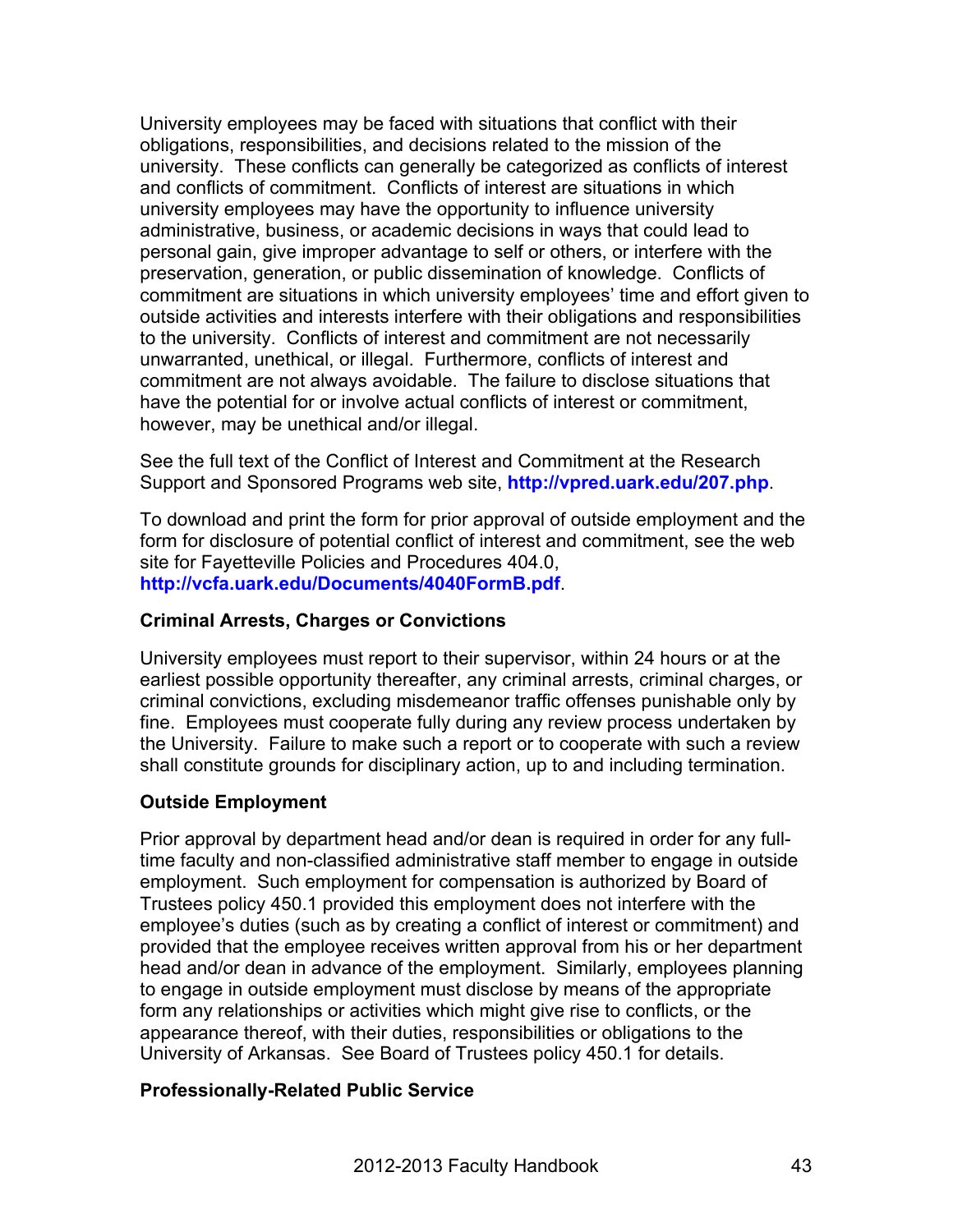Faculty who perform professionally-related public services should comply with university policies concerning absence from work. They should schedule offcampus activities in such a way as to allow sufficient time on campus to perform their assigned duties. Faculty assigned to public service duties should ensure that all activities and programs for which they are responsible are conducted in accordance with university regulations.

## **Policy and Regulations**

One additional faculty responsibility is to know and follow the policies and regulations of the state, the university, and their college or school. As not all policies related to faculty service and responsibilities can be collected and duplicated in one place, faculty should be aware not only of such information provided in the Faculty Handbook but should also be familiar with, or know how to consult, the following major policies and policy series for information on policies that apply to faculty members:

Academic Policy Series **http://provost.uark.edu/131.php**

Board of Trustees Policies **http://vcfa.uark.edu/741.php**

**Catalogs http://catalogofstudies.uark.edu/**

College and school personnel documents (Consult with the department chair or dean regarding the school or college personnel document).

Fayetteville Policies and Procedures **http://vcfa.uark.edu/675.php**

Schedules of Classes **http://registrar.uark.edu/465.php**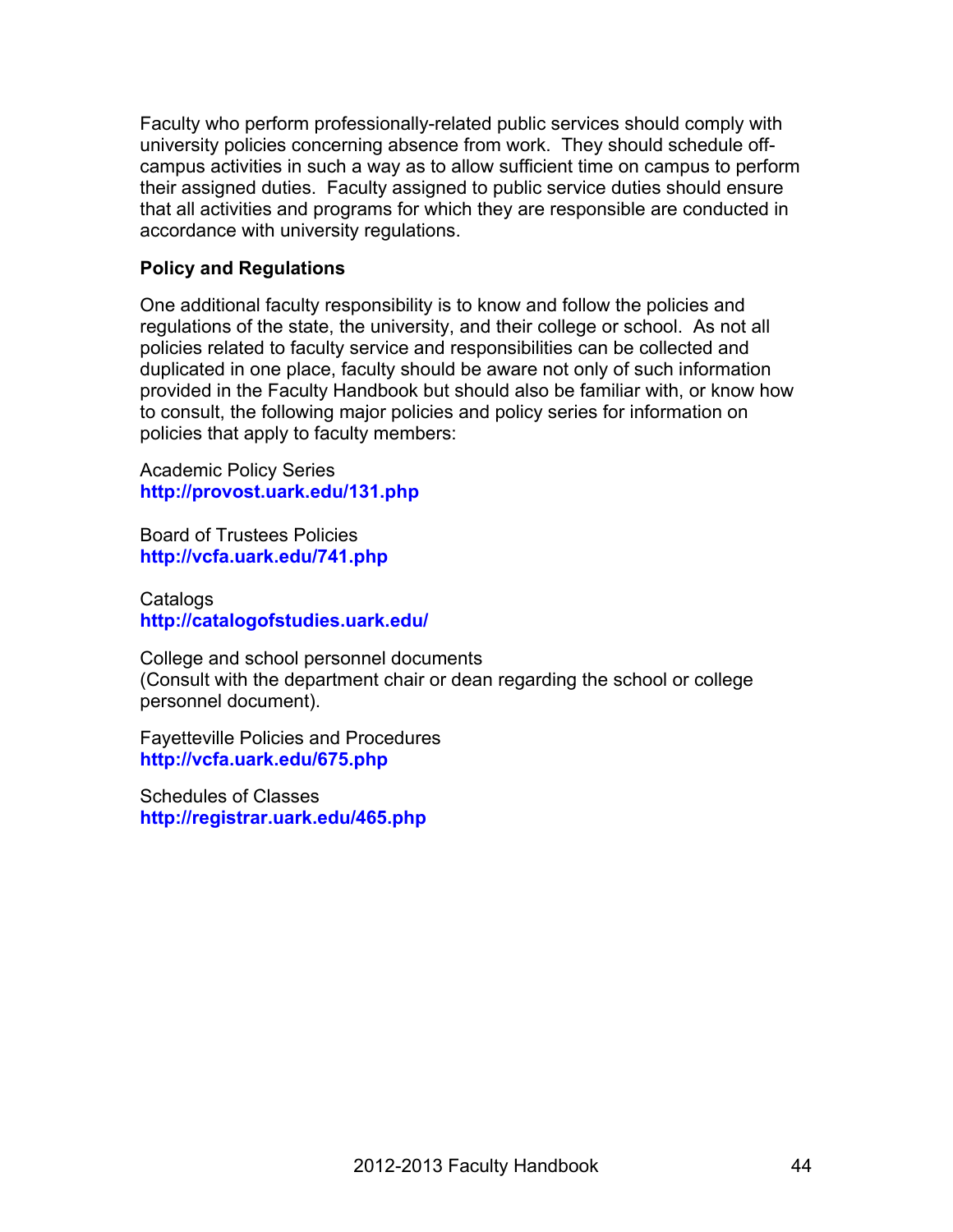# **III Policies Governing Faculty Service**

Policies governing faculty service fall into several categories. Five of particular importance address such matters as evaluative criteria, standards, and procedures for appointment, promotion, tenure, annual review, post-tenure review, non-reappointment, and dismissal of faculty; faculty grievance procedures, or retrenchment. They are the following:

Appointments, Promotion, Tenure, Non-Reappointment, and Dismissal of Faculty, Board of Trustees Policy 405.1 (revised October 2, 2001)

Evaluative Criteria, Procedures and General Standards for Initial Appointment, Successive Appointments, Annual and Post-tenure Review, Promotion and Tenure (revised April 14, 2011)

University and Distinguished Professors (Campus Faculty, November 2, 1989)

Faculty Grievance Procedure (revised August 20, 2001)

Retrenchment (Board Policy 405.5)

These five policies are available through the Provost's office web site: **http://provost.uark.edu/74.php**

Current personnel documents of the colleges and schools also address these matters:

**Bumpers College of Agricultural, Food and Life Sciences http://bumperscollege.uark.edu/personneldocument.pdf**

**Fulbright College of Arts and Sciences http://fulbright.uark.edu/facultystaff/index.php**

**College of Education and Health Professions http://coehp.uark.edu/personnel\_document.pdf**

**University Libraries http://libinfo.uark.edu/webdocs/humanresources/facpersonneldoc.pdf**

Dean's offices can provide copies or web addresses of personnel documents for faculty and non-classified staff appointed in other schools and colleges.

## **Employment and Compensation**

Faculty members are typically appointed for a nine-month period, although faculty and administrative personnel may be appointed for a twelve-month or other period, depending upon the needs of the unit concerned or the nature of the research or administrative work being done. Department heads,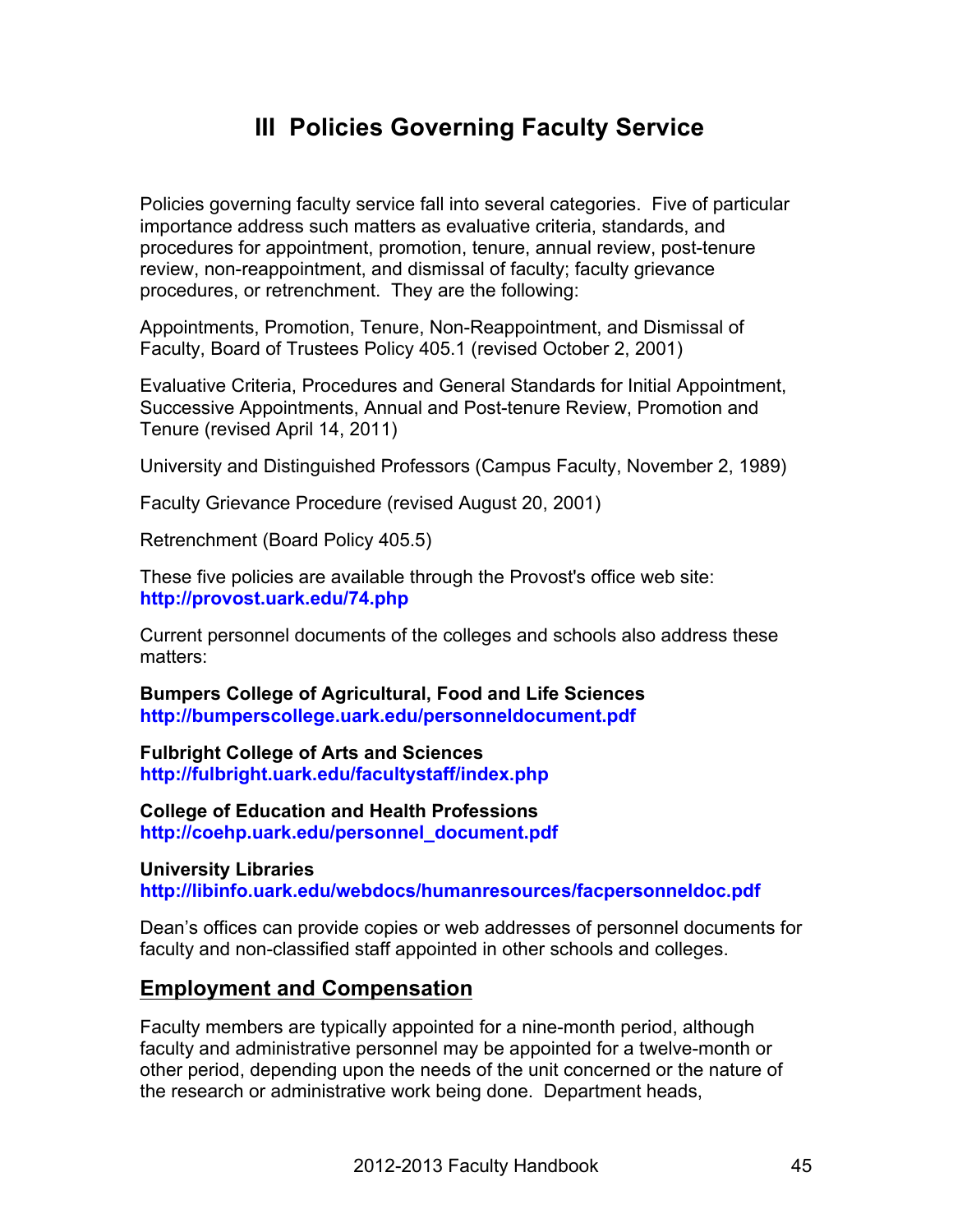chairpersons, and chairholders typically have twelve-month appointments. The appointment period for nine-month employees is the academic year. The beginning and ending dates for nine-month appointments for the next five years are made available in *Academic Polic*y 1200.20. The Academic Calendar is made available at the policy series web site: **http://provost.uark.edu/131.php**

The appointment period for twelve-month employees is from July 1 to June 30, inclusive, which corresponds to the university's fiscal year. Nine-month employees are paid a one-half month salary for August, one-ninth of the ninemonth salary at the end of each month from September through April, and the remainder at the end of May. Twelve-month employees are paid one-twelfth of their annual salary at the end of each calendar month. Nine-month employees (on one-half time or greater appointments) may receive their annual salary on the basis of twelve equal installments, provided that no monthly installments shall commence earlier than the first day of the month in which the employee begins work.

Deductions from salary payments will include some or all of the following: federal and state income taxes, employee Medicare and OASDI taxes, payments to retirement plans, medical insurance premiums, dental insurance premiums, and deductions for the flexible medical spending account. Employees choose some deductions and some withholding amounts. Each employee is informed of the amounts withheld and for what purposes they are withheld by means of a monthly earnings statement.

In special circumstances certain categories of employees may earn additional pay for additional work as outlined in Fayetteville Policy and Procedures 407.0, Extra Compensation Policy, available at the web site for the policy series, **http://vcfa.uark.edu/Documents/4070.pdf**

Faculty members on nine-month appointments may be appointed to teach during the summer. The salary rate for a full-time teaching load (six hours or its equivalent) during one summer term of five or six weeks is an amount equal to 15 percent of the individual's previous nine-months salary. Compensation for appointments for periods other than a five or six week term will be on a prorated basis. While nine-month teaching personnel do not ordinarily teach both terms of the summer session, they may be appointed to do so with the recommendation of the dean of the school or college. Employees on nine-month appointments will be compensated for any summer research employment on a basis proportionate to the salary of the previous nine months. For example, full-time summer employment other than for teaching for the entire period between the ending of the previous nine-month period and the beginning of the following nine-month period will be compensated by an amount equivalent to 33 1/3 percent of the previous nine-month's salary, and part-time employment will be at a proportionate rate.

If a nine-month employee is assigned to a twelve-month position with the same title and duties, the twelve-month salary will be 1.25 times the nine-month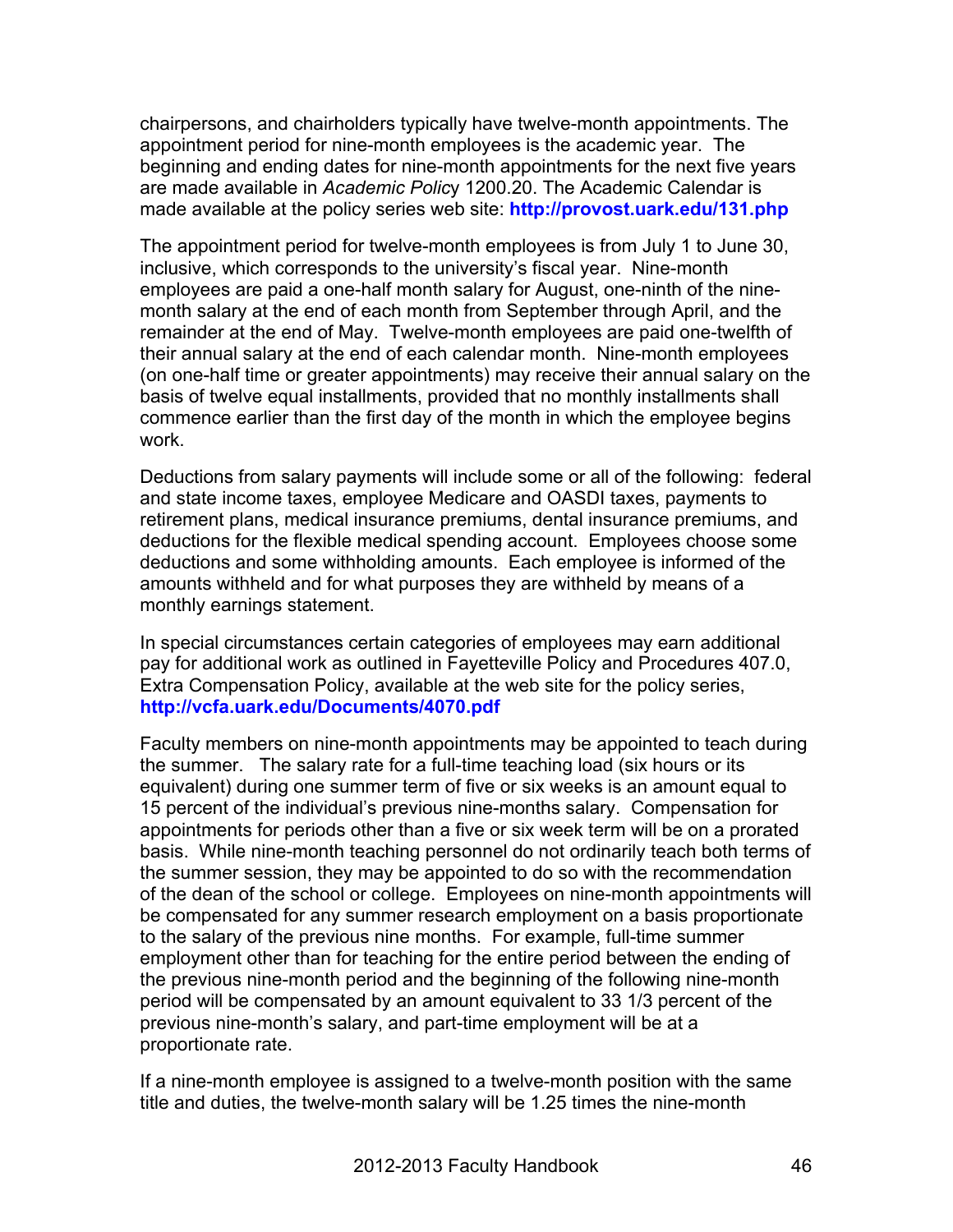salary. In the event an employee on a twelve-month appointment is assigned to a nine-month position with the same title and duties, the nine-month salary will be 80 percent of the twelve-month salary, consistent with Board of Trustees policy 435.1.

## **Employment Periods** (From Board Policy 405.4, revised September 18, 1998)

Administrative Employees: The President of the University shall serve at the pleasure of the Board of Trustees. The vice presidents, members of the system staff, and the chancellors shall serve at the pleasure of the President. Vice chancellors, associate vice chancellors, and assistant vice chancellors shall serve at the pleasure of their appropriate chancellors, unless otherwise provided by contract. Termination of employment in such positions shall be effected by a notice, in writing, of thirty days in advance thereof.

Faculty Employees: Faculty members who have been awarded tenure, heretofore or hereafter, have a right to continuous employment except for dismissal for cause (according to the procedures in Section IV.C of Board Policy No. 405.1), or for termination in the event of demonstrably bona fide financial exigency, reduction or elimination of programs, retirement, or resignation.

Faculty members in tenure-track positions (assistant professor, associate professor, professor, distinguished professor, and university professor who have not yet been awarded tenure, heretofore or hereafter, may be terminated effective at the end of a year by a written notice, given in advance, according to the following schedule of time: in the first year of his or her employment, not less than 90 days before the employment ceases; (b) in the second year of his or her employment, not less than 180 days before the employment ceases; and (c) not later than twelve months before the expiration of the employment after the employment has continued for two or more consecutive years. "Year" will be either a fiscal year (July 1 through June 30 next) or an academic year (fall and spring semester of the same fiscal year). For purposes of (c) above, the employment for the last year shall be for an academic or fiscal year according to the employment period previously served by the individual. These termination notice periods are those specified under IV.B., "Non-Reappointment," in Board Policy No. 405.1. In addition to termination as outlined here, these employees may be dismissed for cause, or terminated in the event of demonstrably bona fide financial exigency, reduction or elimination of programs, retirement, or resignation, pursuant to Board Policy No. 405.1.

Faculty members and other academic employees in positions for which tenure may not be awarded (part-time faculty in the ranks of assistant professor, associate professor, professor, distinguished professor, and university professor; clinical, research, adjunct, and visiting faculty; research associates and research assistants; graduate associates, graduate assistants, instructors; assistant instructors; master lecturers; and lecturers) may be terminated at any time, or dismissed for cause under the procedures of Board Policy Termination is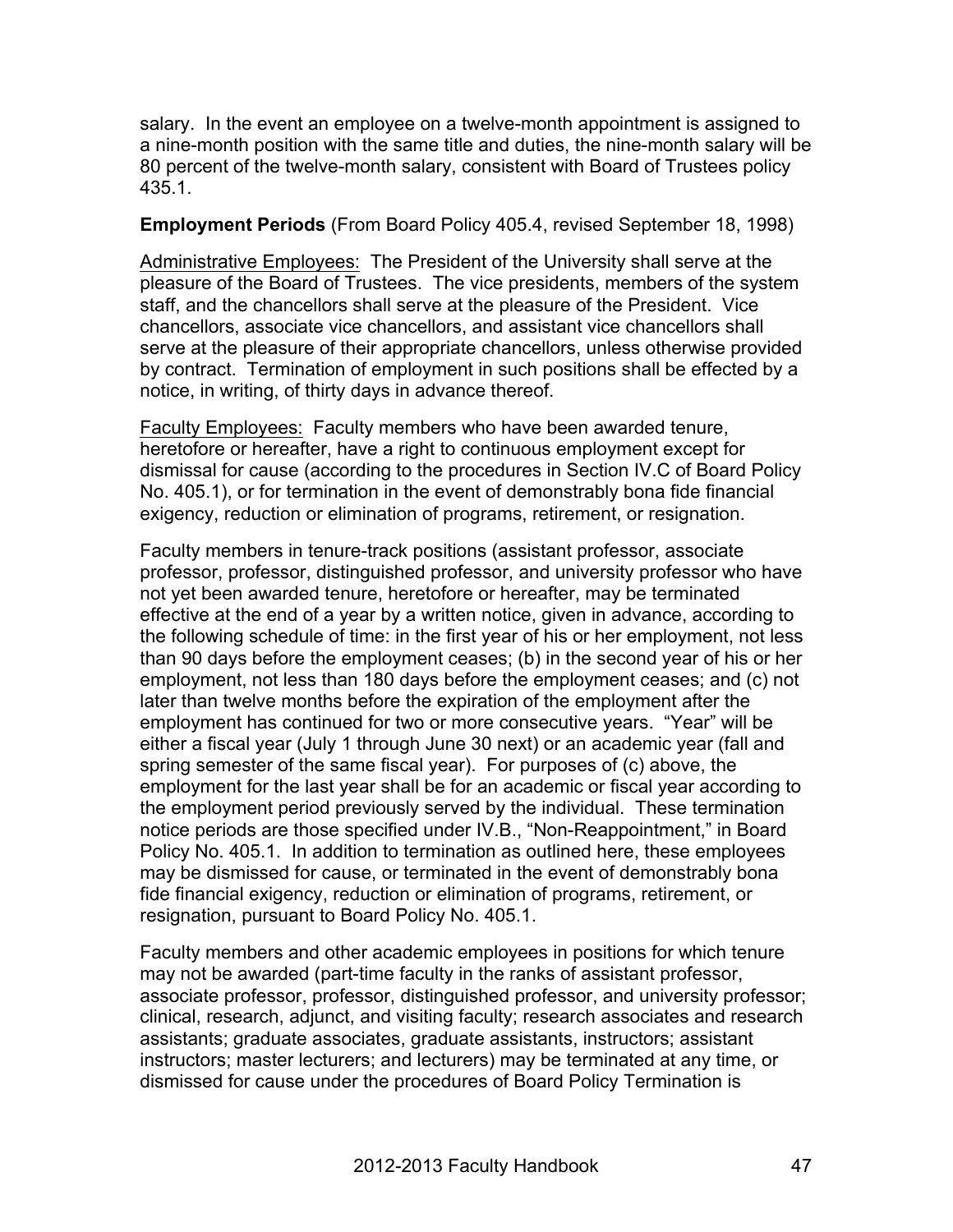effected through the giving of a notice, in writing, of that action at least sixty days in advance of the date the employment is to cease.

Staff Employees: All staff employees of the university, whether full-time, parttime, extra help, or otherwise, may be terminated at any time or be dismissed for cause under university procedures. Termination is effected through the giving of a notice, in writing, of that action at least thirty days in advance of the date the employment is to cease.

Student and Hourly Employees: Student and hourly employees are hired to work at the pleasure of the university and, therefore, may be terminated at any time without notice.

**Extra Compensation and Overload** (Universitywide Administrative Memorandum 440.2, revised August 7, 1995)

Purpose: In accomplishing its mission, the University's greatest resource is its personnel. The purpose of this policy is to provide flexibility, within appropriate guidelines, in order to permit the most effective use of the time and talents of University personnel.

Assumptions: The salary of a full-time employee of the University is intended as compensation for all regularly assigned activities performed for or in the name of the University.

An employee may be called upon from time to time to perform additional tasks over and above regularly assigned duties for which he or she may receive extra compensation.

Restrictions: An employee must be certified by his or her dean or supervisor as working a full load in addition to the activity for which extra compensation is being recommended.

The work for extra compensation shall not interfere with the regular duties of the individual, as certified by the dean or supervisor.

The request for extra compensation should be approved by the dean or equivalent officer in advance of performance of the work.

Federal funds may not be used to pay extra compensation unless specifically authorized by the sponsoring agency.

Extra compensation for an individual must be consistent with any applicable state and federal laws and regulations and with any applicable accreditation standards or criteria.

Extra compensation must not result in a conflict of interest.

University funds will not be used for extra compensation for speeches, public appearances, etc., which are civic, public relations, or development activities.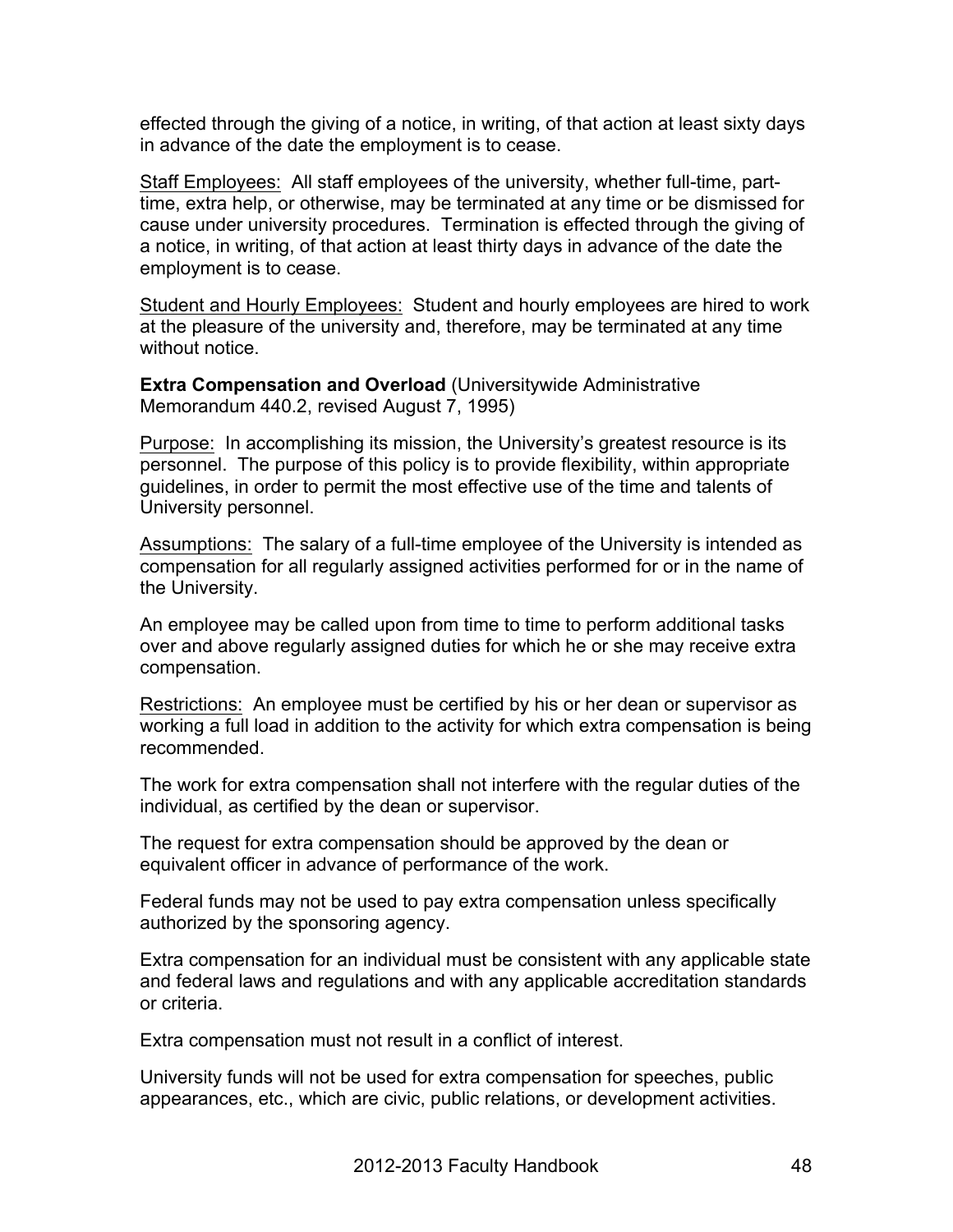University funds will not be used for extra compensation for such scholarly activities as research, research consultation and collaboration, or creative works considered part of normal faculty duties.

The institutional policy that an employee may not through extramural funding achieve a raise in his or her base annual salary is here reaffirmed.

An employee's total compensation, for a year or for a month, including extra compensation, shall not exceed the maximum salary as provided in applicable state statutes. A change of title will not be approved in order to pay an individual above his/her existing line item maximum.

Full-time employees may teach for extra compensation with preparation for and time in class falling outside their regular work schedules.

Senior administrators, as defined by the Chancellor, shall not be eligible for extra compensation for teaching a class or performing other duties for the University.

Stipend for extra compensation must be authorized to be paid at the regular payroll period for the time period in which it is earned.

Procedure: Each campus or unit within the University of Arkansas shall establish procedures to receive recommendations for extra compensation. Each campus or unit will monitor extra compensation for conformity to the requirements of this Administrative Memorandum. Each Chancellor or equivalent officer shall approve each request for extra compensation. Information regarding extra compensation shall be maintained for an annual report.

The maximum amount which may be paid to an employee is twenty (20) percent of his/her annual salary, in accordance with restriction number ten (10).

Exceptions to the provisions of this policy will require the approval of the President.

See **http://vcfa.uark.edu/675.php**. Fayetteville Policies and Procedures 407.0 for complete campus guidelines and restrictions and the reporting form.

# **Concurrent Employment**

# **Arkansas Code Ann. § 19-4-1604 & Arkansas Code Ann. § 6-63-307**

Under certain circumstances **and with prior approval,** University employees may work for two University departments or two state agencies or institutions concurrently. The work performed for the second department, agency or institution must not interfere with the proper and required performance of the employee's duties in the primary position. The combined salary payments from both agencies or institutions must not exceed the maximum allowable salary for the higher paid position, except that, under Arkansas Code Ann. § 19-4-1604, state employees may teach temporarily at state-supported institutions of higher education even though their combined salaries will exceed the line item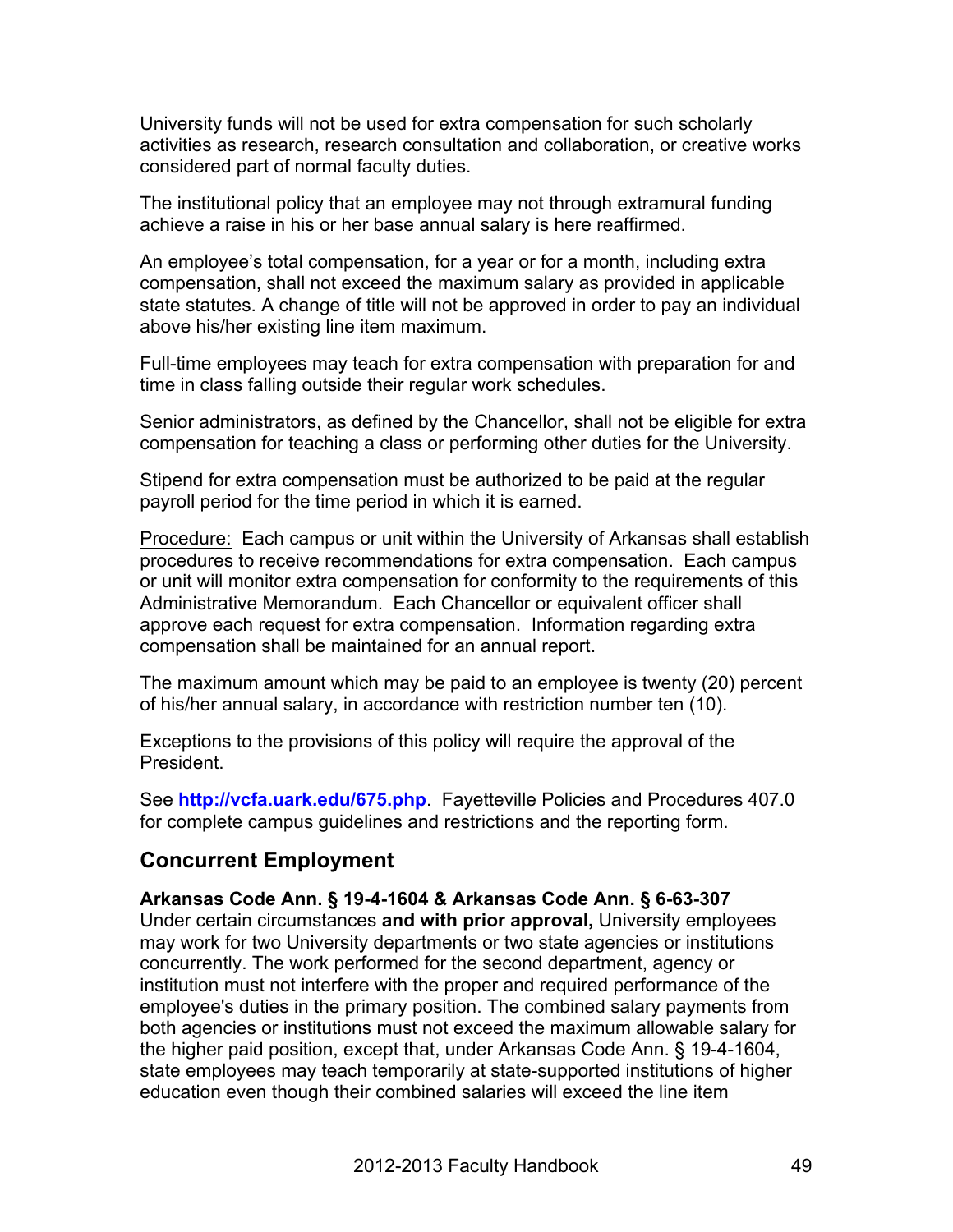maximum. This exception is subject to the approval of the Chief Fiscal Officer of the State. The Secondary Employer initiates the form on the employee's behalf. The form is then routed through Human Resources to the Primary Employer for completion. The Primary Employer returns the form to Human Resources for submission to the Office of Personnel Management (OPM) in Little Rock.

# **Off-Campus Duty Assignment**

An Off-Campus Duty Assignment is an appointment, usually away from the campus, which allows eligible faculty and administrators to pursue an approved project while being relieved of teaching and administrative duties. The purpose is to enhance the individual's value to the institution.

Faculty members (including research faculty and extension personnel) and nonclassified administrators who have completed six years of continuous full-time employment with the university or who have completed six years of continuous full-time service since a previous Off-Campus Duty Assignment may apply for an Off-Campus Duty Assignment. The application, prepared in accordance with campus regulations, must describe the project which the applicant wishes to undertake, where it is to be done, and the anticipated value to the individual and to the university. To be approved, a proposed assignment must be consonant with the needs, objectives, and mission of the campus.

An Off-Campus Duty Assignment is a privilege, not a right. A limited number may be approved by the Board of Trustees each year upon the recommendation of the Chancellor. Assignments should not exceed one semester (or six months for employees on twelve-month appointments) at full salary, or two semesters (or one year for those on twelve-month appointments) at half salary. The university assumes no financial responsibility beyond the salary stated above.

Within sixty days after returning to the campus from an Off-Campus Duty Assignment, the faculty member or administrator must submit a written report of his or her activities and accomplishments during the Off-Campus Duty Assignment to the chairperson of his or her department, the dean of the college, provost/vice chancellor for academic affairs and the chancellor.

In accepting an Off-Campus Duty Assignment, the recipient agrees to return to the university for at least one year following the end of assignment.

For additional information and guidelines, see Academic Policy 1435.40 at the web site: **http://provost.uark.edu/131.php**

# **Attendance at Professional Meetings**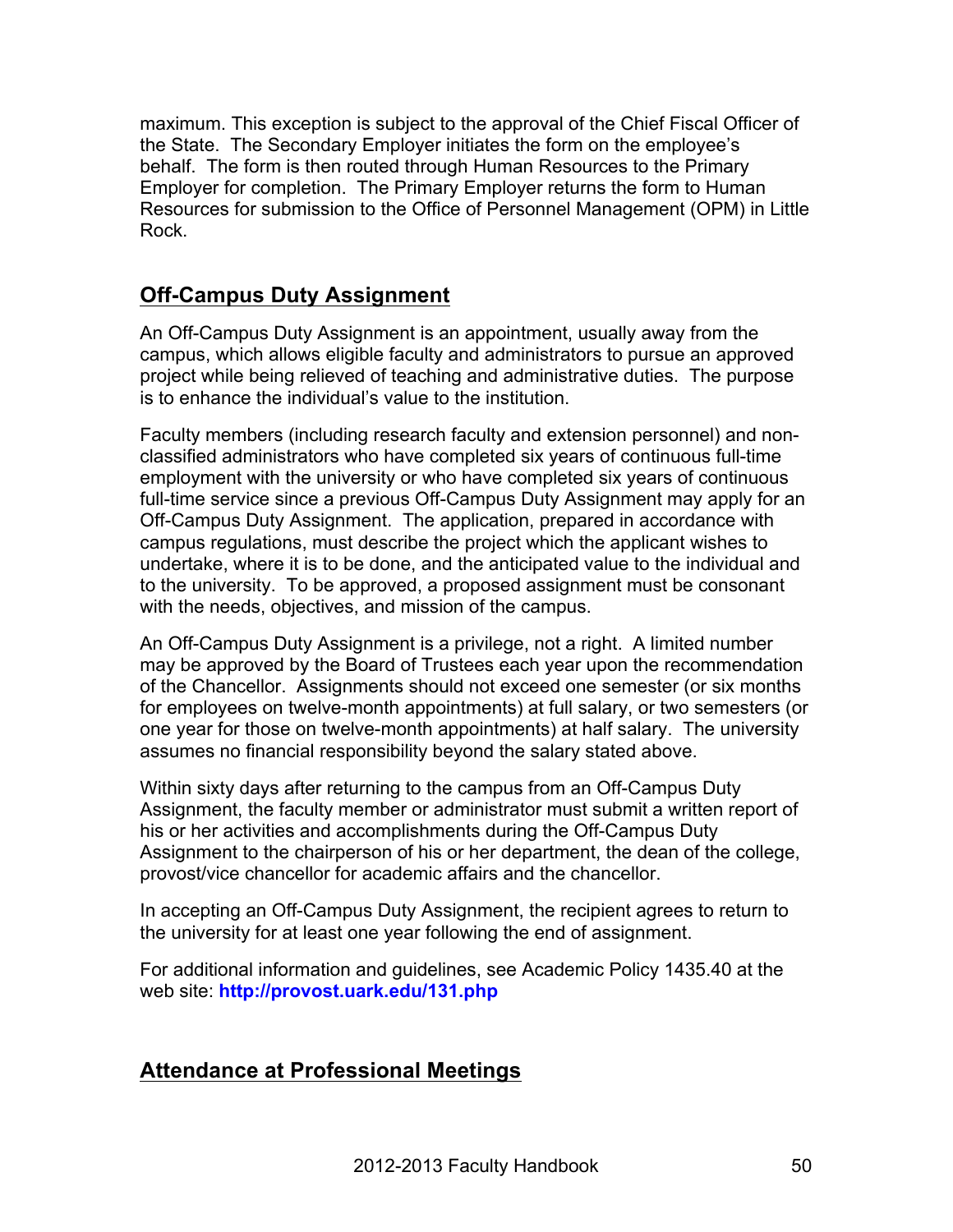Members of the teaching, research, administrative, and extension staffs are encouraged to attend professional meetings, as such attendance is deemed beneficial to both the individual and to the university. Brief absences from official duties are allowed for attendance at such meetings when circumstances permit, and the university may reimburse the individual for a part of the travel expenses depending upon his or her level of participation when travel funds are available for such purposes and to the extent allowed by university travel regulations. Plans to be absent and applications for travel allowance for attendance at professional meetings must be approved in advance by the appropriate administrative personnel.

# **Proposal Submission and Contracting Authority**

The Office of Research and Sponsored Programs (RSSP) is the unit designated by the chancellor to submit all proposals for extramural support, excluding USDA proposals. Also delegated to RSSP is the authority to prepare and negotiate contracts and other agreements related to sponsored programs and technology administration. The President of the University of Arkansas has delegated the authority to sign contracts for research, other sponsored programs, and technology matters to the director of RSSP. RSSP is the unit that receives invention disclosures, manages inventions, patents, and related intellectual property. RSSP also handles research compliance functions. Information and forms for these activities can be located at **http://www.uark.edu/admin/rsspinfo/**.

See Board Policy 300.1, revised September 19, 2002, for details **http://vcfa.uark.edu/Documents/BOTPol\_0300\_1.PDF**

# **Patent and Copyright Policy**

While inventions are not the primary objective of university research, when they occur the University of Arkansas has the responsibility of insuring that such inventions are used and controlled in a manner that benefits the public, the inventor, and the university to the fullest extent possible. It shall be the policy of the university to acquire and retain legal title to all inventions created by any person or persons to whom this policy is applicable. Inventors shall retain rights in inventions which the university has chosen not to claim under this policy or pledged to a third party as a result of a grant, contract, cooperative agreement, or other sponsored research agreement. This policy shall apply to all persons employed, compensated or appointed by the University and to anyone using facilities owned, operated, or controlled by the University. It shall also apply to all inventions financed, in whole or in part, from funds under the control of the University. There are both Universitywide and Fayetteville campus Patent and Copyright Committees. The Fayetteville campus committee is responsible for implementing the University Patent and Copyright Policy for the campus and for the Division of Agriculture. See Board Policy 210.1 at **http://vcfa.uark.edu/Documents/BOTPol\_0210\_1.PDF** for details.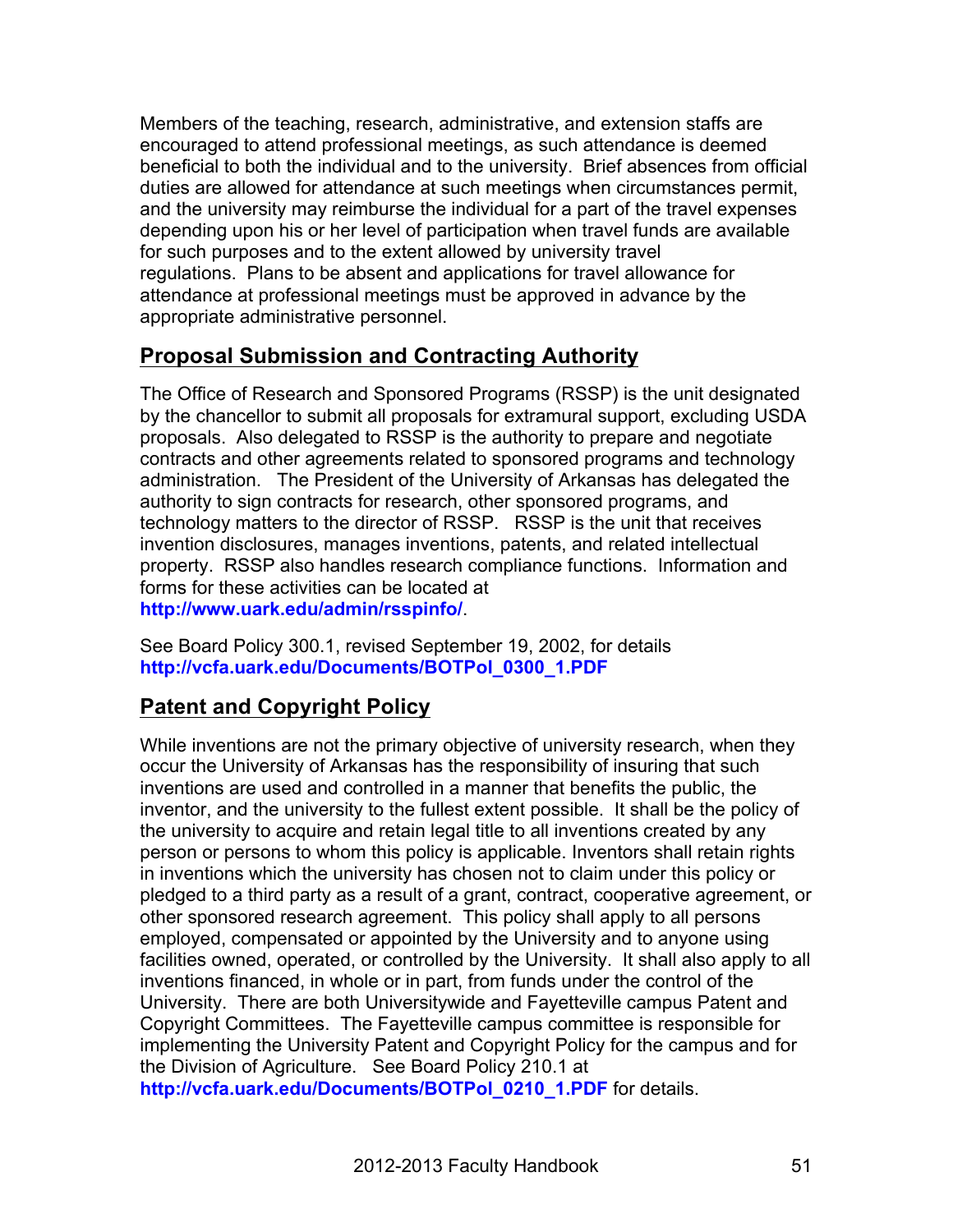# **Political Activity** (Board Policy 465.1, adopted March 7, 1975)

University employees, as citizens, have the right to engage in political activity. However, no employee may involve the institution's name, symbols, property, or supplies in political activities.

An employee who intends to seek public office or to assume a major role in a political campaign is obligated to discuss his plans with his supervisor. If the supervisor determines that the activity will impinge to any extent upon the full discharge of the employee's responsibilities to the University, the plans must be reviewed through regular administrative channels to the President's Office for a determination of workload and salary adjustment.

Involvements which require part or full-time services, and for which more than token compensation is received, will require reduction of workload and pay, leave of absence, or resignation, depending upon the extent of the activity.

To employees who may become candidates for office or become actively involved in political campaigns, the following statement (Administrative Memorandum 455.1 February 19, 1976) may be helpful:

An employee of the University who becomes a candidate for any national or statewide office will be placed on Leave of Absence Without Pay at the time of filing. An employee who becomes a candidate for the Arkansas General Assembly or a county office will have his or her employment status and salary reduced to halftime at such time after filing that he or she has an opponent who has filed. (In primary elections this means an opponent with the same political party designation.) Such leaves will extend to the end of the semester or summer session in which the election is held. An employee who has an opponent in the general election must take similar leave for the fall semester. An employee who is elected to a full-time county, statewide or national office will be granted a Leave of Absence Without Pay for one year, and at the discretion of the Board of Trustees for a second year. In no instance will the leave be extended beyond the end of the second year. Minimally, employees elected to the Arkansas General Assembly must take Leave of Absence Without Pay when the General Assembly is in regular session and for the duration of extraordinary sessions.

Where teaching duties are involved, in order that courses not be interrupted by a change in instructors to the disadvantage of students, campus administrators may require that such leaves coincide with the beginning orending of a regular employment period for the University (semester, fiscal year, academic year).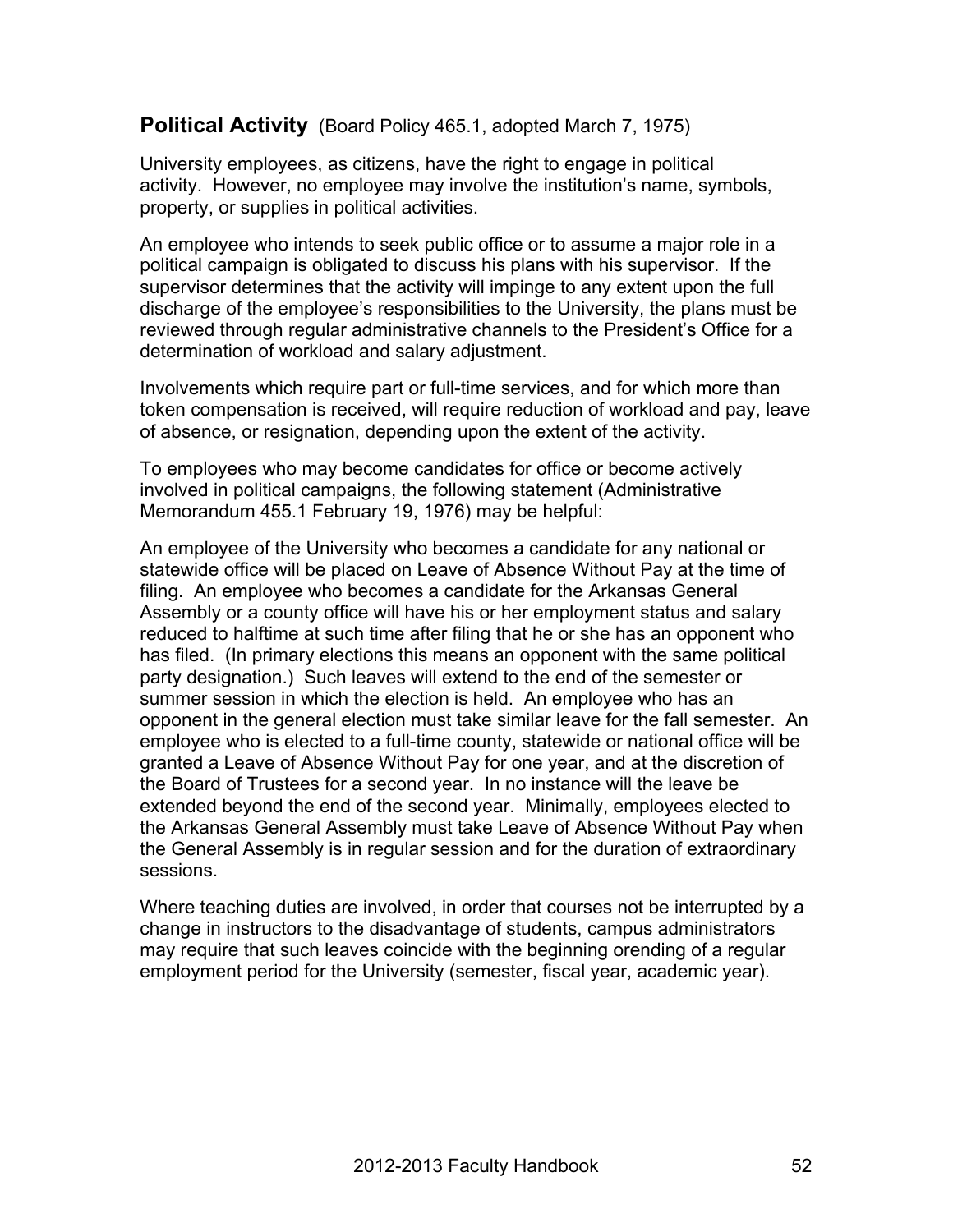# **Relations with Legislators and Members of Congress**

The Board of Trustees and the university administration respect the right of each university employee as a citizen to exercise freedom of expression on legislative issues. At the same time, university employees should not, unless authorized, attempt to speak as agents of the university in discussions with members of the Arkansas General Assembly, Arkansas constitutional officers, and members of Congress. University positions are developed by the chancellor in coordination with the University of Arkansas Board of Trustees and System officials. The chancellor, the vice chancellor for government and community relations, and other designated university officials are responsible for interpreting UA policy and presenting data and other information to appropriate state and federal officials. Campus employees who wish the university to consider matters for incorporation into its legislative programs should, in coordination with their supervisors, bring them to the attention of the vice chancellor for government and community relations.

# **Holidays**

All state employees are granted twelve paid holidays. The annual holiday schedule for this campus is available at the Human Resources web site and in the Fayetteville Policies and Procedures series: **http://vcfa.uark.edu/Documents/4092.pdf**

Faculty and staff on nine-month appointment have the same holiday schedule as employees on twelve-month appointment. When the university requires that a day of annual leave be taken at the institution's direction (such as when the university closes for a December break), nine-month employees also take this day as a holiday. Holidays are established by the Board of Trustees each year, and in some years an extra day is approved by the Governor. Except for holidays, faculty and nine-month staff are expected to be on duty throughout the period of their appointment, consistent with their individual workload assignments, except when on leave consistent with university policy.

# **Leave Policies for Academic and Other Non-Classified Personnel** (Board Policy 420.1, revised June 9, 1995)

# **Sick Leave Policy**

All full-time appointed employees earn sick leave credit at the rate of eight hours per month with a maximum of 960 hours accrual. Sick leave accrues only when an employee is in a paid status, and does not accrue while an employee is on leave without pay. Paid sick leave is not granted as vacation but is permissible only when illness or injury to the employee causes absence from his/her work or if conditions require appointment with a physician, dentist, optometrist, chiropractor, or osteopath. Sick leave may also be granted to employees due to the death or serious illness of a member of the employee's immediate family. Immediate family shall mean the father, mother, sister, brother, husband,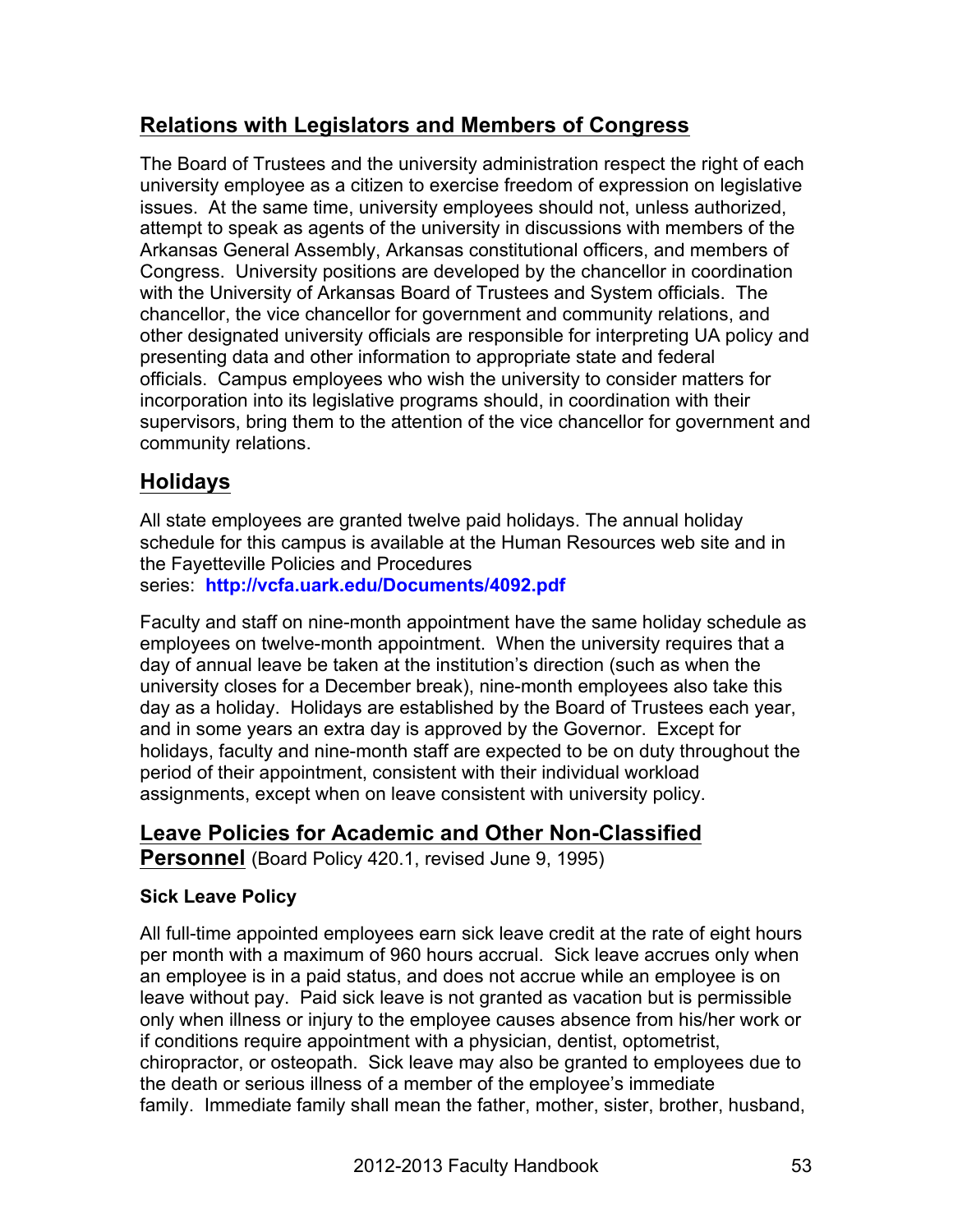wife, child, grandparents, in-laws, or any individual acting as a parent or guardian of an employee.

Sick leave applies only to a period when the employee is in an appointed status. If sick leave begins during the Spring Semester it shall not be extended into the Summer Session, but, if necessary, sick leave may be extended into or begun in the Fall Semester if the individual has received a Personnel Action Form for the Fall Semester, even though the illness may begin in the summer when the individual is not in appointed status for the summer.

Absence due to illness or disability, except in case of maternity leave, is charged in the following order:

- Earned sick leave.
- Earned annual leave.
- Leave without pay.

Employees may continue to work during pregnancy provided they are able to do their normal jobs. Since pregnancy is considered as any temporary illness, an employee who is not able to work because of pregnancy may elect to take a leave of absence without pay without exhausting accumulated annual and sick leave. Upon return from pregnancy leave the employee will be given the same or comparable position to the one she occupied prior to the leave. The employee is expected to give her supervisor as much notice as possible prior to beginning maternity leave and at least two weeks notice prior to returning to work. Both notices should be in writing.

## **Annual Leave**

Employees whose titles are listed in the appropriation acts as twelve-month nonclassified positions, will receive 22.5 days of paid vacation from the on-set of employment, earned at a rate of 15 hours per month. While administrative duties cannot be limited to a five-day, forty-hour week, for purposes of annual leave the normal work week shall be considered Monday through Friday. Vacation shall not be taken before it is earned, but must be taken within 12 months after the close of the calendar year in which it is earned. An exception may be made when a vacation is postponed for the convenience of the University.

Vacation benefits are granted to all non-classified and student employees on 12 month appointments of one-half time or more, with the part-time employees earning leave in proportion to the time worked.

An employee whose appointment is scheduled to be changed from a 12-month basis to a nine-month basis must take all accrued, unused vacation before the end of the 12-month period. An employment period shall not be extended for the purpose of paying an employee for unused vacation, and neither shall lump-sum terminal payment be made unless an employee terminates employment with the University.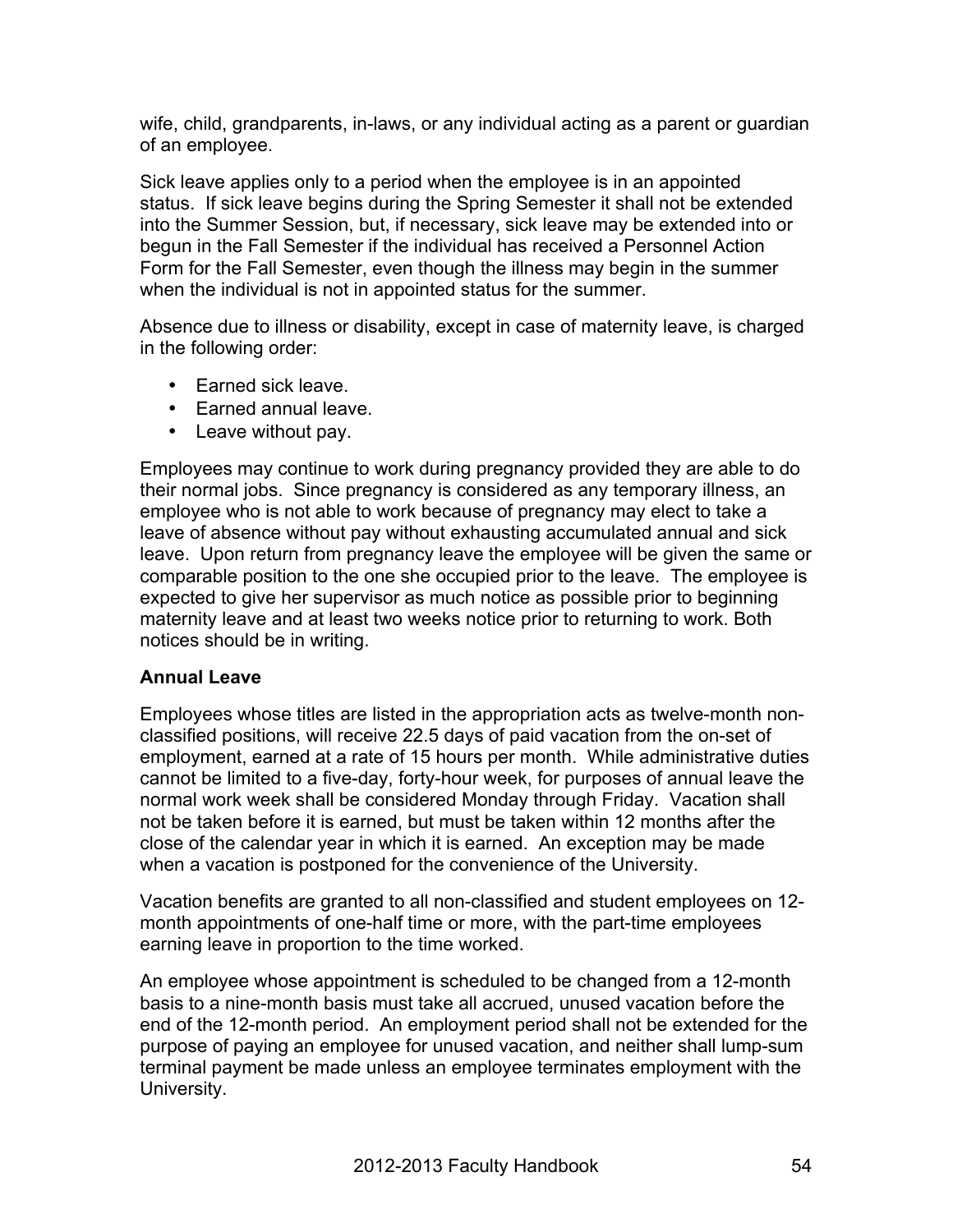Annual leave is cumulative; however, no employee may have in excess of 30 days on December 31 of each year. During the calendar year accrued leave may exceed 30 days, but those days in excess of 30 will be lost if they are not used before December 31 of each year. Accrued annual leave may be requested by an employee at any time. The appropriate supervisor will grant the request when it will least interfere with the efficient operation of the department.

Annual leave may not be accumulated while an employee is on leave without pay.

Upon termination, resignation, retirement, death, or other action by which a person ceases to be an active employee of the University, the amount due the employee or his estate from accrued annual leave or holiday leave, not to exceed 30 working days inclusive of holidays, shall be included in the final pay to the employee. No employee receiving such additional compensation shall return to University employment until the number of days for which he received additional compensation has expired.

# **Military Leave**

Twelve-month employees who are members of the National Guard or any of the reserve branches of the Armed Forces of the United States shall be granted a maximum of two weeks leave annually plus necessary travel time for annual training requirements. Such leave shall be granted without loss of pay and in addition to regular vacation time. Nine-month academic and administrative employees are expected to take any two weeks military leave during the three months they are not under contract to the University. Each employee who requests military leave shall furnish a copy of his or her orders to the appropriate vice president or vice chancellor. An employee who is drafted or called to active duty in the Armed Forces of the United States or who volunteers for military service shall be placed on extended military leave without pay and upon application within 90 days after the effective date of his or her release from active duty shall be reinstated to the position vacated or to an equivalent position at no loss of seniority or any of the other benefits and privileges of employment. An employee who enlists or reenlists for a second consecutive tour of military duty shall forfeit his or her reemployment rights.

Military personnel called to duty in emergencies by the Governor or by the President of the United States shall be granted leave with pay not to exceed 30 working days after which leave without pay will be granted. This leave shall be granted in addition to regular time.

## **Court and Jury Leave**

Any employee serving as a witness, juror, or party litigant shall be entitled to regular University compensation in addition to any fees paid by the Court for such services and such absences shall not be counted as annual leave.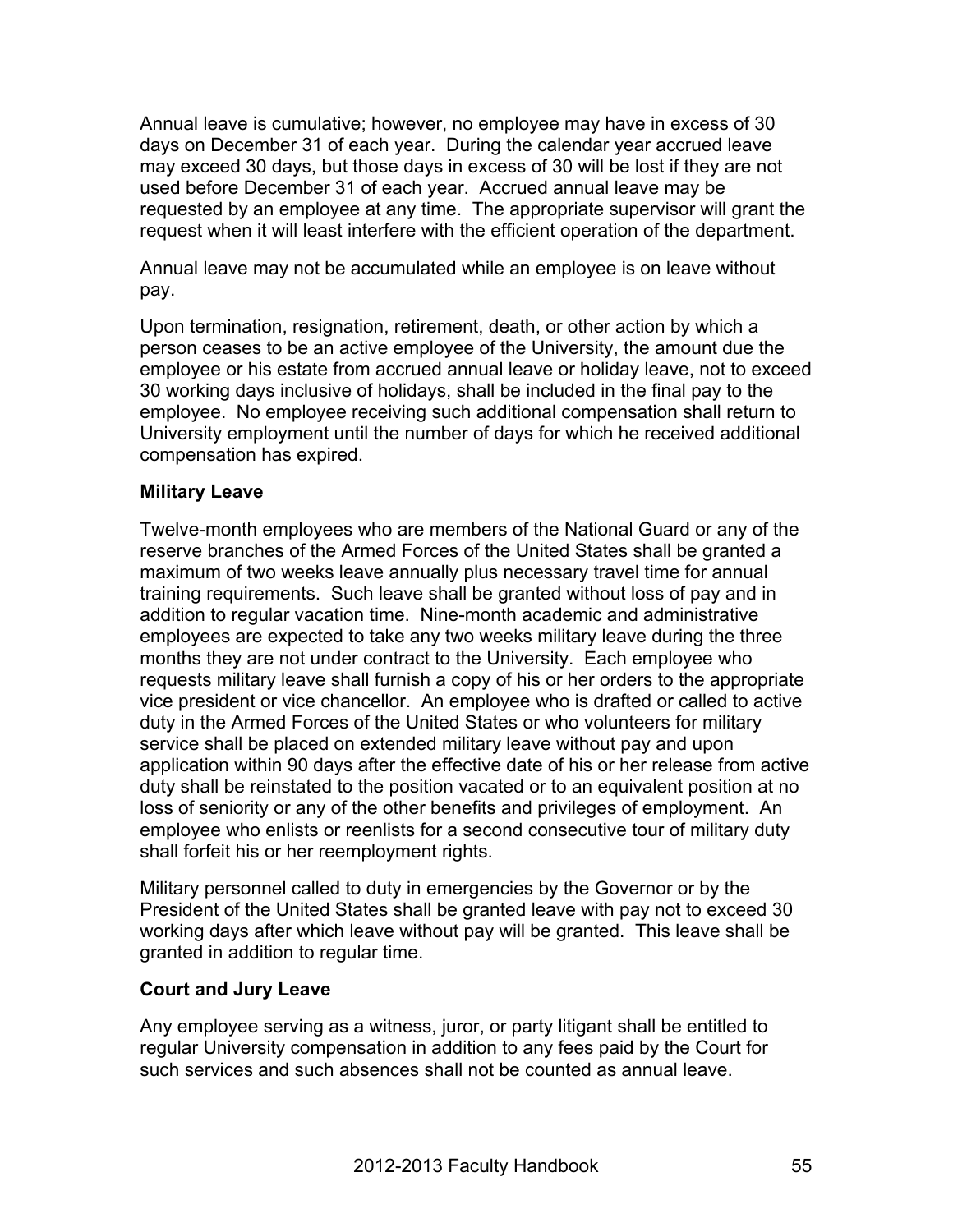In cases where service as a witness can be handled by having the involved attorney take a deposition or statement, it is preferred. Depositions or statements which involve the University may be taken during duty hours. All others should be handled as off-duty time.

Employees who are accepted by the Court as expert witnesses and paid a fee in excess of the normal witness fee shall take annual leave for the time required for such testimony.

Where service on a jury would substantially interfere with the execution of the University work schedule, the chief administrative officer of the campus may petition the judge in writing for exemption from service. However, if exemption is denied or if no response is received prior to the date jury duty is to begin, the individual must report for jury duty.

An employee who is summoned to serve on jury duty shall not be subject to discharge from employment, loss of sick leave or vacation time, or any other form of penalty as a result of his or her absence from employment due to such jury duty, upon giving reasonable notice to his or her employer of such summons.

# **Leave of Absence Without Pay**

The President of the University is authorized to grant leaves of absence without pay for a period not to exceed one year. (See also Family and Medical Leave below.)

# **Vacation Leave for Graduate Study**

Vacation leave for graduate study may be granted to otherwise eligible employees under the following terms:

- Accrued vacation with pay may, if used for graduate study, be accumulated for two calendar years preceding the date of the leave, if it is used by January 1 of the third year.
- Permission to carry over such credit must be requested in writing by the employee and approved by the President in advance of the commencement of vacation accrual. The President may approve a modified application of the regulation where circumstances warrant, not to exceed the earned vacation allowance for two years.

## **Family and Medical Leave** (The Family and Medical Leave Act of 1993 - CFR 29-825)

The federal Family and Medical Leave Act (FMLA) entitles you, if you meet its definition of eligible employee (see below), to a total of twelve work weeks of leave during any twelve-month period for one of the following reasons:

· the birth of your child and to care for your newborn child;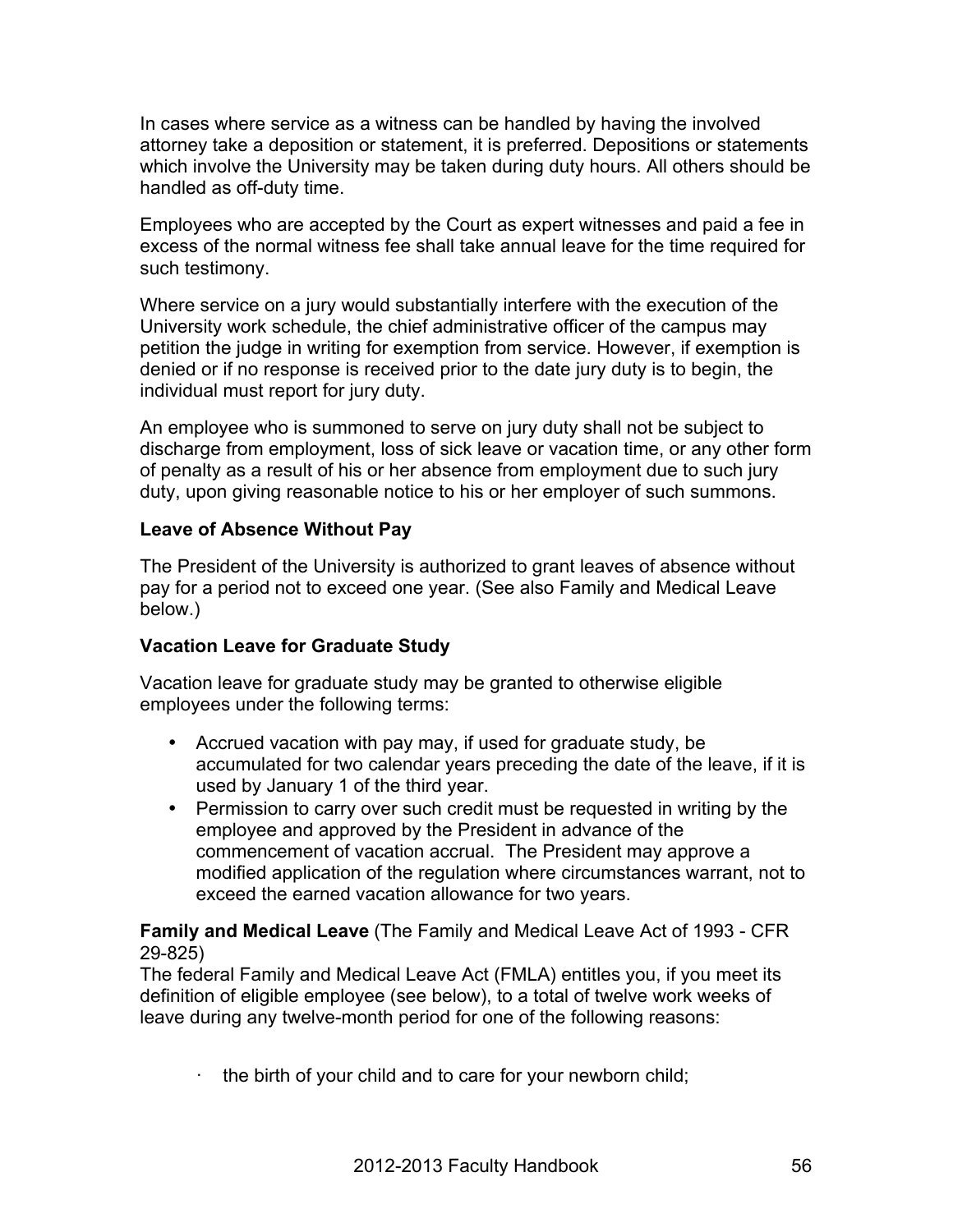- $\cdot$  the placement of a child with you for adoption or foster care;
- · the care of your spouse, child, or parent who has a serious health condition; or

a serious health condition that makes you unable to perform the functions of your job.

**Service Member Caregiver Leave (recent amendment).** FMLA leave for this purpose can be up to 26 weeks. An employee who is a spouse, son, daughter, parent or nearest blood relative to a member of the Armed Forces who is being treated for, recuperating from or is on the temporary disability retired list due to a serious injury or illness is entitled to a total of 26 work weeks of leave during a 12-month period to provide care for the service member. "Serious injury or illness" is defined in the amendment as an injury or illness incurred in the line of active duty that may render the member medically unfit to perform the duties of the member's office, grade, rank or rating.

The twelve-month period during which you may take up to 12 or up to 26 weeks of FMLA leave is the calendar year (January through December. In the case of your child's birth or adoption, the twelve-month period begins with the child's birth or placement. Other leave begins with the beginning of health condition or care giving. Family and medical leave is leave without pay. However, you may elect, or the University may require you, to substitute paid leave for any part of the twelve-week period. Paid leave to handle personal and family medical needs is available under the sick leave, annual leave and catastrophic leave policies. Compensatory time off may not be counted as part of your FMLA entitlement, but it must be exhausted before you are granted leave without pay, and you may request the use of your compensatory time for an FMLA reason. For the complete text of policy and procedures regarding Family and Medical Leave and employee and institution responsibilities, see the Human Resources web site and the text in the Staff Handbook at

**http://hr.uark.edu/currentemployees/153.aspx**

## **Faculty Modified Work Assignment for Maternity / Paternity**

The University of Arkansas, Fayetteville seeks to provide an environment conducive to meeting the holistic needs of its faculty. As such, this policy has been developed to allow faculty to seek a modified work assignment following childbirth and/or adoption.

During the academic year, a full-time (100% appointed) faculty member, who has been employed by the university for at least one (1) year, may request a modified work assignment for a period of up to six (6) weeks' maximum duration (up to 15 weeks under special circumstances), provided that the faculty member must use any available sick leave first. Faculty are reminded to report sick leave usage throughout the academic year or their employment period. The modified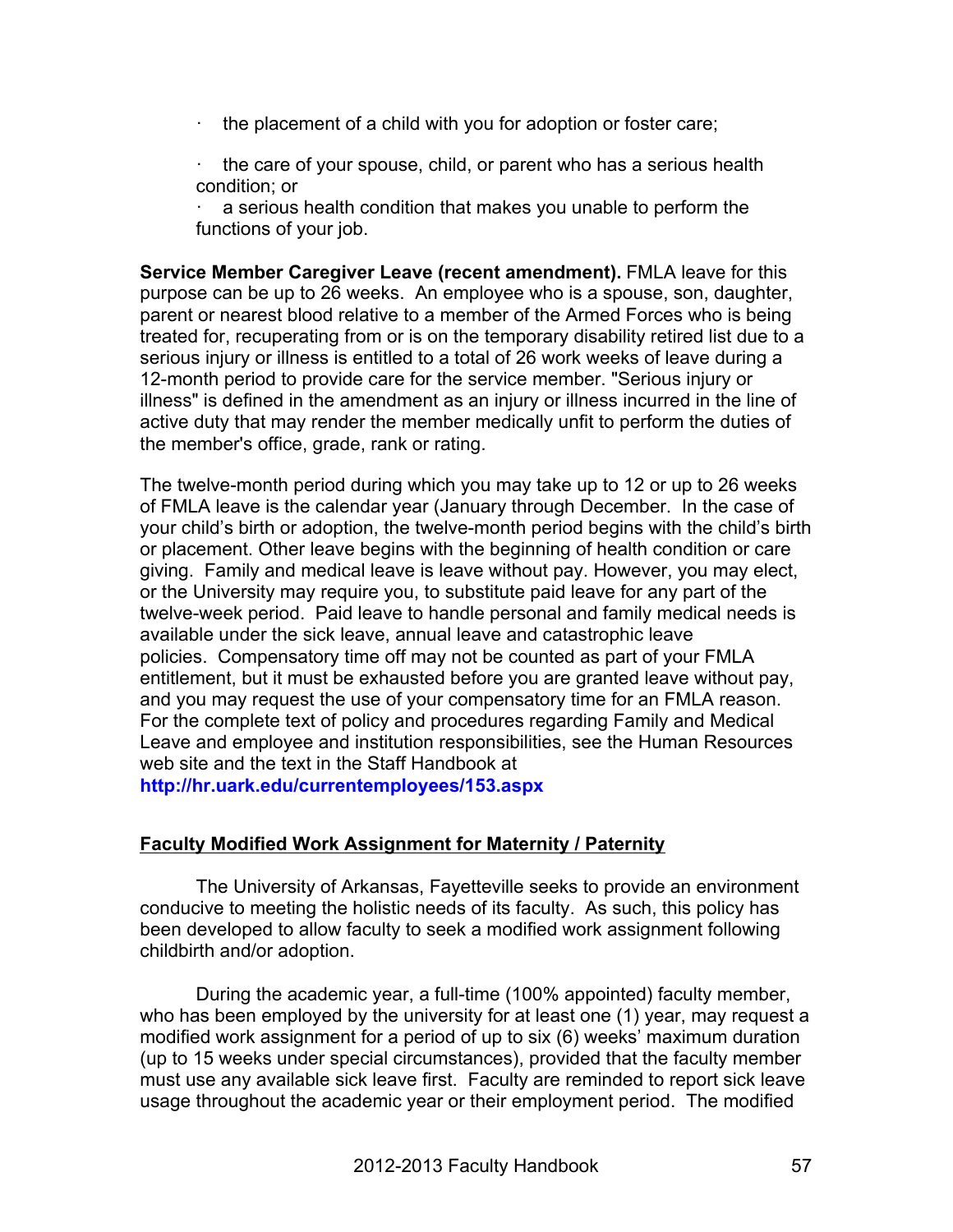work assignment must be completed within the first twelve months of the time the child has joined the faculty member's family by birth or adoption. If both parents work for the University and are requesting a modified work assignment, each parent's request must specify how long the other parent is requesting to be on a modified work assignment.

# **Description**

Modified work assignments involve modification of teaching and/or service and/or research/ creative responsibilities as agreed upon between the faculty member and the department chair/head

and may include performing work primarily from home. Departments have flexibility in determining how best to cover the teaching and other obligations of the faculty member on a modified work assignment. For example, the department may be able to handle the leave with other departmental faculty covering classes; if not, the department will need to hire instructors or assign graduate assistants to substitute or assume the teaching duties.

# **Process**

- 1. The faculty member applies for the "modified work assignment" through his/her department chair/head.
- 2. In the faculty member's letter of application, the faculty member must describe the maternity-/ paternity-related circumstances giving rise to the need for a modified work assignment, and propose how his/her work assignment is to be modified.
- 3. The faculty member agrees to use all available sick leave prior to the commencement of modified work responsibilities and submits an FMLA (Family and Medical Leave Act) application.
- 4. The recommendation of the department chair/head goes to the dean for his/her review and recommendation. The proposed work assignment and the dean's recommendation, along with the specific plan for funding coverage of any duties not included in the faculty member's modified assignment, then goes to the Provost for review and a written decision, which shall be final, and which may include changes to the proposed modified work assignment.
- 5. The faculty member is asked to provide approximately four (4) months' notice from the anticipated due date of birth or adoption.

Note: This modified work assignment policy is separate and distinct from the right of a non-tenured, tenure track faculty member to request a one year suspension of the probationary period for tenure under Board of Trustees Policy 405.1(IV)(A)(4) and supplements rights of the faculty member under the FMLA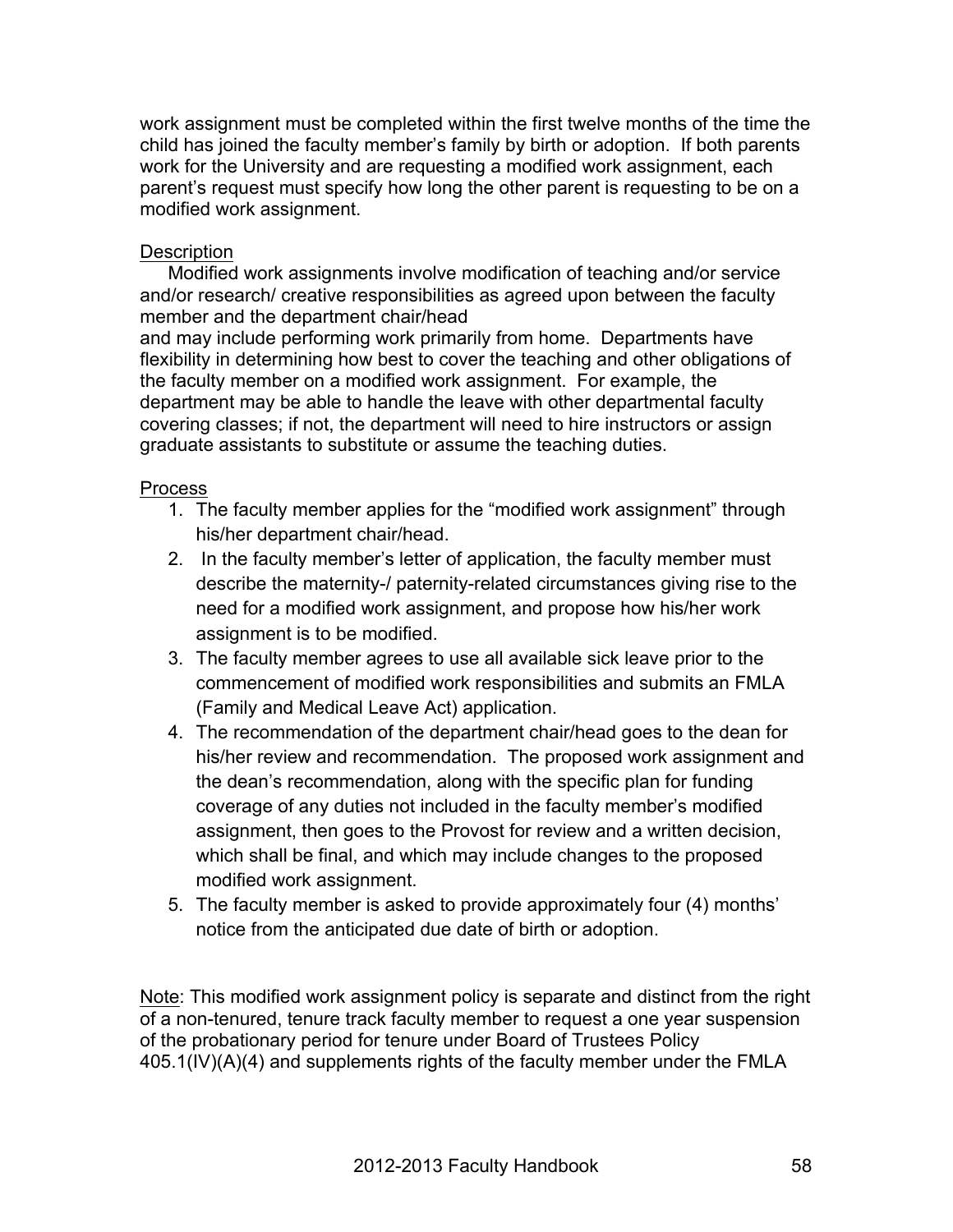# **Resignations of Employment at The University of Arkansas**

(Board Policy 405.3, revised March 9, 1984)

## **Resignation and Retirement**

A faculty or staff member has a duty to give early notice of his or her resignation, including the effective date of the resignation. Notice shall be given in writing to the administrative head of the department to which the individual is assigned. A copy of the letter of resignation, together with the recommendation of the administrative head of the department, shall be forwarded immediately to the dean/director for acceptance or rejection. The dean/director shall give written notice of acceptance or rejection to the employee within five working days of receipt of the letter of resignation. When the written acceptance of the resignation is forwarded by the dean/director to the individual submitting his or her resignation, the resignation becomes final and cannot thereafter be withdrawn. A copy of the letter of resignation and the acceptance shall be forwarded to the Chancellor of the campus.

## **Retirement**

For information on the University of Arkansas Retirement Program see BOT policy 425.5 **http://vcfa.uark.edu/Documents/BOTPol\_0425\_5.PDF**

See Fayetteville Policies and Procedures 412.0 for information on retirement privileges **http://vcfa.uark.edu/Documents/FayPol\_FacStaff\_4120.pdf**

# **Lump Sum Terminal Pay**

(Universitywide Administrative Memorandum 440.4, revised March 7, 1980

When an individual ceases to be an employee of the University, any unused annual leave as of his/her last duty date shall be liquidated by a lump sum payment not to exceed thirty working days, inclusive of holidays. Accrued unpaid leave shall be calculated as follows: divide the annual salary rate (or twelve times the monthly salary rate) by 260 to obtain the daily rate; multiply the daily rate by the number of days of accrued unpaid leave (to a maximum of thirty days). This shall be the amount of lump sum payment due for unused leave. Final payment shall include all monies due up to and including the last day of work, which shall be the employee's date of termination. The position being vacated may be filled on the day following the date of termination, provided all aspects of the University's Affirmative Action and Equal Employment Opportunity Plans have been met.

**Emeritus Status** (Board Policy 475.1, revised June 16, 1989)

I. Eligibility for Emeritus Status

In recognition of distinguished service to the University of Arkansas, retiring employees may be awarded emeritus status at the rank or title held at the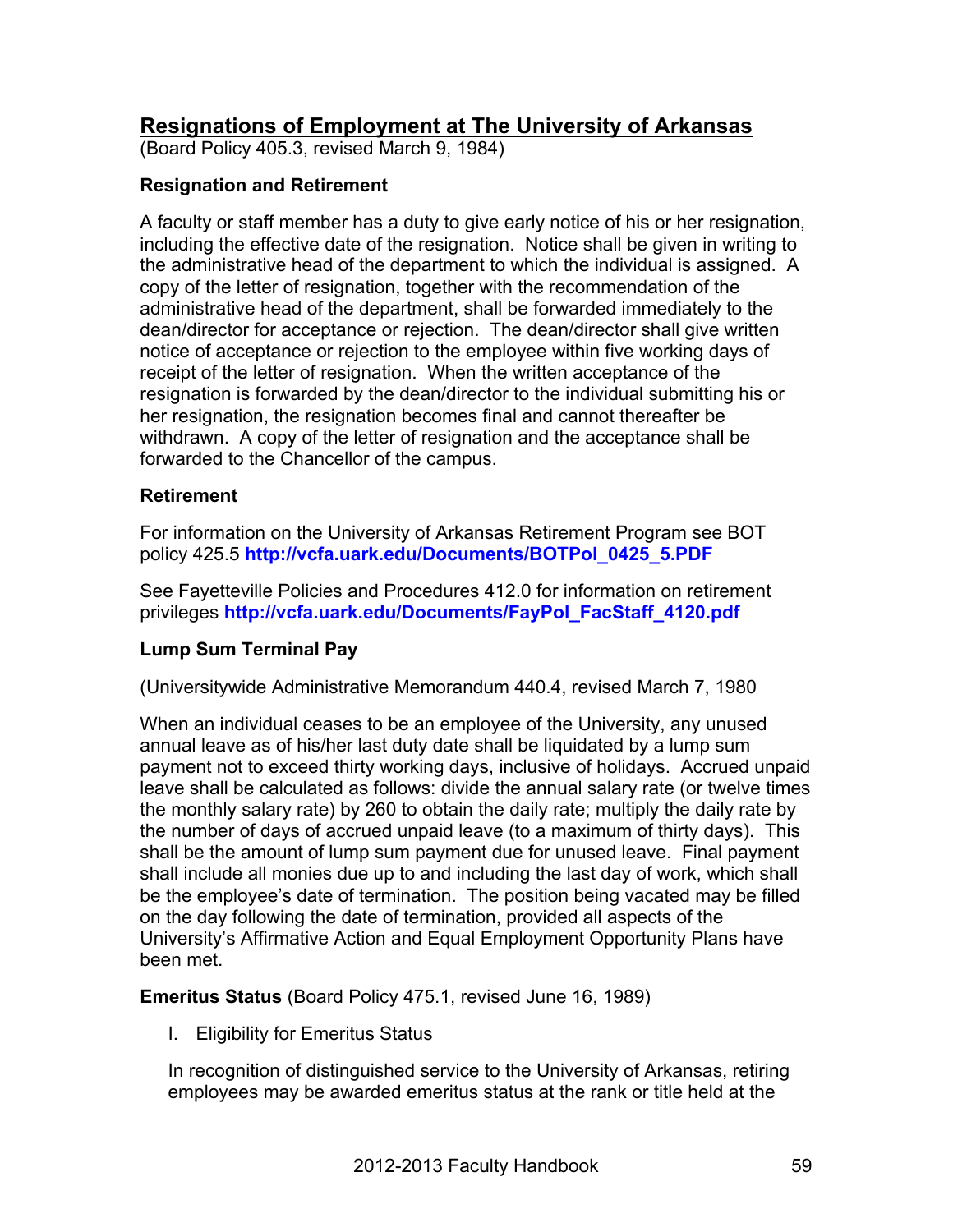time of retirement. In order to be considered for emeritus status, an individual must be appropriately recommended and meet at least one of the following conditions:

- The retiring individual is age 65 or older and has at least five years of continuous service with the University.
- The retiring individual is age 62 or older and has at least 10 years of continuous service with the University.
- The retiring individual has at least 20 years of continuous service with the University.

## II. Procedures for Awarding Emeritus Status

In order for emeritus status to be conferred by the Board of Trustees, the individual must be recommended by the chief executive officer of the campus or unit. The President will recommend the final list of individuals to receive emeritus status. Emeritus status will normally be conferred once each year by the Board of Trustees effective on July 1 for those individuals who have retired prior to that date. The President will receive recommendations no later than February 15, or such other date as may be specified, from the chief executive officer of the campus or unit.

#### III. Privileges of Emeritus Status

Emeritus status entitles the recipient to the following privileges:

- Presentation of a certificate or resolution appropriate for framing;
- Use of the title;
- Continued campus faculty membership status for those with faculty rank, but without vote in the campus faculty governance body, inclusion in the campus directory, catalog, and other listings of campus faculty/staff;
- Use of the library;
- Eligibility to purchase a faculty/staff parking decal;
- Faculty/staff admission to campus activities and
- Waiver of fees for enrollment in University courses on a space available basis.

#### IV. Responsibility of Recipients of Emeritus Status

Emeritus employees are expected to assist and support the University in their areas of competence, particularly in an advisory capacity, when requested to do so. See also Academic Policy 1475.10 **http://provost.uark.edu/131.php**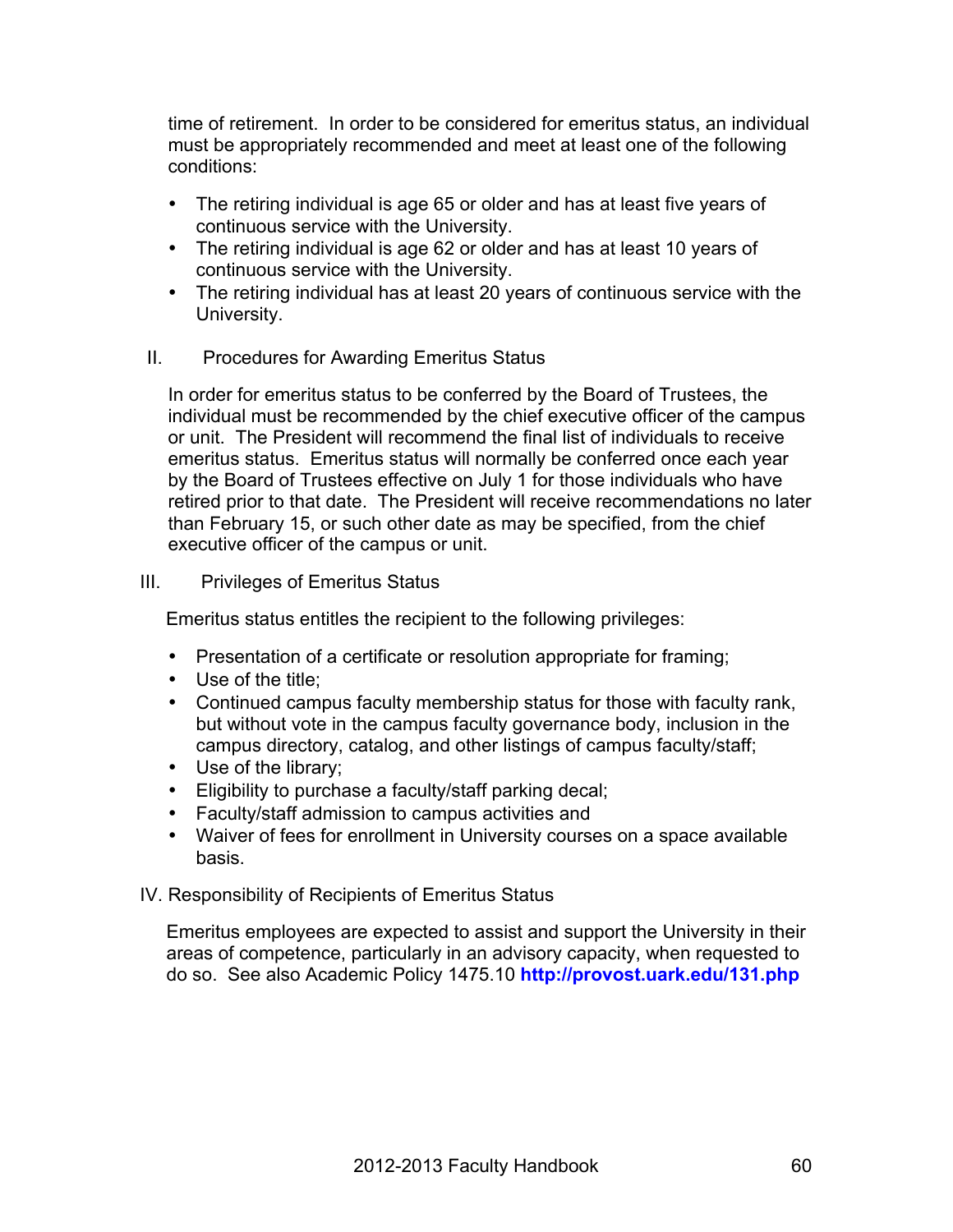# **Nepotism** (Board Policy 410.1, revised June 9, 2000)

The University recognizes that potential conflicts of interest may exist when members of the same immediate family are employed by the University, particularly in the same department, unit, or division. To avoid conflicts of interest which may result from such employment, immediate family members should not participate in decisions to hire, retain, promote or determine the salary of the other. It is the responsibility of the President, each Chancellor, the Vice President for Agriculture, the Director of the Criminal Justice Institute, and the Director of the Arkansas Archeological Survey to assure that one immediate family member shall not have direction or supervision of the other and shall not participate in decisions to hire, retain, promote or determine the salary of the other. Exceptions to this policy may be made in writing with justification by the President, each Chancellor, the Vice President for Agriculture, the Director of the Criminal Justice Institute or the Director of the Arkansas Archeological Survey. Exceptions involving immediate family members of a Chancellor, the Vice President for Agriculture, the Director of the Criminal Justice Institute or the Director of the Arkansas Archeological Survey shall be made by the President. For purposes of this policy, "immediate family member" shall mean an employee's spouse, children of the employee or his or her spouse, and brothers, sisters, uncles, aunts, nieces, nephews, or parents, whether by blood or marriage of the employee or his or her spouse.

This policy is supplementary to any provisions of applicable law.

# **Administrator Grievance Procedure**

An administrator who has a grievance should discuss the matter with his or her supervisor, and if the matter is not resolved satisfactorily, the aggrieved party should reduce the complaint to writing and send copies to the supervisor and to the chief executive office on the campus. The supervisor should respond in writing with copies to the chief executive office and the aggrieved party. The chief executive officer will review the matter and make his decision, which shall be final.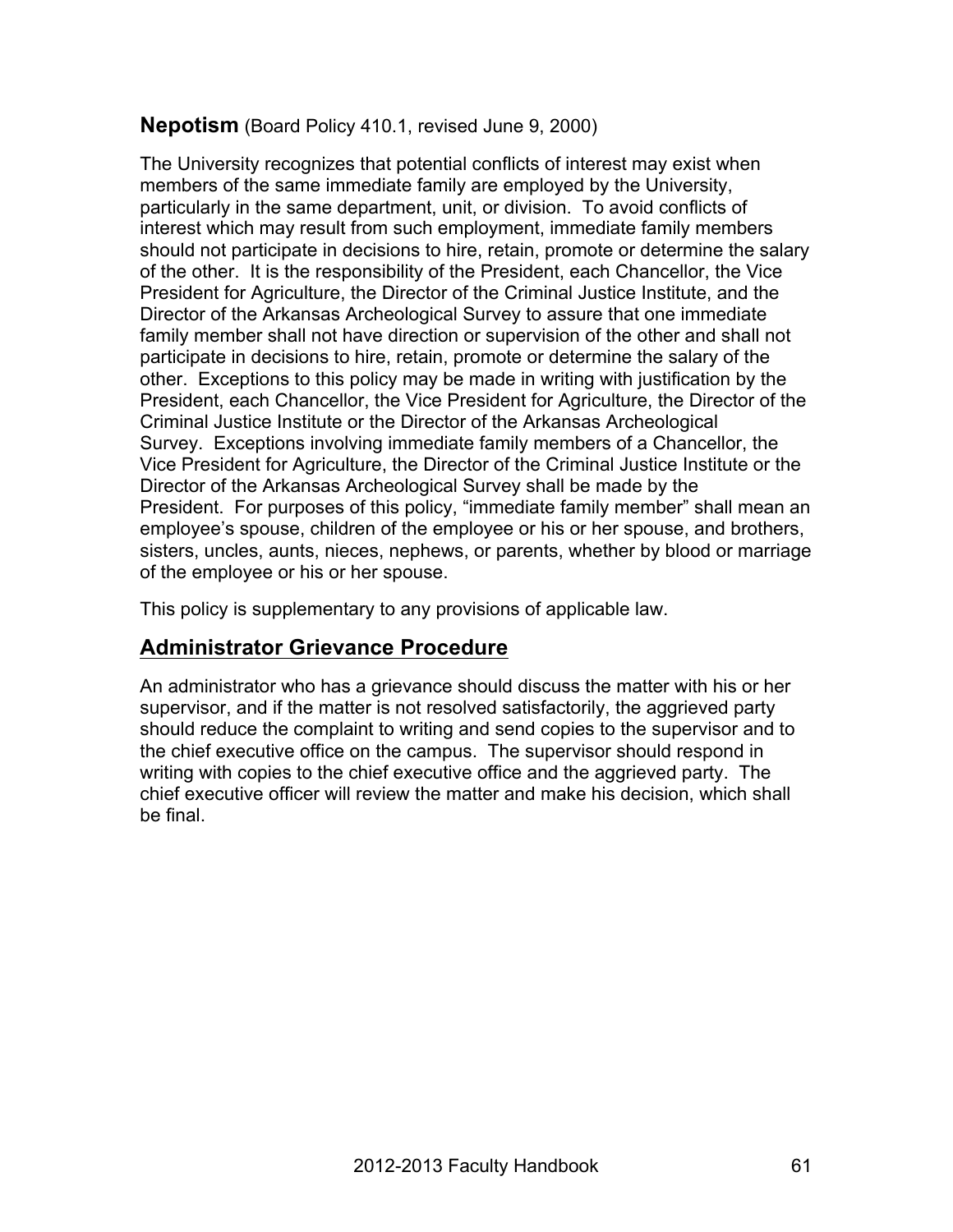# **IV General Policies, Procedures and Services**

# **Benefits and Employment**

Fringe Benefits

The fringe benefit package for eligible university employees is designed to protect employees and/or their families from significant financial loss resulting from illness, disability, or death, while providing for a generous retirement income. Coupled with vacation and sick leave, educational benefits, and holidays, the university's comprehensive benefits package adds a value of many hundreds of dollars to an employee's regular income. See the Human Resources Benefits website at **http://hr.uark.edu/benefits/** for more detailed information.

The following list represents several major elements of the fringe benefits package. Please note that all faculty members appointed at least half-time in a regular position are eligible to participate in the following programs. As a condition of employment, all employees must enroll for benefits within 31 days of the appointment date to be guaranteed enrollment.

1. Medical Insurance: Employees may choose from the Point of Service Plan or the Classic Plan. Out of service area (Arkansas) participants are also eligible to participate in the Point of Service Alternate Plan for the period they are out of Arkansas. Health coverage is administered by QualChoice of Arkansas. For a comparison of the coverages available see

**http://hr.uark.edu/Medical\_Plan\_Comparison.pdf**. The university's contribution for 75-100 percent appointed employees for the Point of Service Plan will average 73.519 percent (Fayetteville) and 74.295 percent (Division of Agriculture). The university's contribution for 75-100 percent appointed employees for the Classic Plan will average 81.178 percent (Fayetteville) and 79.905 percent (Division of Agriculture) (Premiums for employees with appointments of 50-74 percent will be prorated.) For a full premium listing, see **http://hr.uark.edu/Insurance\_Premiums.pdf**. The Board of Trustees of the University of Arkansas reserves the right to change, amend, discontinue or terminate the plan at any time.

2. Dental Insurance: Employees are eligible to participate in a dental plan through Delta Dental of Arkansas. For a review of coverage see **http://hr.uark.edu/Dental\_Benefits\_Summary.pdf** The university's contribution for 75-100 percent appointed employees will be 50 percent (Fayetteville) and 51.46 percent (Divisions of Agriculture). (Premiums for employees with appointments of 50-74 percent will be prorated.) See **http://hr.uark.edu/Insurance\_Premiums.pdf** for a list of premiums.

3. Vision Insurance: Employees are eligible to participate in a vision insurance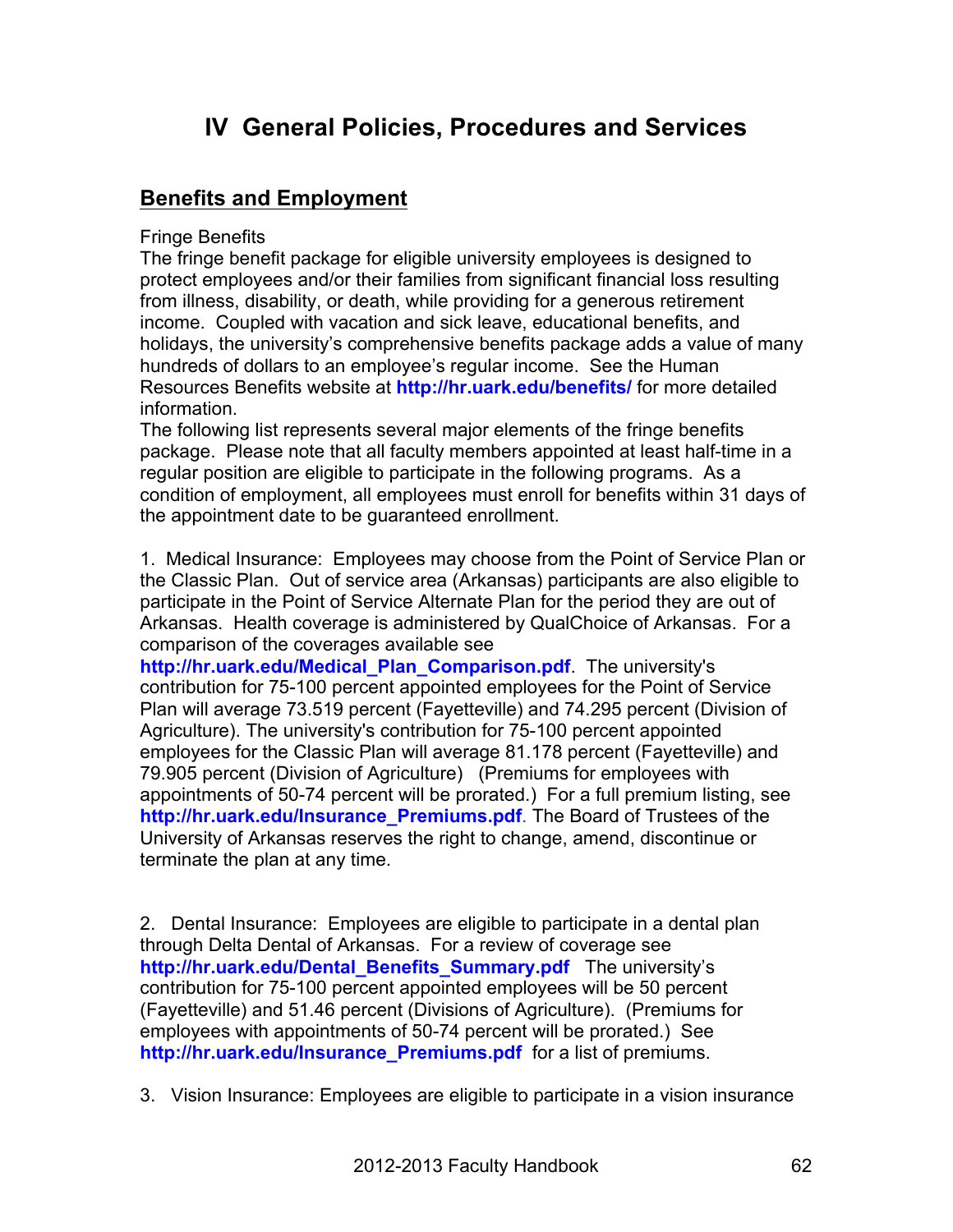plan through Superior Vision. For a review of coverage see **http://hr.uark.edu/81.aspx** Employees pay 100 percent of the premium. See **http://hr.uark.edu/Insurance\_Premiums.pdf** for a list of premiums.

4. Regular Life Insurance: provides coverage equal to the employee's salary, up to a \$50,000 maximum. The university pays the entire cost of this life insurance coverage. This program is mandatory for all eligible employees.

5. Optional Life Insurance: provides coverage based upon one, two, three or four times the employee's salary. The employee pays the entire cost for this coverage. Rate is based upon the employee's age and the coverage is a \$500,000 maximum. For a list of premiums see

## **http://hr.uark.edu/Insurance\_Premiums.pdf**.

6. Dependent Life Insurance: provides coverage of \$10,000, \$15,000, or \$20,000 for the employee's spouse and 50 percent of spouse coverage per eligible dependent child to age 19 (unless a full-time student, then to age 25). The employee pays 100 percent of this coverage. For a list of premiums see **http://hr.uark.edu/Insurance\_Premiums.pdf**.

7. Accidental Death and Dismemberment Insurance: may be elected in \$25,000 increments from a minimum of \$25,000 to a maximum of \$300,000 (for salaries under \$20,000: limited to closest \$25,000 increment equal to 15 times the annual salary). The employee may also cover a family with 60 percent of employee coverage for spouse and 20 percent of the coverage for eligible dependent child(ren) to age 25. The employee pays the entire amount for this coverage. For a list of premiums see

**http://hr.uark.edu/Insurance\_Premiums.pdf**.

8. Long-term Disability Insurance: provides 60 percent of salary (after a waiting period) that is coordinated with Social Security and Workers' Compensation benefits. The university will provide coverage, at no cost, for up to \$20,000 in salary. This program is mandatory for all eligible employees.

9. Supplemental Long-term Disability Insurance: provides the same coverage as basic long-term disability for salary amounts above \$20,000 per year up to a maximum covered salary of \$100,000. The employee pays the entire cost for this coverage. For a list of premiums see **http://hr.uark.edu/Insurance\_Premiums.pdf**

10. Participation in a retirement plan: is mandatory for all benefits-eligible faculty/staff. At new hire, eligible employees will have 31 days to make an irrevocable decision to participate in either a Defined Contribution Plan (403B/457B) or a Defined Benefit Plan (Arkansas Public Employees Retirement System). The UA providers for the Defined Contribution 403B/457B plans: are TIAA-CREF and Fidelity. The University will contribute a sum equal to 5 percent of the employee's salary into TIAA-CREF and/or Fidelity for retirement benefits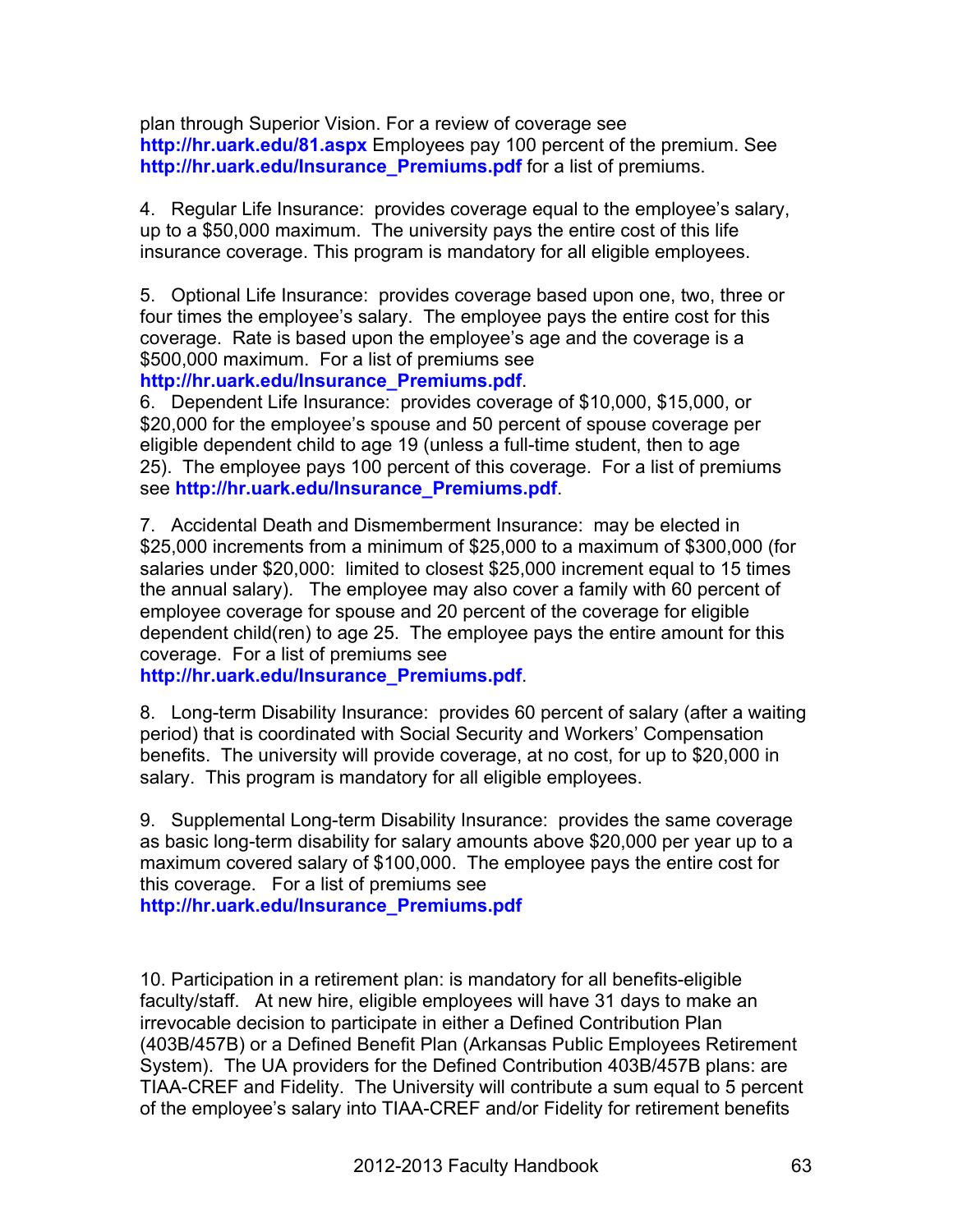with no employee contribution required for benefits-eligible employees. Employees may elect to have a portion of their salaries contributed to their retirement accounts on either a tax-sheltered or non tax-sheltered basis. Benefits-eligible employee contributions to retirement will be matched by the University, not to exceed a 10 percent University contribution. Employees may also contribute an amount greater than 10 percent up to maximums allowable by IRS regulations. The Defined Contribution Plans are immediately vested for faculty and non-classified staff and delayed vested for classified staff. The 457B plan allows employees to tax defer additional contributions after they have reached their tax-deferred limits under the 403B plan. PLEASE NOTE: The combined total of matching employer contributions for Defined Contribution plans cannot exceed 10 percent of the employee's salary, including the 5 percent mandatory employer contribution. See Human Resources website at **http://hr.uark.edu/benefits/** for the most current retirement information.

11. The provider for the Defined Benefit Plan is the Arkansas Public Employees Retirement System (APERS). APERS is available to all benefits-eligible employees and has a mandatory employee contribution of 5 percent with an employer contribution of 14.24 percent. APERS contributions are subject to change pursuant to changes in Arkansas law. APERS retirement accounts are vested after five years of participation in the plan.

12. Voluntary Products: See **http://hr.uark.edu/benefits/530.aspx** for the Voluntary Products section. The university offers as Voluntary Products Group Rated Auto/Home Insurance (administered by Liberty Mutual), Critical Illness Insurance (administered by MetLife), and Long Term Care Insurance (administered by CNA).

13. The Cafeteria Plan (per IRS Code, section 125): allows employees to "tax shelter" major medical, dental, and vision insurance premiums from federal, state, and Social Security taxes. This requires employees to sign-up and a "drop" period is allowed once a year. In addition, the university also offers a "flexible spending account" program for unreimbursed medical and dependent care expenses.

14. Employee Assistance Program (EAP): The EAP provides confidential counseling, information, and management consultation for employees who experience some form of personal distress. See **http://hr.uark.edu/124.aspx** for additional information.

15. Dual Career Network: The Dual Career Network is designed to be responsive to the needs of dual-career families relocating to Northwest Arkansas. This resource is free with a referral service available to partners of employees recently relocated or candidates being actively recruited by participating companies and organizations. For additional information see **http://hr.uark.edu/391.aspx**.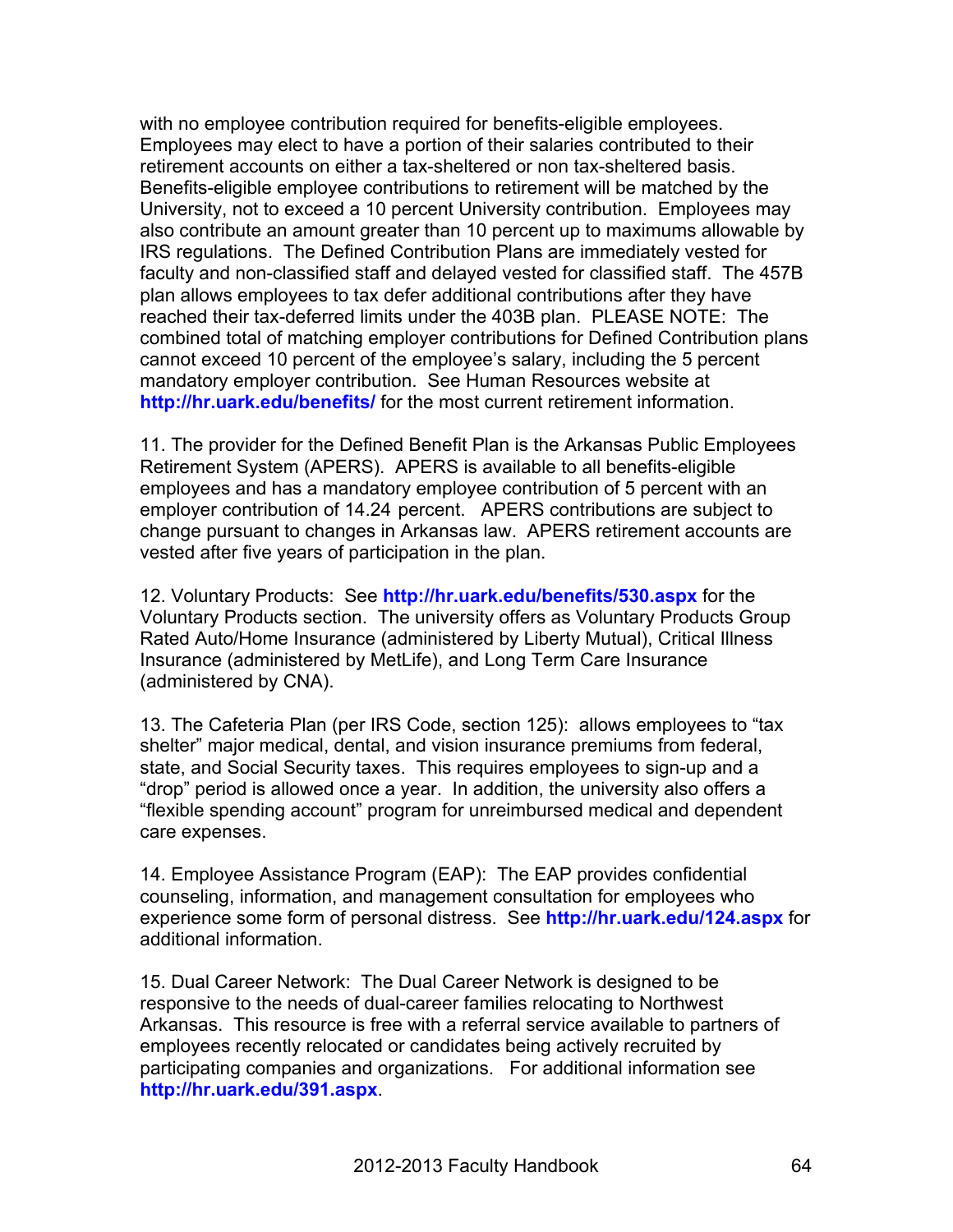Other benefits include the following:

# **Athletic Event Tickets**

Full-time faculty members are eligible to purchase, depending upon availability, two sets of non-premium season tickets for home games for men's basketball games at half price and baseball games at a discount. Half-time employees may purchase one set of tickets. Retired and emeritus faculty members are eligible for the same discount rates. Full time faculty/staff members may purchase football season tickets at full price and sit in premium sections without being required to pay the seat values. However, these seats are awarded based on availability (limit of 2). The Razorback ticket office (575-5151) will provide details. The difference between the discounted price of the tickets and their full price may be taxable to the employee.

# **Tuition Waiver for Employees**

(Board Policy 440.1, revised June 3, 2005, effective July 1, 2005)

I. Eligibility

All full-time employees employed as of the final day of regular registration in any particular session or semester, their spouses, and their dependent children (as defined by the Internal Revenue Service) are eligible. Spouses, who have not remarried, and dependent children of deceased employees who died while in the full-time employment of the University of Arkansas are also eligible. All enrollees must meet normal admissions requirements, and audits should be on a space available basis only.

## II. Transferability

The tuition waiver benefit is available to any employee, employee's spouse, or employee's dependent children at any on-campus unit of the University of Arkansas regardless of the site of employment. Individual units may also allow tuition waivers in specified off-campus classes when enrollment in the class in which enrollment is sought already has sufficient student enrollment by full-fee paying students to meet the minimum enrollment (as established by the offering unit) to recover the costs of offering the class. Waiver benefits are applicable to tuition only. All applicable fees are to be paid in full for any enrollment. The waiver benefit is applicable to credit classes only.

## III. Extent of Waiver

A. Employees may take any combination of undergraduate or graduate semester credit hours during the fall and spring semesters and up to three semester credit hours during each summer term, when dates of enrollment are non-concurrent, at a tuition cost of 10 percent of the cost of tuition for courses offered by the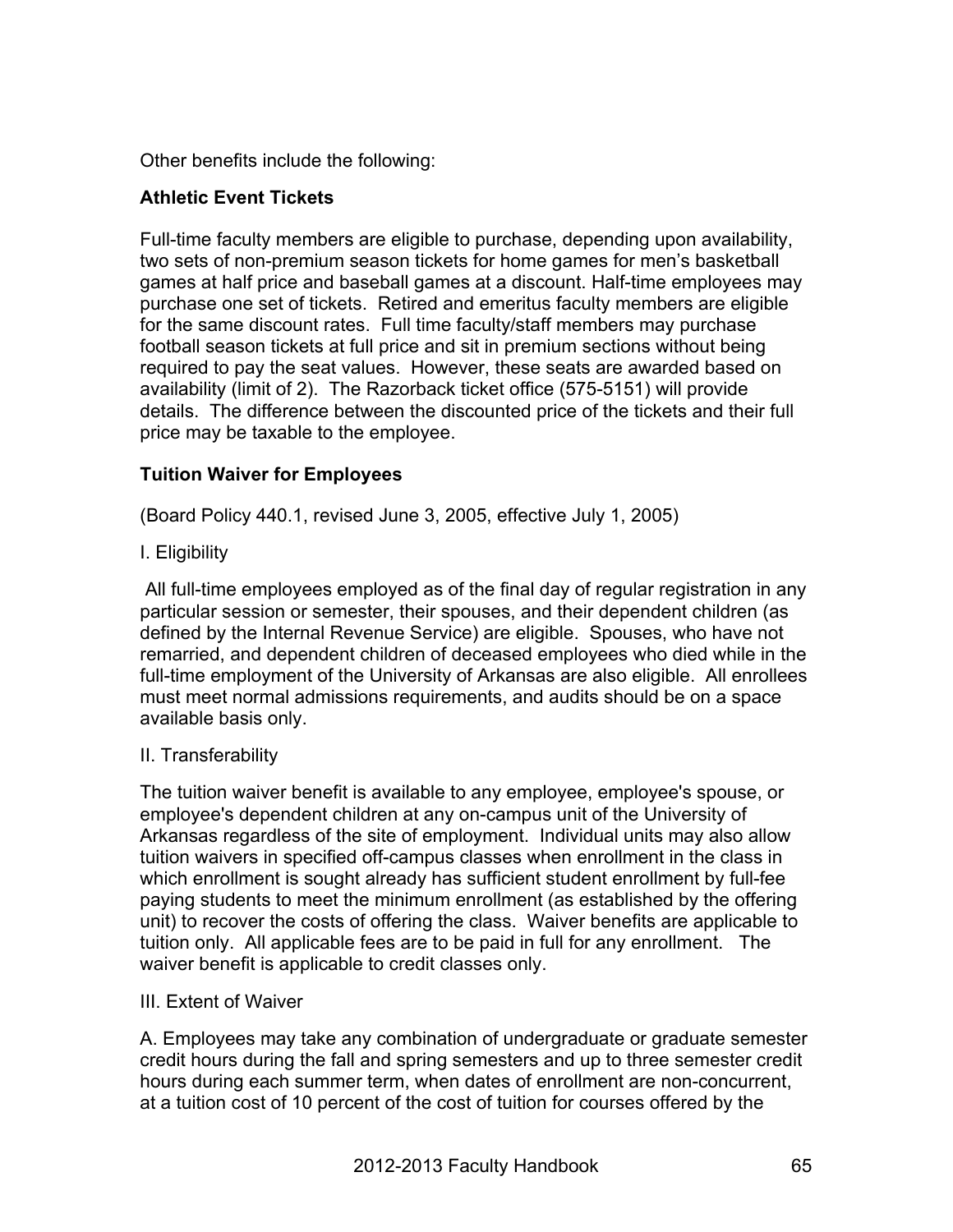employee's campus or at 30 percent of the cost of full tuition for courses offered by any other campus within the University. This waiver does not apply to professional degrees as determined by the Chancellor of each campus. Employees enrolled in electronically delivered courses such as CIV, Internet, web based, or distance education are eligible for waiver benefits on regular tuition (10 percent of the cost of tuition for courses offered by the employee's campus, or 30 percent of the cost of tuition for courses offered by any other University of Arkansas campus). In addition to this tuition cost, the employee will pay the difference between the cost of regular tuition and the tuition charge for distance education courses.

B. Employees of the University of Arkansas System office, the Cooperative Extension Service, the Agricultural Experiment Stations, the UAMS Area Health Education Centers, and other widely dispersed units of the University of Arkansas shall designate one campus as the "employee's campus" for purposes of this policy. The designated campus shall remain the same for the term of employment unless the site of employment changes.

C. Spouses and dependent children may take up to 132 undergraduate semester credit hours at 50 percent of tuition at the employee's campus or at 60 percent of full tuition at any other campus within the University of Arkansas. Spouses and dependent children enrolled in electronically delivered courses such as CIV, Internet, web based, or distance education will pay 50 percent of the cost of regular tuition for courses offered by the employee's campus, or 60 percent of the cost of regular tuition for courses offered by any other University of Arkansas campus. In addition to this regular tuition cost, the spouse/dependent children will pay the difference between the cost of regular tuition and the tuition charge for distance education courses. A student may not receive discounts as both an employee and as a spouse or dependent child of an employee.

IV. Effective Date

This policy shall be effective July 1, 2005. June 3, 2005 (Revised) June 6, 2003 (Revised) June 7, 2002 (Revised) November 8, 1996 (Revised) November 12, 1993 (Revised) June 25, 1987 (Revised) January 16, 1986

## **Resident Status of University Employees**

(Universitywide Administrative Memorandum 245.3, revised September 1, 1981)

University employees whose appointments for pay purposes are for half-time or greater shall be considered as residents for fee purposes. Similarly, such employee's spouse, children under the age of eighteen, and children who are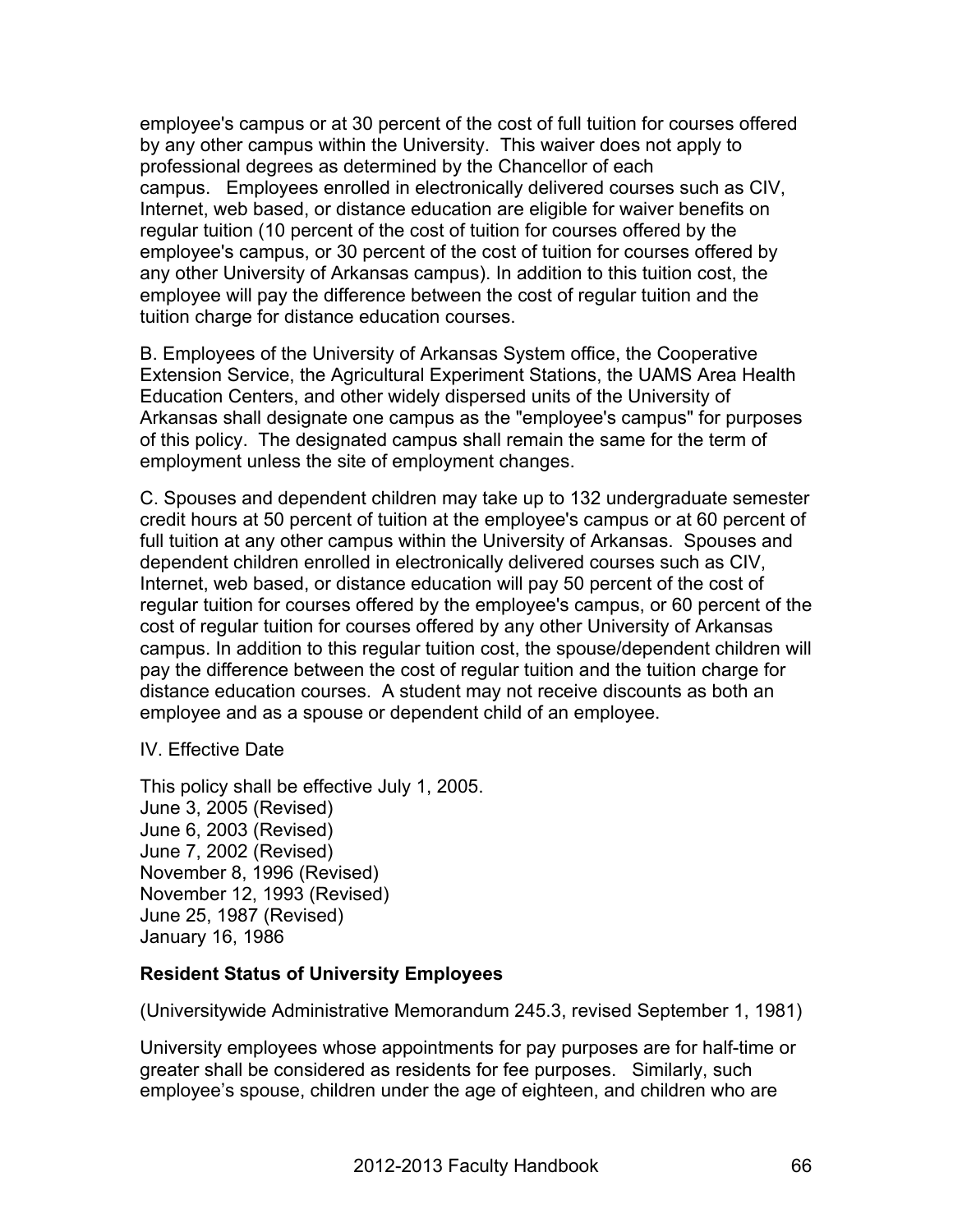dependent upon the employee for support (as defined by the Internal Revenue Service) and are full-time students at the University of Arkansas shall also be considered as residents for fee purposes. Part-time employees who desire to take course work, or whose immediate family members (as defined above) desire to take course work, must obtain a form from the office of the chief fiscal officer on the campus, certifying their appointment and present it to the Registrar, who will be instructed not to charge non-resident tuition. Only those persons whose appointment forms are on file in the office of the chief fiscal officer on the campus shall be certified. This policy clarifies and provides implementation procedures for Board of Trustees Policy 520.6. Graduate students and graduate assistants are considered students as distinguished from employees for the purpose of this memorandum.

# **Bookstore Discount**

University faculty and staff receive a 10% discount on items in the University Bookstore. The Bookstore is located in the Garland Center offer textbooks, general books, School supplies, office and departmental supplies, computers and computing equipment and services; gift and memorabilia items. See **http://bookstore.uark.edu/** for more information.

# **Direct Deposit of Pay**

(Fayetteville Policies and Procedures 323.0)

It is the practice of the Fayetteville campus of the University of Arkansas to deposit employee pay directly to a financial institution that receives electronic transfers. Net pay can be deposited in up to six separate accounts. The accounts can be at the same financial institution or as many as six different ones. Employees should complete a direct deposit form, specifying the financial institution(s) and the account(s) to which they want their paychecks deposited. Employees may request paper checks by so noting on the direct deposit form available from the payroll section of Human Resources. There will be a fee of \$50.00 to change from electronic deposits to paper checks because of the additional costs of paper checks. This fee may be waived if there are extenuating circumstances.

# **UARK Federal Credit Union**

The Credit Union serves the faculty, staff, students and alumni of the University of Arkansas, Fayetteville, UAMS and UALR. The Credit Union offers a full range of financial services, which include checking accounts, Visa check cards, credit cards, home loans, vehicle loans, certificates of deposit, internet banking and much more. Credit Unions are not-for-profit, financial cooperatives. This enables them to offer better deposit and loan rates than most other financial institutions. UARK has a full service branch located just off campus as well as three ATM machines on or near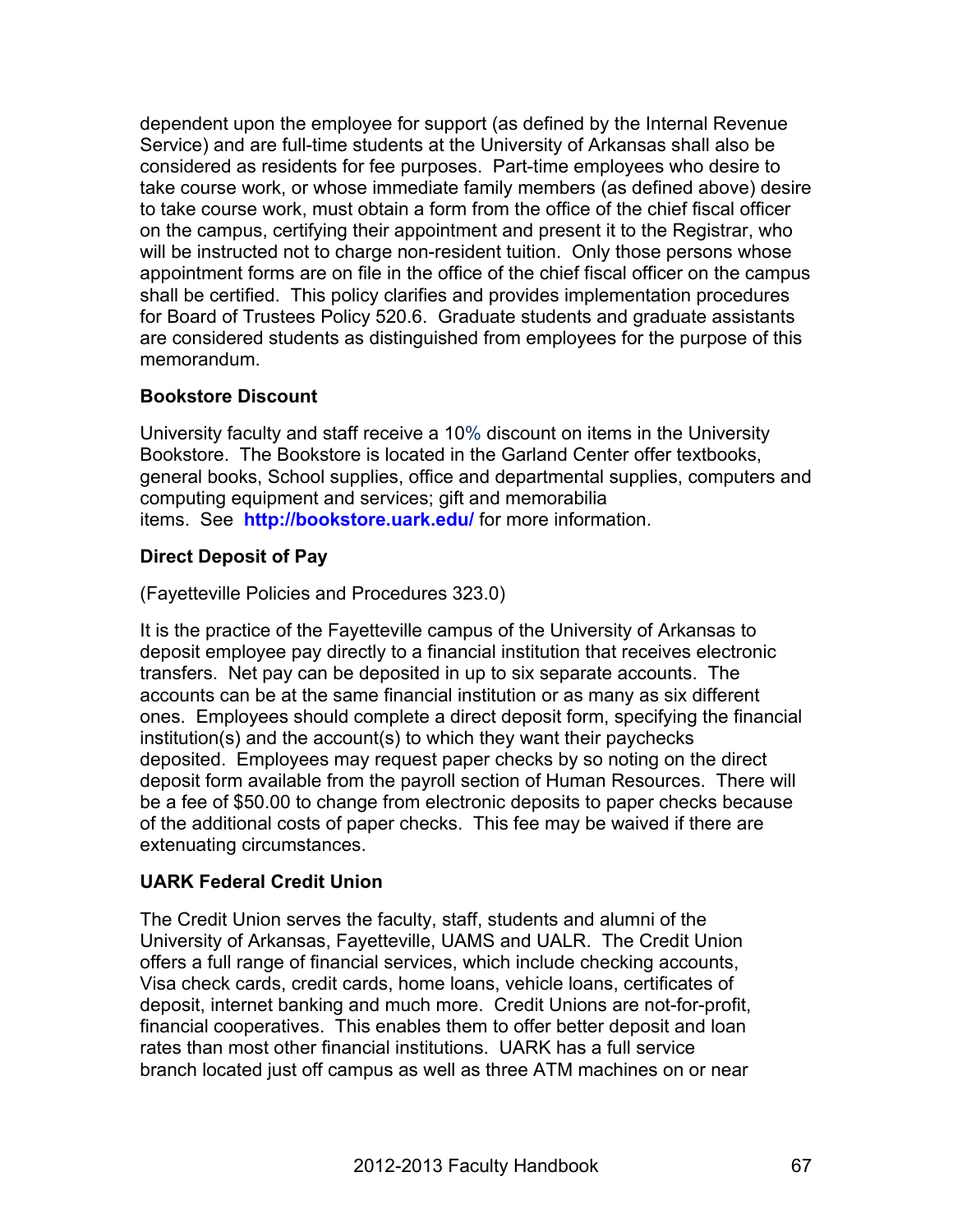campus. For more information about the service or operating hours call 521-1199.

# **Garnishment and Salary Liens**

Wages and other amounts due an employee from the university are legally subject to seizure by a court order of garnishment or by a governmental lien. The university is required to comply with an order of garnishment only when one is issued after a legal judgment has been entered against the employeedebtor. The university must also honor governmental liens such as those arising from claims for unpaid taxes and from bankruptcy claims. The university has a concern when a garnishment or salary lien is issued against its employee and served on the university. Upon receipt of two orders of garnishment, two salary liens, or a combination of one of each type of seizure against the salary of a university employee during any period of twelve months dating from the receipt of the first such order, grounds shall be deemed to exist for termination of employment of such employee according to regular university procedures. (See Universitywide Administrative Memorandum 440.9 for details.)

# **Authorization to Offset Amounts due University by an Employee against Amounts Owed by the University to That Employee**

(Board Policy 405.2, revised January 20, 1995)

The University shall have the right to set off against amounts due and payable to an employee, including a student-employee, by the University those liquidated amounts due and payable by the employee to the University for any reason, with the University then paying the net amount remaining to the employee in full satisfaction of his or her wages or other amount due as follows:

- 1. If the amounts owed by the employee to the University were the result of moneys advanced to the employee or misappropriation by the employee of moneys or personal property belonging to the University, the University may set off amounts owed to the University against all wages or other moneys owed to the employee.
- 2. In all other cases of setoffs against an employee's wages, the University may only set off amounts owed the University against those wages which are above the statutory minimum hourly wage.
- 3. If the amounts owed to student-employees constitute payments for workstudy or are student loans under a program guaranteed or established by the U.S. Government, any set off shall be subject to law and regulation governing those programs.
- 4. The university shall set off amounts owed to the University against all sums owed to an employee other than wages, or student work-study or loan payments.

Subject to the above limitation, each Chancellor, through the business officers of that campus, may develop with an affected employee a repayment plan for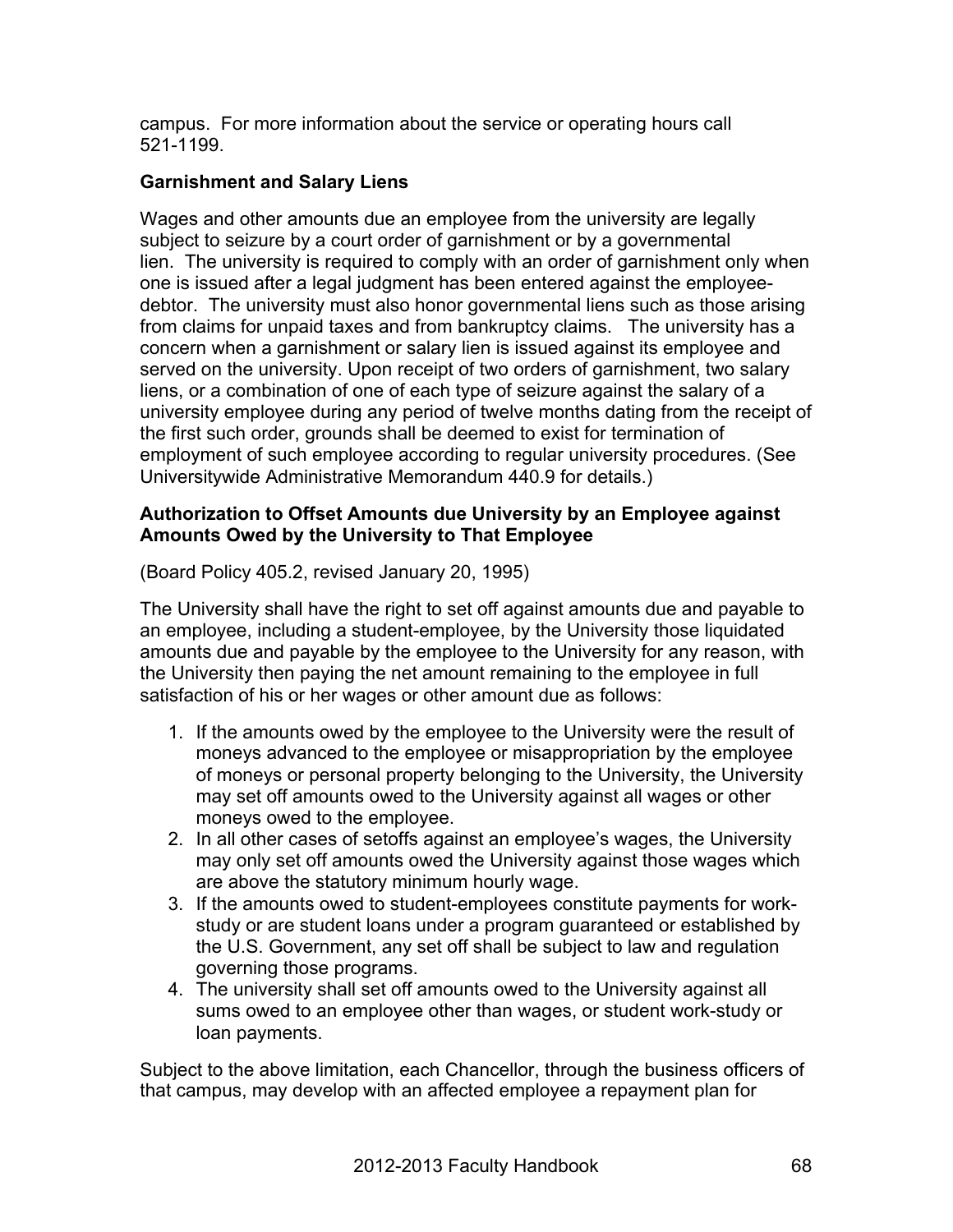successive offsets so that the entire amount owed to the University is not offset on a single occasion; provided, however, that no such plan shall develop in the instance of any final settlement of accounts, such as where a final check for wages for a terminating employee may be involved.

This Board Policy shall be reflected in faculty, staff and student handbooks.

# **Moving Expenses**

(Fayetteville Policies and Procedures 411.1)

State-supported colleges and universities may utilize maintenance and operations funds for the payment of moving expenses of employees, including new hires, if such funds are available and consistent with university policy.

# **Business Affairs Regulations**

# **Purchasing**

All purchases paid by funds under university control are to be made through the Purchasing Office via an approved procurement method such as electronic requisition, Pcard, or other Ecommerce solution. Only purchases authorized by this authority are legal obligations of the university; all others are personal liabilities. For more information see **http://procurement.uark.edu/**

# **Contract Signature Authority**

Authority to bind the University of Arkansas to other than purchase order obligations rests with the President or his designee. All contracts are to be forwarded to the Business Office for review and approval**.** Contracting authority is specifically identified in a signature authorization delegation document that may be viewed at **http://vcfa.uark.edu/Documents/2200Chart.pdf**

# **Conflict of Interest**

State law and University of Arkansas Board of Trustees Policy 330.1 provides that the university shall not, without approval of the Chancellor, enter into a contract with a current or former state employee or any entity in which any current or former state employee holds an ownership interest of ten percent or greater. For more information see the following links

# **http://vcfa.uark.edu/Documents/4040.pdf,**

# **http://vcfa.uark.edu/Documents/BOTPol\_0330\_1.PDF,** and

subchapter seven of the state procurement law at http://www.arkansas.gov/dfa/procurement/documents/laws\_rules0907.pdf

Transactions \$25,000 and over require additional conflict of interest disclosure as directed by Governor's Executive Order 98-04. Consult Business Affairs for further information**.**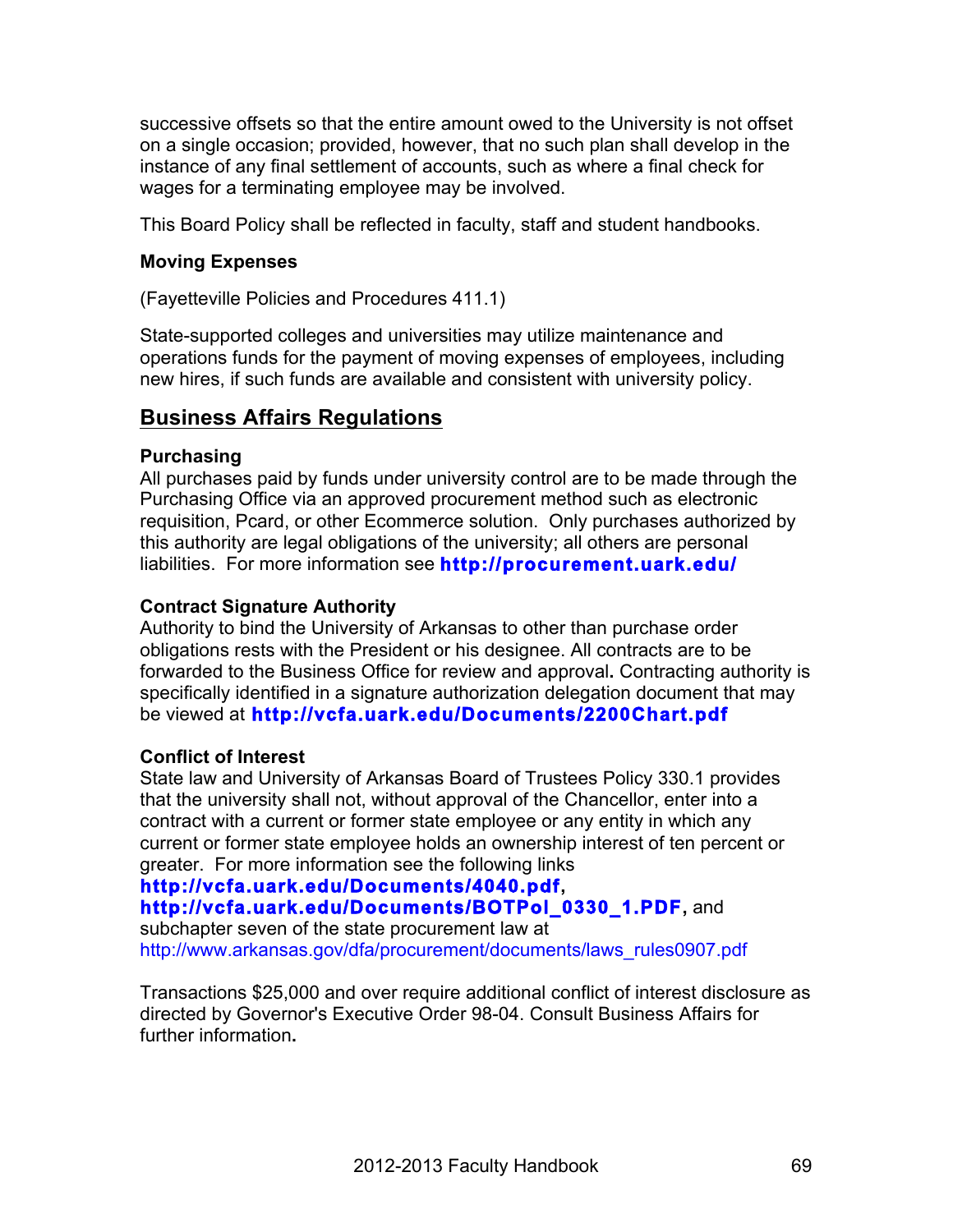## **Sale or Disposal of University Prop***e***rty**

Sale of any item of property, equipment or land must be handled by the Office of Business Affairs. No state property may be sold, traded, cannibalized, or otherwise disposed of without proper authorization. For more information see **http://surplus.uark.edu/**.

#### **Sale of Books**

Under university policy, faculty are not permitted to sell books or other instructional materials, including class packets to students. When students are required to purchase books or other instructional materials in any academic program, the teacher in charge should arrange for sale of the required articles through the University Bookstore or PMC Solutions.

#### **Textbook Adoption Policy:**

In 2007 the Arkansas 86th General Assembly enacted legislation that established new regulations relating to the adoption and sale of textbooks and course materials. Full text of Academic Policy Series 1406.30 is located on the following website:

**http://provost.uark.edu/131.php**

# **Travel Regulations**

Current state and university travel regulations may be viewed at **http://travel.uark.edu/**.

#### Travel Authorization

Prior to traveling, a Travel Authorization (TA) should be entered in BASIS and approved by required cost center managers, with the Travel Office being the final approver.

## Travel Advances

Employees who travel on university business and at university expense may apply for a travel advance. Travel advances must be requested by the department supporting the travel when the TA is submitted. Travel advances are generally limited to 50 percent of the allowable expenses, excluding airfare and registration which may be purchased with a U of A Purchase Order or a University Administrative Travel Card. Travel advances for lodging will be limited to those employees who do not have access to the Traveler T-card. A Traveler T-card should be used for lodging unless it is impractical to issue a card.

Travel advances will be made available 7 days prior to the day of departure (as indicated on the TA) for regular travel, 14 days prior for foreign travel, and 21 days prior for group travel to foreign destinations. Travel advances will be made by ACH (direct deposit), or mailed to the traveler's campus address prior to day of departure if time permits; otherwise, the advance must be picked up by the traveler at the Treasurer's Office. Upon issue of the first travel advance to an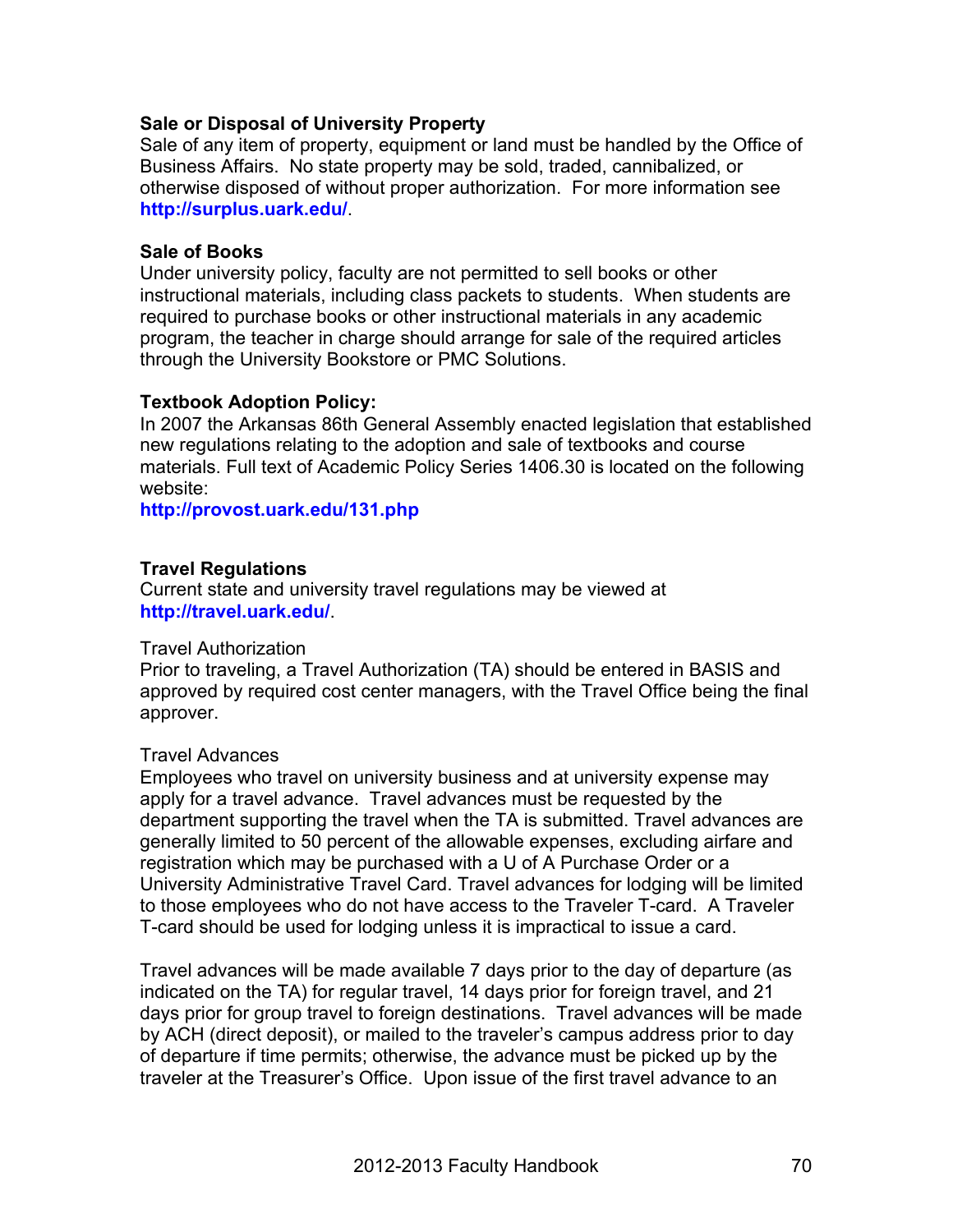individual, a one-time promissory note must be signed prior to receiving the advance check (ACH is not available for the first check).

All advances are to be settled within 30 days of return from the trip, consistent with Governor's Policy Directive No. 6. An advance is settled when the Travel Claim is processed with any amounts still owed repaid to the Treasurer's Office. Amounts left unpaid will be collected by payroll deduction from the employee's pay. If an employee has two payroll deduction collections in a calendar year, the employee's advance privileges will be revoked for the next 12 months.

#### Airfare Advance Purchase Requirement

Airfare should be purchased at least 14 days in advance of the trip. Any reimbursement submitted that does not meet this criteria will require additional justification as to the reason and necessity for the purchase less than 14 days in advance. Employees who purchase airfare or registration themselves (i.e. not with a U of A Purchase Order or Administrative T-Card) will not be reimbursed until after return from the trip.

#### T-Card Eligibility

Employees who travel a minimum of three times per year with annual travel expenses exceeding \$2,000 will be eligible for a Traveler T-Card; if the employee and their department elect. The employee will have the option of charging airfare, registration, hotel, car rental, meals, and other travel related expenses to their T-Card. The T-Card is not allowed to be used for local official functions (travelers must be in travel status at least 10 hours and travel at least 200 miles round trip to use the T-card for an official function).

#### T-Card Settlement

Charges incurred against a traveler's T-Card are offset by the filing of the cardholder's Travel Claim. The Travel Claim for a trip must be filed within five days of the employee's return. Any amount still owed by the cardholder will be billed to the cardholder by the Treasurer's Office.

#### Meal Allowance

The State of Arkansas allows for an employee to be reimbursed for actual meal expenses incurred during travel (including 15% gratuity), but not to exceed the maximum allowance which is set by the Federal per diem limits.

#### Transportation Expenses

When a personal vehicle is used for university business, the employee will be reimbursed official mileage at the rate of \$0.42 per mile. State regulations require use of the most economical means of travel (airfare, rental car, university vehicle, or personal vehicle). If a rental car is chosen as the means of travel, the State mandated Enterprise/National contract must be used. The only exception made is in the event that a dealer is unavailable at the destination or the type/size vehicle needed is unavailable from Enterprise/National.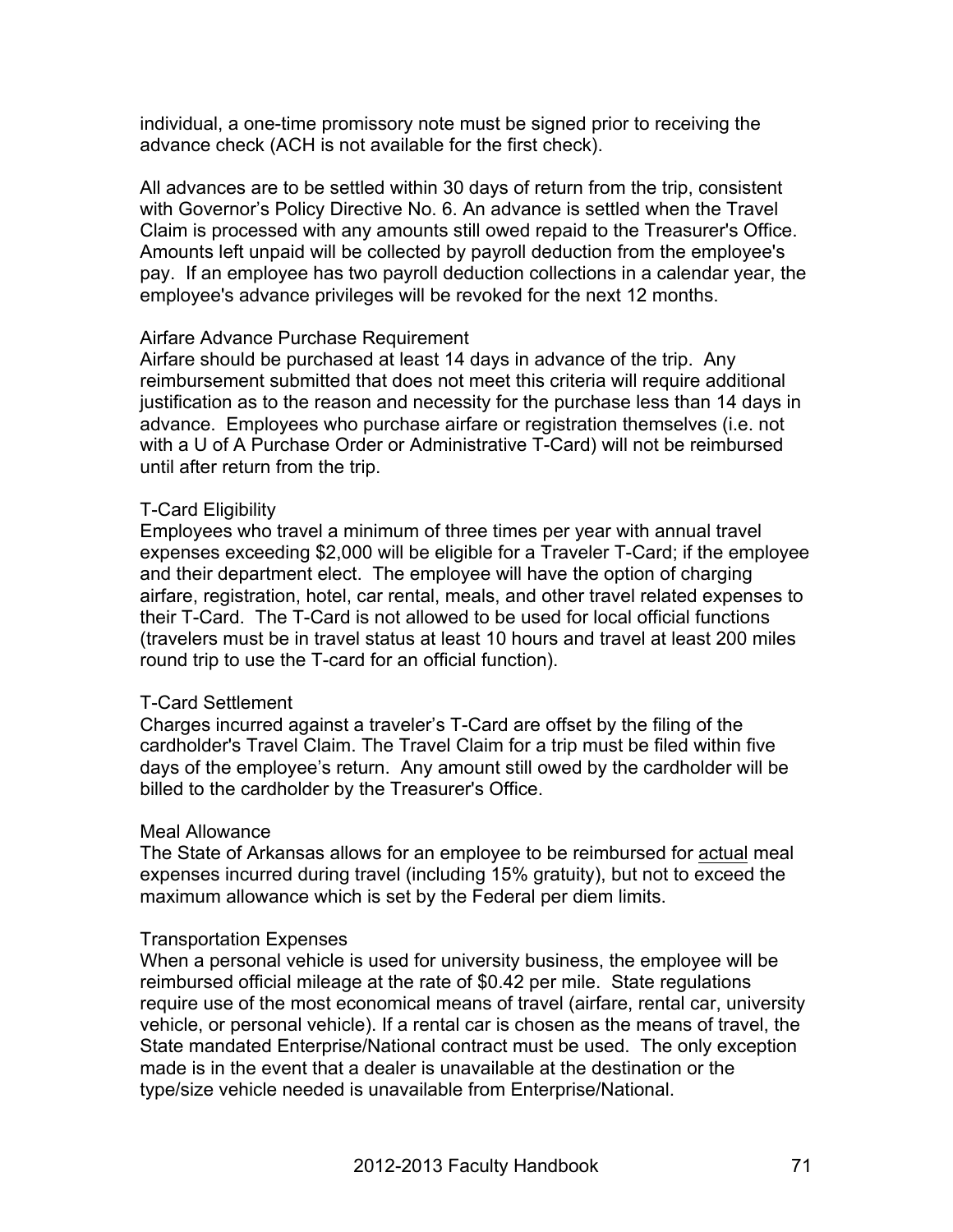Notes: First class airline tickets are not allowed. Business class airline tickets are allowed only in the event of foreign travel, and with prior approval of the Travel Office. The cost of preferred seating should not be selected by travelers unless no other seating is available, and must be justified in writing with the reimbursement request. Reimbursement of bag fees is limited to one bag per trip unless documentation is made regarding the necessity of additional bags.

#### Required Receipts

Travelers are required to retain receipts as follows: detailed airfare itinerary, registration receipt, itemized hotel receipt, itemized car rental receipt, taxi/shuttle receipt exceeding \$25.00 (tips may not be reimbursed), parking, gas receipts (if purchased for rental car), and for any miscellaneous items purchased (copies, materials, etc.). A Travel Claim for reimbursement of expenses should be filed within five days of return from the trip.

#### **Use of the University of Arkansas Name**

The name of the University of Arkansas is used in a great many official business contexts and for a wide range of purposes. It is important to the institution that the use of the name "University of Arkansas" be limited to activities that are in fact activities of the university.

The following broad clarifications are applicable to most uses of the name of the university.

#### 1. Public Appearance

Public appearances by individual faculty, staff, and students almost inevitably involve use of the name of the university. Beyond the normal care which such responsibility imposes, there are certain specific policies which have been established. Students must, in order to be involved in extracurricular activities, meet eligibility requirements of the campus in which they are enrolled. Appearances in intercollegiate athletics are subject to rules of the NCAA. When university representatives appear on commercially sponsored radio and television programs, they should be identified as guests. Appearances on unsponsored radio and television programs are considered simply as public appearances and impose only normal obligations on the participant for responsibility and good taste.

#### 2. Sponsorship of Activities

When the name of the university is used in connection with seminars, institutes, conferences, workshops, short courses, and other such activities, the university shall in fact be a sponsor, cooperating through an extension or departmental unit.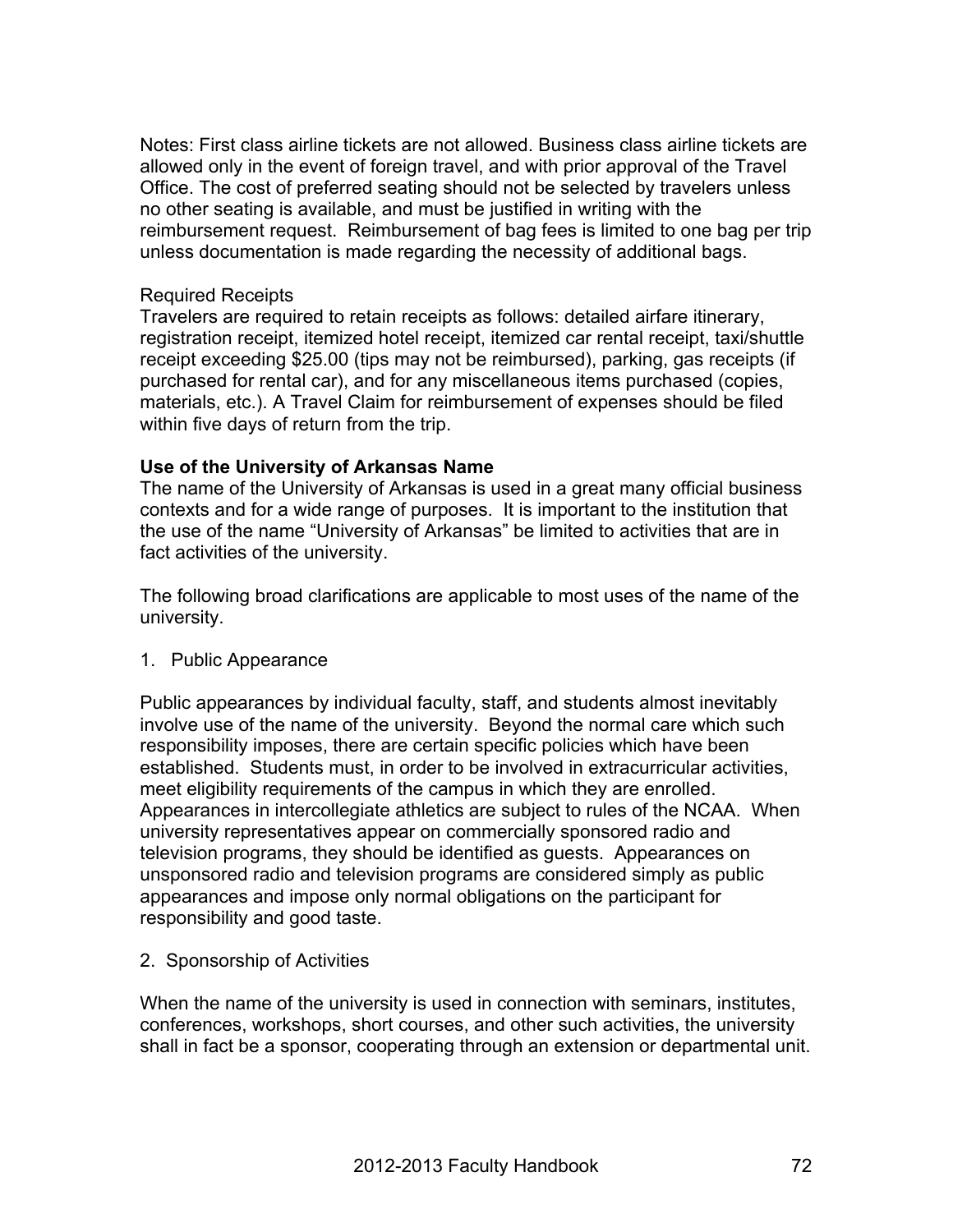### 3. Public Statements

The chancellor of the university, through authority delegated to the office of university relations, is responsible for official statements affecting the university. News releases affecting the university system should be submitted to the office of the president, through the campus office of university relations.

### **Use of the Official University Logo and Other Trademarks**

Information on applications of the official University of Arkansas graphic identity is covered by Fayetteville Policies And Procedures 208.0 **http://vcfa.uark.edu/Documents/2080.pdf**, which states the following:

*A graphic identity, or logo, allows the university community to achieve clarity and effectiveness in communications and develop a greater awareness of the university as a whole. It distinguishes publications, official Web sites, advertising materials, correspondence and other communications from other institutions and universities. It is vital that the university strictly protect the application of its brand identity internally and externally. To this end, the office of university relations maintains a graphic identity manual as a general guideline for use of the official logo and wordmark of the University of Arkansas. All applications of the university's graphic identity must meet the guidelines of this manual. Interpretation of questions about the manual or applications not covered by the manual are at the discretion of the office of university relations.*

*The graphic identity manual is available at http://logo.uark.edu online.*

The trademark licensing program at the University of Arkansas regulates, promotes, and protects the use of the university's name and identifying trademarks when used on products, promotions, advertising and other forms of internal and external communications. These marks include the official university logo (the tower and shield) and spirit logo (the running Razorback) and other identifying marks or logos, and identifying names like "Razorbacks," Hogs," and "University of Arkansas."

Approval of marks and logos for merchandise or retail sale must be obtained from the office of trademark licensing. Products purchased by the university for resale, such as athletic concessions, bookstore, or departmental fundraising merchandise must be purchased from licensed sources with royalties paid.

More information is available at **http://styleguides.uark.edu/167.php** or at 479-575-4412.

Any individual or office producing printed materials bearing the official University of Arkansas logo must obtain permission to print from the office of university relations, in accordance with Fayetteville Policies and Procedures 213.2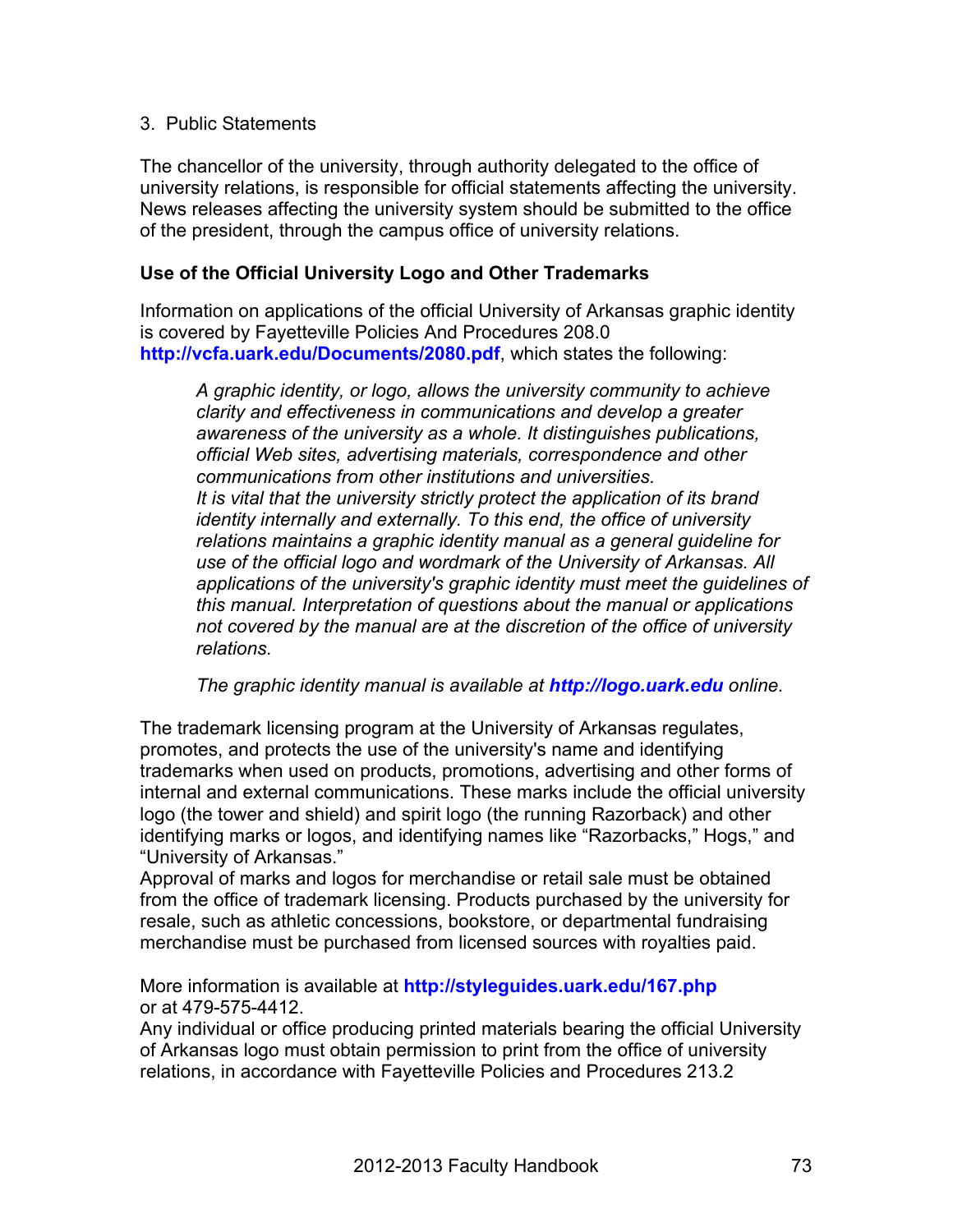**http://vcfa.uark.edu/Documents/2132.pdf**. Direct all questions to university relations, 800 Hotz Hall, 479-575-5555 or **urelinfo@uark.edu**.

# **University Publications and Stationery Guidelines**

While the University of Arkansas traditionally has allowed freedom for departments and programs to generate their own publications and communications, there are guidelines that must be followed. The graphic identity manual is available at **http://logo.uark.edu** online. Coordination with university relations is required before proceeding with the following:

- 1. Publications that use an official university logo which are intended for audiences that communicate a general message about the university, including any material to be distributed to news media.
- 2. Web pages that represent the university in any official capacity. More information is available at logo.uark.edu **http://logo.uark.edu**, as well as Fayetteville Policies and Procedures 225.0 **http://vcfa.uark.edu/Documents/2250.pdf**.
- 3. Academic publications that promote specific courses and programs.
- 4. Admissions or related publications intended for prospective students.
- 5. Any deviations from guidelines published in the graphic identity guidelines.

See **http://logo.uark.edu** for information on use of the university logo and seal, the printing of university stationery, and related matters. Official university stationery and business cards must be purchased through PMCS-Print. Direct all questions to university relations, Davis Hall, 1030 W. Maple Street, 479-575- 5555 or **urelinfo@uark.edu**.

# **Facilities**

**Use of University Facilities** (Board Policy 705.1, revised December 4, 2003)

University facilities exist for the primary purpose of serving a planned and scheduled program of educational activity. At times when not required in the regularly planned educational program, university facilities may be made available for extracurricular use to colleges, departments, and other organizational units of the university; to organizations composed exclusively of faculty and staff; to organizations which exist solely for the benefit of the university; and to recognized student organizations with the approval of the faculty adviser. University facilities, under the law, cannot be made available to other organizations for their own purposes. However, when a facility is in use neither for a regularly scheduled educational activity nor for an extracurricular use by one of the university organizations listed above, the President or Chancellor is authorized to approve the use of the facility when such use serves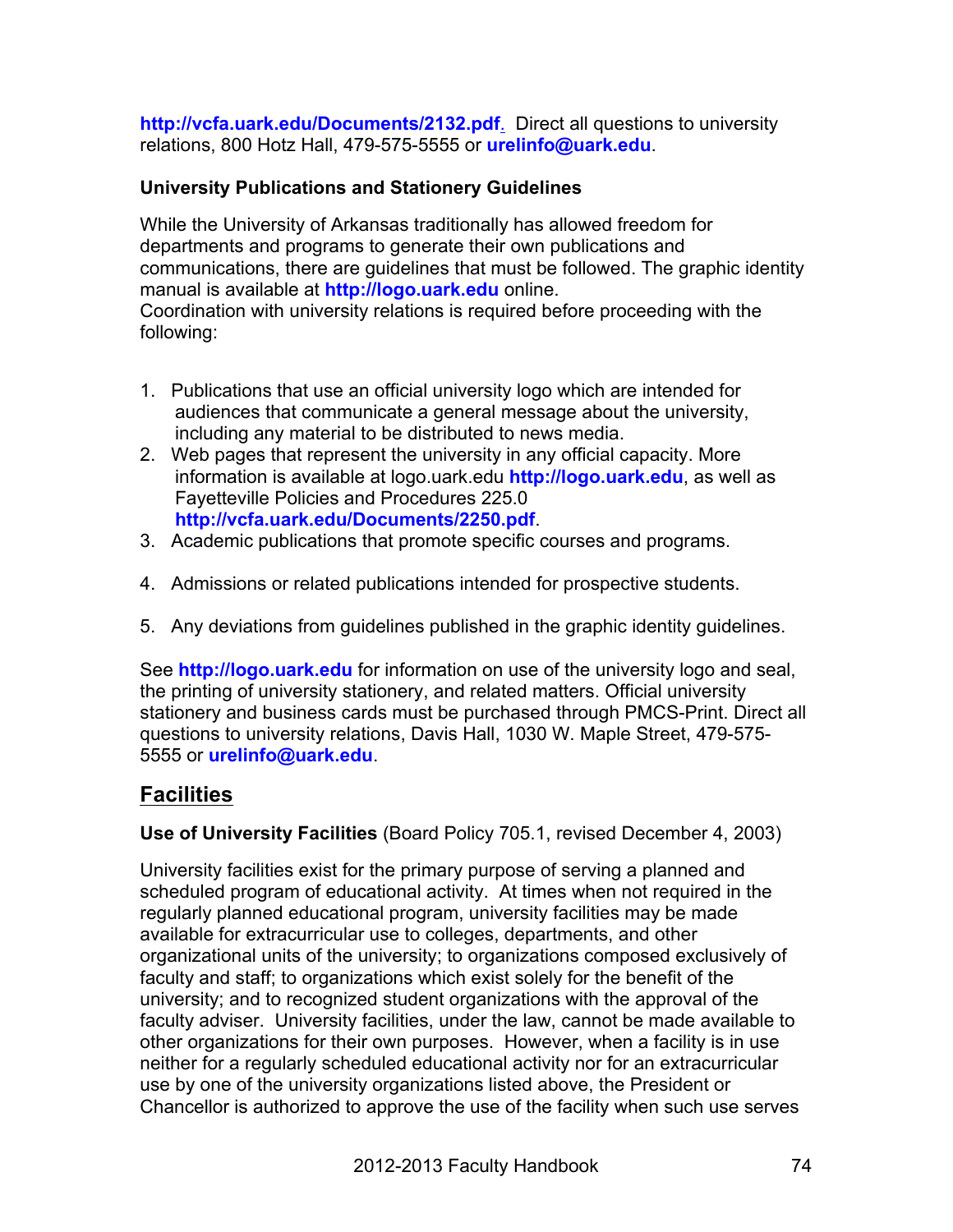the educational objectives of the university. It is an objective of the university to provide opportunities for university and broader communities to see and hear major leaders from throughout the state, nation, and world. Speeches and debates by or on behalf of candidates for major state or national offices may be scheduled in university facilities under arrangements which allow reasonable opportunities for opposing candidates or points of view. It must be made clear that the university neither supports nor opposes the views stated by and/or the candidacy of such individuals. See Universitywide Administrative Memorandum 715.1 for statement of principles, policies, and procedures.

Many facilities are available throughout the campus, including conference rooms, auditoriums, and meeting rooms of various kinds. Facilities are typically scheduled through the office of the dean or director responsible for the facility or building. Depending upon use, fees may be charged for some activities. See Fayetteville Policies and Procedures, 708.0 May 4, 2006 at **http://vcfa.uark.edu/Documents/7080.pdf**

### **Building Executives – Major Duties and Responsibilities**

(Fayetteville Policies and Procedures 702.1)

The building executive for each campus facility is the main contact person for that facility. Individuals in the building will contact the building executive relative to problems and concerns, and the building executive will coordinate with Facilities Management, or other University department, to address issues. The building executive will also serve as a key contact for Facilities Management in providing feedback on the condition of academic and administrative space, helping to determine building priorities and identify problems. See the complete policy at the website for a summary of some of the major duties and responsibilities of a building executive.

**http://vcfa.uark.edu/Documents/FayPol\_Facilities\_7021.pdf**

### **Use of Building Exteriors and Roofs**

Roofs of buildings and exterior sides of buildings are not intended for general uses. Access for members of the faculty and their students in connection with a regularly scheduled curriculum course which may require such access is limited to the areas on which decks have been constructed. No roof top research or classroom uses are permitted nor machinery, equipment, antennae, greenhouses, or other property shall be installed on any roofs or roof edges without express written permission from the Director of the Physical Plant. Such requests should be routed through the Physical Plant Service Desk, extension 5050. Rappelling and climbing are specifically prohibited. (See Universitywide Administrative Memorandum 720.1 for details.)

### **Keys: Authorization, Issue, Return, and Replacement**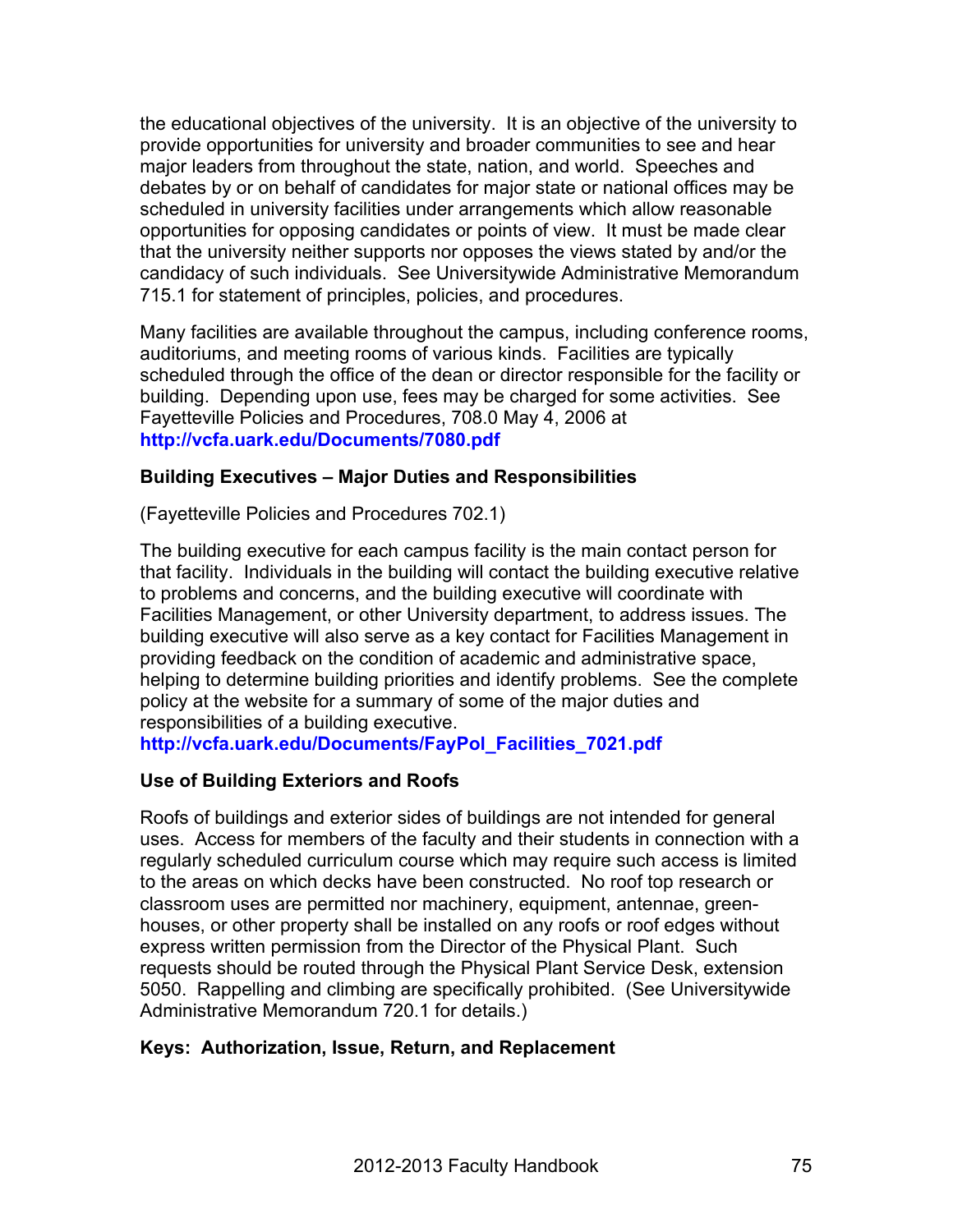Keys for university buildings and rooms, except student housing and food service, are issued by the Key Office located within Facilities Management, with customer access through the Service Center entrance and parking located on Mitchell Street.

- **Key Authorization** In order for an individual to be issued keys, the person must present to the Key Office staff a completed Key Authorization card manually signed by the appropriate official authorized to approve the issuance of keys for that particular area and a University of Arkansas identification card. The Key Office maintains a signature file of deans, directors, and department heads who control authorization of access to buildings or parts of buildings. More than one authorization signature may be required for some areas.
- Authorization signatures must be manual; a stamped signature will not be accepted.
- When the authorizing individual is temporarily unavailable, a letter on office letterhead designating temporary authority to another person will be accepted in the Key Office. The letter must contain beginning and ending dates, the signature of the person temporarily authorized to sign for keys, and the signature of the authorizing individual.
- If there are changes in personnel who have signature authorization for specific areas or changes in the areas, the Key Office should be notified immediately and furnished with new authorization signatures and buildings or areas. Forms to indicate changes are available in the Key Office.
- **Key Issuance** The individual to be issued the key must present to the Key Office staff a completed Key Authorization Card manually signed by the appropriate official authorized to approve the issuance of keys for that particular area and a University of Arkansas identification card. The individual receiving the key(s) must:
	- $\circ$  Personally pick up the key(s);
	- o Present their valid University of Arkansas identification card;
	- $\circ$  Sign the card acknowledging receipt and responsibility for the use of the key(s);
	- $\circ$  Key(s) must be picked up within 30 days of card issuance or card becomes invalid.

### *Multiple keys may be issued to individuals only, not departments, with proper authorization.*

• **Key Return** - Upon the employee's termination or transfer, or the student's graduation, keys must be promptly returned to the Key Office, not the employee's department or the student's college. Keys are issued to the person (not the function, department, or college). The key holder of record must return the keys to ensure there is no question as to what keys were originally issued and which keys are being returned. The key holder will receive a receipt acknowledging what keys were in fact returned.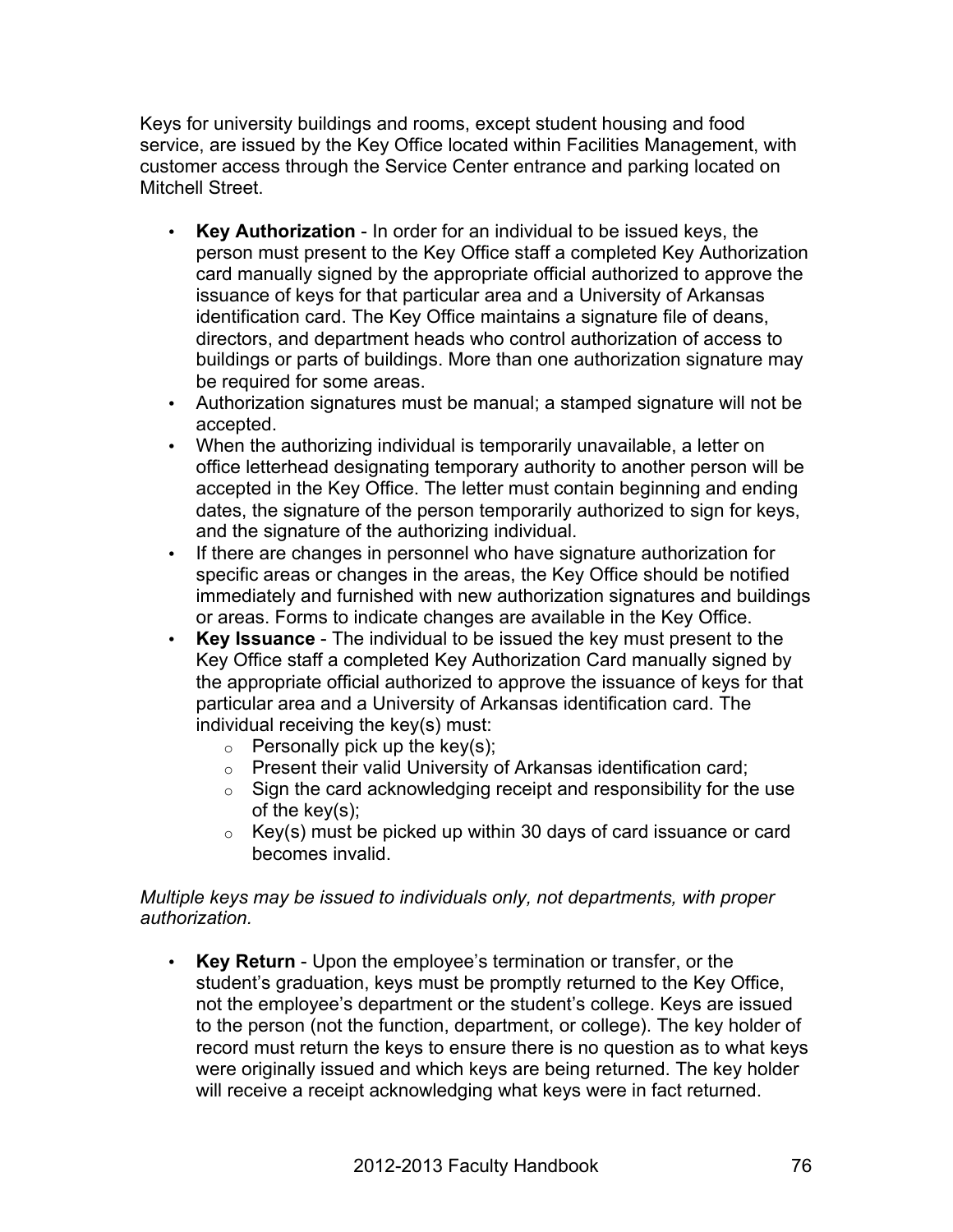**NOTE: keys are not transferable.** Upon termination, faculty and staff final paychecks may have deductions made if all keys are not returned. A student's transcript may be held until all keys are returned.

- **Lost or Stolen Keys** If a key is lost or stolen, the appropriate dean, director or department head should be notified immediately, as well as the University Police Department. The individual losing the key and/or the department who authorized the issuance of the key will be assessed a fee in accordance with the following schedule:
	- $\circ$  \$10 per individual key
	- o \$20 per sub-master key
	- $\circ$  \$50 per master key

As in the past, the key holder or the employees' department may be held responsible for additional expenses due to lost keys, such as theft of university property, damage to facilities, and costs to re-key facilities.

- **Re-keying** All Educational and General Purpose facility re-keying due to lost keys will either be performed or authorized by Facilities Management.
- **ANY DUPLICATION OF A UNIVERSITY KEY IS STRICTLY PROHIBITED.**

**If you have questions or need further information, please contact us via email @ keyofc@uark.edu or call 575-2255.**

# **Workplace Policies**

# **Inclement Weather Policy and Emergency Procedures**

(Fayetteville Policies and Procedures 210.0 and 211.0)

# **http://vcfa.uark.edu/675.php**

It is the policy of the university to remain open regardless of weather conditions. However, when inclement weather occurs, designated university officials assess weather and road conditions and decide whether it is necessary to close the offices and cancel classes based on whether conditions appear to be such as to allow students, faculty, and staff to safely reach campus. If the university remains open but transit buses run on alternate snow routes, an official inclement weather day will be declared, and employees who arrive within two hours of their normal starting time will be given credit for a full day's attendance. Employees arriving later will be charged the full amount of time involved in their tardiness, and employees not coming to work will be charged a full day's absence. With the approval of the supervisor, an employee may elect to use "leave without pay" in lieu of "annual leave." This will be considered an excused absence. However, individual departments may develop and implement additional policies concerning requirements for essential personnel during periods of inclement weather. If the university remains open, each person is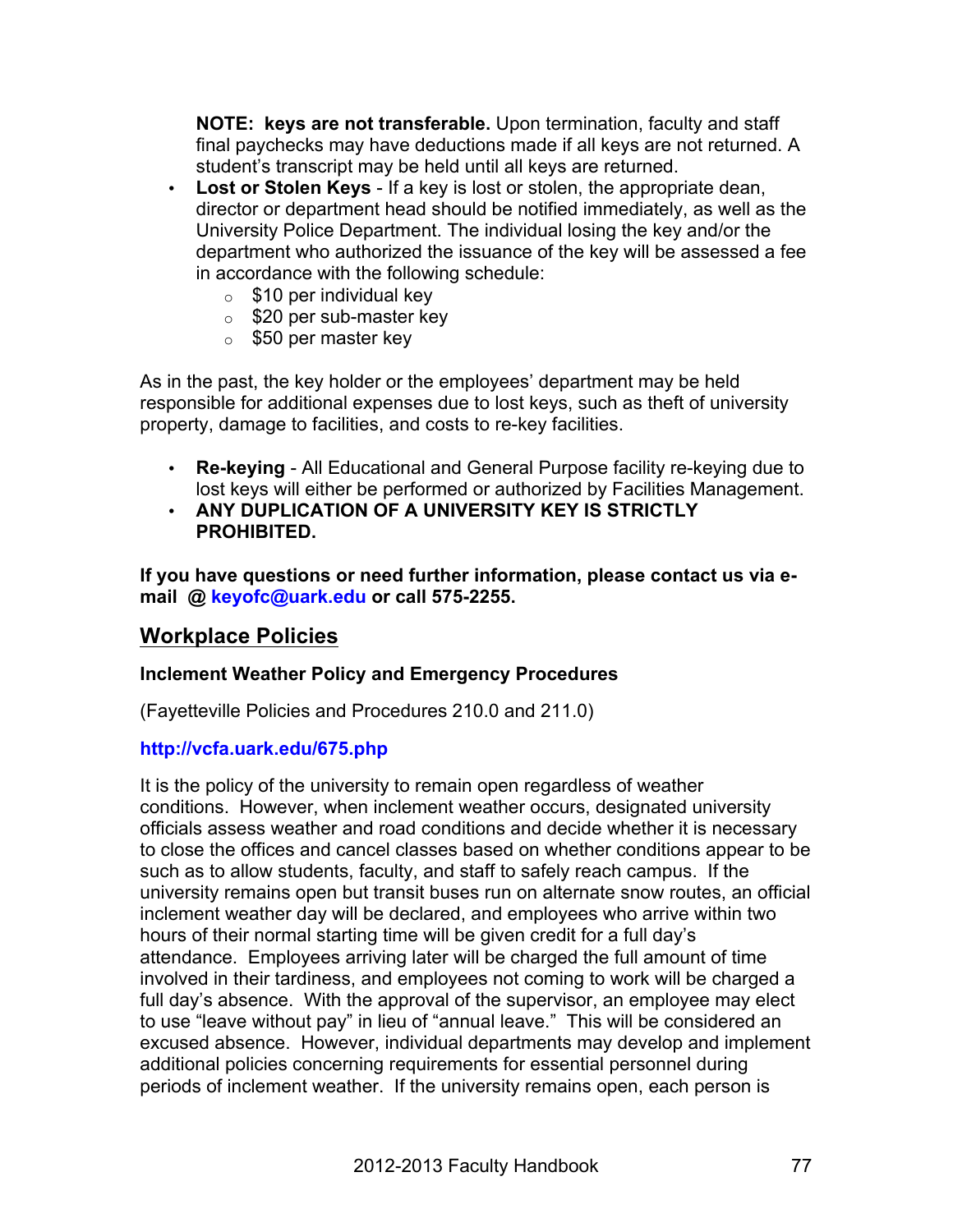expected to make his or her own determination to work but should make every attempt to get to work within the bounds of personal safety.

Class cancellations made when the university is open or when an inclement weather day has been declared must be made consistent with Academic Policy 1858.10 **http://provost.uark.edu/131.php**.

For information regarding whether the university is closed or an inclement weather day is declared, use the following sources:

- See the inclement weather web site at **http://emergency.uark.edu/**
- Call 479-575-7000 or the university switchboard at 575-2000 for recorded announcements about closings.
- Check voice mail for announcements.
- Listen to KUAF Radio, 91.3 FM, or other local radio and television stations for announcements.
- Contact your supervisor.

If the university remains open, no announcement will be made.

# **Environmental Health and Safety**

Facilities Management Environmental Health and Safety provides assistance to the university community with a variety of conditions and situations related to environmental and occupational health and safety, including assistance with fire prevention; fire extinguisher testing and replacement; hazardous materials management; chemical handling and storage procedures; laboratory chemicals, biological waste, radioactive waste, or other hazardous waste; radiation safety; occupational health and safety; chemical and laboratory safety; emergency equipment selection and testing; building environmental conditions; compliance with various environmental health and safety laws and regulations; and training in these and other subjects. For environmental health and safety assistance, call extension 5448, or visit the website at **http://ehs.uark.edu**

# **On-the-Job-Injury: Workers Compensation**

(Arkansas Code Ann. §11-9-514, 529, 701; AHRMS Policy Manual 105-4)

The Following passage directed to employees is taken from the Arkansas Code:

If you become injured or ill while you are at work due to a work-related incident, you may be eligible to receive Workers' Compensation. Workers' Compensation is available to you by law to ensure that you get appropriate and reasonable medical care for injuries or illnesses sustained while you are on the job. Should your injury or illness require that you take an extended period of absence from work, you may be eligible for disability benefits through Workers' Compensation. Leave taken because of a serious health condition for which Workers' Compensation benefits are received will be designated as Family and Medical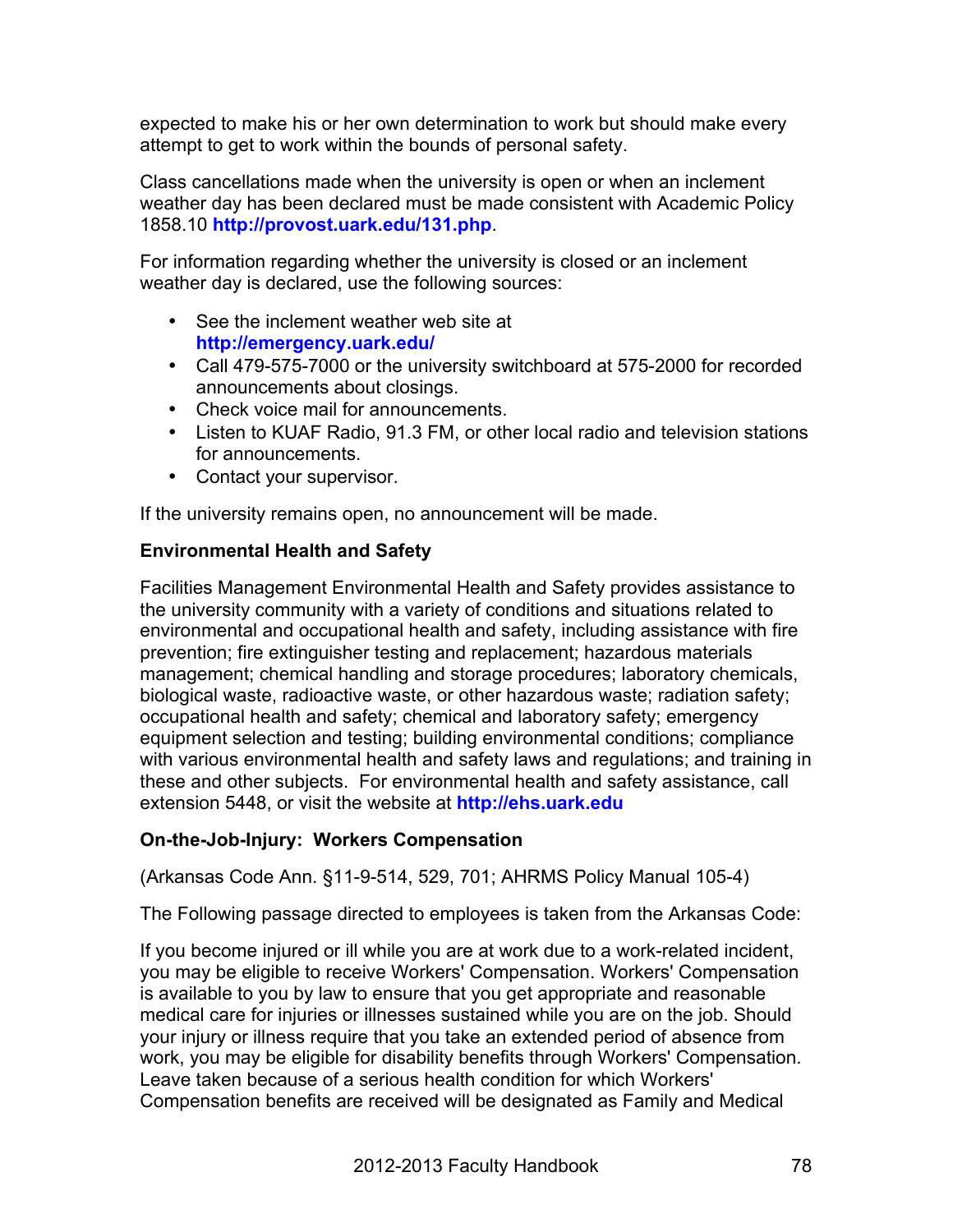Leave if it meets the definitions in Section 7.6, above. Workers' Compensation claims are submitted to the Office of Risk Management. Determination and payment of claims is made by the Public Employee Claims Division located in Little Rock.

For the Procedure for Reporting and Treatment of an On-the-Job Injury of Illness and information on Medical Providers, please see Section 7.16 at **http://hr.uark.edu/currentemployees/153.aspx**

### **Disturbances and Demonstrations**

University regulations prohibit activities which (1) interfere with campus order and access, the normal functioning of the university, or the rights of other members of the university community; (2) result in injury to individuals on campus, damage to individual or university property, or unauthorized attempted or actual entry into university buildings; and (3) present a clear and impending threat to the safety of individuals, to university property, or to the university community in general. See Act 328 of 1967 and Board Policy 220.1.

# **Alcohol Policy**

Dispensing and consuming alcoholic beverages on state property is strictly prohibited (except for special consideration provided to students aged 21 years or over, who are allowed to consume alcoholic beverages in the privacy of their rooms, in selected residence halls). The consumption of alcoholic beverages on university property or during working hours is prohibited, as is intoxication while on duty as an employee. See Board Policy 705.2.

# **Smoking Policy/Tobacco Use Policy**

(Fayetteville Policies and Procedures, 724.0, August 1, 2010)

I. PURPOSE

The purpose of this policy is to prohibit smoking and tobacco use on the University of Arkansas Campus and to implement Act 734, the Clean Air on Campus Act of 2009.1

II. BACKGROUND

Each year, approximately 440,000 people die prematurely of diseases caused by smoking, accounting for one out of every five deaths in the United States (CDC 2003). Use of cigarettes, smokeless tobacco, cigars, pipes, and other tobacco products lead to disease and death. Tobacco use and secondhand smoke have been identified by the Surgeon General to be the cause of preventable diseases. In addition to causing direct health hazards, smoking and smokeless tobacco use contribute to institutional costs in other ways, including fire damage, cleaning and maintenance costs, and costs associated with employee and student absenteeism, health care, and medical insurance.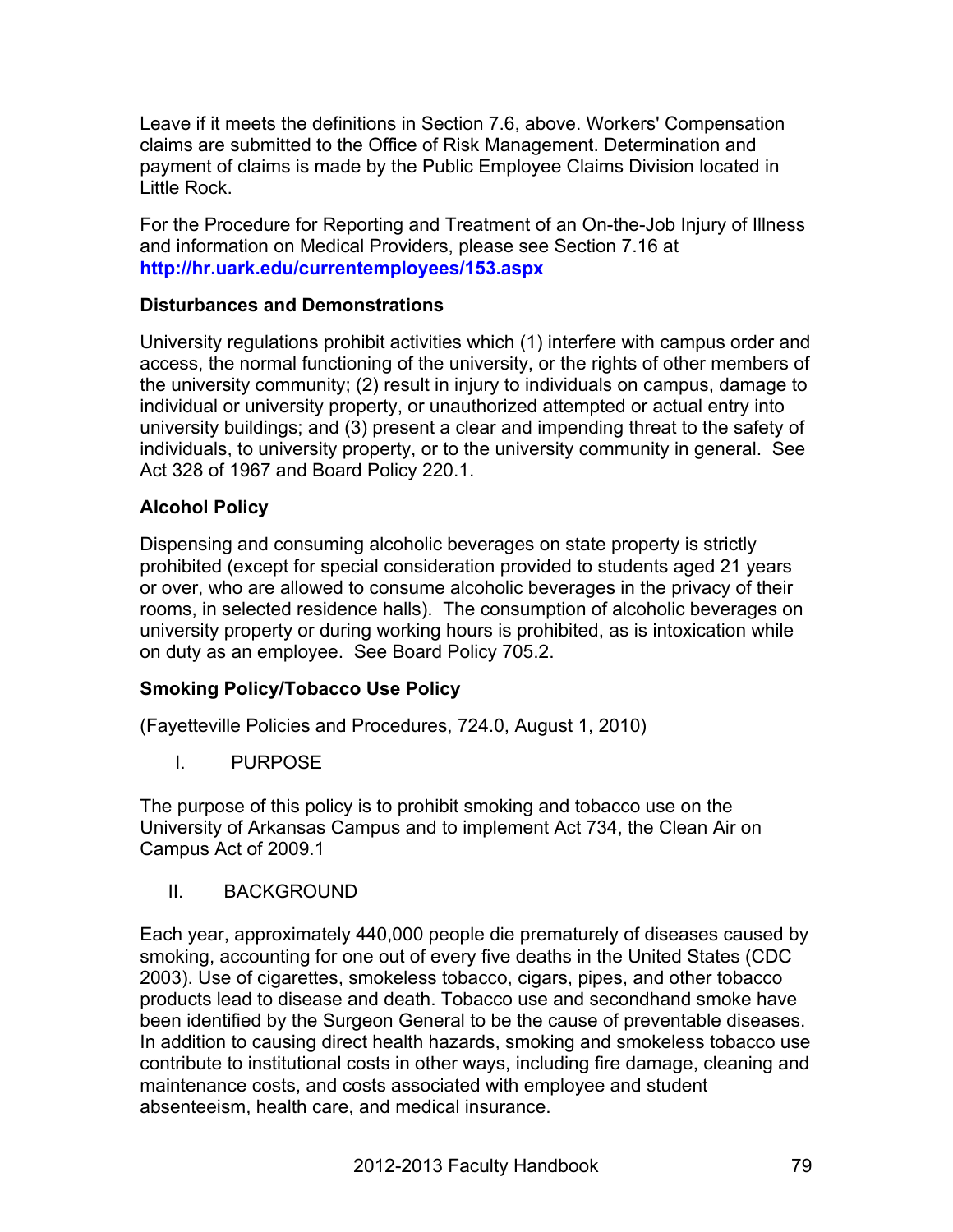Accordingly, the University of Arkansas actively seeks to create a campus environment that is completely free of tobacco use and secondhand smoke. Furthermore, the Arkansas Clean Air on Campus Act prohibits smoking on each campus of state-supported institutions of higher education.

# III. POLICY

- A. Smoking and the use of tobacco products (including cigarettes, cigars, pipes, smokeless tobacco, and other tobacco products), as well as the use of electronic cigarettes, by students, faculty, staff, contractors, and visitors, are prohibited on all property owned or operated by the University of Arkansas.
- B. Smoking and the use of tobacco products (including cigarettes, cigars, pipes, smokeless tobacco, and other tobacco products), as well as the use of electronic cigarettes, are prohibited at all times:

1. On and within all property, including buildings, grounds, and athletic facilities, owned or operated by the University of Arkansas;

2. On and within all vehicles on University property, and on and within all University vehicles at any location.

- C. The University prohibits campus-controlled advertising, as well as the sale or free sampling of, tobacco or smoking-related products on campus.
- D. Littering campus with remains of tobacco or smoking-related products is prohibited.
- E. All those attending public events, such as conferences, meetings, public lectures, social events, cultural events, and sporting events using University facilities shall be required to abide by this policy; organizers shall communicate this policy to attendees and shall enforce the policy.
- F. Campus organizations are discouraged from accepting money or gifts from tobacco companies.
	- IV. COMMUNICATION OF POLICY

This policy will be communicated to the campus community via the University web site. In addition, references to this policy will be added to the University's faculty handbook, staff handbook, and student handbook or catalog of studies. In addition, information regarding this policy shall be communicated to each guest of the University upon request. Each building will display a decal that states "Tobacco Free Facility." However, tobacco-free zones apply on all property owned or operated by the University, whether or not signs are posted; no ashtrays or smoking shelters will be permitted.

# V. TOBACCO USE CESSATION PROGRAMS

The University of Arkansas is committed to support all University of Arkansas students and employees who wish to stop using tobacco products. Assistance to students, faculty, and staff to overcome addiction to tobacco products, such as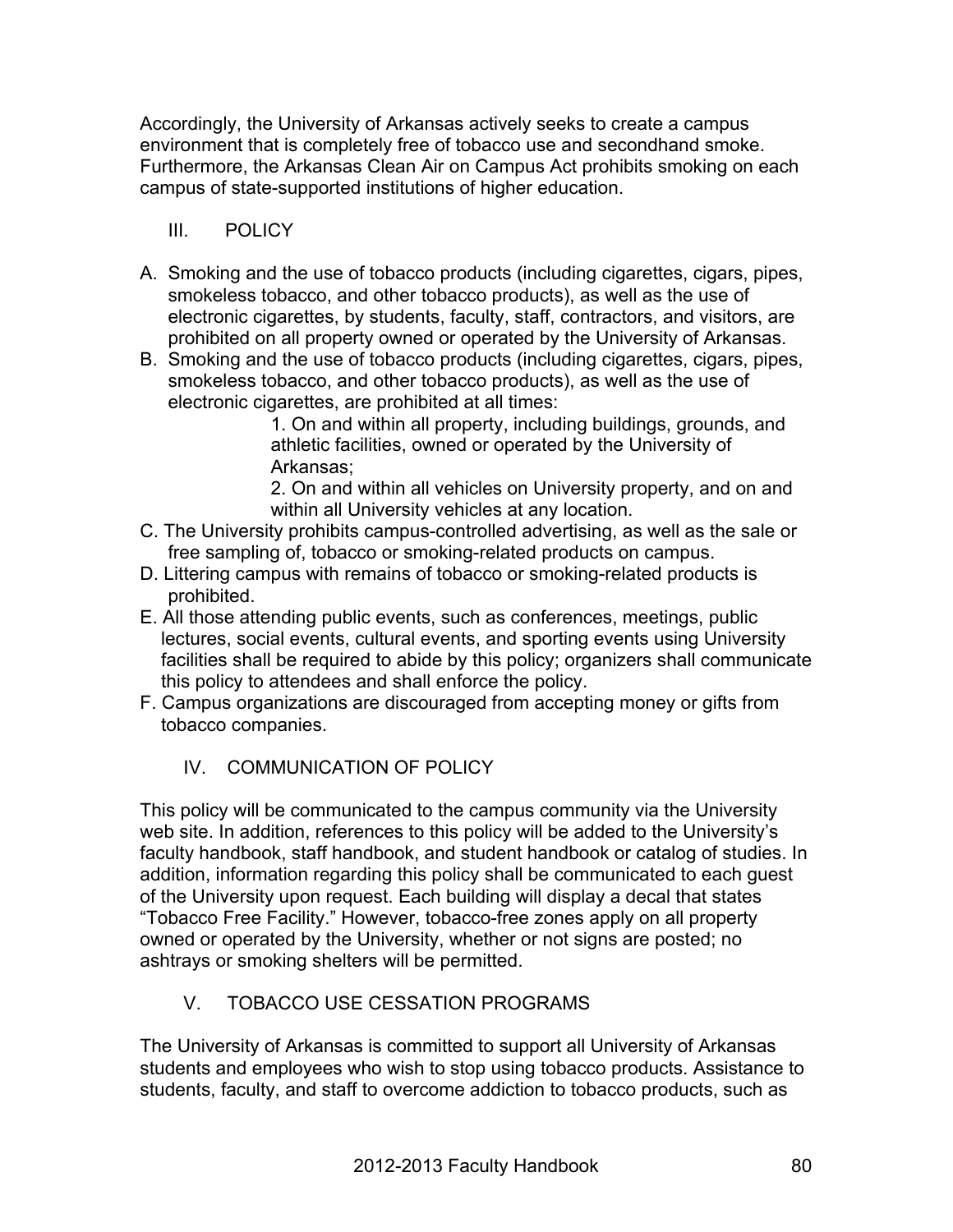referral to cessation services, is available through Human Resources and the Pat Walker Health Center.

# VI. COMPI IANCE

- A. All University of Arkansas students, faculty, staff, contractors and visitors to campus are expected to comply with this policy and state law. Members of the campus community are empowered to respectfully inform others about the policy to enhance awareness and encourage compliance and may report violations to the University of Arkansas Police Department (UAPD).
- B. Smoking on University property: pursuant to state law, persons smoking on property owned or operated by the University may be issued a citation by UAPD.
- C. Other violations: persons engaging in other use of tobacco products or electronic cigarettes in violation of this policy will be subject to the following:

1. Students will be referred to the University's student disciplinary process.

2. Employees will be referred to their respective units for progressive discipline.

3. Contractors will be referred to their respective employers for appropriate action.

4. Visitors will be required to leave the campus; failure to cooperate may lead to a citation or arrest.

D. No person who makes a complaint of a violation of this policy or who furnishes information concerning a violation of this policy shall be discriminated or retaliated against in any manner.

# VII. STATUTORY PENALTIES

As of August 1, 2010, pursuant to state law, persons convicted of smoking on campus are subject to a fine of not less than \$100 and not more than \$500.

# **Drug Free Workplace Policy**

(Governor's Executive Order 89-2; approved by Campus Council April 27, 1989)

Drug abuse and use at the workplace are subjects of immediate concern in our society. These problems are extremely complex and ones for which there are no easy solutions. From a safety perspective, the users of drugs may impair the well-being of all employees, the public at large, and result in damage to state property. Therefore, it is the policy of the State of Arkansas that the unlawful manufacture, distribution, dispensation, possession, or use of a controlled substance in a state agency's workplace is prohibited. Any employees violating this policy will be subject to discipline up to and including termination. The specifics of this policy are as follows:

1. State agencies will not differentiate between drug users and drug pushers or sellers. Any employee who gives or in any way transfers a controlled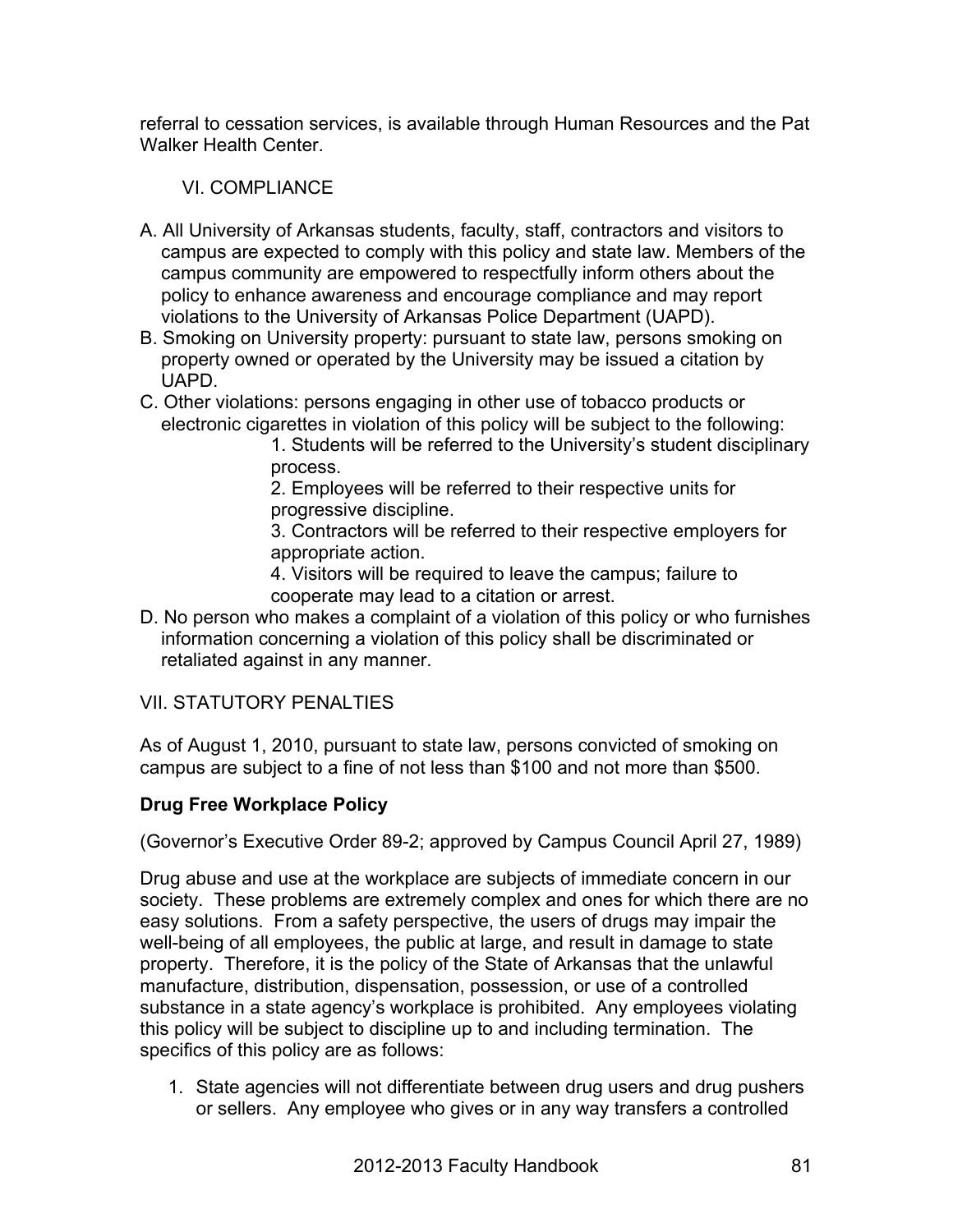substance while on the job or on agency premises will be subject to discipline up to and including termination.

- 2. The term "controlled substance" means any drug listed in 21 U.S.C. Section 812 and other federal regulations. Generally, these are drugs which have a high potential for abuse. Such drugs include, but are not limited to, heroin, marijuana, cocaine, PCP, and "crack." They also include "legal drugs" which are not prescribed by a licensed physician.
- 3. Each employee is required by law to inform the agency within five days after he or she is convicted for violation of any federal or state criminal drug statute where such violation occurred on the agency's premises. A conviction means a finding of guilt (including a plea of nolo contendere) or the imposition of a sentence by a judge or jury in any federal court, state court, or other court of competent jurisdiction.
- 4. The University of Arkansas, Fayetteville, must notify the U.S. government agency with which the contract was made within ten days after receiving notice from the employee or otherwise receiving actual notice of such a conviction.
- 5. If an employee is convicted of violating any criminal drug statute while in the workplace, he or she will be subject to discipline up to and including termination. Alternatively, the agency may require the employee to successfully finish a drug abuse program sponsored by an approved private or governmental institution.
- 6. As a condition of further employment on any federal government contract, the law requires all employees to abide by this policy.

Note: At the University of Arkansas, Fayetteville, sections 3. and 4. of the Drug Free Workplace Policy will be carried out by requiring the convicted employee to inform his or her department head, director, or other appropriate supervisor of the conviction immediately and of having that supervisor report the conviction immediately to the vice chancellor to whom he or she reports. The vice chancellor so notified will convey the information, on behalf of the university, within the required ten-day period, to the U.S. agency with whom the federal government contract in question is held.

# **Workforce Violence Policy**

(Fayetteville Policies and Procedures 416.0, July 1, 2001)

The University of Arkansas is committed to providing a safe, healthful workplace that is free from violence or threats of violence. Reports of threatening or violent incidents are taken seriously and dealt with appropriately. Individuals who engage in violent or threatening behavior may be removed from the premises, and may be subject to dismissal or other disciplinary action, arrest and/or criminal prosecution. The university does not tolerate behavior that is violent, threatens violence, harasses or intimidates others, interferes with an individual's legal rights of movement or expression, or disrupts the workplace, the academic environment or the university's ability to provide service to the public. Violent or threatening behavior can include physical acts, oral or written statements, or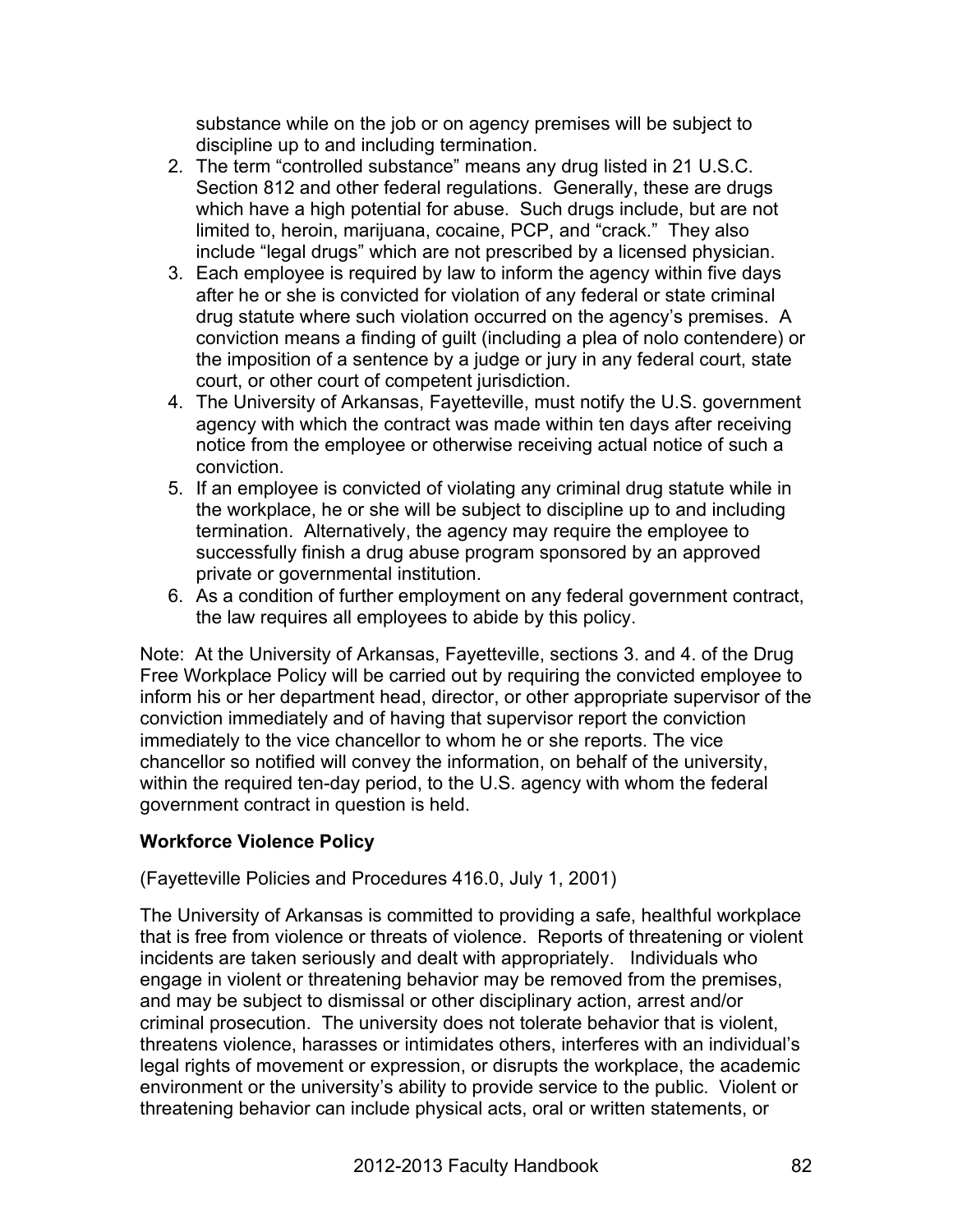gestures and expressions. For procedures on reporting and action, see **http://vcfa.uark.edu/Documents/FayPol\_FacStaff\_4160.pdf**

# **Campus Services**

**The University Bookstore** offers a large selection of new, used, digital, and rental textbooks, reference books and general reading books, and special orders are welcome. The bookstore also carries art, engineering, architectural and school supplies. The Bookstore has also added a full service Clinique cosmetics counter as well as a full service coffee bar to our offerings. The departmental supplies area offers items to UA departments at state contract prices and handles special orders. Textbook orders must be turned in for the summer and fall semesters by April 1, and spring semester orders by November 1. For information regarding textbook orders, call 575-3010. The full text of the textbook order policy and a link to Act 175 of 2007 that sets the adoption deadlines are available on the following website: **http://bookstore.uark.edu/adoption/**

**The Computer Store** carries hardware, software, parts and supplies at contractual and academic discounted prices. University of Arkansas Faculty and Staff qualify to purchase Adobe, Microsoft, Apple, Dell, HP and many other brands at prices 2-80% off MSRP. If you are interested in payroll deduction, would like to peruse products or learn more about The Computer Store please visit **http://www.uarkcomstore.com/** for more information. The Computer Store Service Center provides A+ certified, Apple and Dell authorized technicians who can provide warranty work on Apple and Dell and handle non-warranty services like OS reloads, Data Back-up, logic board replacements, etc. please visit **http://www.uarkcomstore.com/service**.

**The Parking Spot** Store, located at the Harmon Street parking facility, behind the Walton College of Business provides fully automated dry cleaning service, one-hour photo processing service, shipping and mailing services, information center, food and beverages, school supplies, books and magazines.

**The Razorback Shops** offer clothing, gifts, cards and snacks. Special orders are welcome.

For charge account information, call the Bookstore office at 575-2156. For further details on Bookstore services and special opportunities, visit the University Bookstore website at **http://bookstore.uark.edu/**

Discounts - Faculty and staff receive a 10 percent discount on books (new, used, and general reading), supplies, clothing, gifts and sundries. There are no discounts on food, magazines, or on faculty/staff computer store purchases.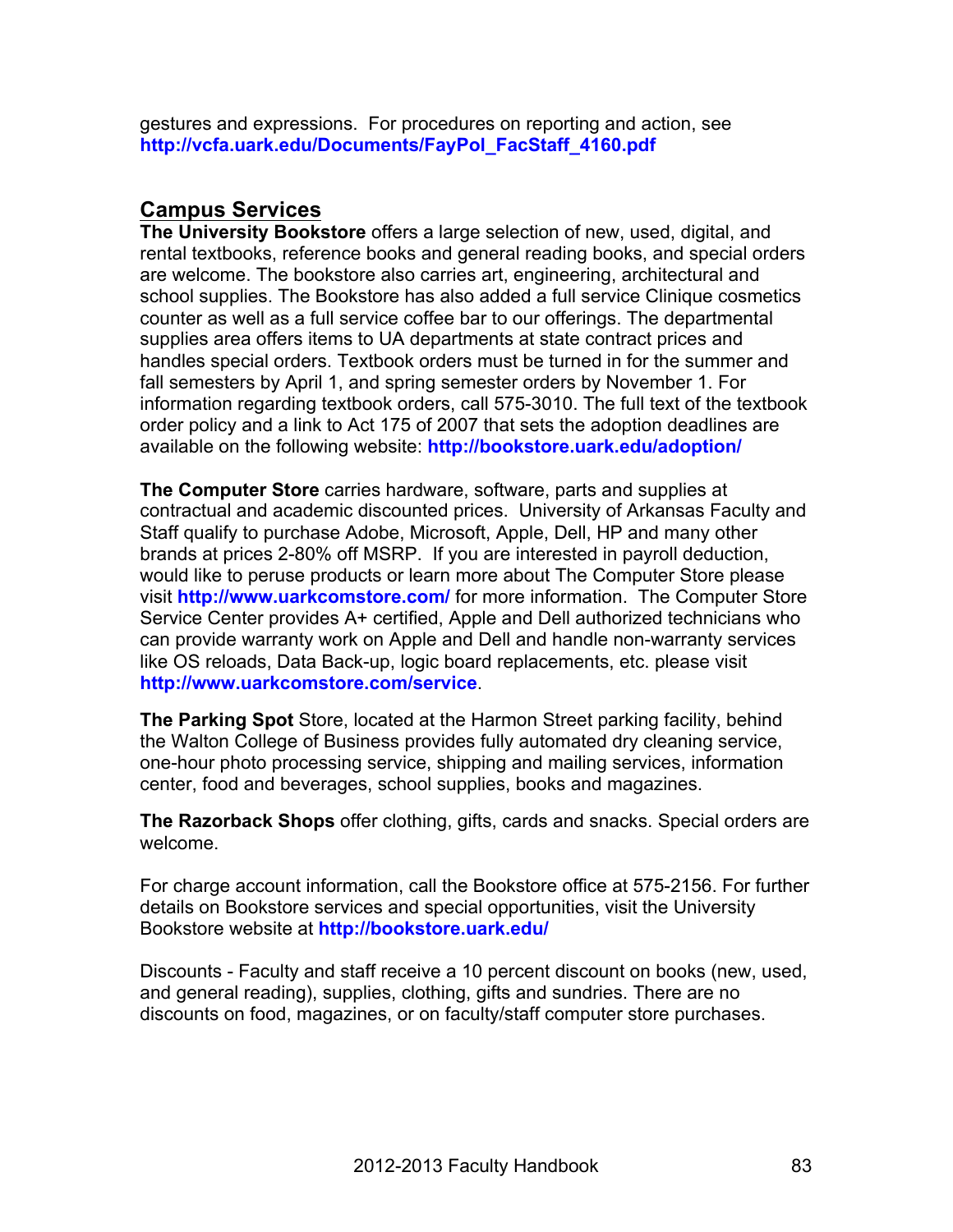### **Print, Mail, Copy Solutions (PMC Solutions)**

Printing and copying services are available to the campus community through a high-volume printing facility, a convenience copy center and student/departmental copiers located throughout the campus. The print and high-volume copy units are located at 1580 W. Mitchell Street where there is convenient visitor parking on the east side of the building. Services offered from this facility include high-quality offset printing from a single color up to five-colors, color and black & white digital imaging, large format imaging and dry-mounting of posters, bindery services such as folding, trimming, perforating and numbering plus coil, comb or saddle-stitch and perfect-bound binding. PMC Solutions is also your source for promotional products. If you need giveaways for recruitment, conferences or any other event, give us a call and we will find the items you need. Call Theresa at 479- 575-5971 and let us help.

We offer free estimates as well as free pick-up and delivery. A walk-up copy/intake window is located at 105 Arkansas Union behind the Post Office. Low volume color and black & white copies may be printed here or you may use this window as a drop-off point for jobs that need to be produced at our Mitchell St. location. We also offer shipping at this location, and can offer price comparisons to ensure the best price is offered. Helpful staff members are available to assist you in all phases of your job's production. For additional information, please call 575-2404 or visit our website **http://pmcs.uark.edu/**.

The Mail unit provides delivery of the University's United States Postal Service (USPS) mail and campus interdepartmental mail as well as processing of outgoing mail via USPS and shipping via United Parcel Service (UPS) and other express carriers. A complete list of services and guidelines may be obtained from PMC Solutions-Mail, 105 Arkansas Union or by calling 575-5649. A Post Office station is located next to Mailing Services on the first floor of the Arkansas Union to accommodate personal mail. The Post Office/Postal Plus facility offers USPS, P.O. box rental, services by carriers such as UPS, DHL, and Federal Express, as well as money orders, gift wrapping, packaging materials, scan to email, and FAX services. For additional information, please call 575-5649 or visit our website **http://pmcs.uark.edu/889.php**.

PMC Solutions also manages the Departmental Copier/Multifunction Lease program for the university campus. All service calls, supplies, and paper are ordered through PMC Solutions for convenience and efficiency. If you would like to know more about the Departmental Copier/Multifunction Lease program please call Penny at (479) 575-5970 or e-mail her at **bellard@uark.edu**.

For additional information, please visit our website **http://pmcs.uark.edu/**. Become a fan at **http://www.facebook.com/UAPMCS**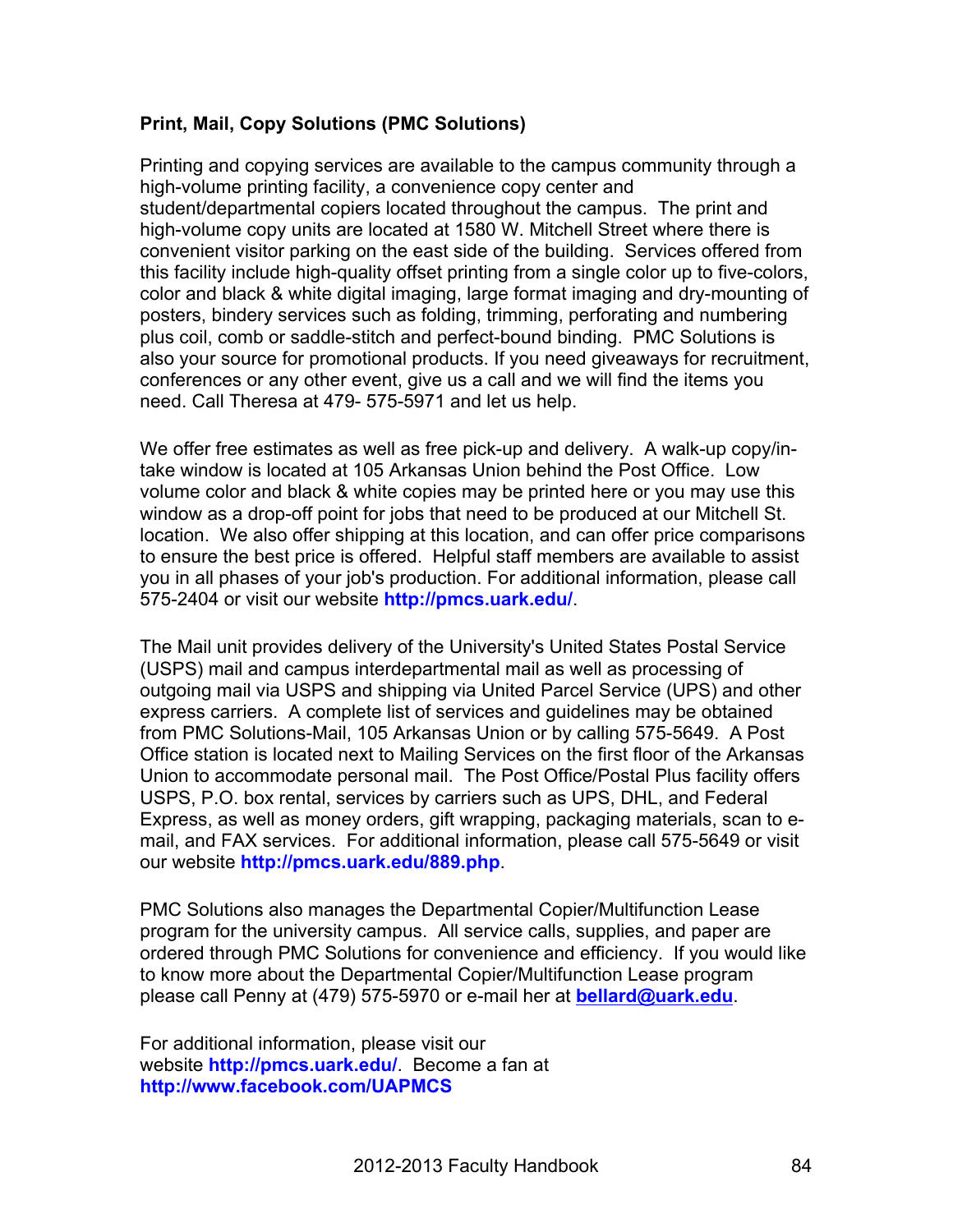### **Transit System**

Razorback Transit provides fare-free fixed route bus service to University of Arkansas students, faculty, staff and the general public during all hours of operation. Complimentary Paratransit van service is also available for all certified eligible individuals who cannot ride the fixed route buses. Full transit services are provided, with 17 buses serving eleven routes, Monday through Friday from 7:00 a.m. to 6:00 p.m. on class days throughout the fall and spring semesters, including final exam days (mid August to mid May). Full service is also provided during the two move in days (Thursday and Friday) prior to the start of each fall semester. Bus service is not provided on official university holidays. Night reduced service is provided Monday through Friday 6:00 p.m. to 10:30 p.m. throughout the fall and spring semesters (mid August to mid May). The night reduced service combines the eleven regular routes into five reduced routes. All routes, with the exception of the Red Route are on a thirty-minute schedule and depart Union Station Transit Facility on the half hour. The Red route is now served by three buses on a twenty minute schedule from 7:00 AM until 10:30 AM, then a thirty minute schedule from 10:30 AM until 3:30 PM, then a twenty minute schedule from 3:30 PM until 6:20 PM, with the last Red bus departing Union Station at 5:20 PM. during the summer season. During the fall and spring semesters additional Red Reduced service operates one bus from 6:00 PM until 10:00 PM with the last bus departing campus at 9:10 p.m. The Red route now serves the newly opened Uptown Campus. The Purple Reduced Route is on a thirty-minute schedule. Saturday reduced service is provided during the fall and spring semesters from 7:00 a.m. to 10:30 p.m. Saturday reduced service routes cover the same areas as the night reduced routes, and the time intervals are the same with the exception of the Red route, which only operates one bus with departures from campus on the hour. All route maps are available on line at transit.uark.edu under Transit Operations. They are also available on each bus, the Student Union Information Service Desk, and at the Transit and Parking Department at 155 Razorback Road (ADSB 131). Gold and Silver route service will be available to the general public and students on home football game Saturdays. There will be a special map and directions for these days. Summer Reduced Service is provided from 7:00 a.m. to 6:00 p.m. with the same routes in operation as the Night Reduced Service (mid May to mid August). There is no Saturday service during this time. During semester break (mid December to mid January) the reduced service schedule is observed. Charter bus services are available to all university departments, at reasonable rates, for field trips. For charter arrangements or information, contact the Transit and Parking Department (479) 575-7913.

# **Parking on Campus**

Regulations for parking and traffic control, with appropriate penalties for violations, have been approved by the Board of Trustees. Any person who parks a vehicle on campus must display a valid parking permit on that vehicle, or park at a parking meter and pay the posted meter fee. Parking permits and copies of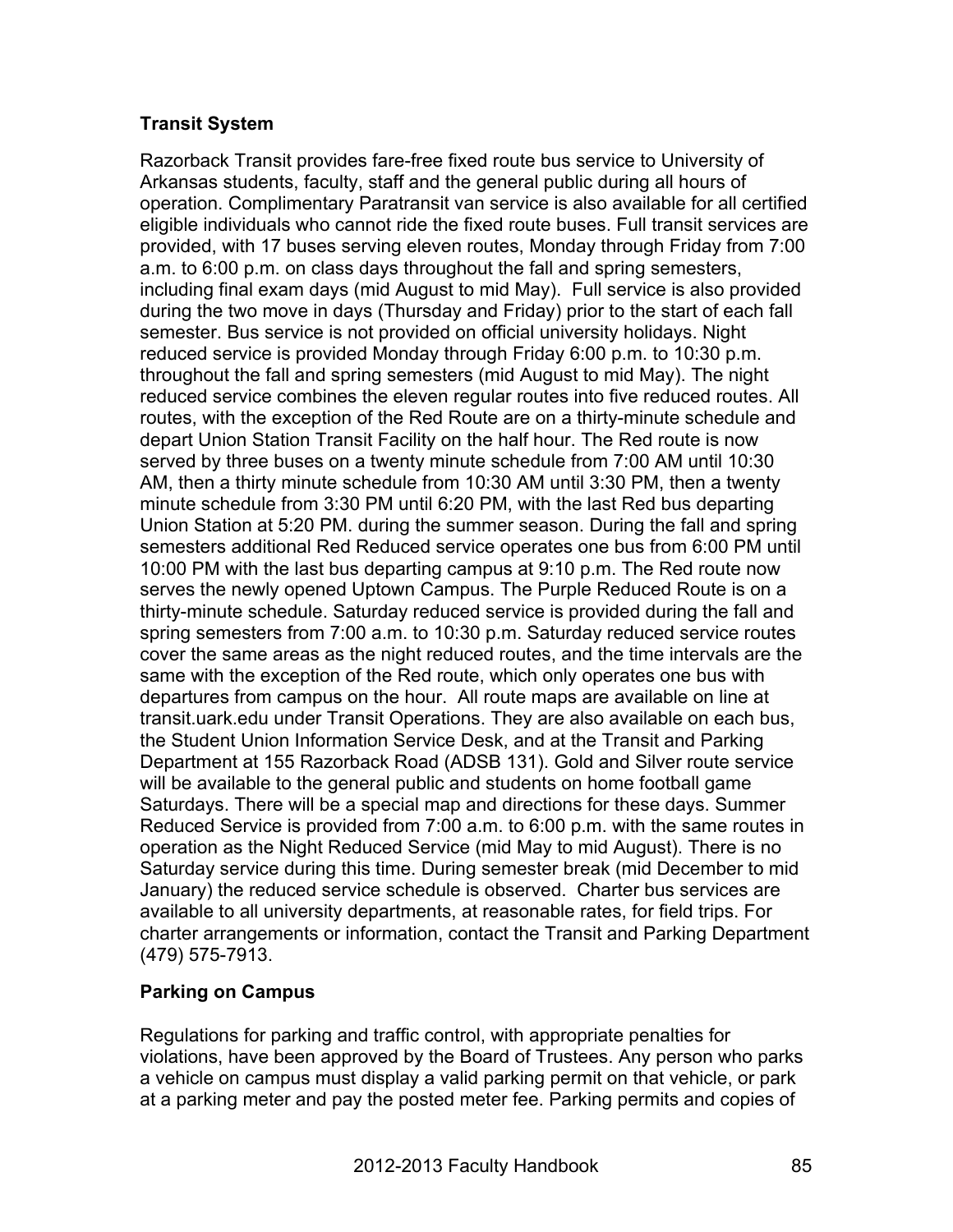regulations with maps indicating authorized parking zones may be obtained from the Transit and Parking Department in the Administrative Services Building at 155 S. Razorback Road or the Parking Office in the Harmon Avenue Garage. Faculty/Staff permits should be purchased and Reserved permits renewed using a payroll deduction plan or credit card on the Internet at

**https://myparkingaccount.uark.edu** or by credit card, cash or check in person at the Transit and Parking Department in the Administrative Services Building. Faculty/Staff and Harmon Avenue Garage permits are available at the Harmon Avenue Parking Garage. Faculty hosting events on or inviting guests to campus are responsible for coordinating parking for their guests through the Transit and Parking Department. Call 575-PARK (7275) for further information. Parking information is also available on the web at **http://parking.uark.edu/**. (See also Act 328 of 1967 and Fayetteville Policies and Procedures 320.0 and 320.1).

### **University Identification Cards**

The Campus Card Office in room 427 of the Arkansas Union issues photo identification cards to faculty, staff, and students of the university. The schedule for taking I.D. photos is Monday through Friday, 8 a.m. to 5 p.m. For schedule changes or special scheduling problems, call 575-7563. New faculty and staff members must present an authorization from their department and a driver's license, passport, or military ID. The authorization form can be obtained at the Campus Card Office or on line at **http://campuscardoffice.uark.edu**. Click on the forms button on the left. Students must show a current driver's license, passport, or military ID and pay \$22.00. The replacement charge for all lost, damaged, or stolen I.D.s is \$18.00. Faculty and staff members who are also enrolled as students do not need a Campus Card with a student designation. The computerized I.D. card system allows for verification of current enrollment. However, if a faculty or staff member would like student on their U of A ID card while taking classes, they may pay the \$22 fee and have both faculty/student designated on their card. New faculty and staff must have their U of A ID card to obtain keys from the Key Office. The U of A ID card is required to check out library books, enter the HPER Building, and other activities. Another feature of the I.D. system allows cardholders to deposit money to their card account called Razorbuck\$ to make cashless purchases. Razorbuck\$ can be used at most university locations including general access copiers, at select vending machines, and many retail locations both on and off campus. Chartwells will give a 5% discount when paying with Razorbuck\$ at their locations. A complete list of locations is at **http://campuscardoffice.uark.edu**. Deposits can be made in the Campus Card Office during business hours with cash or check. Also deposits can be made at the Razorbuck\$ machine on the 2nd floor of Mullins Library, the Law Library, and in the Arkansas Union Living Room with cash only. The easiest and quickest way to add money to Razorbuck\$ is over the web at **http://razorbucks.uark.edu**. For more information, call extension 575-7563.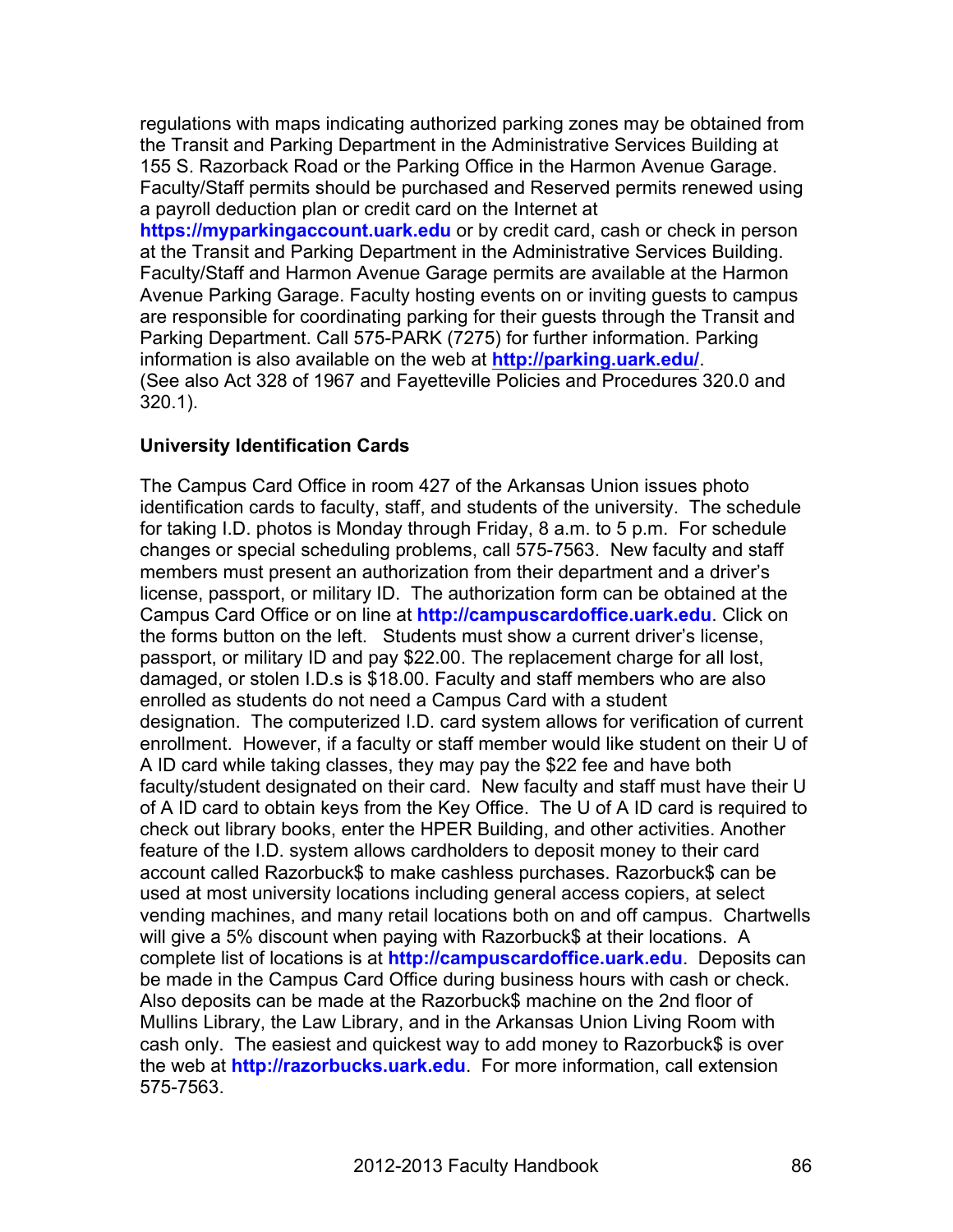### **Lost and Found Operating Procedures**

Facilities Management Central Supply has been designated as the central repository and controlling agency responsible for lost and found property for the University campus. Other departments on campus have a lost and found designation for the department and contact information available at the following link **http://uarklf.com/selectitemtype.aspx.**

All designated Lost & Found locations log found property, as it is delivered, into the online log using Returnity™ Lost & Found software. The public log, which is accessible for viewing by anyone via the Internet**,** can be accessed on the home page of the University's web site **http://www.uark.edu/** by clicking on the "Current Students" or "Visitors and Fans" buttons at the top of the page. The link is listed as "Lost & Found" which takes the inquirer to the Lost & Found public log of found property.

Designated personnel log found property and provide the following information: Item Type, Where Lost/Found, Make, Color, Description and Location. A "Report Number" is automatically assigned to each new Case Report. The "Reserved Description" field is available only to the designated/registered log users to record information about the property which only the owner would know.

### A. Logging Found Property:

1. All property delivered to Facilities Management Central Supply will be logged as found in the online log Returnity™. All property delivered to other Lost & Found locations which have Returnity™ software installed will be logged in the online log, and the location will be selected to indicate the location where the property resides. "Location" on the online form becomes "Claim Location" on the public online log and directs the inquirer to the appropriate department. If property is transferred to another department such as Central Supply (Facilities Management), the "Property Case Report" will be edited to select the new location.

2. All articles delivered to Central Supply or the other campus locations that are identifiable to a specific individual will be logged with the individual's name, address if shown, and any other information that is known. Such property will have every reasonable effort made to contact the individual to let the person know where to claim the property. Articles of value that have identifying characteristics (model #'s, serial #'s, special markings, etc.) will be screened through UAPD by calling 575-2222. Such contact will be noted in the comments section of the "Property Case Report."

3. Each article taken into Lost & Found will be identified with its "Report Number" and will be placed in a secure storage location.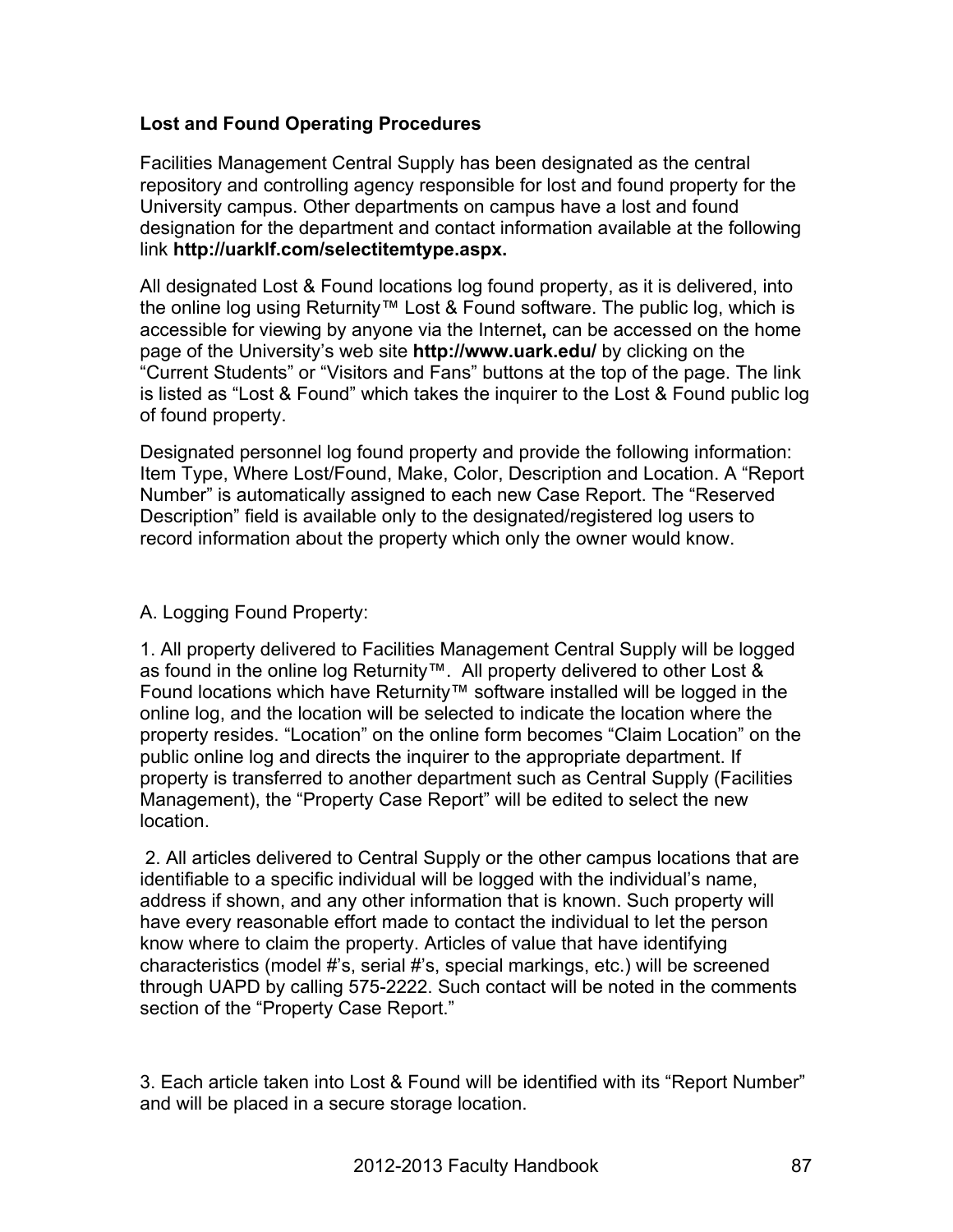4. University **ID** cards will be logged and delivered by hand, as soon after receipt as is practical, to the Campus Card Office in the Arkansas Union.

5. All University of Arkansas keys found and delivered to Central Supply or other Lost & Found locations will be logged and then turned in to the Facilities Management Key Office as soon as practical. Keys will be hand delivered to the Key Office. "Claim Location" will indicate FAMA Key Office.

B. Disposition of Lost & Found Articles:

All unclaimed articles will be held for a minimum of 60 days. After 60 days articles will be assigned a final disposition. Items of value will be donated to a local charity such as The Salvation Army, Seven Hills Homeless Shelter, in the case of books, Ozarks Literacy Council**,** or other registered not-for-profit organizations that can provide appropriate documentation and agree to all University legal requirements.

Found cash will be deposited in a VCFA holding account via Facilities Management Accounting. Articles of a personal nature such as credit cards or driver's licenses will be destroyed (shredded) and disposed of in a noncompromising manner. Articles such as soap, cosmetics, class notes, etc. will be destroyed. Check Books will be returned to the issuing bank and signed for by a bank representative.

Disposition of each item will be noted in the "Disposition" section of the "Property Case Report" by date and type of disposition. After disposition has been noted, the record will be deleted. All deleted records are available to the administrator(s) as a "View Deleted Records" report.

C. Return of Property to the Rightful Owner:

1. When receiving inquiries regarding a lost article, the caller will be referred to the on line public log if they are in a position to access it, or the Lost & Found operator will review the log for them. If the property has not been logged, the caller will be referred to the Campus Lost & Found web site to report a lost item.

2. If it appears that the item in question has been logged, the Lost & Found operator will check the log description, use the "Reserve Description" information and try to determine if the item in question is indeed the caller's. If it is a match, the caller will be advised of the "Claim Location." Disposition on the "Property Case Report" will indicate date, return to owner, released to and released by information, the form printed and signed by the owner at the time of pick up. The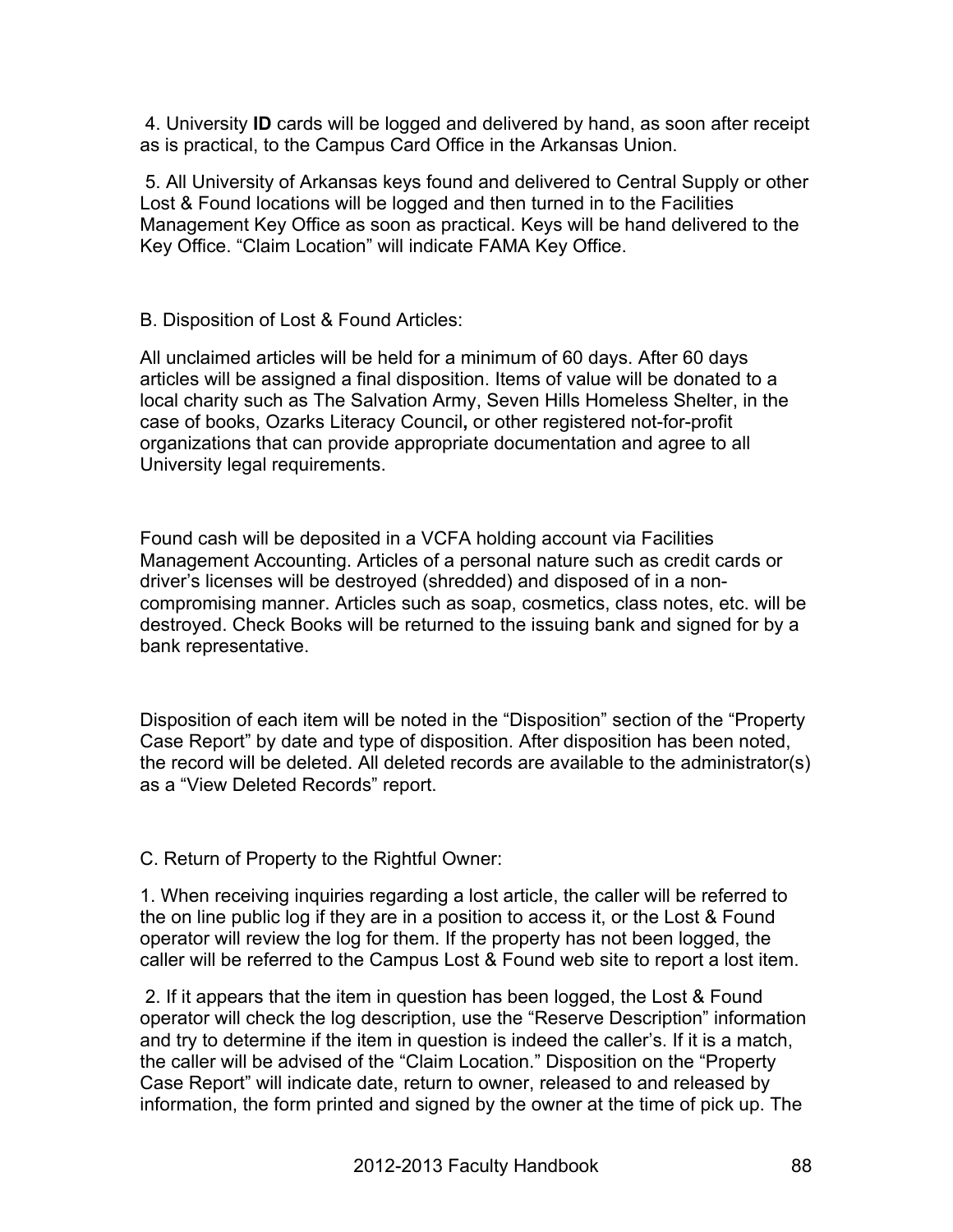record will then be deleted from the log.

3. The finder of lost property must advise Lost & Found if they desire or intend to claim the property if the rightful owner does not. Each instance of such claim by the finder must be reported in detail to the University's Office of General Counsel for a determination of disposition on a case by case basis.

D. Custodial Responsibility Of Lost & Found Property:

Campus Lost & Found locations assume responsibility for property only after it is delivered to the location. At that time the receiving location has the responsibility of protecting and securing the property until it is returned to the rightful owner or a final disposition pursuant to section B. is made.

### **Links to Other UA Policies**

For additional information on UA policies, including listings of policies, visit the following websites.

*Board of Trustees Policies* are available at **http://vcfa.uark.edu/741.php**

*Fayetteville Policies and Procedures* are available at **http://vcfa.uark.edu/675.php**

*Academic Policies* are available at **http://provost.uark.edu/131.php**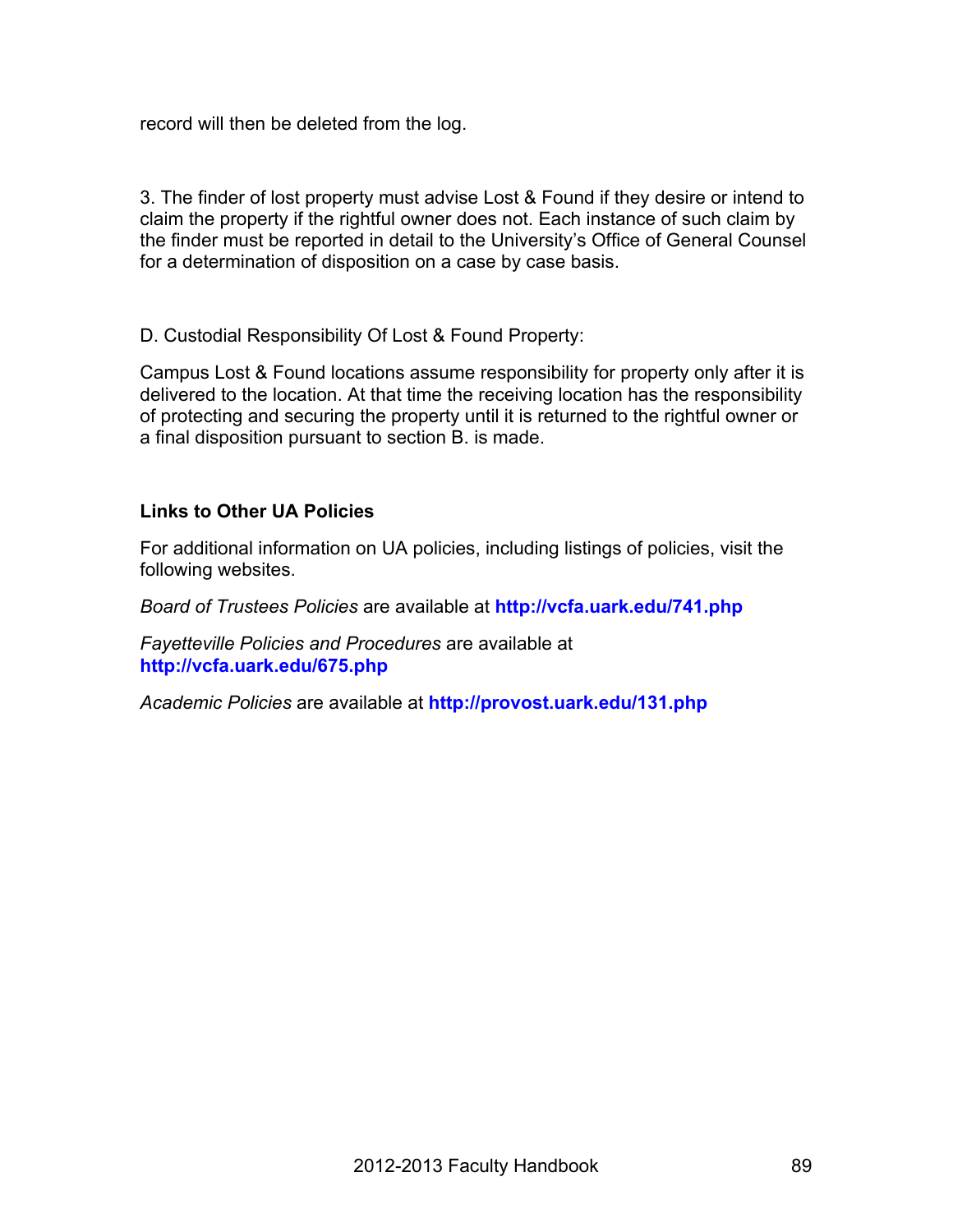# **V Policies on Employment, Student Records, Sexual Assault and Sexual Harassment**

# **Federal Laws and Executive Orders**

The Following apply to the operation of all units of the university: Title VI of the Civil Rights Act of 1964 prohibits discrimination on the basis of race, color, or national origin by educational programs receiving federal funds.

Title VII of the Civil Rights Act of 1964, as amended by the Equal Employment Opportunity Act of 1972, prohibits discrimination in employment (including hiring, upgrading, salaries, fringe benefits, training, and other conditions of employment) on the basis of race, color, religion, national origin, or sex.

The Civil Rights Act of 1991 amends the provisions of the ADEA, and the ADA, bringing together prohibition of discrimination on the basis of age for person over 40 and disability.

Executive Order 11246, as amended by Executive Orders 11375 and 12086, prohibits discrimination in employment by federal contractors on the basis of race, color, religion, national origin, or sex.

The Equal Pay Act of 1963 prohibits discrimination in salaries on the basis of sex. Title IX of the Education Amendments of 1972 (Higher Education Act) prohibits discrimination on the basis of sex against students or others in education programs or activities.

Title VII (Section 799A) and Title VIII (Section 845) of the Public Health Service Act, as amended by the Comprehensive Health Manpower Training Act, and the Nurse Training Amendment Act of 1971, prohibit discrimination based on sex in admission of students to federally assisted health personnel training programs and in employment practices in these programs.

The Age Discrimination in Employment Act covers people over the age of 40 and forbids discrimination on the basis of age unless age is a bona fide occupational qualification.

The Rehabilitation Act of 1973 prohibits discrimination in employment of qualified individuals with disabilities. The same act prohibits discrimination against students with disabilities.

The Americans with Disabilities Act of 1990 also prohibits discrimination against students, employees, and the general public on the basis of disabilities.

The Vietnam Era Veterans Readjustment Assistance Act of 1974 prohibits discrimination against qualified disabled veterans and veterans of the Vietnam era. If you are a Vietnam-era veteran, a disabled veteran, or if you have a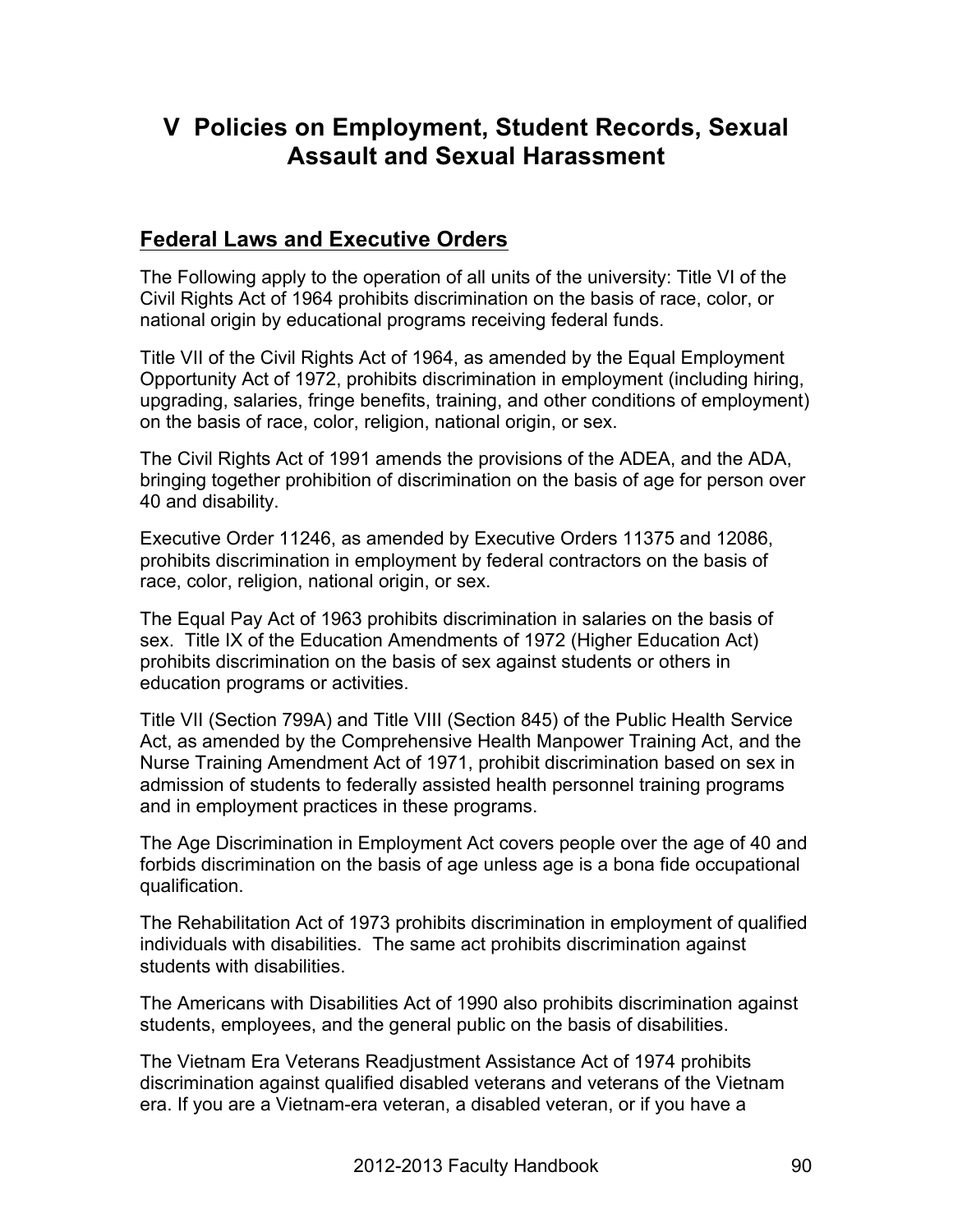disability that requires accommodation, please notify the Office of Affirmative Action of your status.

# **Non Discrimination**

It is the policy of the University of Arkansas to provide an educational and work environment in which thought, creativity, and growth are stimulated, and in which individuals are free to realize their full potential through equal opportunity. The university should be a place of work and study for students, faculty, and staff, which is free of all forms of discrimination, sexual intimidation and exploitation. Therefore, it is the policy of the University of Arkansas, to prohibit discrimination of its students, faculty, and staff and to make every effort to eliminate discrimination within the university community.

Therefore, the University of Arkansas is committed to providing equal opportunity for all students and applicants for admission and for all employees and applicants for employment regardless of race, age, gender, religion, national origin, marital or parental status, disability, veteran status or sexual orientation. In addition, discrimination in employment on the basis of genetic information is prohibited.

It is the responsibility of the University of Arkansas' Office of Equal Opportunity and Compliance to investigate and resolve all allegations of discrimination on the basis of race, age, gender, national origin, religion, disability, veteran status, marital or parental status, and sexual orientation. For more information or to report allegations of discrimination, contact:

Jenifer S. Tucker Compliance Officer ADA Coordinator/Title IX Coordinator Office of Equal Opportunity and Compliance Phone: 479-575-4019

# **Personally Identifiable Student Records**

The university adheres to the requirements of the "Family Educational Rights and Privacy Act of 1974" as amended (FERPA). Under this act, students have a right of access to personal records, may challenge the content of records, and have the assurance that their records will be kept confidential. There are exceptions to these regulations which must be carefully observed and documented. See the Catalog of Studies for additional information: **http://catalogofstudies.uark.edu/**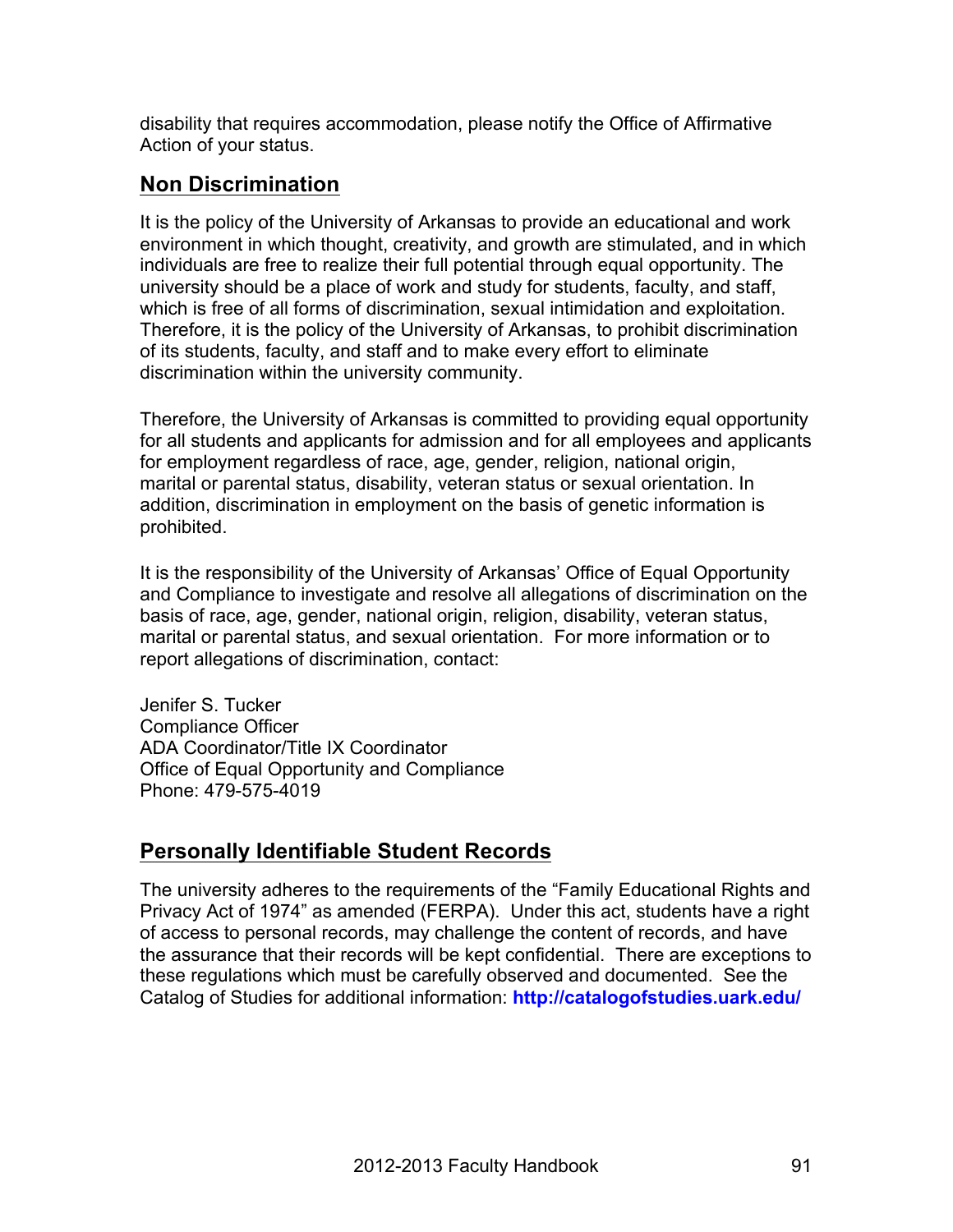**Sexual Assault Policy** (Adopted by the Campus Council, Sept. 23, 1993)

# **Policy Statement**

It is the policy of the University of Arkansas to prohibit sexual assault and to prevent sex offenses committed against students, employees, visitors to the campus, and other persons who use University facilities. Sexual assault is an extreme form of sexual harassment. Sexual harassment is prohibited by University policy and is a form of sex discrimination prohibited by Title VII of the Civil Rights Act of 1964 and by Title IX of the Education Amendments of 1972. Sexual assault is also a crime, defined by the Arkansas criminal code.

# **Definitions**

Sexual assault may include any involuntary sexual act which a person is threatened, coerced, or forced to engage in against her or his will. Sexual assault may be committed by a stranger or by an acquaintance.

Acts defined as sexual assault include rape, date rape, acquaintance rape, and gang rape, but may also include sexual touching of another person against his or her will, and forcing an unwilling person to touch another person sexually.

Sexual assault occurs when such acts are committed either by force, threat, or intimidation, or through the use of the victim's mental or physical helplessness, of which the assailant was aware or should have been aware.

# **Responsibility to Report**

Any student, faculty member, staff member, administrator, or visitor to the campus who has experienced or witnessed sexual assault should report the assault immediately to the University Police (Department of Public Safety. If the assault occurred outside the jurisdiction of the University Police, they will assist in reporting it to the proper authorities.

Sexual assault may also be reported to the Fayetteville police, if it occurred within the city limits, or to the police of another municipality if the assault occurred within another township or city which has a police force. It may be reported to the Washington County Sheriff's Department if it occurred outside city limits but within the county. Sexual assault may also be reported to the community Rape Crisis Help Line.

# **Preserving Evidence**

It is important that evidence of sexual assault be preserved, because it may be necessary as proof in a criminal case. Victims and others should not alter the scene of the attack. The victim should not change clothes or take a bath before calling the police or Rape Crisis. The victim should be taken to a local hospital which has kits to collect and preserve evidence of rape and sexual assault.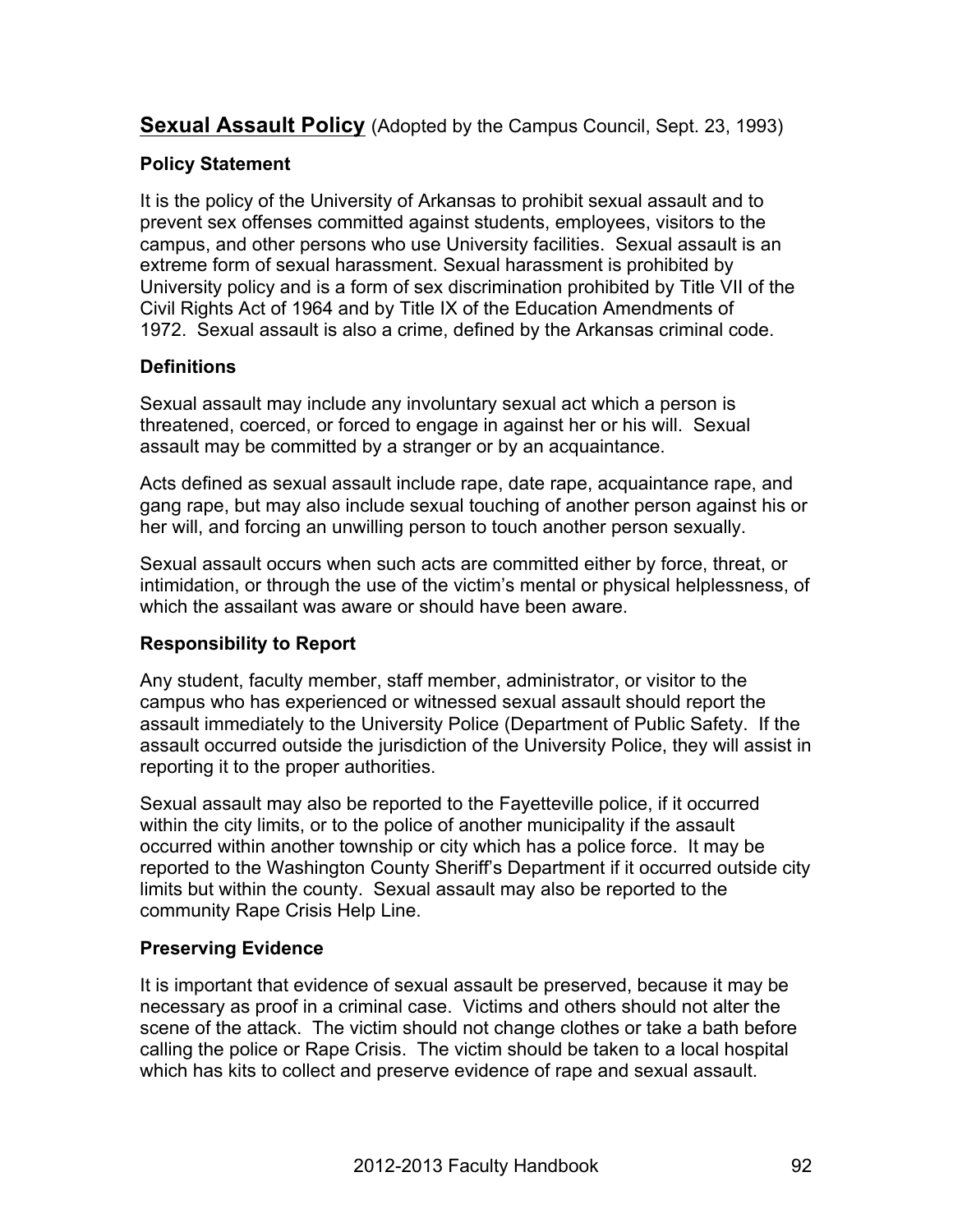# **Availability of Counseling**

Counseling and other mental health services for victims of sexual assault are available on campus and in the community. Students and employees may use the Counseling and Psychology Services (CAPS) unit of the University Health Center. The Psychological Clinic of the Department of Psychology may be able to provide assistance in some cases. Community mental health agencies, such as the Ozark Guidance Center, and counselors and psychotherapists in private practice in the area can provide individual and group therapy. The Rape Crisis Help Line may make referrals for individual counseling and support groups.

### **Education and Awareness Programs**

The Sexual Health Education Coordinator in the Department of Health Promotion and Education of the University Health Center is responsible for planning and coordinating campus education and awareness programs about all forms of sexual assault, including rape, acquaintance rape, and other sex offenses. Programs are presented regularly throughout the academic year in residence halls, fraternities, sororities, and for student organizations, academic classes, and in other settings that are likely to reach people throughout the campus community. Campus-wide education and awareness activities are also conducted during Sexual Assault Prevention Week.

Other campus resources for sexual assault awareness, education, and prevention include the peer education group Sexual Harassment and Rape Prevention (SHARP), and the Sexual Assault Victim Advocacy and Education Program (SAVE), sponsored by Rape Crisis, the University Health Center, and the Alliance for Women's Concerns. A peer education course in sexual assault prevention will be offered, starting in the Spring of 1994.

# **University Judicial System**

When appropriate, the University Police (Department of Public Safety) or any member of the University community may refer allegations of sexual assault to the University judicial system. The judicial system, which is described in the Student Handbook portion of the Undergraduate Studies Catalog, provides a just and equitable process for dealing with alleged infractions by students of University rules, regulations, or laws. The system is informal and nonadversarial, and is intended to educate students, to help them make responsible decisions, and to be accountable for their actions.

In some instances, it may be appropriate for University faculty and staff members to use the University's formal grievance procedures to address grievances related to allegations of sexual assault. The faculty grievance procedure is described in the University of Arkansas Faculty Handbook. The staff grievance procedure is described in the Staff Handbook.

During University judicial proceedings and grievance procedures, both the accuser and the person accused are entitled to the same opportunities to have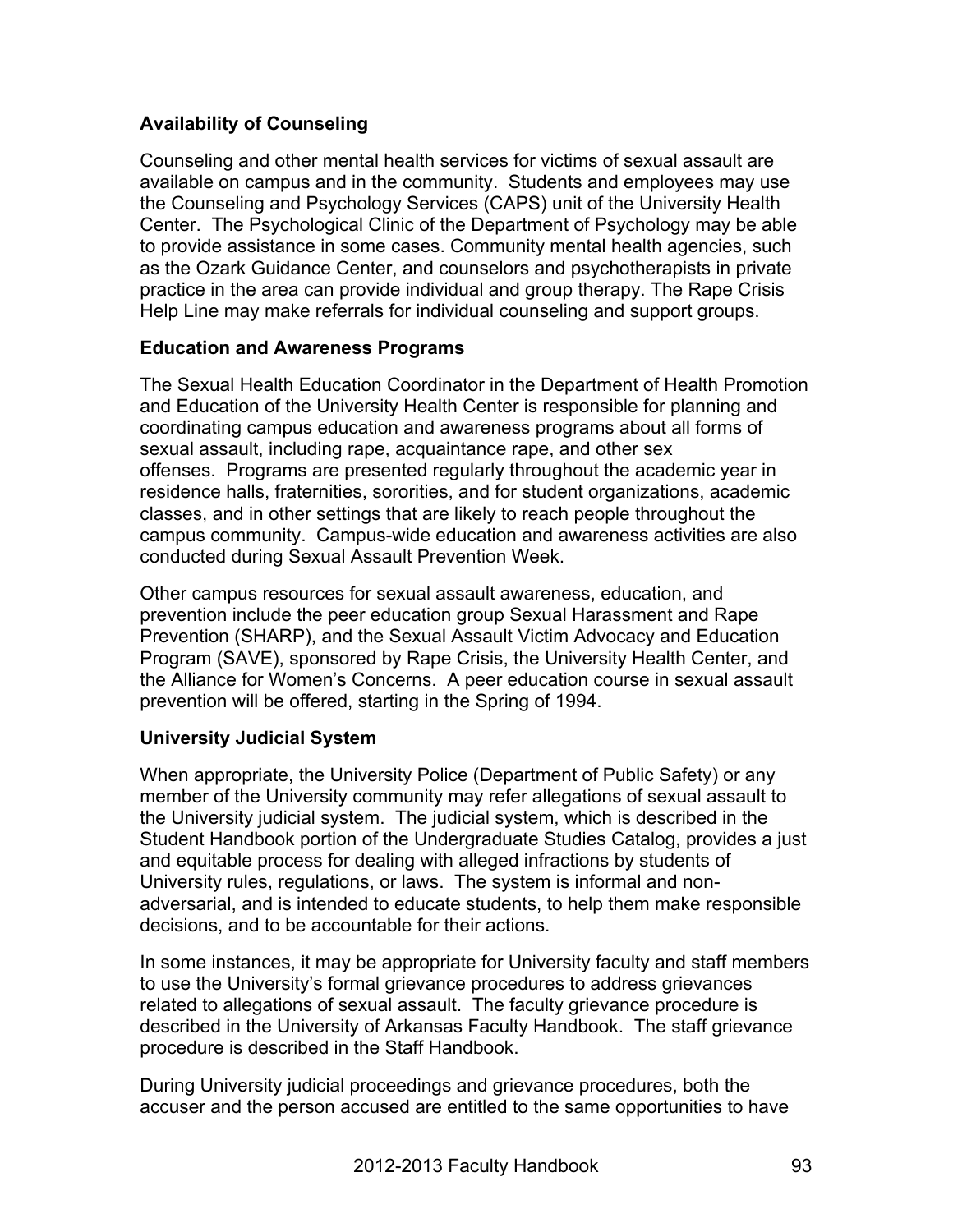others present. Both the accuser and the person accused shall be informed of the outcome of any campus judicial proceeding or grievance procedure in which sexual assault is alleged.

### **Disciplinary Action**

Students and employees who are convicted of sexual assault may also be subject to University disciplinary action. According to the circumstances of the case, possible sanctions may range from a formal reprimand to dismissal from the University.

Victims of sexual assault may receive assistance in making reasonable changes in their work, academic, or living situations. Students may request assistance in changing their living situations from Residence Life and Dining Services. Requests for academic changes should be directed to the dean of the appropriate college. Staff may request assistance in changing their work situations from their supervisors or from the Department of Human Resources. Requests for such changes will be considered on the basis of their appropriateness and whether the requested change is reasonably available.

### **Coordination of Responses to Alleged Sexual Assault**

The University has designated the University Compliance Officer, Ms. Jenifer Tucker, as its Title IX Coordinator, with overall responsibility for oversight of the University's compliance with its obligations under Title IX, including, but not limited to, its obligations to investigate and respond to allegations of sexual assault.

Ms. Jenifer Tucker Compliance Officer ADA Coordinator/Title IX Coordinator 346 N. West Avenue (West Avenue Annex) 479-575-4019

For allegations of sexual assault by faculty, staff or other persons (other than students), the Title IX Coordinator coordinates with UAPD and the University Health Center to ensure that allegations of sexual assault reported to University officials are investigated and that confirmed allegations are addressed through University personnel processes, as appropriate.

For allegations of sexual assault by students, the Deputy Title IX Coordinator, Dr. Monica Holland, Director of the University's Office of Academic Integrity & Student Conduct, coordinates with UAPD and the University Health Center to ensure that allegations of sexual assault reported to University officials are investigated and that allegations are processed through the University student judicial process, as appropriate. The Deputy Title IX Coordinator/Director of the Office of Academic Integrity & Student Conduct reports to the Associate Dean of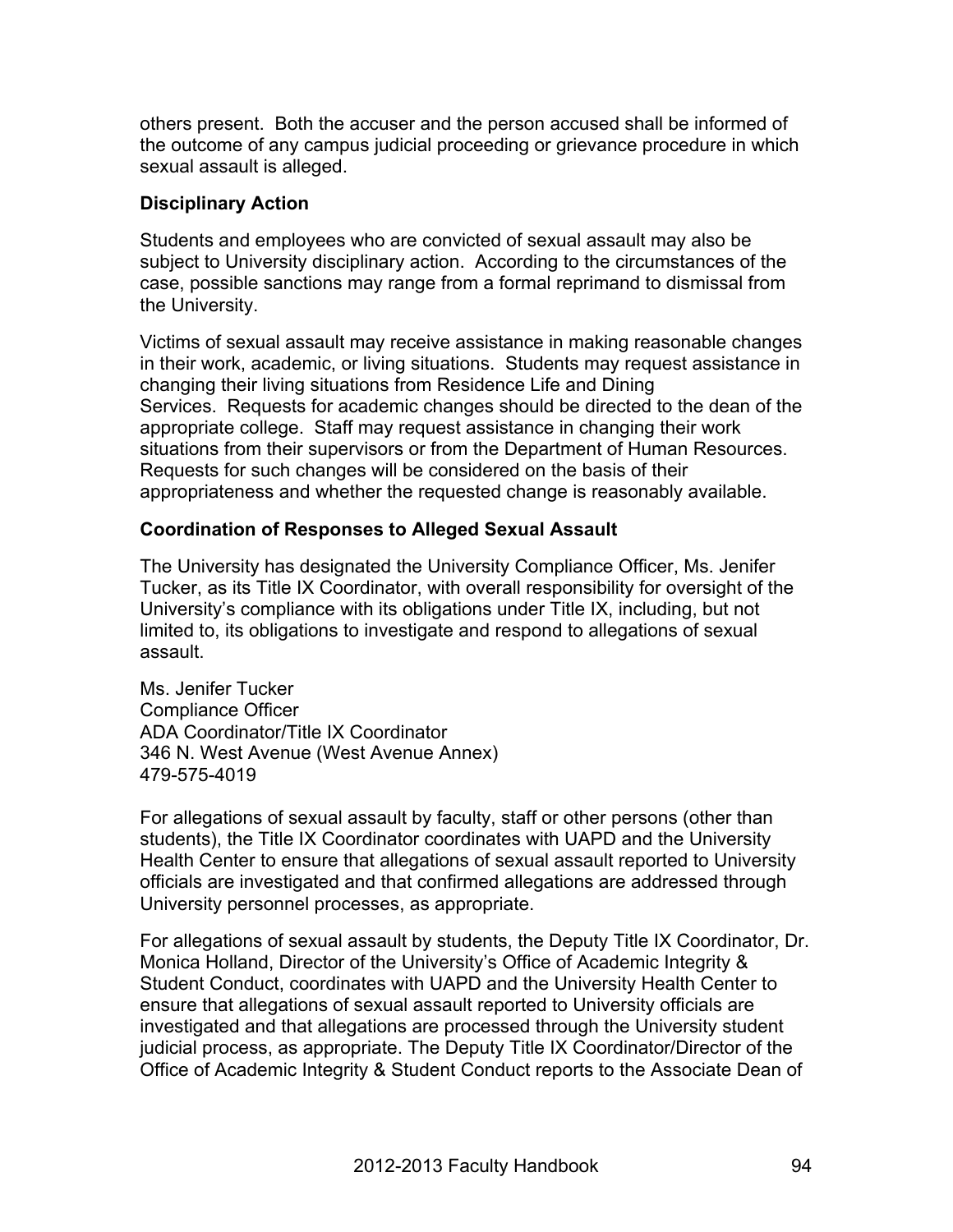Students, and provides information reports to the University Title IX Coordinator on all allegations of sexual assault processed through the judicial process.

Dr. Monica Holland Director, Office of Academic Integrity & Student Conduct Deputy Title IX Coordinator Arkansas Union 634 479-575-5170

# **Sexual Harassment Policy**

It is the policy of the University of Arkansas to provide an educational and work environment in which thought, creativity, and growth are stimulated, and in which individuals are free to realize their full potential. The university should be a place of work and study for students, faculty, and staff, which is free of all forms of sexual intimidation and exploitation. Therefore, it is the policy of the University of Arkansas to prohibit sexual harassment of its students, faculty, and staff and to make every effort to eliminate sexual harassment in the university.

The university's prohibition of sexual harassment applies to members of the university community, to visitors to the campus, and to contractors and others who do business with the university or who use university facilities. The policy prohibiting sexual harassment applies regardless of the gender of the harasser or of the person being harassed. The policy applies to sexual harassment that takes place in any relationship, including both those involving a power differential and those between peers, colleagues, and co-workers. The university policy prohibits sexual harassment between or among students, faculty, staff, and others visiting or conducting official business on campus, and in all areas of the university's work and educational environments.

Sexual harassment of employees is a form of sex discrimination prohibited by Title VII of the Civil Rights Act of 1964. Sexual harassment of students is a violation of Title IX of the Education Amendments of 1972. These laws apply to both the university and to individuals. Those who engage in sexual harassment may be subject to legal consequences, including civil and criminal penalties and monetary damages.

Sexual harassment subverts the mission of the university and threatens the careers, educational experience, and well being of students, faculty, staff, and visitors to the campus. In both obvious and subtle ways, sexual harassment is destructive to individual students, faculty, staff, and the academic community as a whole. Sexual harassment blurs the boundary between professional and personal relationships by introducing a conflicting personal element into what should be a professional situation. When, through fear of reprisal, a student, staff member, or faculty member submits or is pressured to submit to unwanted sexual attention, the university's ability to carry out its mission is seriously undermined.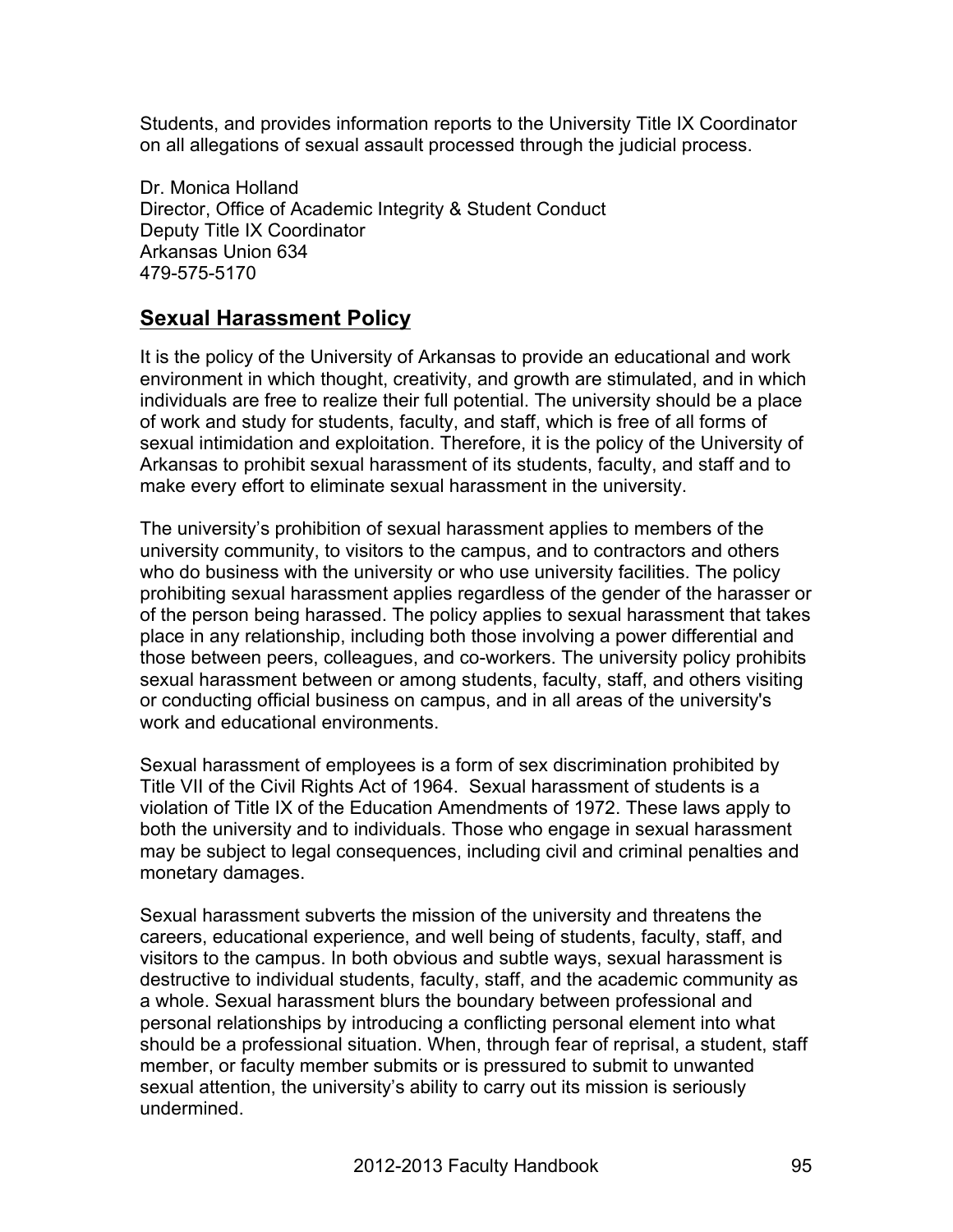Sexual harassment is especially destructive when it threatens relationships between teachers and students or supervisors and subordinates. Through control over grades, salary decisions, changes in duties or work loads, recommendations for graduate study, promotion, and the like, a teacher or supervisor can have a decisive influence on a student's, staff member's, or faculty member's career at the university and beyond. Sexual harassment in such situations constitutes an abuse of the power inherent in a faculty member's or supervisor's position.

#### **Definitions**

Sexual harassment as defined by the U.S. Equal Employment Opportunity Commission and adapted to the academic environment consists of unwelcome sexual advances, requests for sexual favors, and other verbal or physical conduct or written communication of a sexual nature, regardless of where such conduct might occur, when:

(1) submission to the conduct is made either implicitly or explicitly a term or condition of an individual's employment with the university or of an individual's academic status or advancement in a university program, course, or activity;

(2) submission to or rejection of the conduct by an individual is used as the basis for employment or academic decisions affecting that individual; and/or

(3) the conduct has the purpose or effect of unreasonably interfering with an individual's work or academic performance or creating an intimidating, hostile, or offensive working or learning environment.

Sexual harassment is distinguished from voluntary sexual relationships in that it introduces such elements as coercion, threat, unwanted sexual attention, and/or promises of academic or professional rewards in exchange for sexual favors. Sexual harassment is *unwelcome* behavior. Behavior that the courts have found to constitute sexual harassment is usually repeated or continues even after the individual makes it clear that it is unwanted.

Sexual harassment is often divided into two categories: (1) *quid pro quo* harassment and (2) harassment resulting from a hostile or abusive environment.

*Quid pro quo* harassment involves an explicit or implied exchange; that is, the granting or denial of a benefit or privilege in exchange for sexual considerations. The harasser uses submission to or rejection of the offensive conduct as the basis for decisions such as employment, promotion, transfer, selection for training, performance evaluation, or the basis for academic evaluation or recommendations.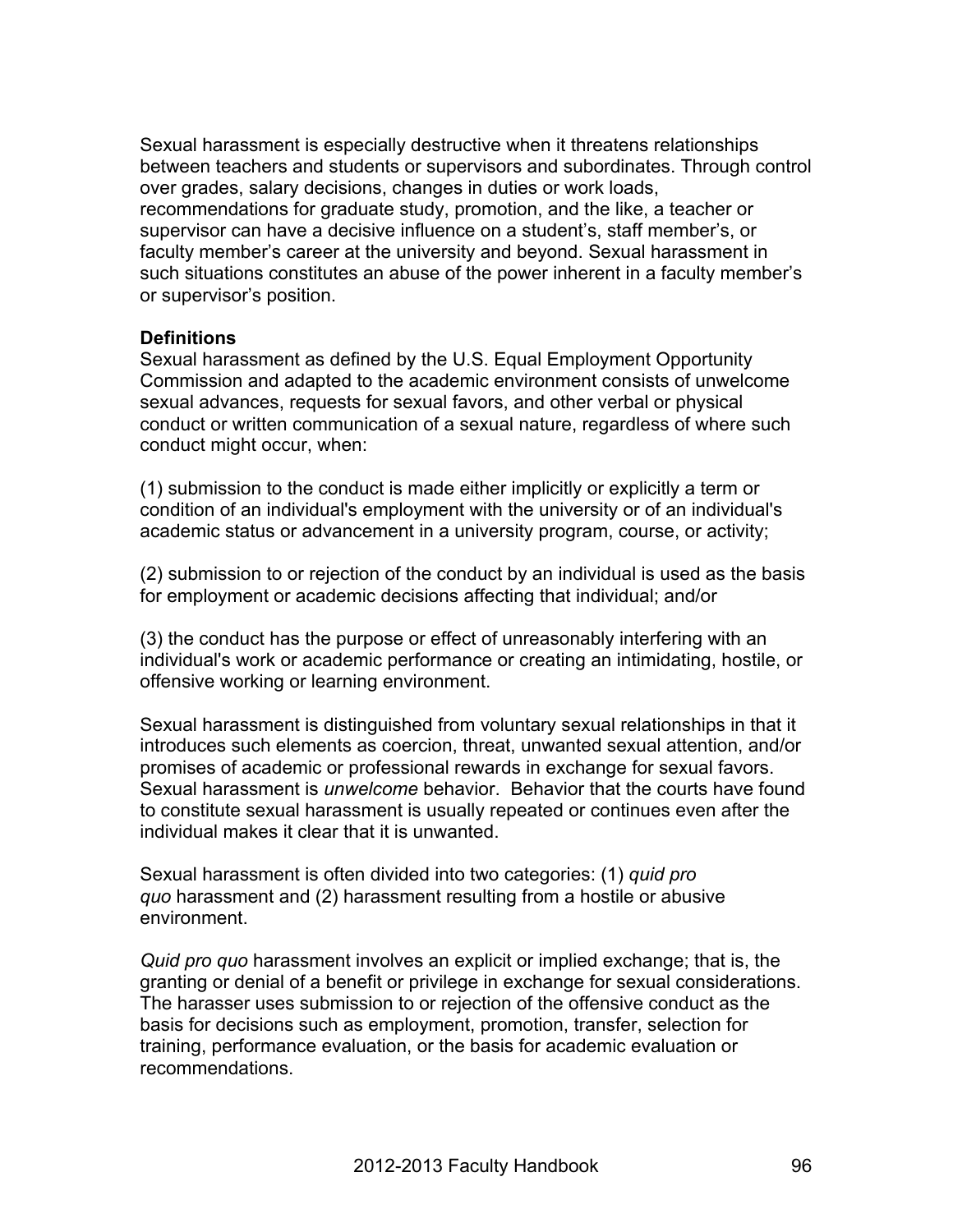Court decisions have established that a hostile or abusive working or learning environment may also constitute sexual harassment. While the exact definitions and limits of a hostile or abusive environment continue to be delineated by the courts, case law indicates that such an environment exists when the workplace or educational environment is permeated by discriminatory intimidation, insults, and ridicule, such as sexual innuendos, uninvited sexual advances, sexually suggestive or discriminatory remarks, sexually suggestive or offensive signs, graffiti, or pictures, the use of sexually crude and vulgar language, etc. The U.S. Supreme Court has held that, to constitute sexual harassment, the offensive conduct must be sufficiently severe and pervasive that a reasonable person would find the conditions of the working or learning environment to have been adversely affected. The employee or student must also subjectively perceive the environment to be hostile or abusive. However, it is not necessary that an employee's or student's psychological well being be seriously affected or that she or he suffer injury for a discriminatorily hostile or abusive environment to exist. One utterance of an offensive epithet does not by itself constitute sexual harassment. The Supreme Court has indicated that whether an environment is hostile or abusive can be determined only by looking at all the circumstances, which may include the frequency of the discriminatory conduct; its severity; whether it is physically threatening or humiliating, or a mere offensive utterance; and whether it unreasonably interferes with an employee's work performance or a student's learning.

Examples of behavior that may constitute sexual harassment are included in Appendix A.

### **Academic Freedom**

Works of art and literature, readings, and other written, auditory, or visual course materials which are used in an educational context, including classrooms, academic offices, and all other learning environments, or which are part of academic or cultural programs, *do not* constitute sexual harassment, regardless of their sexual, erotic, suggestive, or vulgar content and regardless of whether they may be offensive to some individuals.

### **Consensual Relationships**

Consensual sexual relationships between faculty and their students or between supervisors and their employees in some instances may result in charges of sexual harassment.

Consensual relationships may lead other faculty and students or supervisors and coworkers to question the validity of grades, evaluations, and other interactions between the people involved in such a relationship. The integrity of the work of both people in the relationship may be compromised.

University faculty, administrators, and other supervisory staff should be aware that any sexual involvement with their students or employees could subject them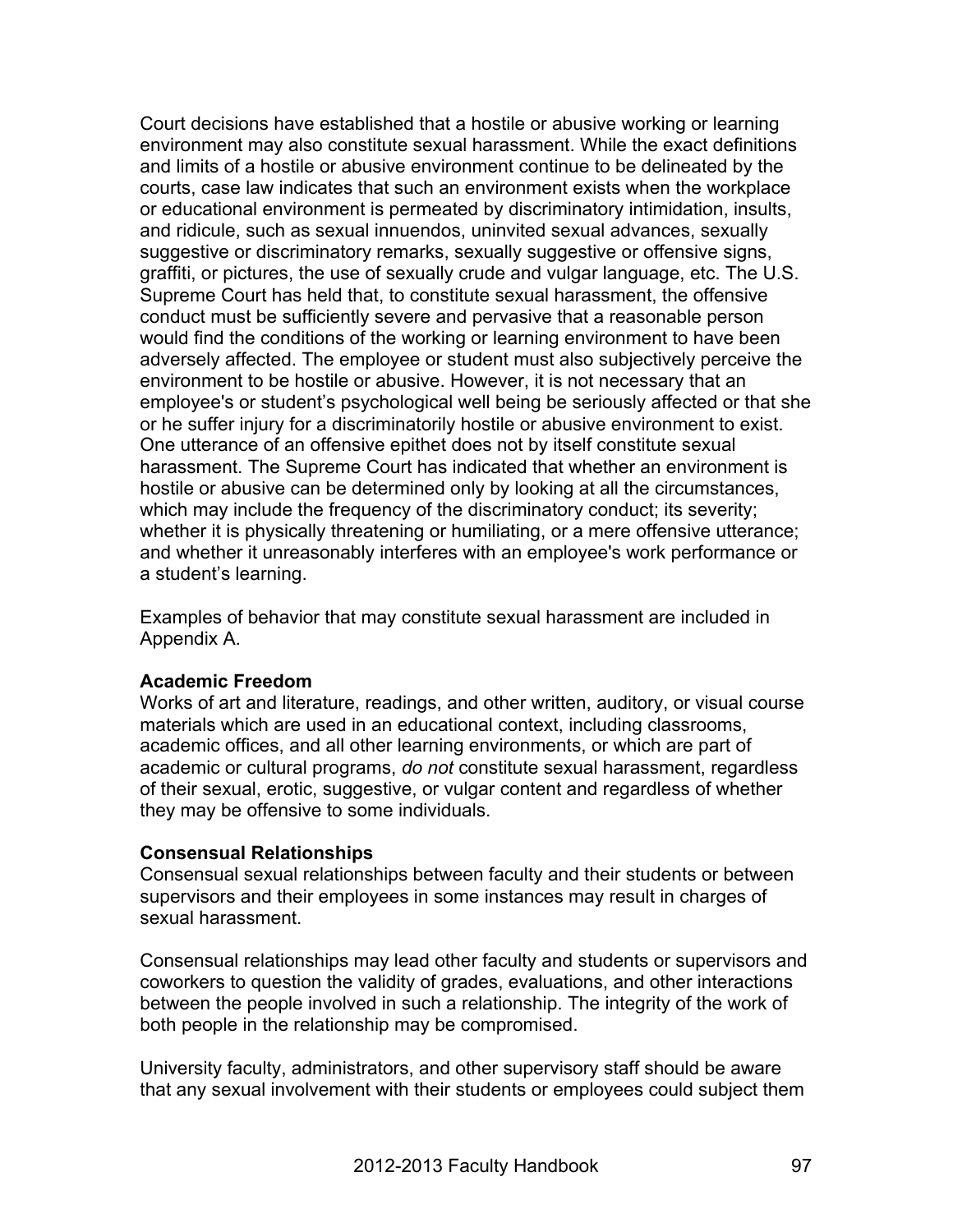to formal action if a sexual harassment complaint is subsequently made and substantiated, and that they bear the greater burden of responsibility should it be proven that the power differential between them made the relationship other than fully consensual. Even when both parties have consented to a relationship, it is the faculty member, administrator, or supervisor who may be held accountable for unprofessional behavior. Other students or employees may allege that the relationship creates a hostile or abusive environment affecting them. Graduate assistants, residence hall staff, tutors, and undergraduate course assistants who are professionally responsible for students will be held to the same standards of accountability as faculty in their relationships with students whom they instruct or evaluate.

When a consensual relationship exists between a student and a faculty member who has control over the student's academic work or status or between an employee and his or her supervisor, the resulting conflict of interest should be addressed in accordance with university policies concerning conflict of interest.

### **Responsibility to Report**

Any student, faculty member, staff member, administrator, or visitor to the campus who has experienced or witnessed sexual harassment is strongly urged to report it. The university must know about incidents of sexual harassment in order to stop them, protect victims, and prevent future incidents.

It is the responsibility of university faculty, administrators, and supervisors to report complaints of sexual harassment that they receive and of possible sexual harassment of which they become aware. When there is a relationship that involves legally recognized professional confidentiality between the complainant and the person to whom the harassment is reported, the report may be withheld at the request of the complainant.

### **Timeframe for Reporting**

Sexual harassment should be reported immediately and must be reported within 180 days of its occurrence. However, under compelling circumstances, a delayed report of sexual harassment may be made, provided it is made within 180 days after a student has graduated from the university or 180 days after an employee has left his or her current position at the university.

#### **Retaliation Prohibited**

University policy and federal law prohibit any form of retaliation against a person who makes a sexual harassment complaint, participates in an investigation of sexual harassment, or participates in formal grievance or disciplinary procedures. Retaliation against a complainant or witness is, in itself, a violation of university policy and the law, and is a serious separate offense.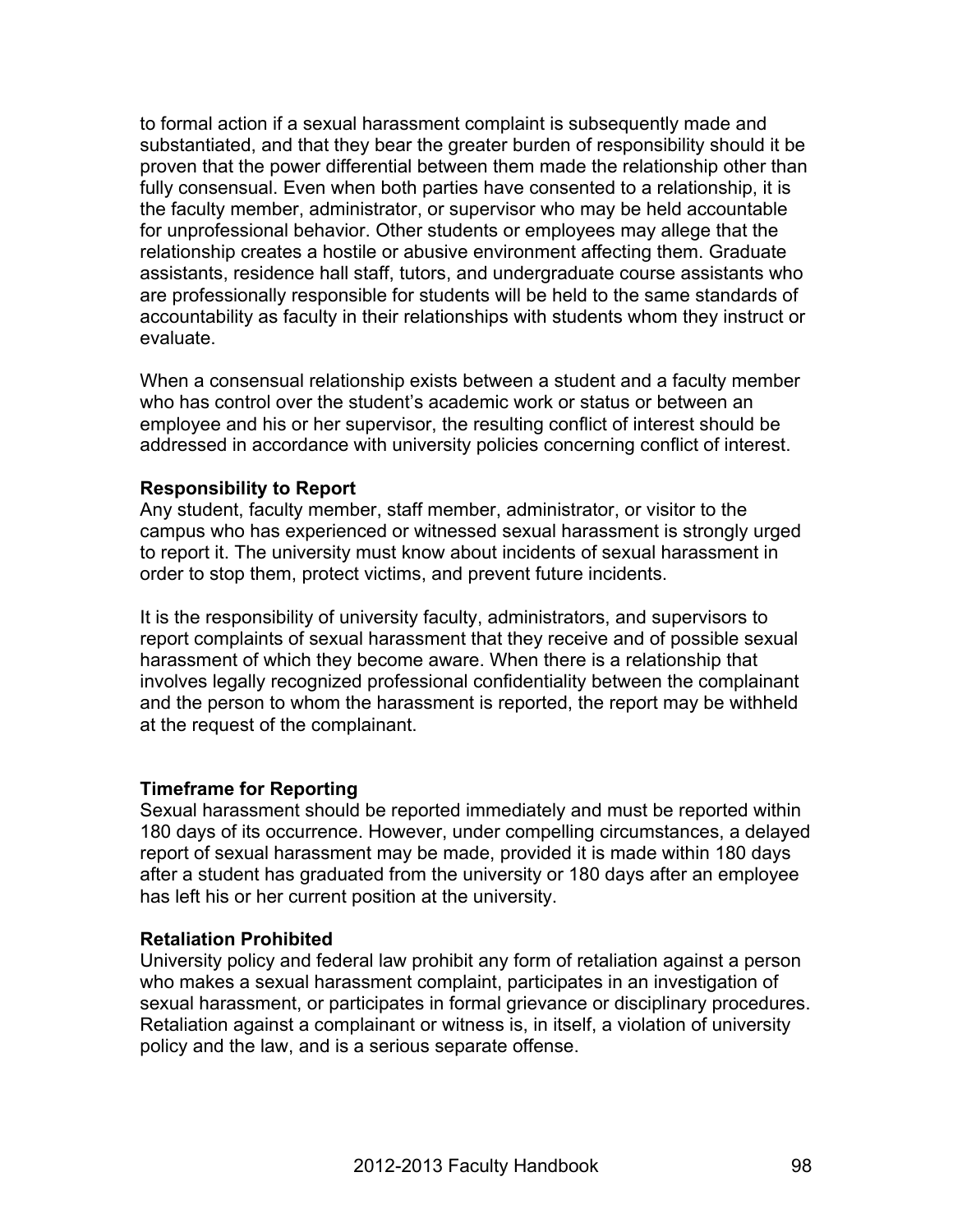### **False Reports of Sexual Harassment**

Willfully making a false report of sexual harassment is a violation of university policy and is a serious offense. Any person who willfully makes or participates in making a false or frivolous report of sexual harassment will be subject to disciplinary action.

### **Reporting System**

Students, faculty members, administrators, staff members, or visitors to the university may report allegations of sexual harassment to an official (hereinafter referred to as the "compliance officer") who is designated by, and who reports to, the Chancellor. They may discuss with the compliance officer any situation that they believe may constitute sexual harassment. Reports may be made by the person experiencing the harassment or by a third party, such as a witness to the harassment or someone who is told of the harassment. The compliance officer is Jenifer Tucker. Ms. Tucker's telephone number is (479) 575-4019.

### **Investigation of Complaints**

The compliance officer must investigate every allegation of sexual harassment, including third-party reports. The investigation shall be appropriate to the complaint, taking into consideration its seriousness, the extent to which it is or can be substantiated, and the nature of the resolution desired by the complainant. An initial review to determine whether an investigation is warranted must be initiated within five working days or as soon as possible after the complaint is made.

Upon receiving a complaint, the compliance officer will interview the complainant (and the individual allegedly experiencing the conduct if it is a third-party report) to compile as much specific information as possible, including the nature of each incident, the time, place, actual or potential witnesses, any actions or other responses to the alleged harassment already taken by the complainant, identification of the alleged harasser, and other pertinent facts or allegations.

The compliance officer will explain the university's obligation to investigate and take appropriate corrective action. The compliance officer will present options for resolution of the complaint, including actions that the aggrieved person can take and methods of informal resolution. The compliance officer will offer information about the availability of counseling and other assistance, as appropriate to the situation.

The compliance officer will meet with the person accused of sexual harassment and present the allegations, indicating whether there are witnesses or other evidence that would appear to substantiate the charge. The alleged harasser may make an initial response to the allegations. If the issue is not resolved at that point or if the compliance officer determines that an investigation is warranted, the compliance officer will proceed with an investigation.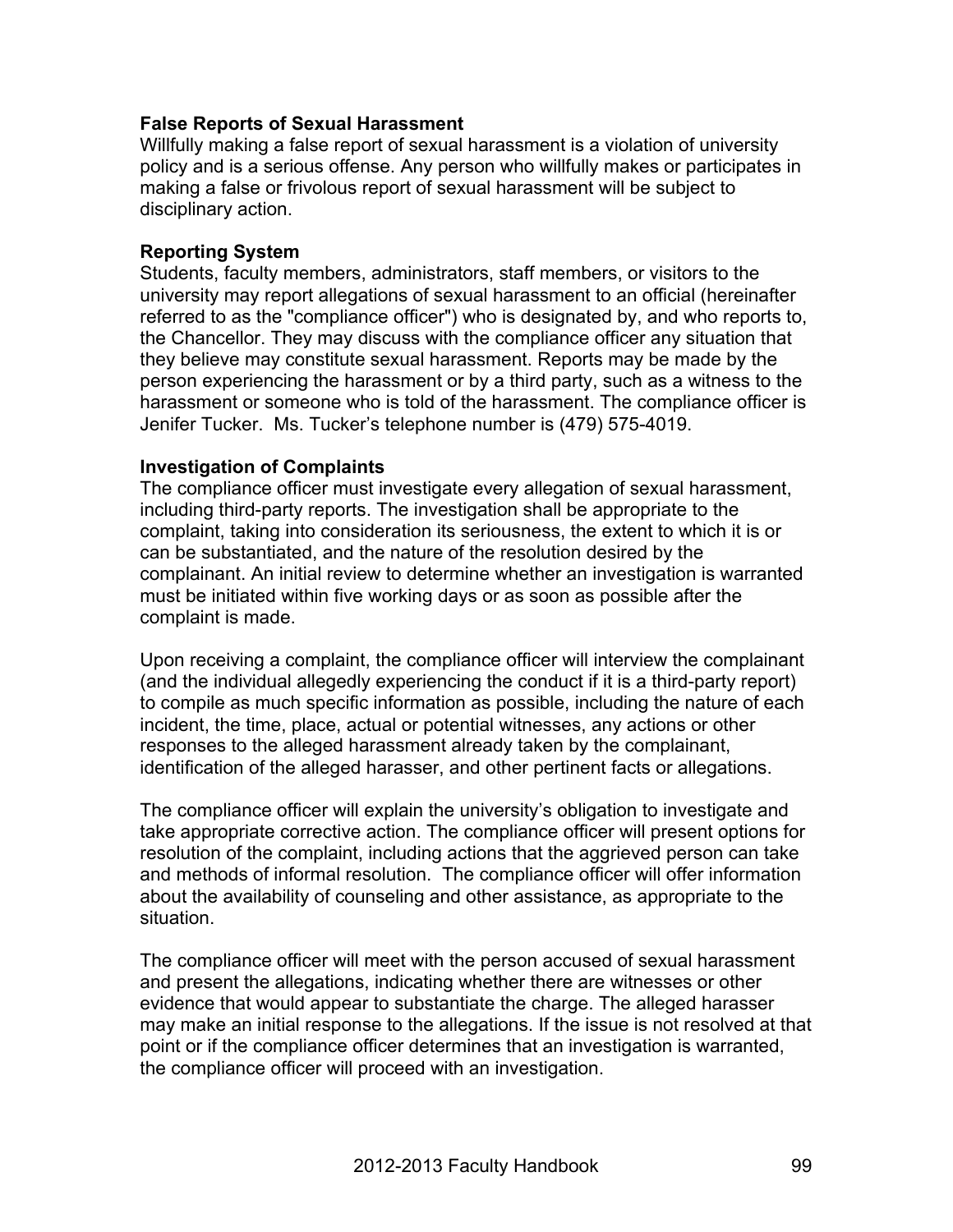Deans, department heads, chairpersons, directors, and other administrators who are responsible for personnel matters will participate with the compliance officer, as appropriate, in investigating charges of sexual harassment and in the process of resolution of sexual harassment complaints.

Individuals who make complaints of sexual harassment and individuals who are accused of sexual harassment are entitled to a fair and prompt resolution of the complaint that is consistent with the principles of due process. Resolution may be attempted through direct informal action, through an informal resolution process, or through a formal complaint process.

### **Informal Resolution Process**

After the compliance officer has discussed the complaint with the complainant and informed the person against whom a complaint has been made, the complainant may choose to attempt to resolve the matter by addressing the person directly. The compliance officer can suggest methods and models (e.g., writing a letter describing the offensive behavior and its effects on the complainant and requesting that the behavior cease).

If the complainant wishes to attempt to resolve the problem informally, the compliance officer may serve as a mediator, or otherwise assist both parties in coming to an understanding and resolving the problem, with a focus on changing current and future behavior. The compliance officer may take statements or review records from either party and from any witnesses that either party identifies, but the main focus will be on resolution and conciliation. Deans, department heads, chairpersons, directors, or other administrators will be involved, as appropriate, in the informal resolution process.

### **Formal Complaint Procedure**

If either party is not satisfied with the result of the informal process or if the complainant chooses, instead, to use a formal University of Arkansas complaint procedure, the compliance officer will help identify the appropriate procedure and explain how to use it. At the discretion of the compliance officer, records concerning the matter may be made available to parties, witnesses, or administrators, as necessary, to properly conduct the investigation during the formal complaint procedure.

If a formal complaint is initiated, at the conclusion of the process, both parties will be informed in writing of the findings of the investigation and reminded of the university's relevant policies, including policies prohibiting retaliation.

In some instances, it may not be possible to determine whether sexual harassment has occurred. Allegations of sexual harassment that are not substantiated are not necessarily false allegations.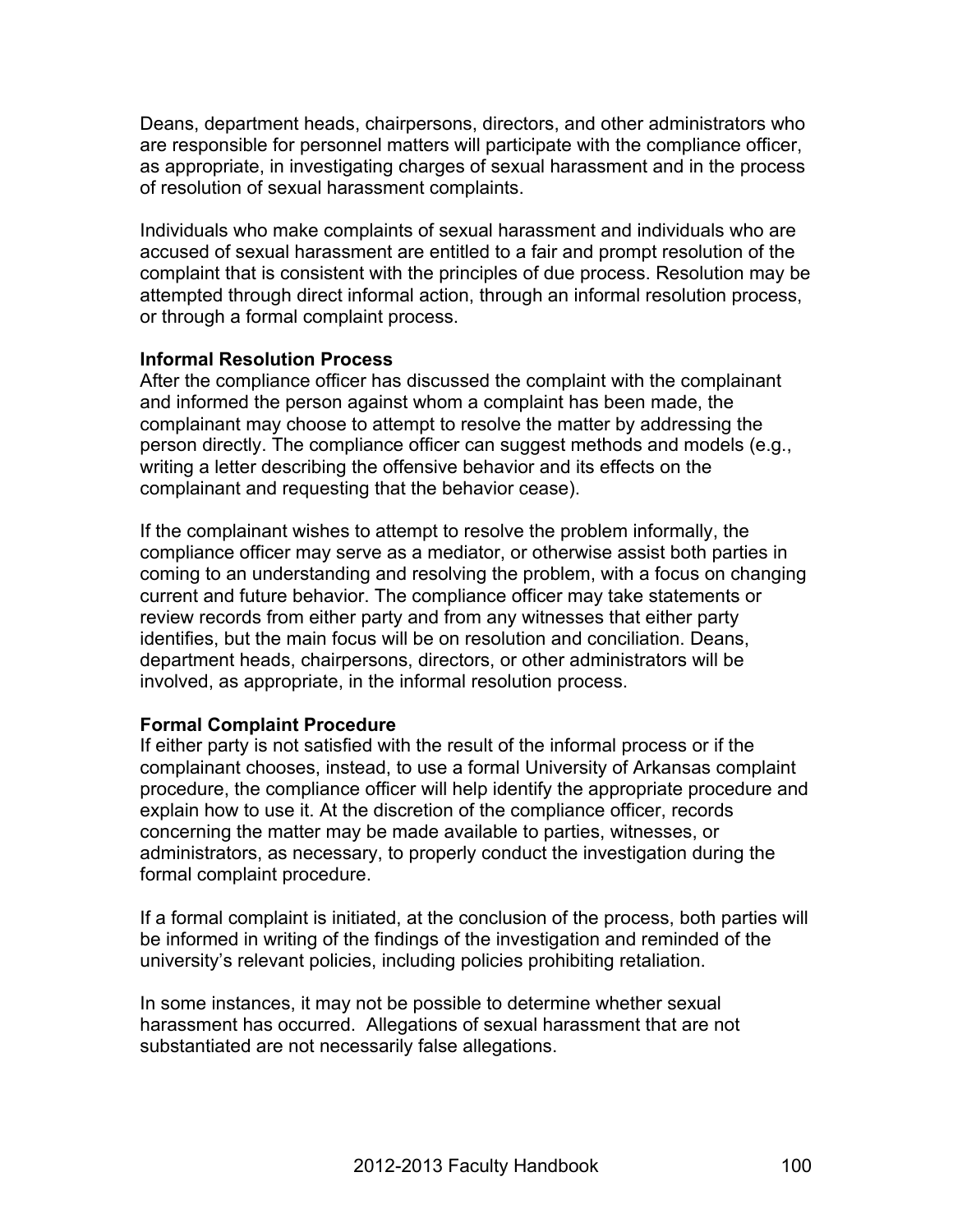### **Disclosure**

Subject to the other provisions of this policy and the requirements of law, every possible effort will be made to ensure that any information received as part of the University's resolution and complaint procedures is treated discreetly. All parties to the complaint will be asked to assist in treating the complaint confidentially. The university's obligation to investigate and to prevent claims of sexual harassment means that it is not possible to guarantee that complaints of sexual harassment will be handled confidentially.

In the interests of fairness and problem resolution, disclosure of complaints and their substance and the results of investigations and complaint procedures, except as compelled by law, will be limited to the immediate parties and other appropriate administrative officials or as necessary to conduct a full and impartial investigation.

### **Disciplinary Action**

Disciplinary action up to and including termination (employees) or dismissal (students) may be taken against persons found to have engaged in sexual harassment or found to have willfully made a false or frivolous accusation of sexual harassment. The specific disciplinary action will be determined by the nature and seriousness of the offense. In all cases where disciplinary action is recommended, pertinent procedures in the *Staff Handbook*, the *Faculty Handbook*, the applicable student catalog or handbook and/or the applicable university policies are to be followed.

If a thorough investigation of a complaint substantiates that formal disciplinary action is warranted because either sexual harassment has occurred or a false report of sexual harassment has been made, the compliance officer will report the findings to the appropriate vice chancellor, the Dean of Students, or the Dean of the Graduate School, who is responsible for initiating disciplinary action. Any disciplinary action is subject to all applicable University policies. The disciplinary action shall be implemented within 30 days of the notification to the vice chancellor or dean. The compliance officer will monitor the implementation of the disciplinary process and its timeliness.

#### **Record Keeping**

Investigation records will be kept in employee personnel files only if a complaint of sexual harassment is substantiated and disciplinary action is taken. All other investigation records will be kept only for statistical purposes and to document that the university has responded to complaints. This provision shall not prevent the retention of personnel records where a finding of a violation of the University's Sexual Harassment Policy was not sustained but where administrative action was determined to be appropriate.

Records maintained by the compliance officer to document that the university has responded to all complaints include information concerning the receipt of the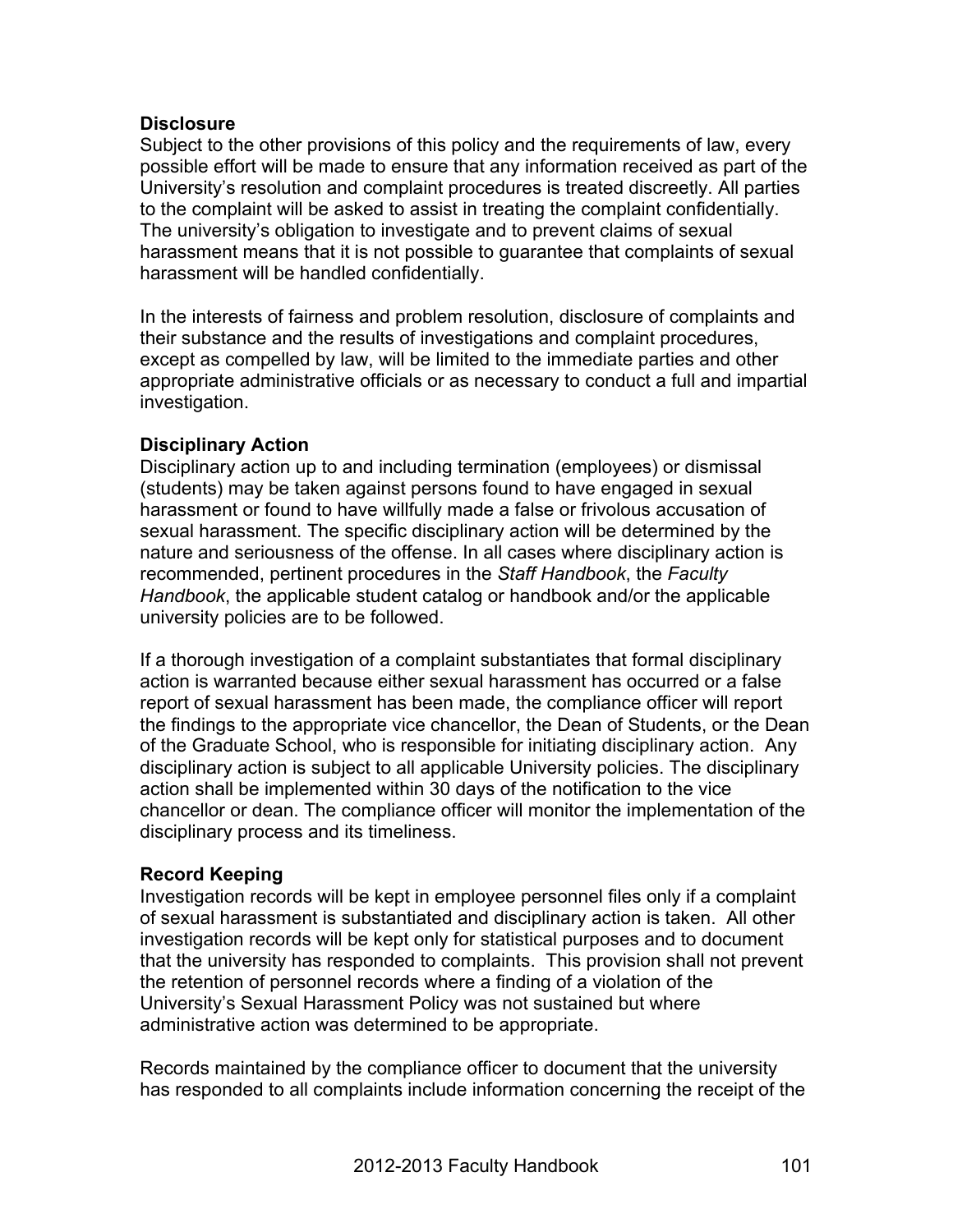complaint, the notification of the person against whom a complaint is made as well as his or her response, the steps taken to investigate the complaint, and indicate whether the complaint was substantiated. All written statements obtained, as well as summaries of witness interviews, will be included in the documentation. If the complaint is substantiated, the records will document actions taken to stop the harassment and to remedy its effects. If the complaint is not substantiated, all records pertaining to the complaint will be marked and treated as confidential, except as required by law or to the extent pertinent to investigation of any subsequent matters.

### **Statistical Review**

The compliance officer will meet with the Chancellor when deemed necessary by the compliance officer to review any complaints or concerns arising under this policy.

### **Training**

All organizational units must make reasonable efforts to provide sexual harassment training for their employees each year. All new employees should receive a copy of the Sexual Harassment Policy and sexual harassment training within the first six months of beginning employment. All employees should receive refresher training from the Office of Equal Opportunity and Compliance or its designee every three years.

# **Appendix A**

The following are some examples of behavior that the courts have found to constitute either *quid pro quo* or hostile atmosphere sexual harassment. The list is not inclusive; other behaviors not included on the list may be sexual harassment. And most of the behaviors listed, *if they are welcome by the person at whom they are directed*, would not be sexual harassment. An important distinction is that sexual harassment must be unwelcome.

Sexual harassment can take many forms. Most sexual harassment falls into three categories: verbal, physical, and written or visual.

Verbal sexual harassment may include, but is not limited to:

- sexual innuendoes, comments, and suggestive remarks about clothing, a person's body, or sexual activities;
- suggestive or insulting sounds;
- whistling in a suggestive manner;
- humor and jokes about sex;
- sexual propositions, invitations, or other pressure for sex; and
- implied or overt threats.

In most cases, a single offensive epithet would not constitute sexual harassment.

Physical sexual harassment may include, but is not limited to: